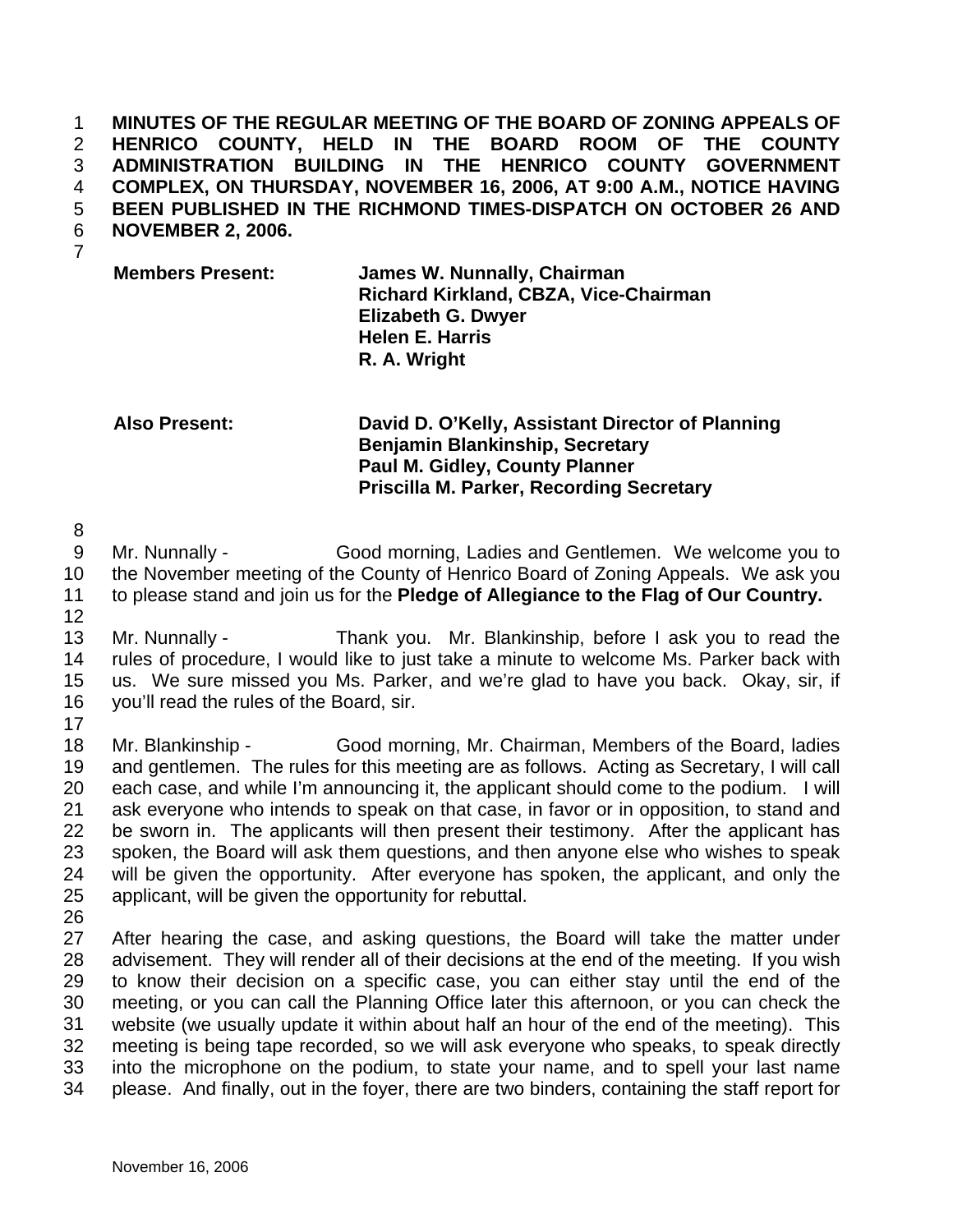35 36 37 each case, including the conditions that have been recommended by the staff. It's very important that you be familiar with the conditions that have been recommended for your case. Mr. Chairman, we do not have any deferrals or withdrawals for this morning.

39 40 41 42 43 44 45 46 47 **A-45-2006 GREENLEAF PROPERTIES, INC** requests a variance from Sections 24-28(e) and 24-94 to build eight townhouses at 4201 Glenside Drive (Parcel 770-748-7625), zoned R-5, General Residential District (Brookland). The maximum density allowed and total lot area requirement are not met. The applicant requests modification of a condition of approval of the previous variance, A-137-64. The condition requires that the subject property be obligated to the parcel across Glenside Drive.

- 48 49 Mr. Nunnally - Is anyone else here interested in this case? If so, would you please stand and raise your right hand?
- 51 52 53 Mr. Blankinship - Do you swear that the testimony you are about to give is the truth, and nothing but the truth, so help you God?

54 55 56 57 58 59 60 61 62 63 64 65 66 67 Mr. Condlin - I do. Mr. Chairman, Members of the Board, Mr. Tokarz, my name is Andy Condlin, from Williams and Mullen, here on behalf of Greenleaf Properties with Bill Curnow, on behalf of Greenleaf Properties, to answer any specific questions that you might have from a factual standpoint. It is a complicated case from a history standpoint, and the previous argument that we had before this Board, quite frankly today is going to be a lot cleaner and quicker from a factual standpoint because there really are just a few facts that are pertinent with respect to the request that we are making. The specific request is an amendment of the conditions of a previously granted variance. I don't think there's any issue that the Board of Zoning Appeals may amend their own condition; if there is, I've got a couple of examples of which this very Board has already done so. I believe Mr. Tokarz has already admitted in the last hearing, and I think this Board has the authority to amend conditions of a variance that was previously granted. Again, if you would like me to provide you with any of the back-up on that, I'd be happy to.

68

38

50

69 70 71 72 73 74 75 76 77 78 79 80 Going over some of the quick facts on this case, in February 1964, 22.3 acres was rezoned, on both sides of Glenside Drive, for the Hunt Club Apartments, and included this entire property. Glenside Drive was not actually in or dedicated at that time. In August of 1964, pursuant to the proffers that were required as part of that zoning, the actual dedication was accepted by the County, and thus created what I call the apartment parcel, consisting of 18.09 acres, and then the property in question which we're applying for, the 2.73 acres, which I'll refer to as "the property." This date is important, of August 1964, because at that point, the two lots were created. In 1965 the variance was granted which created the condition, in which we're appealing and asking for an amendment. At the time of that government regulation condition, there were already two lots existing, split by a public road, and the very fact that they couldn't create the number **(unintelligible)** density when they came in for their plan of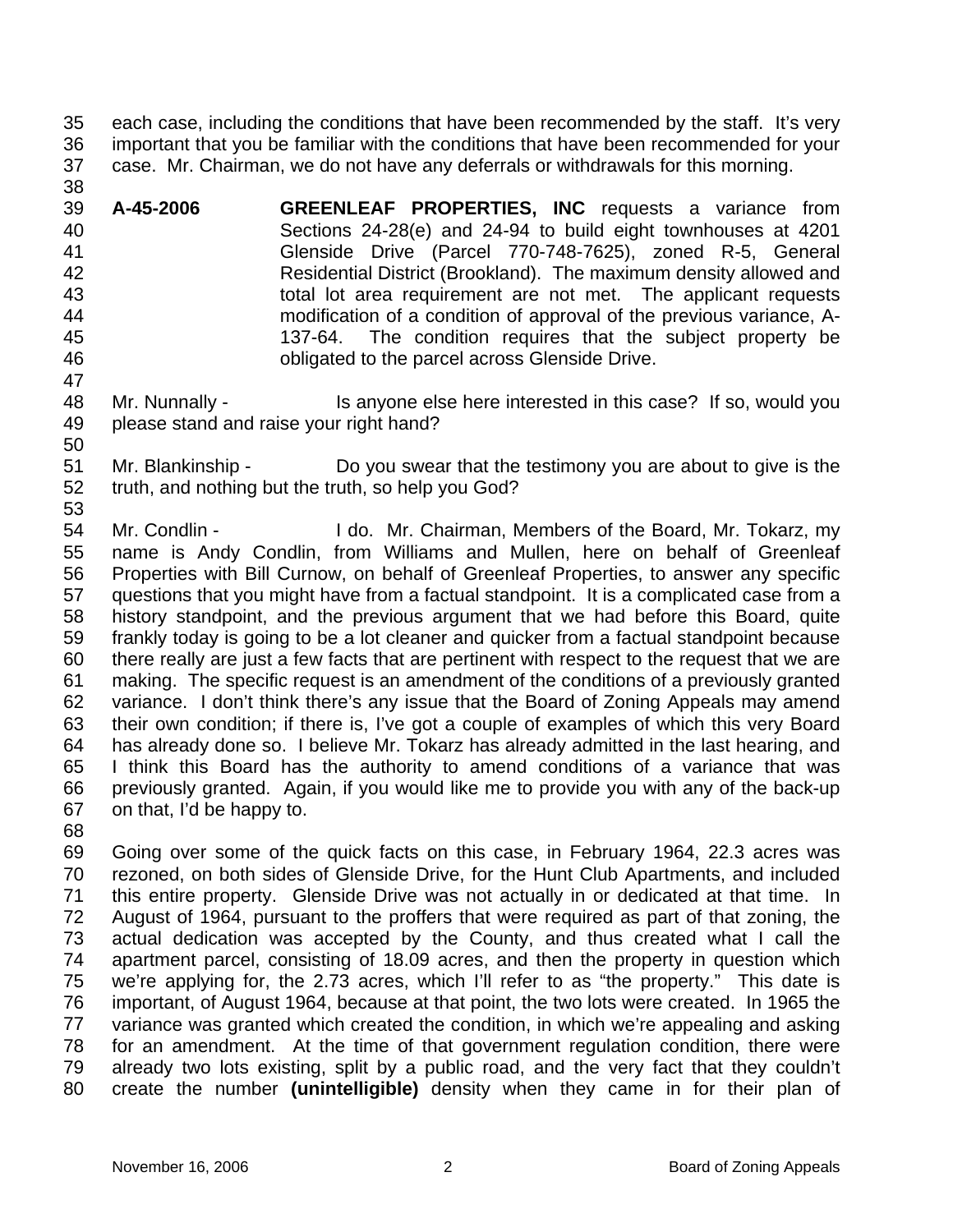81 82 83 development, by bringing in both parcels and using the acreage from both parcels, is in fact the very reason they had to ask for a variance because there were two lots at the time of the variance request in 1965.

84

85 86 87 88 89 90 91 92 93 94 95 96 97 As you know, the 297 dwelling units, which encompassed the density calculations for the entire 20-some acres, were permitted to be built solely on the 18.09 acres on the apartment parcel, and the only condition that is relevant here that we talked about in the last case, was that the property in question was to be obligated to the apartment parcel. Again, as you know, in 1974, for reasons that no one could quite figure out, the apartment parcel owner sold the 2.37 acre parcel, and in 2005, the applicant actually purchased this property, just the 2.37 acre parcel, as part of a larger package of property from the estate of Judge Mehridge, who actually often represented the property in the case, and again, no one is really familiar with why this property was sold off. There is some correspondence from the County acknowledging in 1974 that the apartment parcel must take care of, and asking for a conclusion as to how they were going to deal with that, and again, there was no conclusion in the case file that we could find.

98

99 100 101 102 103 104 105 106 107 108 109 110 111 112 I'm not going to get too hyper technical today, but I do have to cover the Cochran case and some of the other standards that we're dealing with in this situation, to cover the legal issues. The first question that I'm going to cover, is the question as to whether this property is taken as a whole. Mr. Tokarz, on behalf of the County, has quoted Cherrystone with respect to the case out of the Virginia Supreme Court that was decided, or that opinion was granted, on April 21 of this year. To say that the property as a whole should include the 18.09 acre parcel, the apartment parcel and our parcel. I read that completely different, and I think you missed the point in that case, and I'll say why, because specifically in that case, they quote that because they couldn't establish but five lots in that case, were created before the Chesapeake Bay Act Ordinance was passed, and I'll be happy to quote the specific language out of there. The whole crux of that case dealing with the parcel as a whole was because, at the time, the six acres in the Cherrystone case existed, the Chesapeake Bay Act came in and created the setback requirements, and then the property was subdivided.

113

114 115 116 117 118 119 120 121 122 123 124 125 126 Here, clearly, there were two lots at the time of the condition. The property taken as a whole cannot be the twenty acres; it's only the 2 acre lot in this case, because that was the whole reason for the variance. They weren't allowed to get the density benefit for the entire twenty acres, because the Planning Office in 1964 deemed it to be two lots. In this case the two lots precluded the actual condition, the government regulation that we're actually asking for an amendment. That's the point that we're appealing with respect to, not the zoning ordinance. Mr. Tokarz references back to 1964, when in fact the critical date here is 1965, which is the date of the imposition of the condition. We're not appealing the conditions or any of the zoning or any of the regulations specific to the zoning ordinance; we're asking for an amendment of the very condition of the variance, based on the interpretation of the zoning office at that time. I'd also refer you to the definition of a lot in the Henrico County Code, which requires that any parcel of land, occupied or intended to be occupied by a principal building, which contains at lease the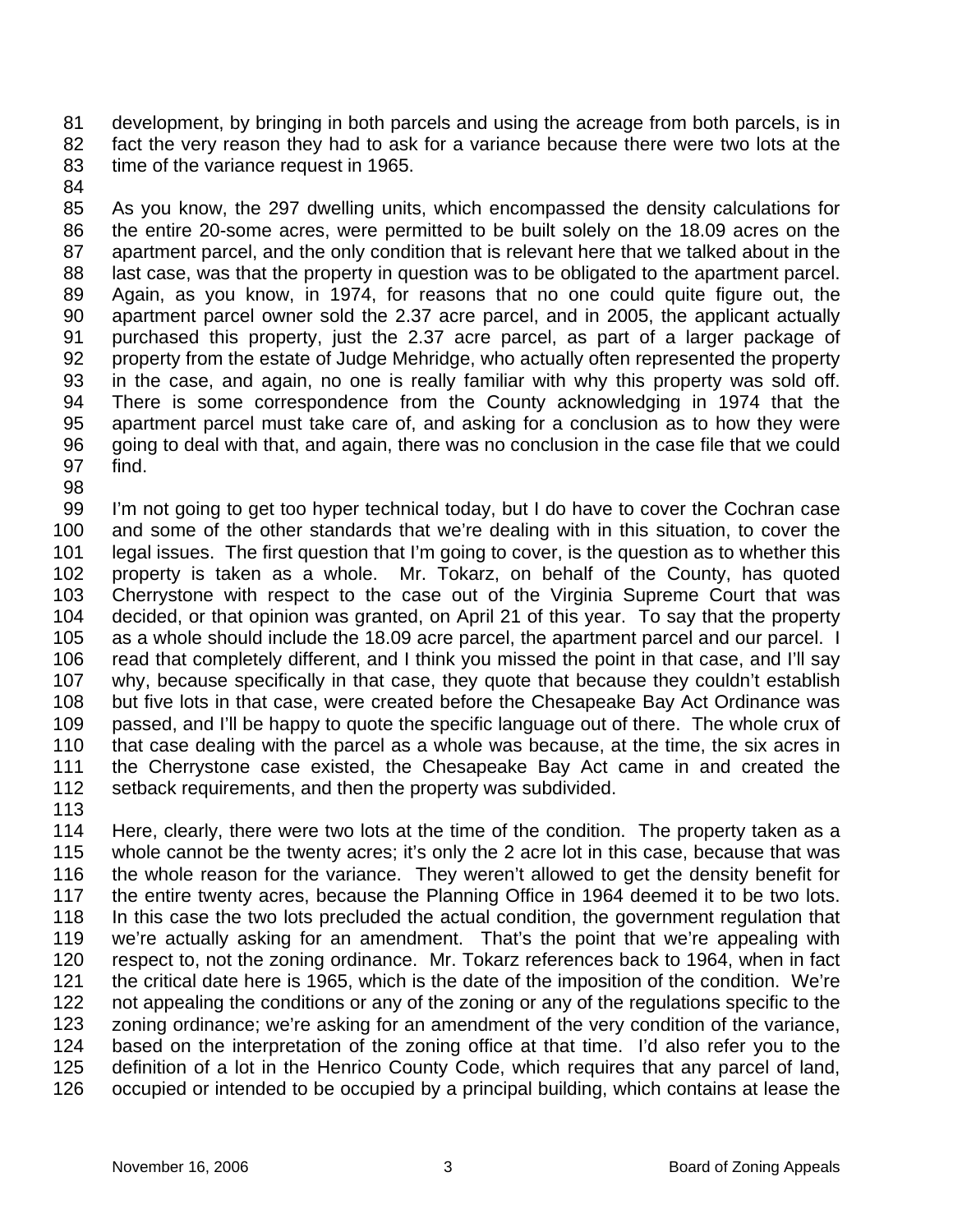127 128 129 130 131 132 minimum area and width required by this chapter for a lot in the district. It doesn't say anything about a separate tax parcel number. It just says, "does your lot have sufficient area in order to meet, and can you put a building on it," and the answer to both those questions is yes. I don't think there's any doubt in my mind anyway, that in fact this is a separate lot, so that when you talk about the lot taken as a whole, 18.09 acres has absolutely nothing to do with the discussion.

133

141

144

146

148

134 135 136 137 138 139 140 The lot taken as a whole that we need to talk about today is simply the property in question, the 2.37 acres. If the property is taken as a whole under the Cochran analysis, the question becomes, "is it prevented from having any beneficial use that is made of it?" I haven't heard any dispute with respect to that. There's not a whole lot of use that you can make of this property. It was separate after the date of the enactment of the very zoning regulation that we're requesting amendment that is preventing the building, and the variance condition in 1965 prevents the use of this parcel.

- 142 143 Ms. Dwyer - You're saying that the two lots were separate at the time……….
- 145 Mr. Condlin - with the variance.
- 147 Ms. Dwyer - That all took place at one time, did it not?
- 149 150 151 152 153 Mr. Condlin - No ma'am. In February of 1964, the property was rezoned, and in August of 1964, Glenside Drive was actually dedicated and accepted by the County of Henrico, thus creating two lots. After August of 1964, the owner of the property at that time was ready for his POD and wanted to go ahead and use the entire 20 acres to calculate his density.
- 154

155 156 157 Ms. Dwyer - So that's the point of contention, is when the road cut through the property, were in fact two lots created, or was it still a single parcel. That's the point of contention.

158

159 160 161 162 163 164 165 166 167 168 169 Mr. Condlin - I would certainly say that the Zoning Office at that time said, "you can't use the 2.7 acres to calculate your density, because you're separated by a public road, because it's a separate lot. Therefore, you have to get a variance, or just only have to calculate the density on the 18 acres." That was the whole reason for the request for the variance, because it did create two lots at that time, so therefore we had, by the variance interpretation, if it wasn't two lots, if it was one lot, the applicant at that time should have been able to use the entire 20 acres in order to get all the density that they wanted at that time, but the County Planning Office prevented them from doing that. Back in 1964 and 1965, at some point the determination, when they actually applied for the POD, it was made two lots. You can't use both lots as part of a density. If it was one lot, then there wouldn't be any density question.

170

171 172 Stepping back to the Cochran analysis then, if the property is taken as a whole, and in this case we're dealing with the property in question, the 2.37 acres, the question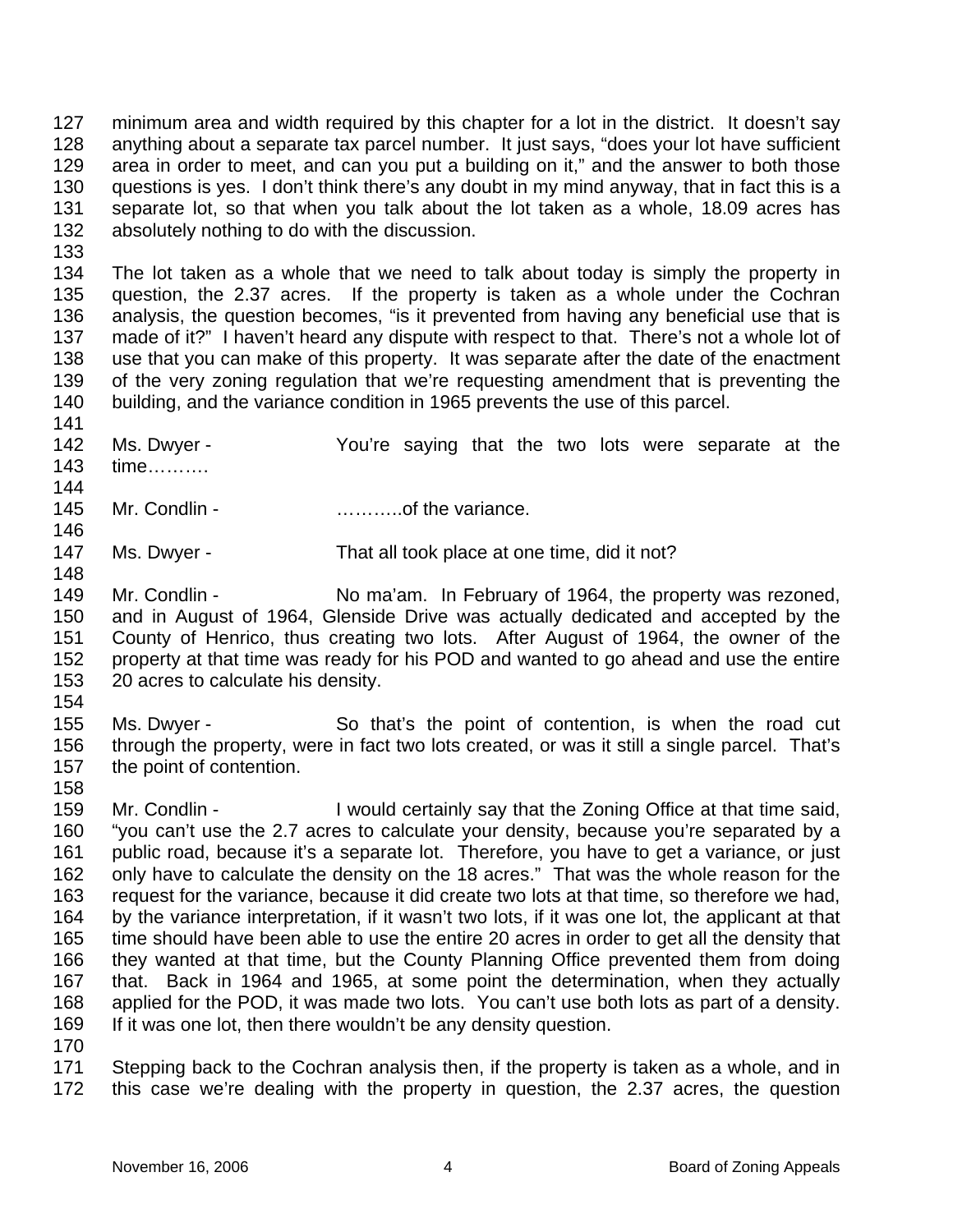173 174 175 176 177 178 179 180 181 182 183 184 185 186 187 188 189 190 191 192 193 becomes, "is there any beneficial use that can be made of the property?" Mr. Tokarz points out that this is not a question of confiscation, but is simply asking for more density. It's no surprise that I disagree with that statement. It's not a question of confiscation. Every time, and I would ask you to think about the question – if you've got a property lot that has no public road access, which you've covered and seen those quite a bit. At that moment in time in which you have no public road access, there's no "confiscation," but it's tantamount to confiscation, because you can't build on it because you can't meet the regulation that requires a public road access. I'll also take it a step further, because at that point, your density is zero. When they ask for a variance, they're simply asking for a density of one. Right now our density is zero. We cannot build a single home or beneficial use on this property. Our density is zero. It's very much like the Cherrystone Case which Mr. Tokarz quoted. In that case, they said you could build one home. Therefore, there is a beneficial use. Even though you have five lots, and you want five homes, you can meet the setback requirements and build one home. We're asking for eight homes, out of 34 possible on this site. The density allows 34. We currently are not allowed any, and we are simply asking simply for those eight homes. Under the R-5 again, multiplying it by the 2.37 acres, pursuant to the record in this case, 34 units could be achieved. We're not asking for an increase in density. Increase in density is with the other lot. On this lot, we're asking for the right that we otherwise have and can't have because of the government regulation that's being imposed upon us.

194

195 196 197 198 199 200 201 202 203 204 205 206 The next item I'd like to cover is good faith. The County seems to infer that they're taking the position that because the applicant did not ask for zoning conformance in 2005, when they purchased the property, that there was no good faith. If that is in fact their position, I find it a little disingenuous, because there are a number of cases that we cited Spence – they cited the Cherrystone Case. You can actually know about the need for a variance under these Supreme Court cases, by the property and ask for a variance and still be under good standing and good faith, being a bona fide purchaser at that point. The only question is, "was there a self-created hardship?" I would propose to you that obviously there was not a self-created hardship. If there were a hardship that was created, it was back in 1964 and 1965 when the dedication occurred, accepted by the County, and the County imposed the condition as part of the variance.

207 208 209 210 211 212 213 214 215 216 217 Further, I would also point out that separate from that, there was due diligence that was done. I went on the County website this morning, just to make sure it was the most recent information I could get, and pulled up the zoning map for this property. You can note, as Mr. Curnow did, and his partners did, they took a look at the property and the zoning map. It just simply says R-5; it's got a separate tax parcel number; there's no reference to a condition on the very map that's in the website of the County of Henrico. They did take a look at the property and looked for conditions and didn't see any. Now I know we've covered that in the last hearing, that if you look back at the other zoning maps physically, on the very much older, I think it's two versions back, that they had an actual condition in reference to the BZA case. If you go on the internet, there's the information you see.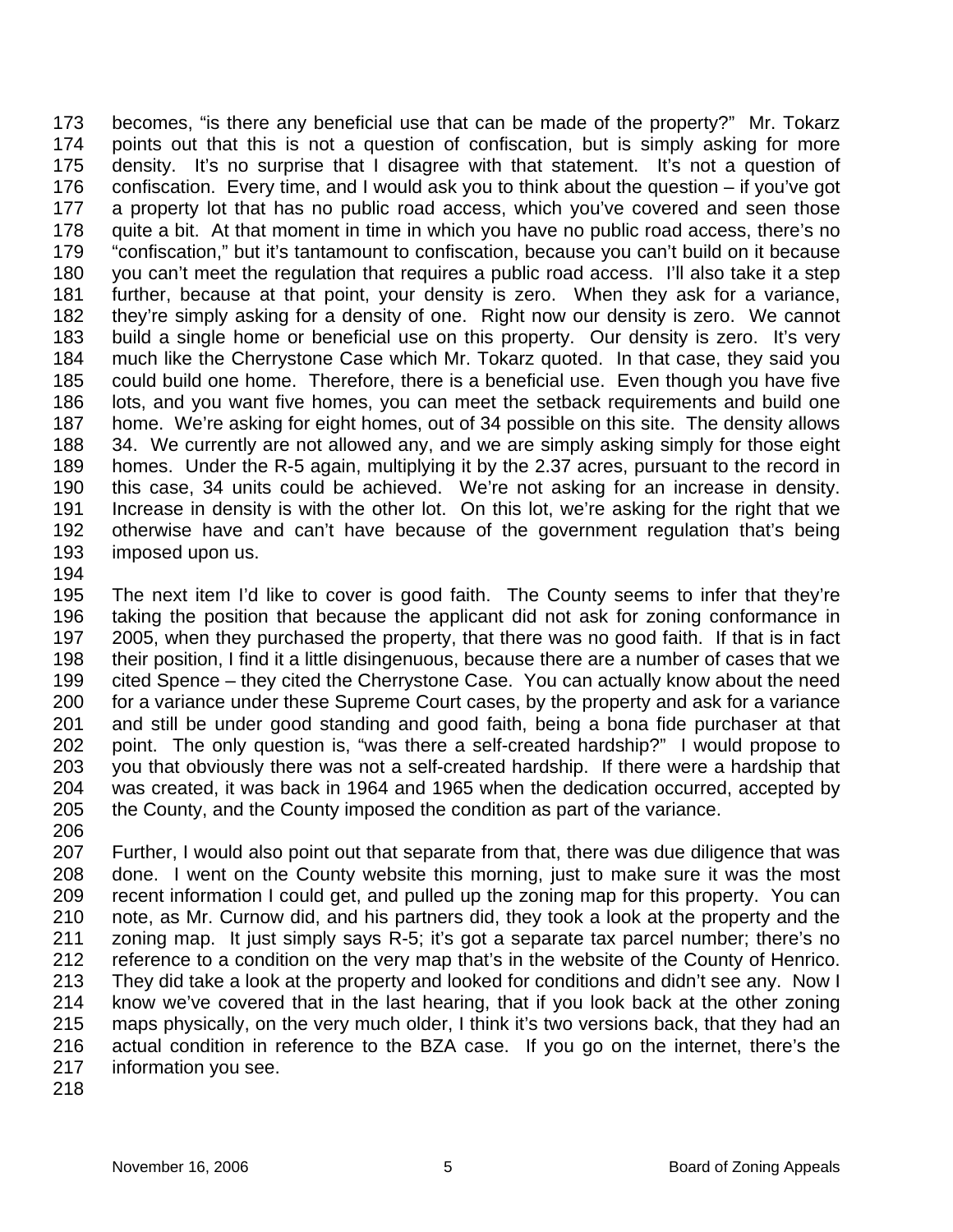219 220 221 222 223 224 225 The other thing I would point out to you is the fact that we also looked at the tax records. When you look at the tax records, you saw that it was a separate tax parcel number, had its own tax parcel number, and was in fact at that time, being assessed at the value of \$200,000. When you looked at all that, from 1992, it went from \$161,000 to \$200,000 assessed value. I think it was reasonable in his mind to be able to say, in good faith, that this property was developable, was assumed so by the County when you looked at the map, and you looked at these tax records.

226

237

227 228 229 230 231 232 233 234 235 236 Finally, to cover the three threshold questions that were raised in the staff report, the question is, "is the property affected by extraordinary circumstances or conditions?" Certainly the exceptional circumstances or conditions in this case are that the variance condition, then the sale of the property, and the good faith purchase. It doesn't have to be, and nowhere in the Code requirements, nowhere in the State requirements, does it talk about a physical condition. That's usually the case, but in this case, the physical condition, is that they actually can build, just like a lot with no public road frontage, they can build a home, they can build eight homes, they can actually build 14 homes plus, on this property. They're asking for eight homes, and by the Code requirements, they're allowed for 34 units specifically.

238 239 240 241 242 243 244 245 246 247 248 249 250 251 252 253 They also, I would point to Cherrystone again, which supports the benefits of "if you can have one beneficial use to this property, such as one unit versus five, again in this case, we actually have zero again. That's the condition of exceptional circumstance in this case. There's also reference in the staff report regarding reference to the standard of no substantial harm to adjacent property or changing character of the district. The staff report does allude to the fact that there would be an adverse impact. I would propose to you that the standard is not whether there would not be an adverse impact. There's always going to be more traffic with even one unit, regardless. The question is whether it's going to be substantial harm. Just to show that we could put eight units on this property, there's a thirty-foot setback behind residential units that quite frankly, haven't been developed, and next to it, existing development right here that would be very similar, and access out to Glenside Drive. The staff report refers to the 297 units across the street, and that doesn't have an adverse impact, but our eight units that we're proposing would have an adverse impact. I would propose with access out to Glenside Drive, meeting the other Code requirements that in fact, the adverse impact is going to be quite minimal.

254

255 256 257 258 259 260 261 262 263 264 Finally, the question is the condition is not so general or of a reoccurring nature so as to act as an amendment of the Ordinance. I've never come across something like this in 16 years of practice, so I don't think you have come across such a circumstance like this. I don't think we're going to come across another one in any time, so I'll dispense with that, unless you have any questions. I don't think there's much question about asking for that, other than that the staff report refers to this as tantamount to asking for a rezoning. I don't consider that. I don't think that's the fact, that we're asking for a rezoning here. It's a question of density, where they have zero, and we're asking for some out of the 34. The benefit of ownership rests over in the Hunt Club Apartments. They've got the benefit of the variance that was created in the density. They have the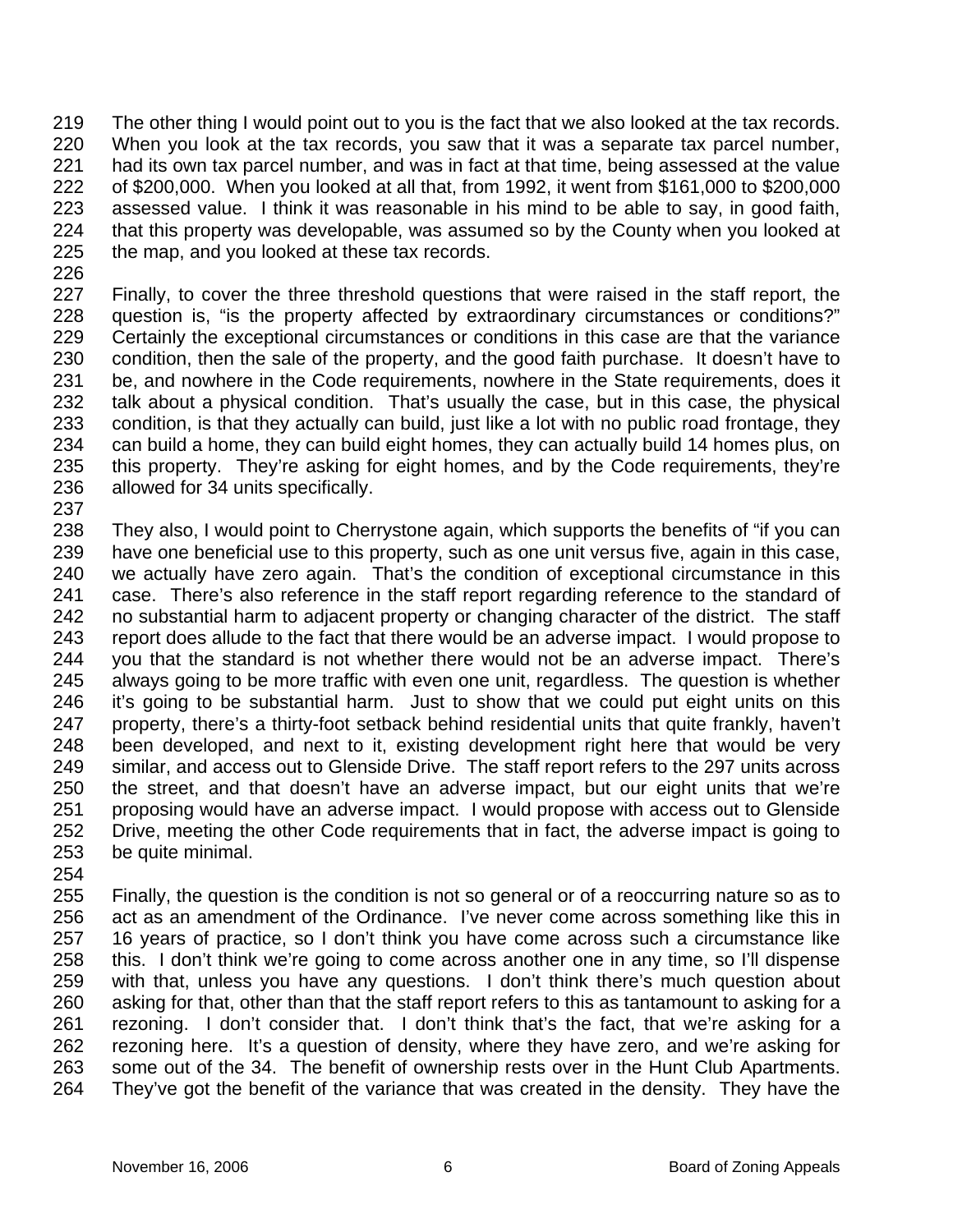265 266 267 268 269 extra density. We're just asking for some of our 34; we're asking for some kind of density that we can obtain. It's not a rezoning; we're willing to fit within all the requirements of R-5; we just want to be able to make use of the property. Those are my legal arguments.

270 271 272 273 274 275 I tried to cover the technical requirements, Cochran, Spence and the Cherrystone case. When you get rid of all the legal arguments, it's a pretty simple case. It's a separate lot; it was a separate lot back in 1965 when they asked for the POD because they couldn't get the density requirements. The applicant is not permitted to make a beneficial use of this property in any significant way that may make a beneficial use of this property. Given those facts, I don't see how this doesn't fall squarely within the Cochran case.

276

277 278 279 280 281 282 283 284 285 286 287 288 289 290 291 292 293 294 295 296 297 298 299 300 Further, when you take a step and look back at it, this property was bought from an estate. They did do due diligence necessary; they looked at a zoning map. Could they do perfect due diligence and ask for a zoning conformance letter? No, but that's not required. They did acquire it in good faith. They looked at the zoning map; they looked at the tax records, saw it had a separate tax parcel. This property has been sitting here for 41 years. There's been no benefit of ownership, and no one can see or figure out why it was ultimately sold, but I will suggest to you that the problem here becomes the Hunt Club Apartments. The County shouldn't be opposing this case because we're asking for a portion of the density that would otherwise be required. They should be pulling Hunt Club Apartments before this Board and say, "You're successor in interest; why did you violate the terms of the variance by selling the lot? You had no right to do that, and now you have to answer to that fact." That hasn't been done. The burden of the ownership is created on this parcel, and the benefit of the variance is given to the Hunt Club Apartments. I would contend, of course, that the equity of the situation would call for at least allowing for eight units out of the 34 that are otherwise allowed by the Zoning Ordinance. With that, I don't even think, based on that fact, that we need to get the Cochran analysis, but when we do, I still think we meet those standards, and legally, we meet the threshold. Given the fact that the 18.09 acres violated the terms of the variance, and this property was acquired in good faith, paid taxes, was a separate parcel, was a separate lot in 1965 when the variance was granted, and because of the zoning regulations that are imposed upon this, there is no reasonable, beneficial use of the property, we respectfully request an amendment of this variance. I'll be happy to answer any questions.

- 301 302 303 Mr. Wright - In 2005, when this property was purchased, from the estate of Judge Mehridge, to your knowledge, did the purchaser have any understanding or knowledge of the 1965 variance as it was granted by the BZA?
- 304

305 306 307 308 309 310 Mr. Condlin - No sir, in talking with the client, he had no knowledge. In fact, he didn't think there were any conditions, though they were familiar with the R-5. He actually went back and asked his closing attorney at the time whether they ever asked for a zoning conformance letter. The answer was no. Would that have found it out? Maybe, but when I looked, even if you look at that case, you could infer that it applied only to the 18 acres and the 2 acres wasn't ………………that's a separate.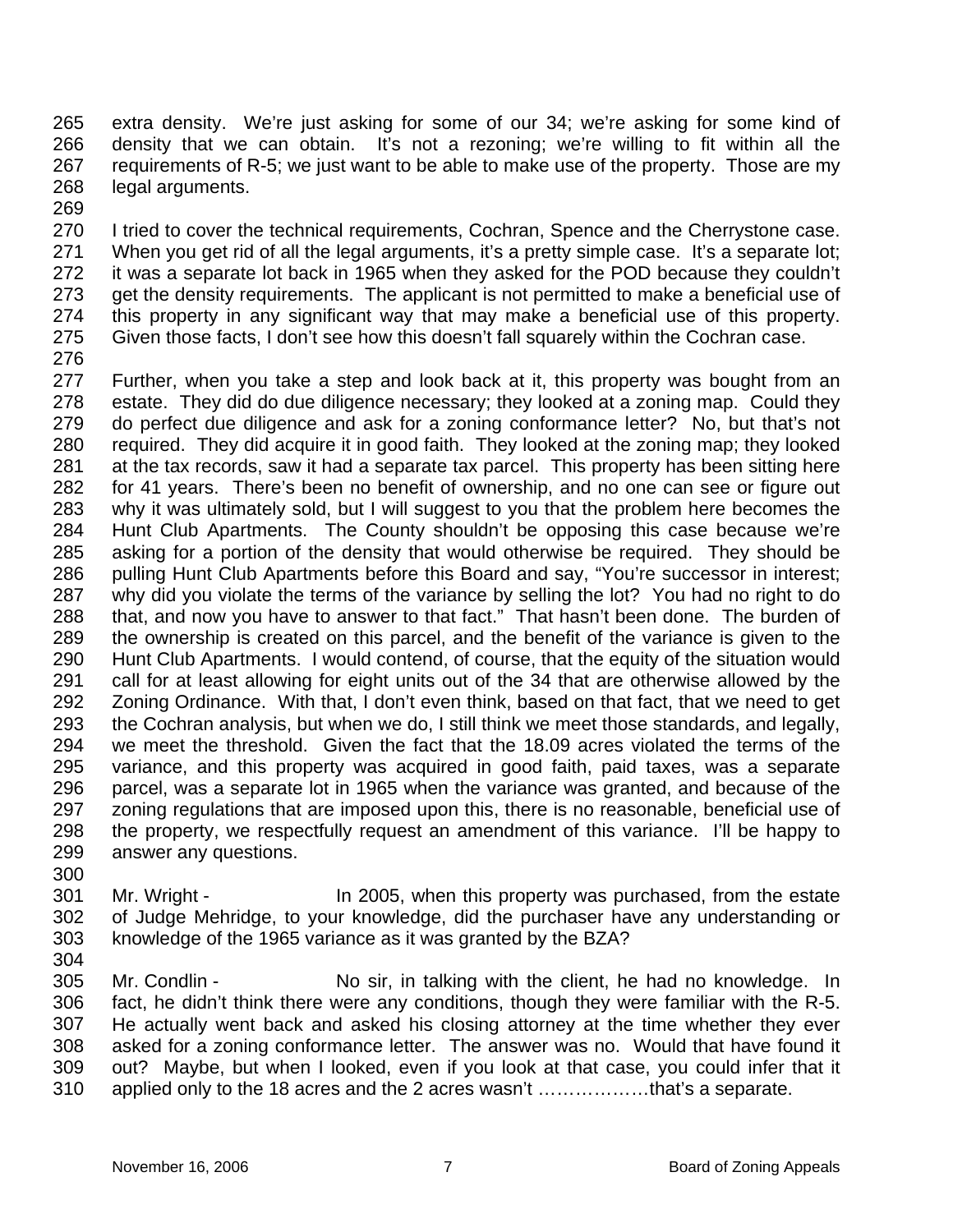311 312 313 314 315 316 317 318 319 320 321 322 323 324 325 326 327 328 329 330 331 332 333 334 335 336 337 338 339 340 341 342 343 344 345 346 347 348 349 350 351 352 353 354 355 356 Mr. Wright - That's not my concern right now. My concern is whether they had any knowledge of the 1965 variance. Mr. Condlin - It's not on the zoning map, and while I understand that there are three books that you have to look at in the Planning Office, what's on the internet, which is what most people use right now, does not have any reference to the variance. It's zoned R-5, has a separate tax parcel, and at the time in 2005 when he purchased it, it was being assessed at \$200,000 for the entire property. Mr. Wright - Did the owner get an owner's title policy? Mr. Curnow - The My name is Bill Curnow. I actually called my closing attorney yesterday, just to bring myself up to date. I did not get title insurance on it, although he said nothing of this nature would have been picked up in a title search. I had him go back. There are no deed restrictions, so even if I had asked for it, nothing of this nature would have been disclosed. Mr. Wright - The Are you the owner? Mr. Curnow - Yes sir, I'm a President of Greenleaf. Mr. Wright - The Did you personally have any knowledge of this 1965 variance which supposedly obligated this property to the other 18 acres? Mr. Curnow - Not until it was too late. I was committed to the closing. Mr. Condlin - I will say, Mr. Wright, in the first case, we went back, and I do have a copy in my files somewhere of the deed from the Hunt Club Apartments to Judge Mehridge, and a copy of the deed from Judge Mehridge that conveyed it to Greenleaf. From the title perspective, there's no restrictions to the deed itself. Mr. Wright - Do you know how much the purchaser paid for this property? Mr. Condlin - This was part of an overall, a package of property. Mr. Curnow - Each was separately closed. We bought, from what I understand, was the remaining parcels in the Richmond area from the estate. It was 120 acres in Chesterfield, 20-some acres in Chesterfield, and this piece. This actually was recorded as a \$5,000 purchase. Ms. Dwyer - Because an issue has been made about assessments and that somehow has bound the County to accepting this as a separate lot, this was assessed at – when was the purchase? Mr. Curnow - November, early December, 2005.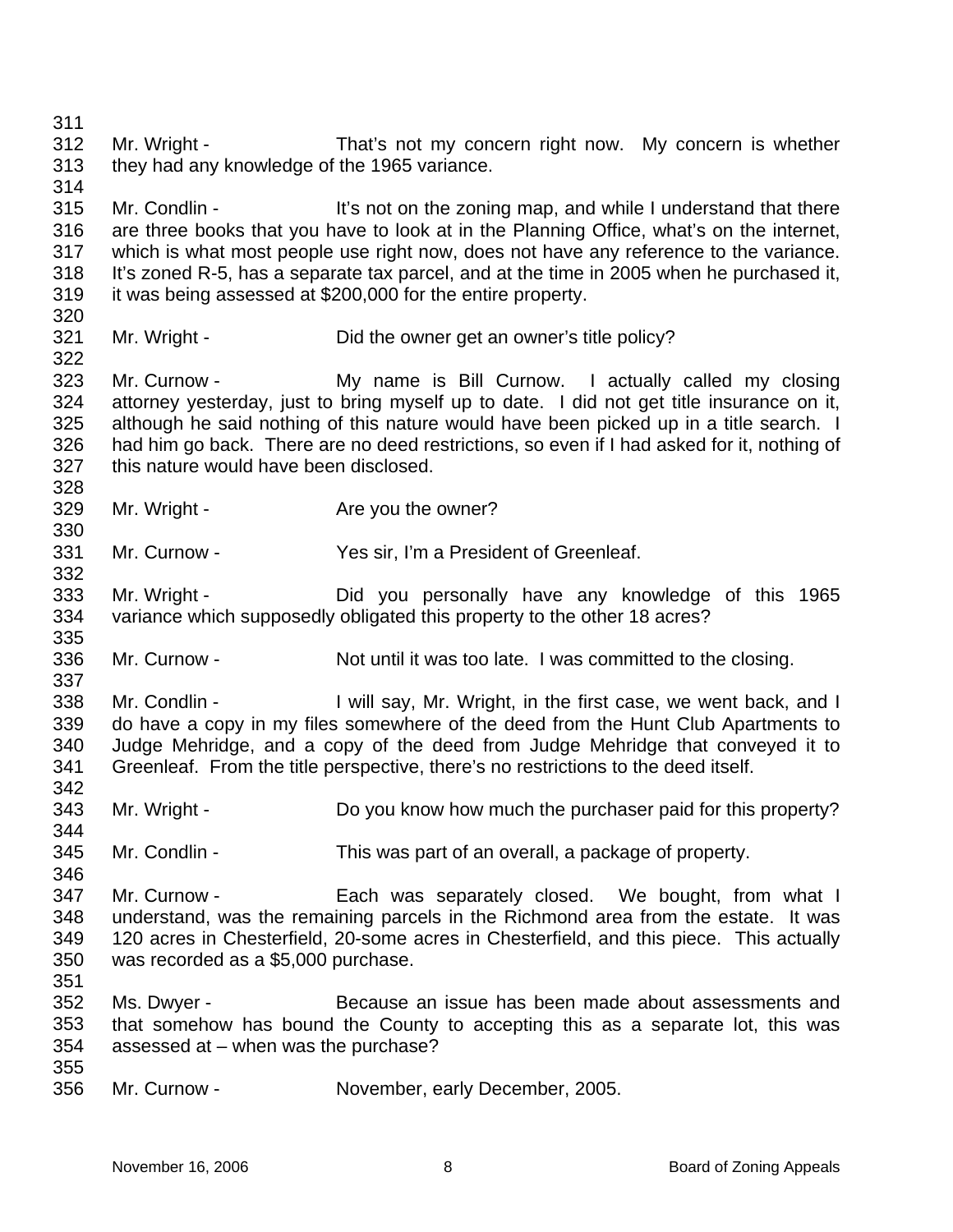357

363

366

372

390

394

396

- 358 359 360 361 362 Mr. Condlin - If you're looking at that deed in 2005, that was because Mr. Curnow went back and talked to the County Assessor and told him he'd been to the County, they told him he couldn't use the property, and yet they were assessing him, so when we printed this off, this was all they could do. They couldn't show me the 2005 assessment.
- 364 365 Ms. Dwyer - So you paid \$5,000 for a piece of property assessed at \$207,000, is that correct?
- 367 368 369 370 371 Mr. Condlin - The I will say that for recording tax purposes, what you do is a pro-ration, so when you add up all the acreage, they send the different jurisdictions, there was a deed, when you add up all the acreage, what they do is they assess, they send a prorate value of the 120 acres, the other acreage, and that's where they came up with a value per se, the overall purchase price that you'd pay for all the property.
- 373 374 375 Ms. Dwyer - I thought he said he'd closed separately on the properties, and for this property he'd paid \$5,000.
- 376 377 378 379 380 381 382 383 384 385 386 Mr. Curnow - We contracted for all the properties. During the course of, as we came up with, after the fact, that I had to purchase all the properties, that's when I found out that the County was saying I couldn't do what I thought I could do. But I still had to close on it. At that point, I called the estate attorney and said they said we can't do anything with it, so there's no reason to keep paying an assessment of \$275,000 a year while I'm going about checking this out. I actually called him prior to our closing and told him he needed to request, since I'm getting the feedback that it's worth nothing, why pay the taxes, while I've gone through this year's process of trying to get where we are. There's no doubt that I thought I may be getting a good deal, but in the context of the overall purchases.
- 387 388 389 Ms. Dwyer - I'm not interested so much in how it went from \$207,000 to \$2,400 in assessment. I'm interested in what you actually paid for the property at the time it was assessed for \$207,000, and the testimony that I heard was \$5,000.
- 391 392 393 Mr. Curnow - I'm not sure that the assessment hadn't been lowered prior to my closing. Do we know the date? It may have been assessed differently from what it is now when I paid the \$5,000.
- 395 Ms. Dwyer - But you paid \$5,000?
- 397 Mr. Curnow - That is correct.
- 399 400 401 402 Ms. Dwyer - Thave a suggestion that maybe the Board could consider. We had extensive testimony on this case in April, and I'm wondering if the parties would agree to stipulate the evidence that was presented in that case to incorporate that into today's case. There were a lot more facts developed in April than we're going to take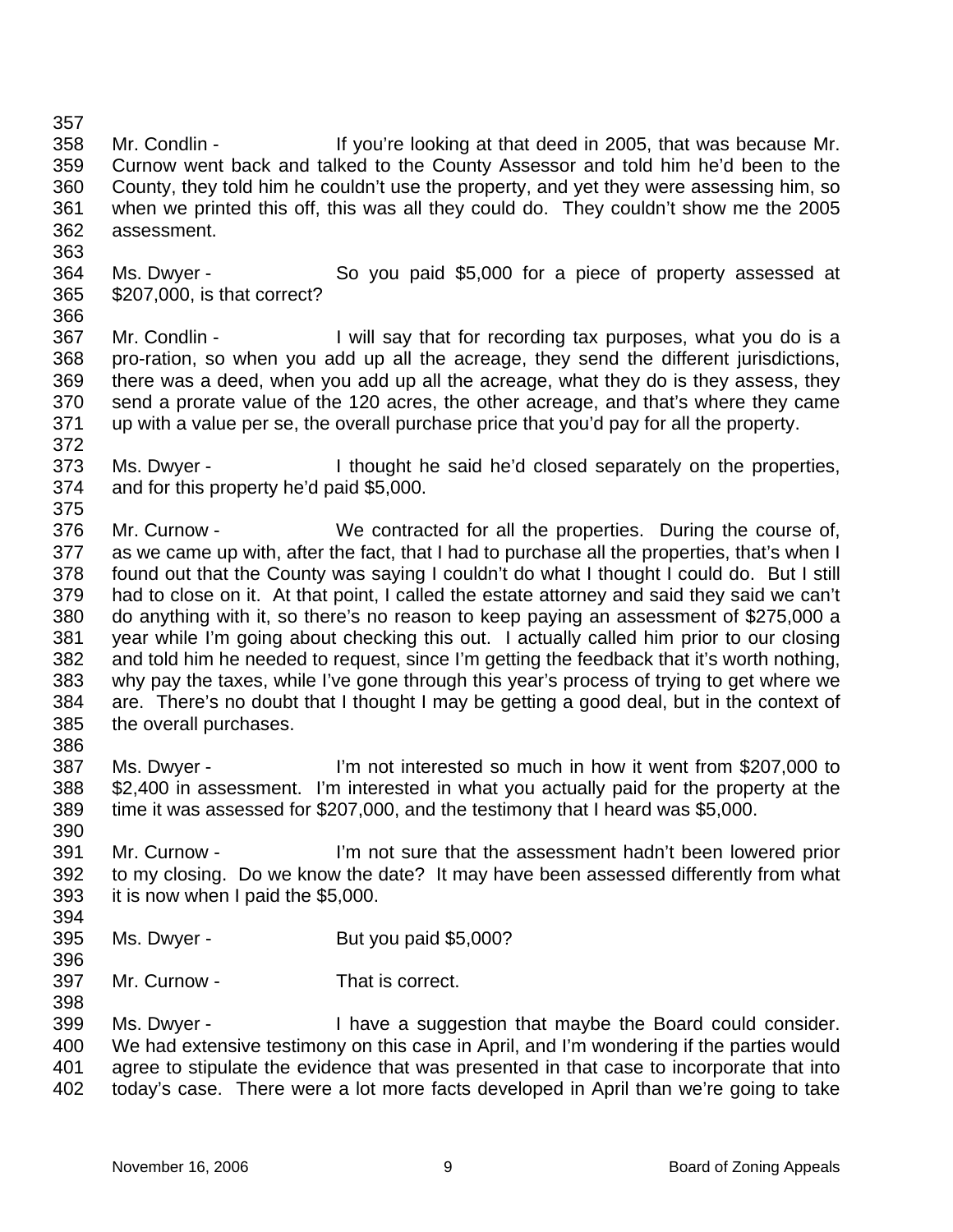403 404 405 406 407 408 409 410 411 412 413 414 415 416 417 418 419 420 421 422 423 424 425 426 427 428 429 430 431 432 433 434 435 436 437 438 439 440 441 442 443 444 445 446 447 448 time to do today, because we're all familiar with the fact situation, but one fact in particular is the exact wording of the variance in 1965, which I think needs to be part of the record, so if both parties agree, and the Board agrees, I would like to recommend. Mr. Condlin - Constant On behalf of my party, I would certainly agree to that. Mr. Tokarz - The County would agree to that too, Mr. Chairman. Ms. Dwyer - My other question has to do with, you're not really asking for relief from an Ordinance in this case. You're asking for relief from a previous variance that was granted in favor of this property. Mr. Condlin - I bring forward an amendment of the condition, not the variance, but the condition that was imposed. The variance was gained for the benefit of the apartment property. I'm asking for an amendment of the condition, which this Board certainly has the ability to do, and quite frankly, in a change of circumstances, often does. Ms. Dwyer - This in some of the written documents, it sounded as though this was a request for relief from the ordinance, and I didn't see it as that. Mr. Condlin - That may well have been sloppy writing on my part. Ms. Dwyer - I just wanted to clarify that point. Mr. Condlin - Nowhere does the law require in the case law or the statutes that it only be an Ordinance. A regulation, a general term that I would use, that nothing prevents. When I submit in a zoning case, you know that proffers are part of the Ordinance, and they run with the land, and they're enforceful against the property owner, by the County. Same way with the zoning condition. Unlike a POD condition, I think this is more tantamount to an Ordinance than any other condition by the BZA. It runs with the property. When I have a condition with a POD, and buy the property, I have to come forward to the Planning Commission and ask for a transfer of approval and accept those conditions. This variance runs with the land and becomes part of the Ordinance. It is an Ordinance. That condition, in and of itself, is a regulation assigned to this property. Ms. Dwyer - The issue of the beneficial use, you're arguing your property doesn't have any, I'm trying to think of some analogous situation – you know if you have an easement, and one piece of property grants access over its property to another piece of property, that's a permanent dependent, and you can't really come back afterwards. Mr. Condlin - That's not really a government regulation. Ms. Dwyer - But it's analogous – once a property becomes dependent on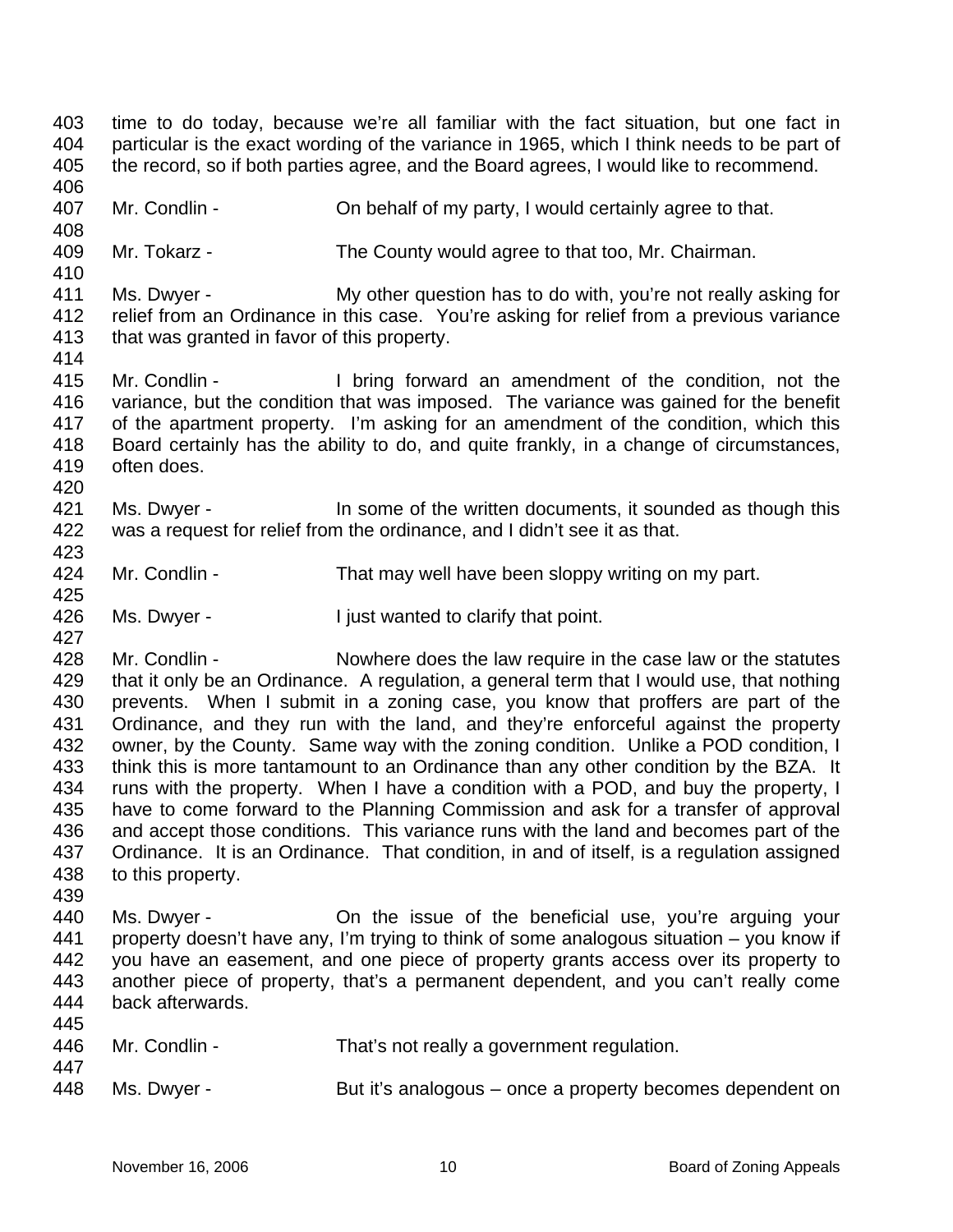449 another piece of property, that seems to be what has happened here.

451 452 453 454 455 456 457 Mr. Condlin - You mean one burdened by the other. Certainly, if it's part of the title record, it's not when I buy the property as a bona fide purchaser, if it's not recorded, I'm not subject to it as long as I don't know about it. Once it's recorded, It's deemed constructive knowledge. That, to me, is the difference in this case. We did do due diligence, and by the very cases themselves, good faith is already achieved, whether we paid \$5,000 or \$50,000, or \$500,000. The very fact that he did not create the hardship; that's all we're looking for in good faith.

458

450

- 459 460 Ms. Dwyer - By your own testimony, the decision by the 1965 BZA became an Ordinance.
- 461

462 463 464 465 466 467 468 Mr. Condlin - Even in that case, I'll take the Cherrystone case, the Chesapeake Bay Ordinance was out there. The gentleman bought the property with full knowledge that the Chesapeake Bay Ordinance was going to have setbacks that would limit his five lots to one dwelling unit. He knew of the Ordinance. Was there constructive knowledge? Any public information was constructive knowledge, by the very fact that it was in the map, which I wasn't aware of at the last hearing until Mr. O'Kelly pointed it out, is technically constructive knowledge.

469

470 471 472 473 474 475 476 Ms. Dwyer - My next thought is that it seems as though the 2 acre parcel essentially gave up its development rights to the 18 acre parcel, and in that sense, the beneficial use of that property has been had. If I had a farm, and I gave the development rights to that farm to the nature conservatory, then a subsequent purchaser couldn't come in and say he was entitled to build on it according to the zoning, because he had bought the property, didn't know about the gift of the development rights to the sale of the development rights prior to that.

477

478 479 480 481 482 483 484 485 486 487 488 489 490 491 492 493 494 Mr. Condlin - Again, we're talking about private and whether it's recorded or not; in that case, we're still getting constructive. The property owner here didn't know about the 1965 case when he bought it. I think it gets down to the question of who received the benefit of this. It's not the property per se, but the owner of the apartment complex, who received the benefit of it. What if ten units in the apartment complex burned down? We're going to have a race to the Planning Office to get building permits. When I own a property, and you grant me a variance, I don't have to take advantage of that variance. I can ignore that variance and build something else and meet my setbacks if I can. If I don't take advantage of the variance, I don't have to meet your conditions. In this case, if those ten units burned down, there is nothing that prevents us from racing to the Planning Office, submitting our POD, and getting our ten units in before them. I don't think the development rights were particularly given up. I don't think that's the situation we want here. I wonder why the County's not looking at the apartment complex and saying, "Why did you violate the terms of the conditions by you selling it?" They created the hardship; they should bear the burden. Instead, they're getting all the benefit, and if this gets turned down, they're not required to have any of the burden, and this property will either sit there, there's nothing that can be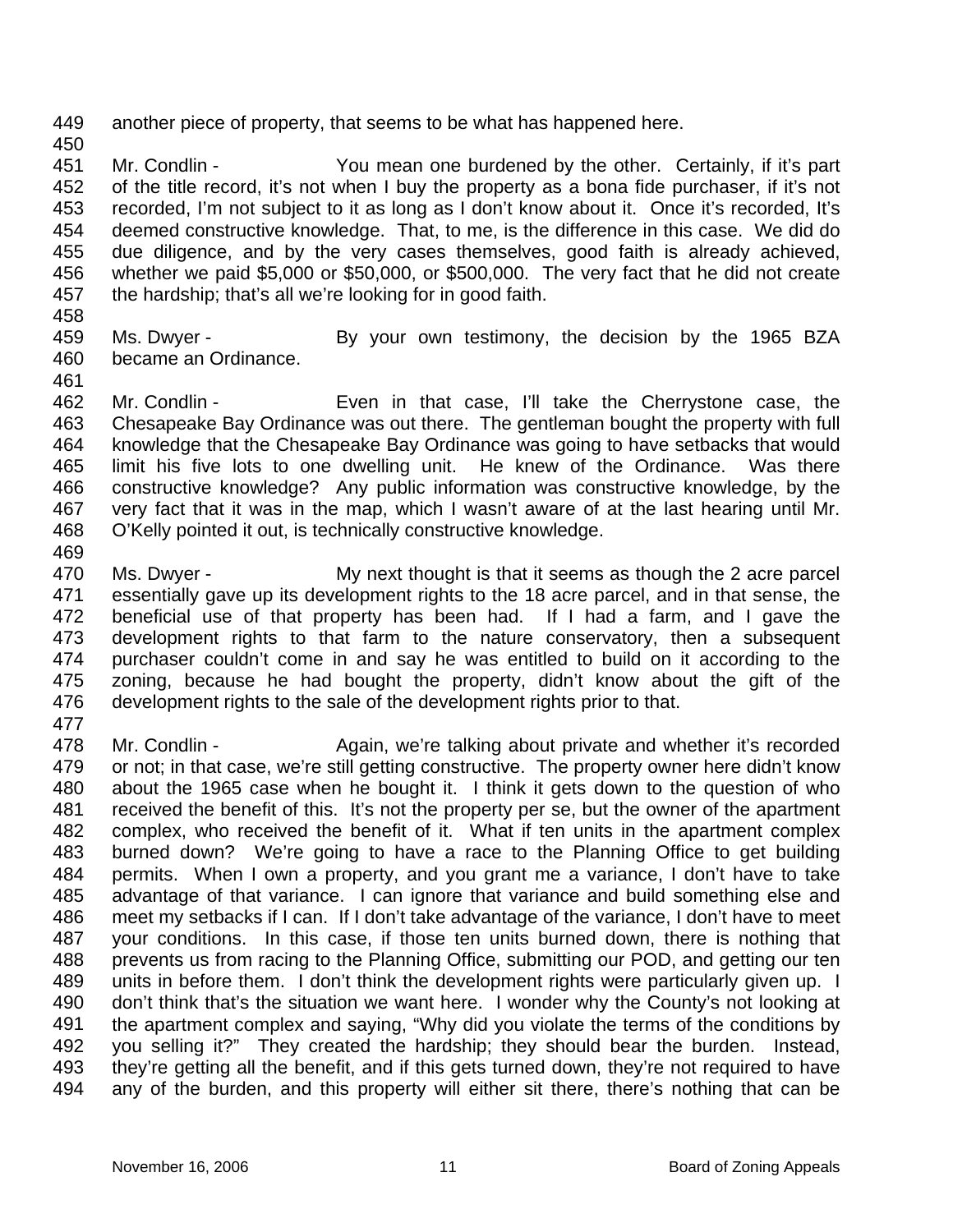- 495 made of this property because of that condition.
- 496

497 498 499 Mr. Nunnally - Any other questions of Mr. Condlin? Do you have anyone else who wants to speak for this case? Mr. Tokarz.

- 500 501 502 503 504 505 506 507 508 509 510 511 512 513 514 515 516 517 518 Mr. Tokarz - Thank you Mr. Chairman. Tom Tokarz, County Attorney's Office, representing the Director of Planning on this issue, and as Ms. Dwyer indicated, we have had extensive evidence already presented to the Board in the April hearing, and I'm not going to go over all of that again. I think I would disagree on a number of points as to the law with Mr. Condlin, just as he disagreed with me. I'll start with the first disagreement. I do not believe, if you look at the definition of a variance in the Code of Virginia, that the variance is an amendment of the Zoning Ordinance. The Zoning Ordinance is a legislative act, as defined in 15.2-2201. Variance is defined as "a reasonable deviation from those provisions regulating the size or area of a lot or parcel of land, or the size, area, bulk or location of a building or structure when the strict application of the ordinance would result in unnecessary or unreasonable hardship." The reason I point that out to you is the Supreme Court, in Cochran, has made it clear that there is a difference between the legislative power of the Supervisors to enact the ordinance, and the administrative power of the Board of Zoning Appeals, to grant a deviation, assuming that all the statutory grounds for granting the variance are satisfied. I don't believe that the variance is a part of the ordinance, the 1965 variance is not part of the ordinance, and I think that in addition, that the 1965 variance that the applicant seeks to amend, actually totally undercuts the argument that the applicant makes to the Board today.
- 519

520 521 522 523 524 525 526 527 528 529 530 531 532 What the applicant seeks to have the Board do, is to ignore the fact, that in 1965, the owner of the two parcels, the 18.09 acre parcel, and the 2.37 acre parcel, owned together by the same owner at that time, came to this body, came to your predecessor body and said, "Please give us the benefit of the 2.37 acre parcel, which has been separated by the dedication of Glenside Drive, please give us the benefit of those 2.37 acres, which is equivalent to 34 units, and allow us to build the 34 units on the north side of Glenside Drive, rather than the south side of Glenside Drive. At the very time that the BZA even heard this case, the BZA was asked to give beneficial use of the 2.37 acre parcel to the apartment complex. I think because that's the case, because that was the whole premise of the 1965 case, I don't believe that the applicant can accurately come to you and say today that the 2.37 acre parcel should be considered separately from that parcel in seeking an amendment of the condition that was imposed by the BZA in that case.

533

534 535 536 537 538 539 540 The whole record of the case, the transcript of the minutes of the case which are then submitted to you by Mr. Condlin in his packet in this case, and which are in the record of the previous case, indicates the recognition by both the applicant and the BZA, that the 2.37 acres was being given consideration solely for the purpose of providing additional density that would not otherwise be permitted on the 18.09 acre parcel. With respect to Mr. Condlin's claim that the County should be going after the apartment complex, the owners of the 18.09 acre parcel, rather than denying development of this 2.37 parcel, I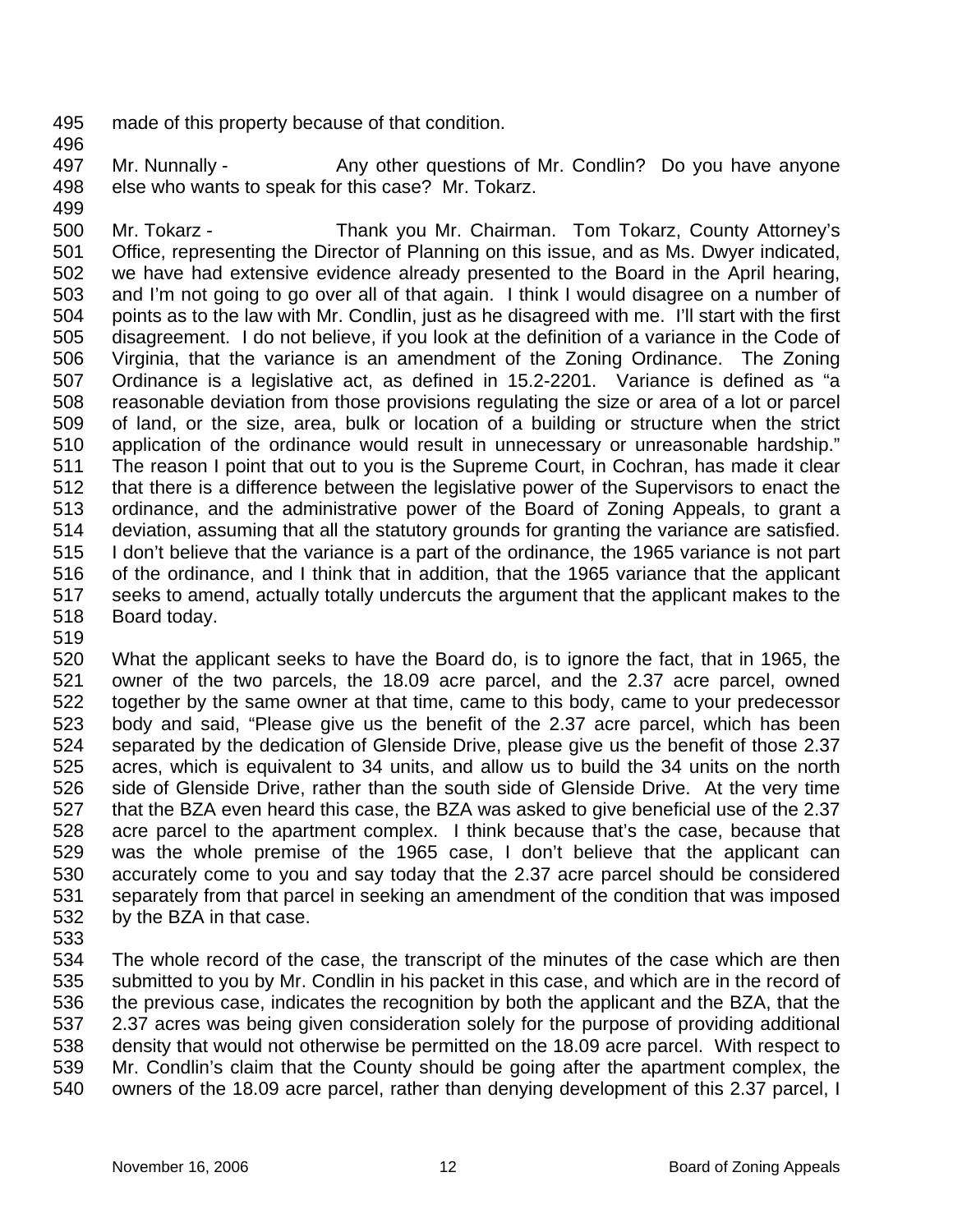541 542 543 544 545 would point out to you that the apartment complex has done nothing in violation of that variance condition. The apartment complex has not applied to the County to develop that property. The apartment complex has retained its density at 297 units that is permitted by the 1965 variance, and as a result, there is no violation by the apartment complex of the variance condition that was imposed by the BZA in 1965.

547 548 Mr. Wright - Didn't the owner of the 18 acres use this 2.37 acres in order that he could build the number of units that he wanted to?

550 Mr. Tokarz - Yes sir.

551 552 553 554 555 Mr. Wright - When he sold it, wasn't he in effect violating that, because he owned it together, and he got the benefit of it, and then he sold it  $-$  doesn't that cause you some concern, the fact that he has gotten rid of that acreage that he used to benefit from it?

556 557 558 559 560 561 562 563 564 565 566 567 568 569 570 571 572 Mr. Tokarz - I don't believe so, Mr. Wright, because I think the applicable requirement of the variance condition, as I understand it, reading back in the 1965 record, was that the BZA wanted to insure that the 2.37 acre parcel was not developed, that the units that would be allowed as a result of a combination of the 18.09 acre parcel and the 2.37 acre parcel, would be limited to 297 units, which is what has occurred. When the sale of the property occurred, and I don't know any more than Andy does the history of what happened in 1974, when the property was sold, I don't know what the conditions of the sale were between the owner of the 18.09 acre parcel and the purchasers. What we do know is that there has been no application for development by the holder of the variance from 1965, and at the time that we did get a request for development, the County said, "You have to deal with the requirement that was imposed by the BZA in 1965 to get a text amendment of the zoning ordinance. That's been the position that I took in April, and that's the position that I take again today, that the relief that the applicant wishes has got to come from the Board of Supervisors, not from the Board of Zoning Appeals, but the amendment of the variance condition is not the proper vehicle to seek relief in this case.

573

580

583

546

549

574 575 576 577 578 Mr. Wright - That parcel that's sitting there at 2.37 acres now, and if all of this hadn't happened, it was just sitting there, and Glenside Drive was there, could it be developed? Does it satisfy the zoning requirements and so forth that they could put these units on there without a variance?

579 Mr. Tokarz - You mean if there had been no 1965 …………………

581 582 Mr. Wright - If nothing had happened in the past, that's just sitting there, the 2.37 acres is there, isn't it a buildable lot?

584 585 586 Mr. Tokarz - I think Mr. O'Kelly or Mr. Blankinship might be able to address that question. I don't know the zoning answer to your question.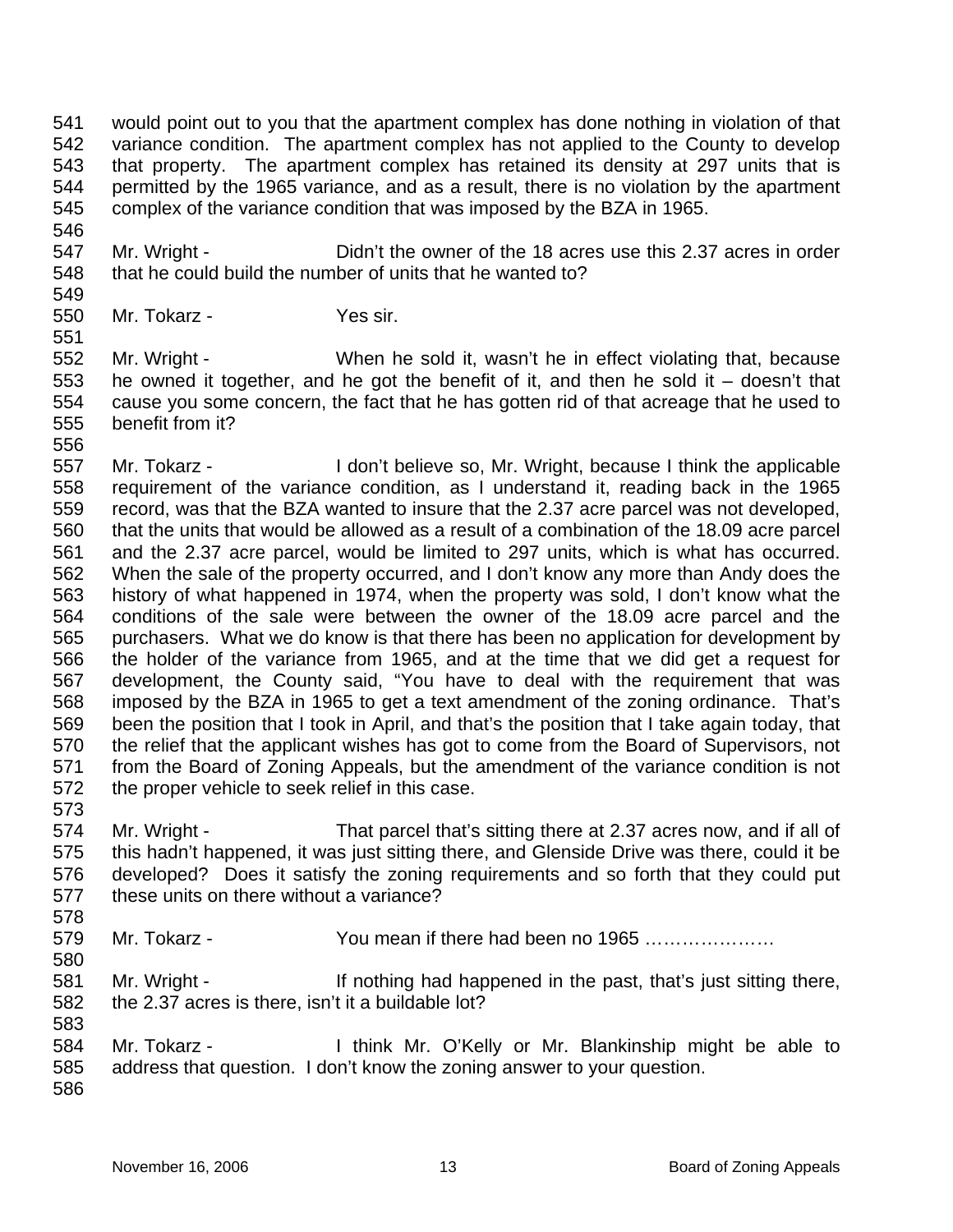587 588 589 590 591 592 593 594 Mr. Wright - The other thing that concerns me more than anything else is the fact that the County didn't do anything to give notice to a future purchaser of that property. I've examined many titles in my career. I'm entitled to go to the record room and examine the title. Even if I went over and looked at this, nothing's on it. I don't think there's any requirement to get a bona fide title to that property, to get it insured, but to check the record in the record room and then if they look at this, nothing's on it, and I don't have any knowledge of anything that's happened in the past, so therefore, you've taken my property without due process.

595

596 597 598 599 600 601 602 603 604 605 606 607 608 Mr. Tokarz - **Mr. Wright, I would respectfully suggest to you a different** way of thinking about it. I don't think that what the County is doing, has any effect at all with respect to the title of this property. The purchaser has testified to the Board that he paid \$5,000 for a 2.37-acre parcel. He continues to retain title to that parcel. He can retain title to that parcel for as long as he's willing to pay the real estate taxes. There's been no deprivation of his title to the property. That's different than whether he can develop it as he would like to develop it, which is not a matter of title. It's a matter of the zoning ordinance, and in order to make a determination of whether you can develop under the zoning ordinance, that requires an examination of the Planning Office records. I only suggest to you that had there been either a request for a Zoning Conformance Letter or some further inquiry into the history of the parcel, which would have led to an examination of the 1965 case, that zoning history would have been known to the purchaser before the purchase contract was entered into.

609 610

611

- Mr. Wright It's not on your zoning map.
- 612 613 614 615 616 617 618 Mr. Tokarz - I don't believe that anybody can rely simply on a zoning map without looking at subsidiary records of the Planning Office, and then say, "I'm entitled to rely on a map, and that's all I have to do, and I'm entitled to get a building permit just because the map doesn't tell me I can't. I suggest to you that every applicant has to conform with all the requirements of the zoning ordinance; you have to come in and look at the comprehensive plan; you have to come in and look at subdivisions; you have to look at a whole host of things in making that decision.
- 619

620 621 622 623 624 625 626 Mr. Wright - I don't agree with you. I think if I go purchase a piece of property, all I need to do is check the zoning classifications, if it's zoned for whatever I want to do with that property. I don't want to have to go back through the history of that property. I ought to be entitled to rely upon how that property is zoned when I purchase that property, to do what I need to do on that property. You're imposing a serious burden on everybody upon every property owner in the County if you've got to do that every time you buy a piece of property.

627

628 629 630 631 632 Mr. Tokarz - The Mr. Wright, I would only point out to you that my understanding is that as part of due diligence process, a lot of times people do ask for zoning conformance letters to insure, or they make the purchase of a piece of property contingent upon rezoning approval in order to insure, not only that they can get title to the property, but also to develop it in the way that they wish to do so. Had that been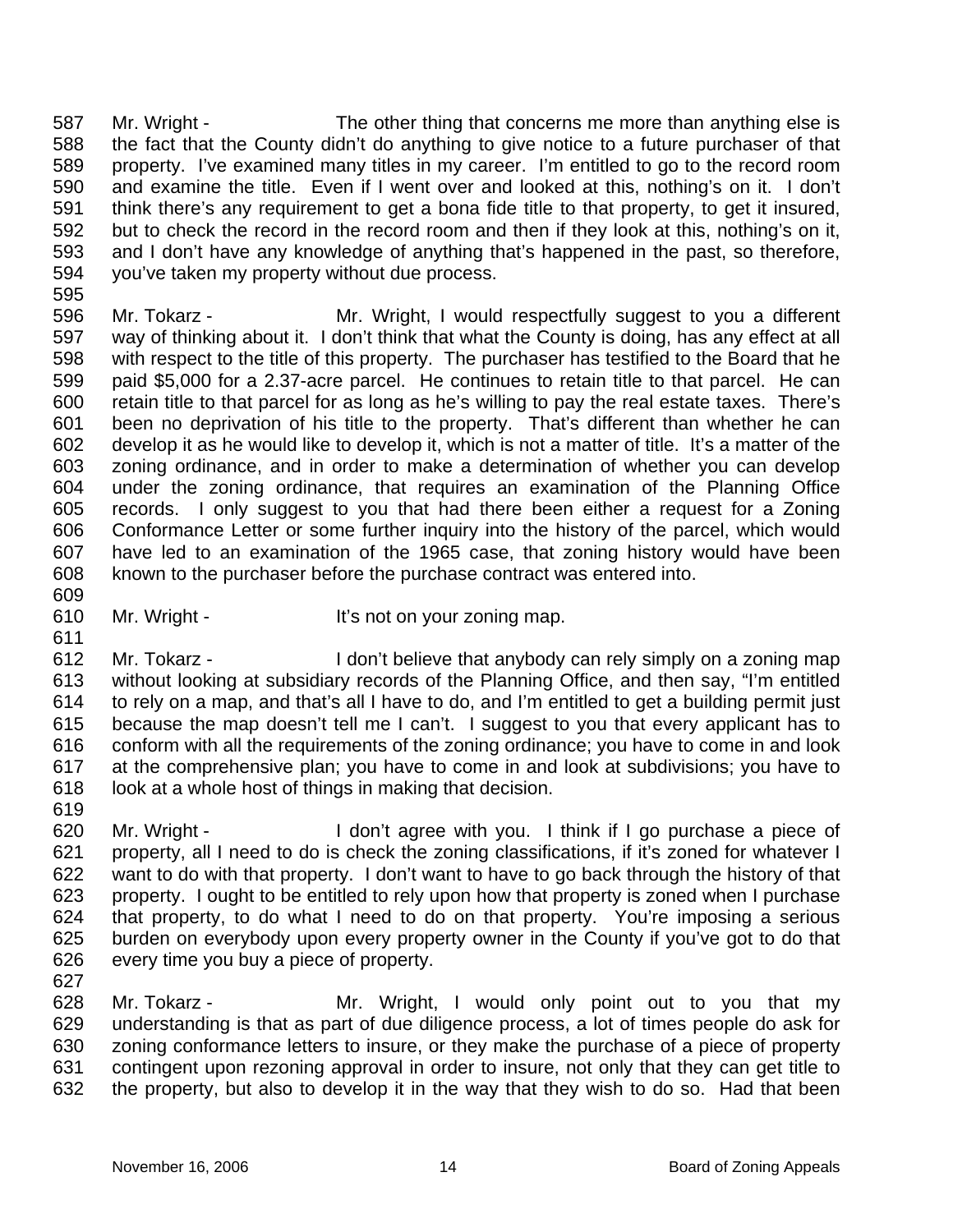633 634 done in this case, had there been a request to the County, they would have been advised that it would be a problem.

635

640

636 637 638 639 Mr. Wright - The How are you sure of all that? We've had other people go and check with the Planning Office, and they've been told they could do this, and they get it, and then all of a sudden they decide there's an error. If somebody had looked at this, they'd say, "Oh, you could do that; it's very simple."

- 641 642 643 644 645 646 647 648 649 650 651 Mr. Tokarz - With respect to the situation when there has been a written determination by the Planning Office that something can be developed, and that turns out to be an error, the owner has a statutory protection under Title 15.2, I think it's 2311, which was the section of the Code that was involved in the case that you heard, I think in 2004, with the Hanover Trailer Park, where in that situation, they did ask for and received a letter from the Zoning Administrator, saying, yes, you can buy the property and it can continue to be used in it's current condition. That is a protection that is statutorily provided to people who get a written determination from the Planning Office as to the zoning use of the property. That was not requested in this case. Had they requested it, and it been erroneously given, they would have been protected by the Code.
- 652

655

653 654 Mr. Blankinship - And as soon as they submitted their Plan of Development, they were informed.

- 656 657 658 659 660 661 662 663 664 Ms. Dwyer - Is that relevant to the question of whether this property has been burdened by the transfer of its development rights or its density classification to the 18 acres? Seems to me that legally this property has been burdened at the request of the landowner in 1965, the right to develop according to its zoning classification, was given, was transferred to the 18 acres by the then owner of both parcels, so legally that parcel remained burdened. Whether somebody did or didn't do whatever research or whether somebody should or shouldn't have sold the property, it seems to me that all those private activities that people engage in are not relevant to the status of that parcel.
- 665 666 667 668 669 670 671 672 673 674 675 676 677 678 Mr. Tokarz - I agree with you under Cochran, if we step back and look at the threshold test under Cochran, the threshold test is whether the property taken as a whole has been deprived of all reasonable beneficial use. The point that Mr. Condlin and I disagree with is, what is the property taken as a whole. He would like for the Board to consider only the 2.37 acres to be the property taken as a whole, but he asks you to do so in the context of amending a condition from a 1965 case, in which the BZA was asked to consider and did consider an increase in density, by considering not only the 18.09 acre parcel, but also the 2.37 acre parcel. In 1965 the BZA acted on, and was induced to act by viewing the property, taken as a whole, as consisting of the 18.09 acres and the 2.37 acre parcel. The reason the good faith issue has come up, and the question that we've even addressed it, is simply because one of the grounds that Mr. Condlin has suggested for granting the variance is that good faith ought to be an issue. If I might direct the Board's attention to 15.2 2309, that really is not the appropriate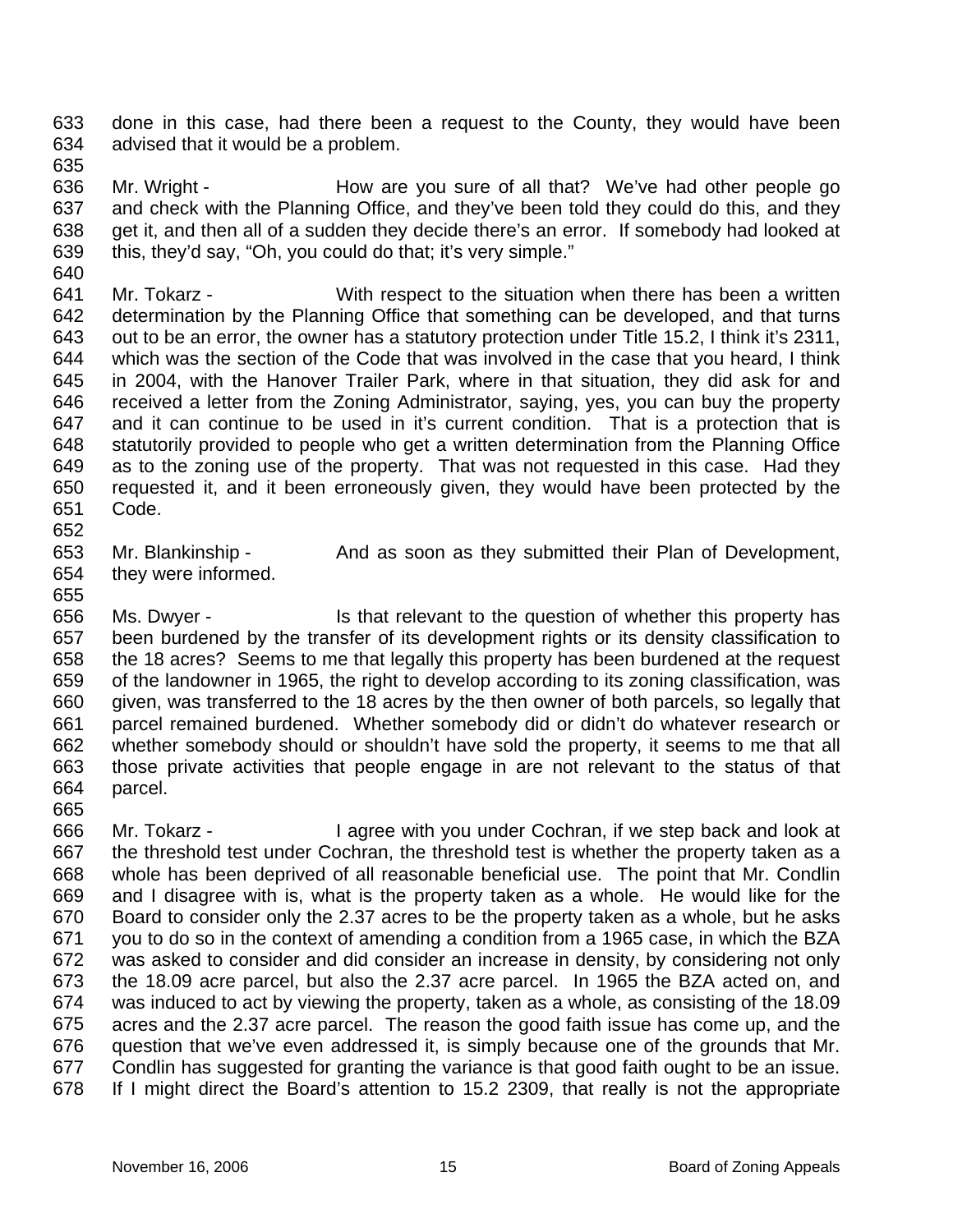679 680 681 682 683 684 685 686 687 688 689 690 691 692 693 694 695 696 697 698 699 700 701 702 703 issue with respect to this particular case, because in 15.2-2309.2, the powers of the Board of Zoning Appeals with respect to a variance, is the section that talks about good faith. "When a property owner can show that his property was acquired in good faith and where, by reason of the exceptional narrowness, shallowness, size or shape, of a specific piece of property at the time of the effective date of the ordinance." I have not heard Mr. Condlin argue that that section of the Code justifies an amendment of the variance condition. It's not a matter of narrowness, shallowness, size or shape of a specific piece of property at the time of the effective date of the ordinance, and I assume the reason he's not arguing that to you, is because the effective date of the ordinance applicable to this property is 1960, January 1, 1960, and certainly February 1964 when the property was rezoned R-5. So even before the division of the property, the zoning ordinance was in effect, it had density restrictions in it, the property was rezoned, and only after that did the two lots become created. Therefore, under Cherrystone, the property taken as a whole consists of the two lots considered together, just as the BZA did in 1965 when it approved the variance condition, allowing the greater density on the 18.09 acres. My only point with respect to the density increase as being sought here, is the property owner in 1965 got the beneficial use of the 2.37 acre parcel. They got more density than they were allowed. They got the maximum amount of density that's allowed when you consider the 18.09 acre parcel and the 2.37 acre parcel taken together. What the applicant now seeks is to say notwithstanding the fact that we've gotten the maximum amount of density allowed under the ordinance, we want you to give us even more. We want you to give us eight more units than allowed by the zoning ordinance, even though the previous owner of the property has already gotten the benefit of this 2.37 acres in developing the property. That's what we don't believe is appropriate for amending the condition at this point.

704

714

705 706 707 708 709 710 711 712 713 Mr. Wright - When you take Cherrystone, you've got to read the whole case. You can't just take a part. This is what the opinion said. When Cherrystone acquired the property, it was aware that the apartment lots were zoned Rural Village, Rural Residential, a restricted residential classification in Northampton County Zoning Ordinance. Cherrystone was also aware that no residences could be built upon the lots unless variances could be obtained, because they were subject to zoning setback requirements that rendered them unbuildable. This is set out in the beginning, and I submit that this case was decided on that basis, that they had knowledge. My point here is, this owner didn't have knowledge.

715 716 717 718 719 720 721 722 723 724 Mr. Tokarz - **Mr. Wright, I certainly am aware of that section of page 2 of** Cherrystone, but if you have the decision, if you can look at page 6, I think the point of Cherrystone is, that the case did not turn on the good faith knowledge of the purchaser at the time. The Court's decision at the bottom of page 6 of the slip opinion said that "here the applicant failed to show that the lots for which variances were sought were lots of record in 1988, when the Bay Act became effective." Because of the express language of the Bay Act, and Code 15.2-2309.2, the section I just read to you, that failure alone would have precluded variances based on the shallowness of the lots. What I believe the determining factor the Supreme Court said, based on that language is, the lots didn't exist at the time the ordinance provision came into effect. Because the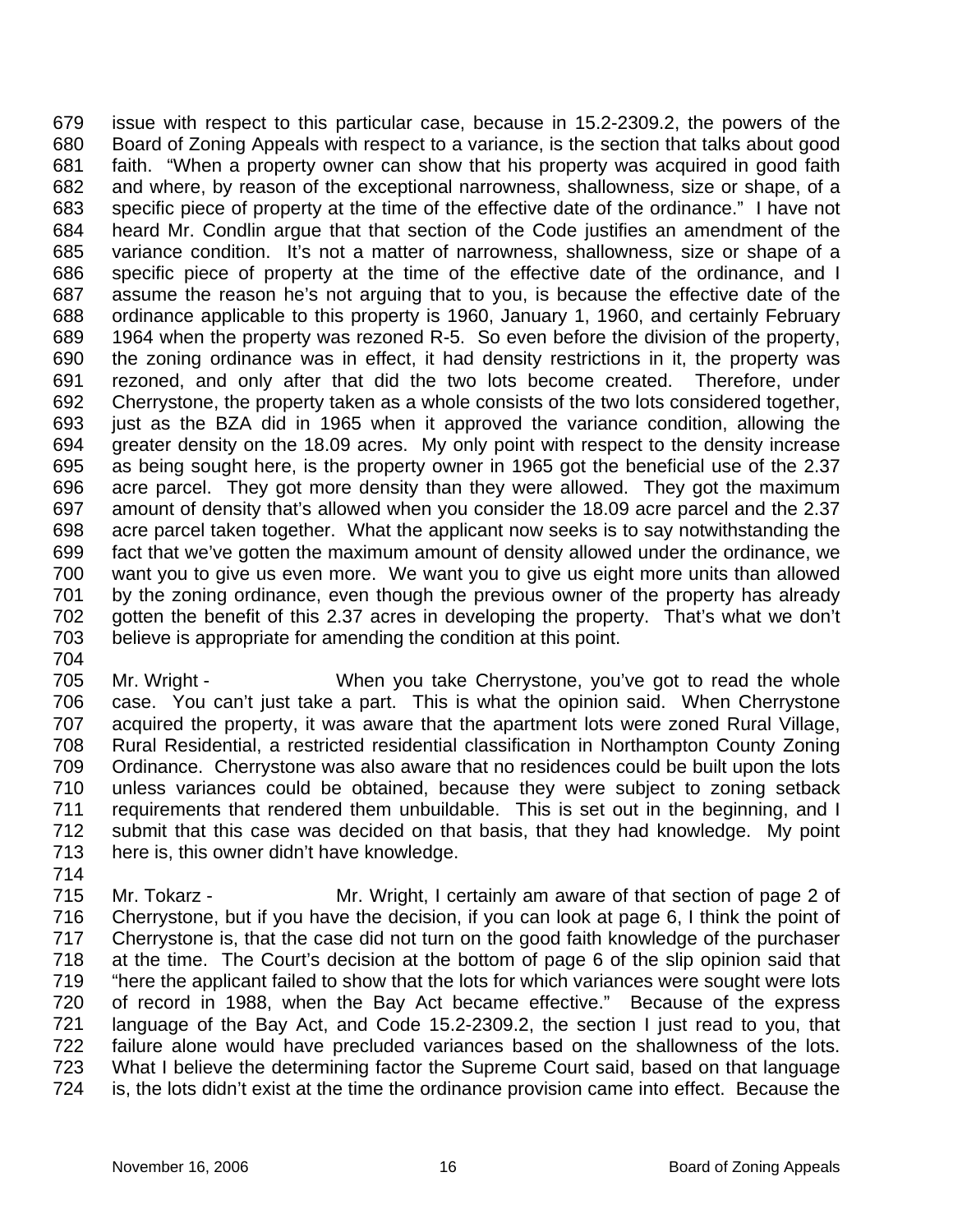725 726 lots weren't created until after the ordinance provision came into effect, the BZA had to consider the property as it was when the ordinance restriction came into effect.

727

728 729 730 Mr. Wright - Why did they allude to the fact that Cherrystone had knowledge? I think that had something to do with the decision of the court.

731 732 733 734 735 736 737 738 739 740 741 742 743 Mr. Tokarz - All I can say is, I read the bottom of page 6 and the top of page 7, when they quote the Cochran decision, in which they said further, "the applicant was unable to show that the effect of the zoning ordinance upon his property would, in the absence of the variances sought, interfere with all reasonable beneficial uses of the property taken as a whole. In the absence of such a showing, the BZA had no authority to grant variances." When you look at the conclusion at the bottom of page 7, the only two factors they mention were: because the lots for which the variances were sought, did not exist of record on the effective dates of the Bay Act, and because the effect of the zoning ordinance did not interfere with all reasonable, beneficial uses of the property taken as a whole, the Circuit Court correctly affirmed the decision of the BZA, which in that case, denied the variance. Those are the only two factors that the Court cites in its conclusions as to reasons for affirming the reasons of the BZA.

744 745 746 747 748 Mr. Wright - They went on to say something more too. They said, "with the remaining land used as a valuable waterfront amenity" – that gets into the "reasonableness" of this, and I think that had something to do with it too. You've got to take each case on its own facts, and it's got to stand on its own.

749 750 751 752 753 754 Mr. Tokarz - I agree with you, Mr. Wright, and all I'm submitting to you and Board is, that in this particular case, when you take the property as a whole, the 18.09 acre parcel, and the 2.37 acre parcel, that when you take it as a whole, the 2.37 acre parcel did have reasonable, beneficial use because it provided the added density on the 18.09 acre parcel that the owners sought, and which he was not otherwise entitled to at the time of the variance request.

756 757 Mr. Wright - My point is, you don't do that, because they didn't have any notice of it.

758

755

759 760 761 762 763 764 765 766 767 768 Ms. Dwyer - Mr. Tokarz, what you're saying is that whether an owner has knowledge or not, is not grounds for granting or denying a variance. That only comes into play in the question of good faith under 24.116(b)(1), which says that "when a property owner can show that he acquired in good faith, and by reason of exceptional narrowness of the property, etc., a denial of the variance would deny reasonable, beneficial use of the property." It's a part of the consideration, but it's not the determining factor as to whether or not a variance is granted. If a person comes and says he didn't know this or that factor applied to this lot, we can't grant a variance based on whether or not a person knew or didn't know the law or whether a variance had been granted or what the impact of the zoning was.

769

770 Mr. Tokarz - I absolutely agree with you, and I think we stated it so that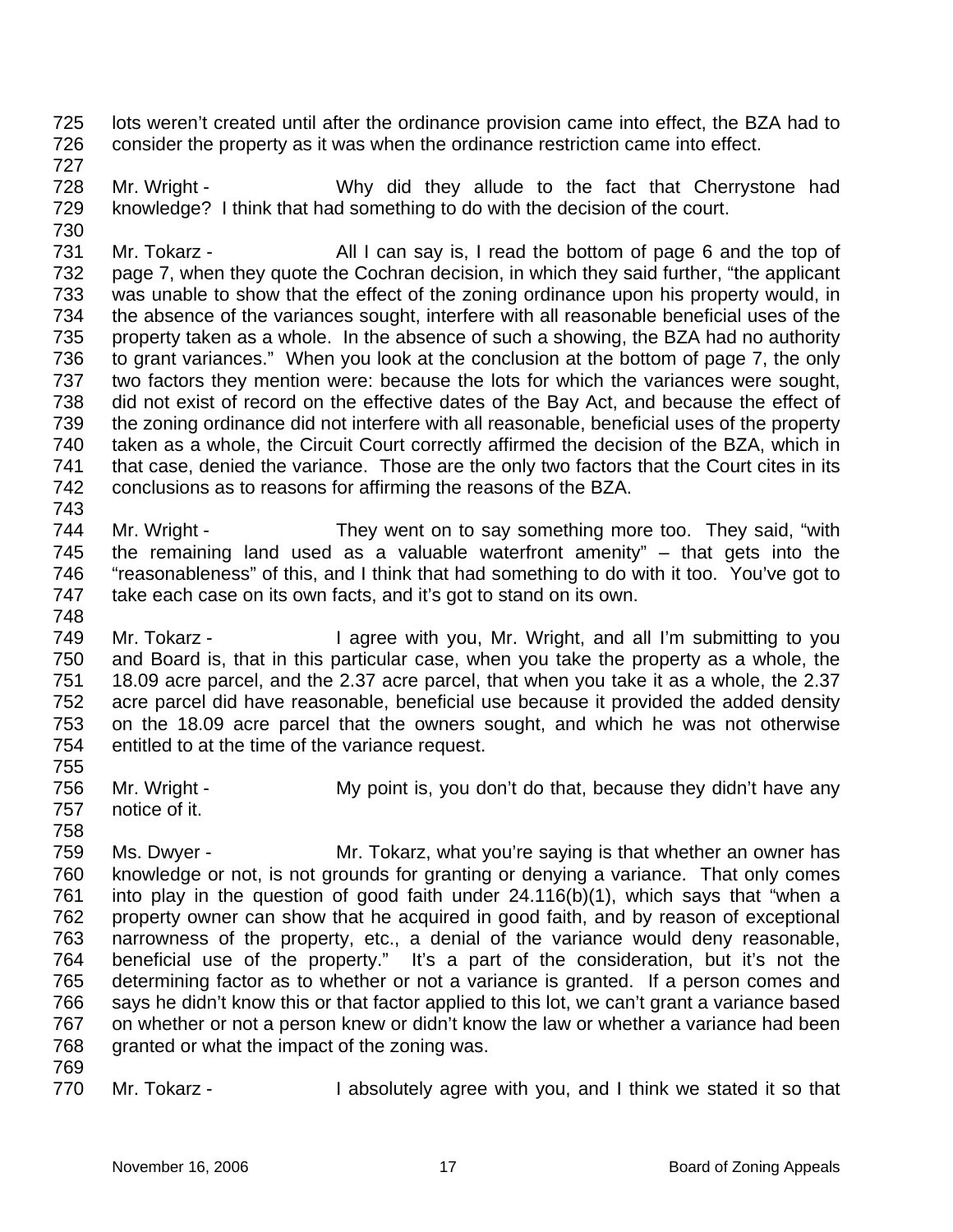I'm as clear as I can be to the Board. The good faith issue, under the statute, is only tied to the situation where the applicant is seeking a variance because of the exceptional narrowness, shallowness, size or shape of a specific piece of property at the time of the effective date of the ordinance. There are multiple conditions in the statute in which you can apply for a variance. The first one is the good faith for shallowness; then it says or by reason of exceptional topographic conditions or other 771 772 773 774 775 extraordinary situation or condition of the piece of property. That would be a second ground. Or the condition, situation, development of property immediately thereto, so I 776 777 think the statute, the way it's been written by the General Assembly, has created three different situations where they can come to you. Or the fourth one is, or where the 778 779 Board is satisfied upon the evidence heard upon it, that the granting of the variance will alleviate a clearly demonstrable hardship approaching confiscation. To me, those are the four grounds that they can seek to apply to you, and then you have to go to the checklist of things that you have to find which are set forth in a, b, and c, and also the other provisions in the statute. 780 781 782 783 784 785

786 787

Mr. Wright - You get to the point here, if they can't build on this property, it certainly approaches confiscation.

- 790 791 792 793 794 795 796 797 Mr. Tokarz - And that brings me back to the Cherrystone analysis. In the Cherrystone case, they had six lots, five of which they could not build on because of their action at the time of the ordinance setback requirements coming into effect. The Supreme Court said that is sufficient to deny the variance, even though they can't build on those five lots, because they got beneficial use of the property taken as a whole. Our argument here is that's the same thing as happens here, you have reasonable, beneficial use of the property taken as a whole when you consider the 18.09 acres and the 2.37 acre parcel.
- 798

804

807

- 799 800 801 802 803 Mr. Kirkland - This was a different day, and someone else came in and wanted to purchase this land, came into the County Planning Office, got the same map with nothing noted on it, would we be here again? What provisions would you put on there to have prevented this in the first place? What would have been noted on this map that would have said there was a variance attached?
- 805 806 Mr. Blankinship - I know in the previous version of the zoning map, there was a notation of the variance case – it said "see variance case A-whatever.
- 808 809 810 811 812 Mr. Kirkland - But this one doesn't. That's the current one, so if I walked in today, and I wanted to purchase this property, I'd come in and I wouldn't do all this research. When I bought my business property, I went in, I looked at the map, it said B-2, and I went on and purchased it. I bought it in good faith, and I had no problems of course, but I don't see what you've done since to help us out.
- 813 814 815 816 Mr. Blankinship - That's an excellent suggestion. I will ask that that become... Mr. O'Kelly - The zoning maps are a part of the zoning ordinance, and the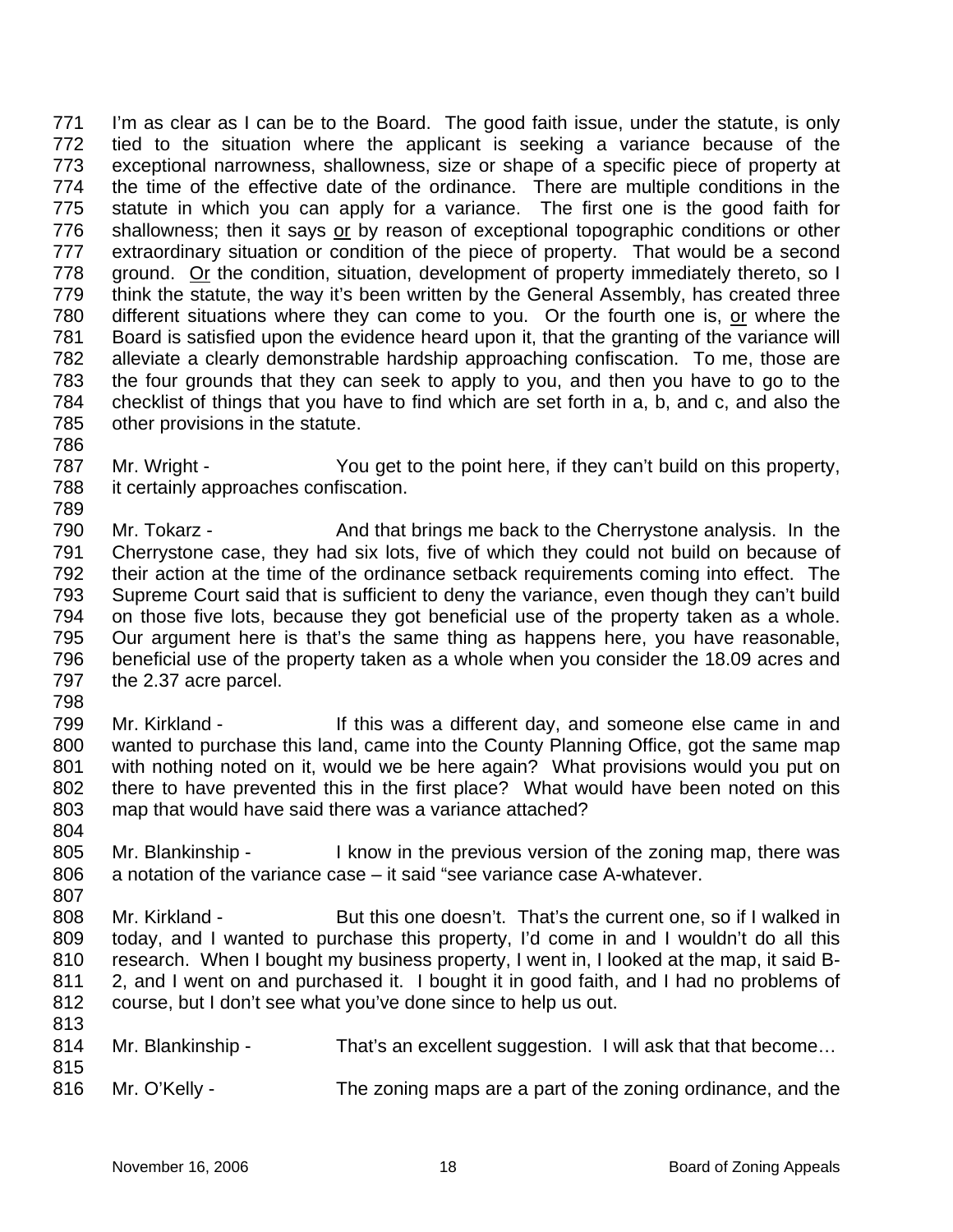817 818 819 820 821 822 823 824 825 826 827 828 829 830 831 832 833 834 835 836 837 838 839 840 841 842 843 844 845 846 847 848 849 850 851 852 853 854 855 856 857 858 859 860 861 862 reason zoning case numbers are shown on the zoning maps is that it's an amendment to the ordinance when the Board grants a case. Variances are not shown as a matter of record on the zoning maps, because they're not an amendment to the map. Mr. Wright - So what you're saying is, "let the buyer beware." Mr. Blankinship - We show them that way as a matter of administrative convenience, so that when we go to find a variance, it's easier for us to find it. We can determine the case number and look up the file. I agree with you that there's no reason not to show it on the map. Mr. Kirkland - If this was denied, someone else could come in six months down the road, and we'd be going at this again. Mr. Blankinship - There are parcels all over the County that have this handicap or that handicap, and we get calls frequently saying, "is this a buildable lot," because people see value left on the table, and they want to know why. Mr. Kirkland - If one of the County employees looked at this or brought it up on their computer, would it say something that it's not a buildable lot? Mr. Blankinship - It does not now, not on that map. Ms. Dwyer - When you pay \$5,000 for a piece of property that was previously appraised at \$207,000, I think there's some notice that perhaps this property does have some sort of handicap. Mr. Kirkland - Either that or you got one good deal. Mr. Blankinship - There's no good reason for us not to show it on the map. Ms. Dwyer - The other thing is, that maybe there's a cause of action against the seller if anyone was misled about the value of the property, the opportunity to develop it. It's also conceivable that this property could have value if it were combined with properties surrounding it, and this were used as a nice green space to improve the value of adjacent property, so it's not as if it were wholly without any value whatsoever, but again, I think there may be a private cause of action against the seller, or if there was any misleading going on, but I don't think the County has misrepresented anything. Ms. Harris - Mr. Tokarz, what do you see as a remedy for this burdened lot? Clearly it's burdened. If we did not rescind our decision, what do you see as the recourse for it? Mr. Tokarz - I think the recourse to the owner is the recourse that was set forth by the BZA in 1965. Their remedy is to go to the Board of Supervisors and request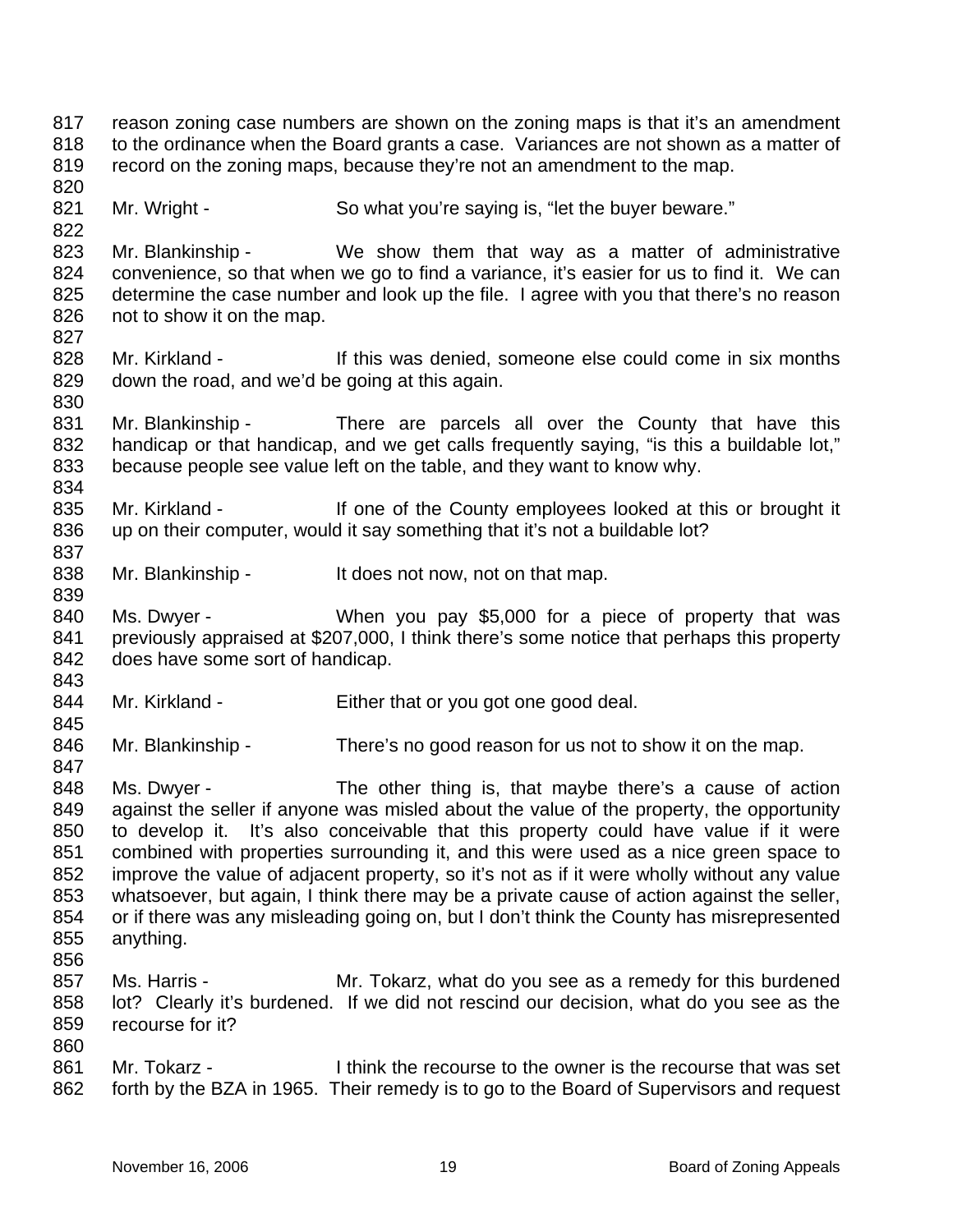863 864 865 866 867 868 869 870 an amendment to the Zoning Ordinance that will allow greater density. The BZA condition at that time said that if there was greater density allowed by the Zoning Ordinance, then it could be developed. If the Board of Supervisors were willing to increase the density from 34 units per acre to 36 units per acre, that would allow them to satisfy the condition and would allow them to develop the property. That's really my point, is that ultimately I believe this is a legislative decision by the Board of Supervisors, rather than an administrative decision by the Board of Zoning Appeals, under the facts of this particular case.

872 873 874 875 876 877 878 879 Mr. Blankinship - Mr. Chairman, if I can pick up on that, Mr. Condlin specifically challenged one statement in the staff report, which is the reference that removing this condition could be considered tantamount to rezoning the property. That's exactly the logic on which we wrote that sentence. The condition states, "The part of the parcel containing 2.37 acres be obligated to the part of the parcel containing the 18.09 acres until such time as the zoning regulations relating to the 18.09 acres are changed." That was the reason we used that phrase. Since he challenged that, I wanted to clarify it.

- 881 882 Mr. Wright - What can he do with respect to the 18.09 acres? He doesn't own that. He can't go in and ask for that to be rezoned.
- 884 885 886 887 Mr. Tokarz - What he can do, is he can ask the Board of Supervisors to amend the Zoning Ordinance to increase the allowable density in the R-5 district, and if the density were increased from 34 units to 36 units per acre, my understanding is he would be allowed under that condition to develop.
- 889 Mr. Wright - Why would the Board do that?
- 891 892 Mr. Tokarz - Either because they think it's an equitable thing to do, or a good thing to do………
- 893 894 895 896 Mr. Wright - They think it's too much density on it anyhow. That's conjecture.
- 897 Mr. Tokarz - It is conjecture, but ………………..
- 899 Mr. Wright - **How would it apply to everybody in the County?**
- 901 902 903 904 Mr. Tokarz - That is correct, but I guess my point is that this is a legislative decision for the Board to make, rather than a decision to be changed by, modified by an administrative decision of this Board through the variance process. The wisdom of it is something I believe to be addressed by the legislative body in this case.
- 905 906 907 908 Mr. Nunnally - Mr. Condlin, do you have a short rebut? Mr. Condlin - I will give a very short rebuttal. I've just got a couple of

871

880

883

888

890

898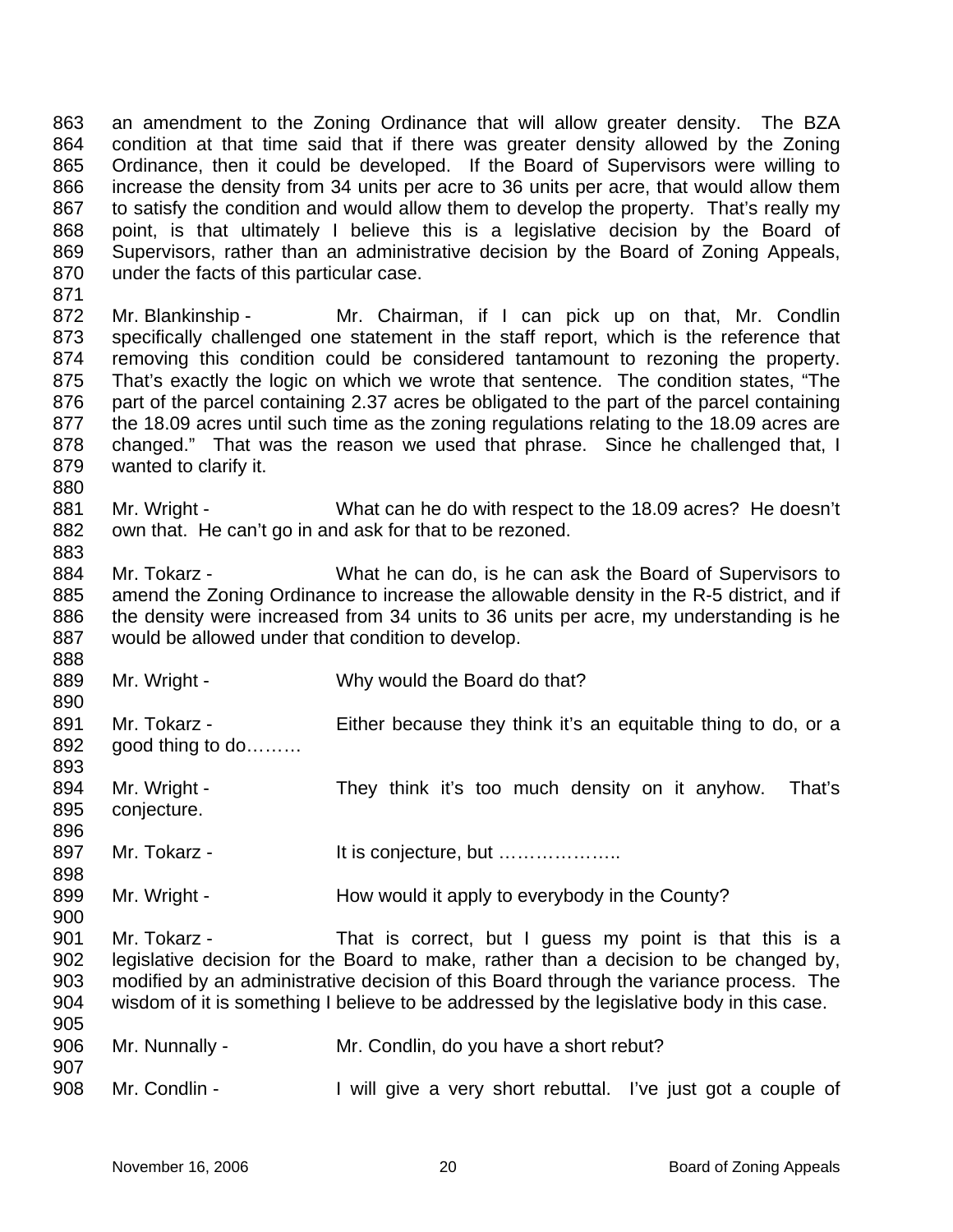909 910 911 912 913 914 915 916 917 918 919 920 921 922 923 924 925 926 927 928 929 930 931 932 933 934 points. If every case hinged on the fact that the Board of Supervisors was going to amend the ordinance, you would never grant a variance, because in every case the Board of Supervisors can amend the ordinance to alleviate that variance, so that's why the argument falls flat. I think I can speak to the fact that there's a factual situation that seems to be a burr under the saddle here. The \$5,000. What he paid for the property has absolutely nothing to do with the good faith and whether the variance conditions should be amended. That's what we're asking for here is the amendment to the variance condition. What happened was, he was going to pay \$425,000 for a total of 142 acres throughout the Richmond area. Judge Mehridge's Executor wanted to get rid of all the Richmond property, and it was a package deal, all or nothing. Based on the conditions that were in the contract, he started applying for POD's to develop all the property. That contract was very typical, and when he found out he couldn't develop it, he went back to the owner, said we need to change the set value from the \$275,000 at the time, down to the \$200,000, and despite the fact that you've been paying taxes on it all along on behalf of Judge Mehridge, or Judge Mehridge has, we need to assess the value because I can't build on it. That's why they allocated it at that point \$5,000. He paid \$420,000 for a total of 142 acres, including this piece. They just allocated that at the time. Mr. Wright, I will refer you to, and I'm surprised it didn't come up otherwise by Mr. Tokarz with respect to the Spence case, with respect to good faith. You alluded to Cherrystone. They didn't even make a decision in that case because it was already set law in Spence, which I can give to you, which was already decided by the Supreme Court in 1998 by 496 Southeast 64, which specifically said, "The landowners' knowledge that a previous owner of property had been denied a variance, did not preclude a finding of good faith." In that case they actually had a previous owner apply for a variance; it got turned down. He knew about it, and he still bought it in good faith because he didn't create the hardship. I'll give this to Mr. Blankinship.

935

936 937 938 939 940 941 942 943 944 945 946 947 Finally the question of "taken as a whole," I'm going to refer you to the very case that Mr. Tokarz and the very site that he keeps referring to, which is with respect to the property taken as a whole. "Here the applicant failed to show that the lots for which variances were sought, were lots of record in 1988, when the Bay Act became effective." What we're asking for amendment is the effective regulation at that point. Nowhere does it say it has to be a specific ordinance; it's about the regulation that's specific. In this case, it's the Chesapeake Bay Act and many other acts that could be out there. Specifically, we're asking for amendment for the variance. At the time of the variance, there were two lots. If it was one lot, we wouldn't be there in 1964 in front of the BZA, asking for a variance because we could use one lot to create all the density that we needed. There were two lots, and that's why we couldn't get the density, and that's why they had to ask for the variance.

948

949 950 951 952 953 954 Finally, Mr. Tokarz said I've avoided, I don't think so, any of these standards he's provided. Finally he quoted the condition that's on page 3 or 4 of your staff report, the # 1 that's half-way down, that the property is affected by exceptional narrowness, shallowness, size, or shape, topographic conditions or other extraordinary situation or condition. I will contend to you this is about as extraordinary condition or situation that I've seen in along time. I am a little passionate about it, because I feel very strongly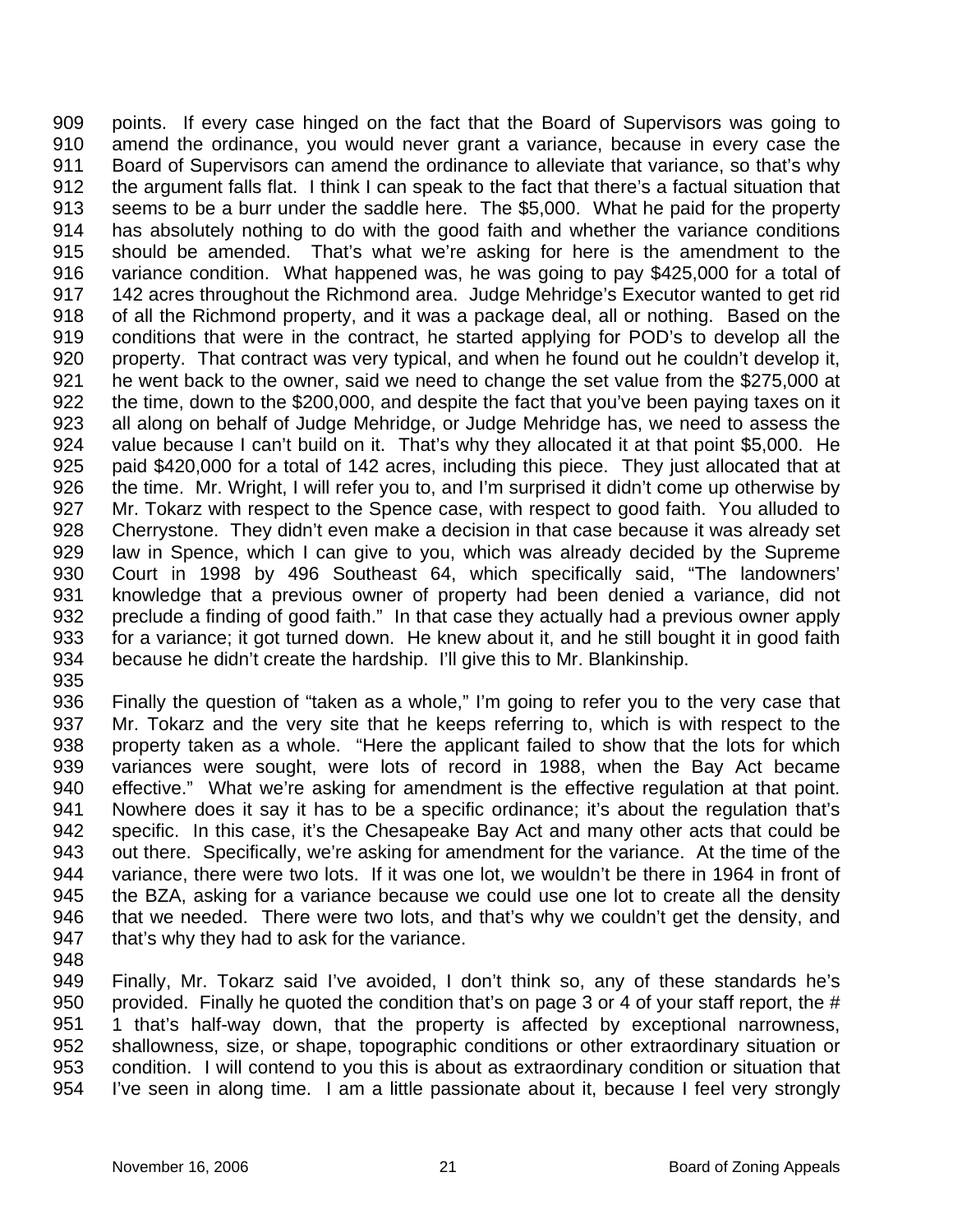955 956 957 958 959 960 961 962 963 964 965 966 967 968 969 970 971 972 973 that there's a wrong that's done here. The benefit has gone to the owners of the apartment. They went ahead. Had they done nothing, as Mr. Tokarz said, no in fact they sold the property. They got a benefit when they sold the property because they got proceeds at that time, we assume. They also got the benefit of the 18 acres. They got the total units on those 18 acres, in excess of the density issue, but they violated the terms of the BZA condition and the BZA ordinance. They got a benefit not only from the variance, but from selling the property, so they hoodwinked somebody. They got their money, and now they're sitting up there pretty, and meanwhile someone buys the property in good faith. I would finally contend to you that when you look at this case, from a Cochran analysis, we meet each and every one of the requirements, property taken as a whole at the time of the enactment of the regulation, at the time that you cannot use the property. You cannot use the property at all if you have zero units that you can build on here in an R-5 District. To ask the Board of Supervisors to amend the ordinance; we can always ask the Board of Supervisors to amend the ordinance. Equitably, the property from 1992 has been paying taxes on an assessed value in excess of \$160,000, a separate tax parcel number, and they found out because of the zoning regulation that was imposed upon this, there's no beneficial use of the property. We'll be happy to accept the conditions as suggested by the staff report.

- 974 975 Mr. Nunnally - Thank you. That concludes the case. A-45-2006 - do I have a motion on that?
- 977 **DECISION**

976

978

985

992

- 979 Mr. Kirkland - The University of the Imove we approve it.
- 980 981 982 983 Mr. Nunnally - Motion by Mr. Kirkland that we approve it; do I have a second?
- 984 Mr. Wright - I'll second it.
- 986 Mr. Nunnally - Seconded by Mr. Wright that it be approved.
- 987 988 989 990 991 Mr. Kirkland - The reason I approve it, is that when the applicant purchased the property, in good faith, he did not know there was a stipulation tied to the land, stating that it had to be considered with the other piece of property. Therefore, if he's not given the right to use the property, I consider it a "taking."
- 993 Ms. Dwyer - Is it time for discussion?
- 994 995 Mr. Kirkland - Twant you to discuss.
- 997 998 999 1000 Ms. Dwyer - I would like you to show me where in the Code it says that a purchase in good faith, meaning the person didn't know of a defect or handicap associated with the property, that is in and of itself, justification for a variance, because I don't see that. I feel sorry for the guy. He may have made a bad business decision.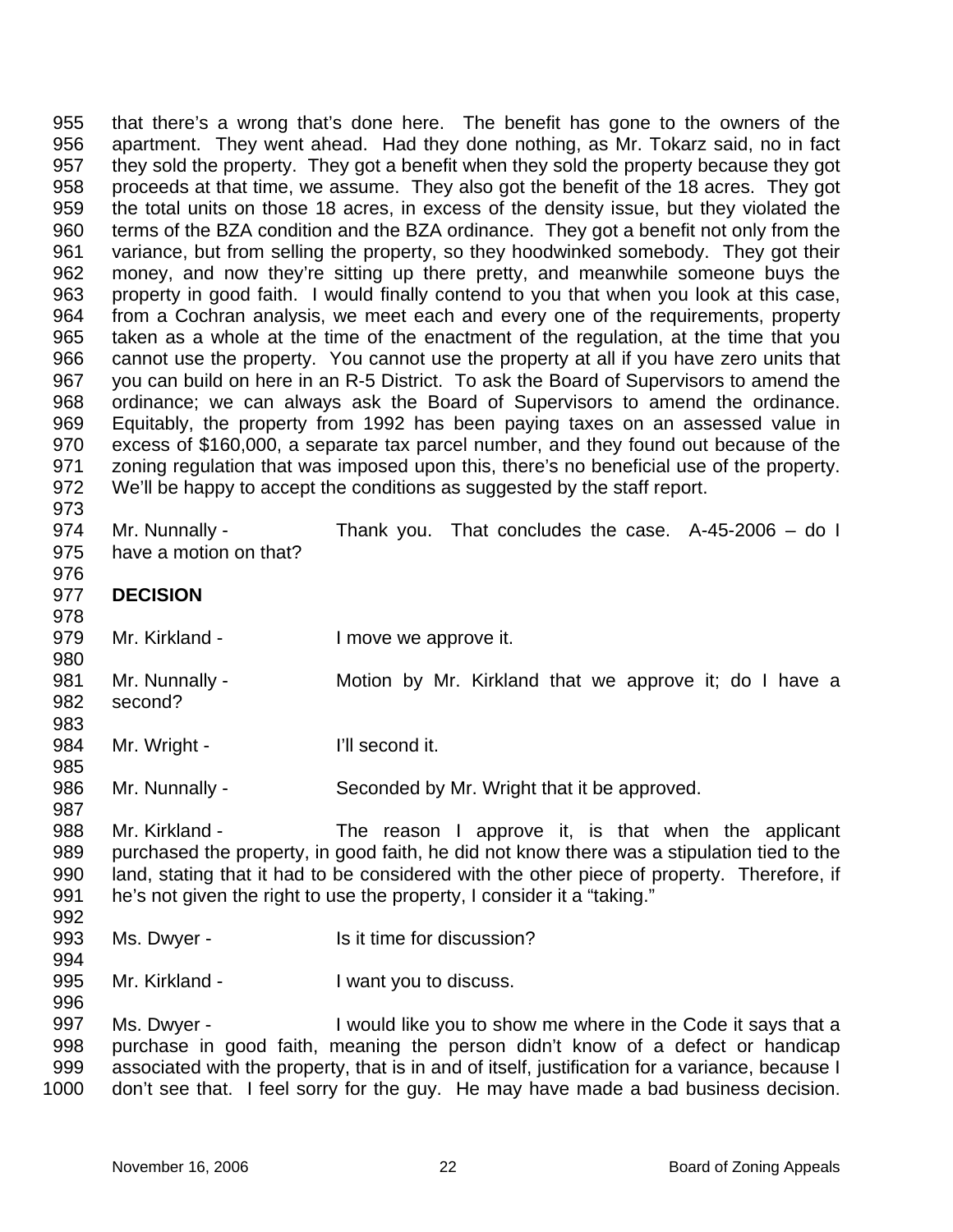1001 1002 1003 1004 1005 He may have had bad advice; he may have been misled. Maybe his attorney didn't do all the work. Maybe it was hard to find it, but to me, that doesn't affect the legal status of the property, and I don't see simple purchase in good faith and ignorance of the variance as justification for this variance request.

- 1006 1007 1008 1009 Mr. Kirkland - He didn't know there was a variance. The only way he could know that is if he went to the County, and he did look on the – how was it, going to fall out of the sky and tell him? I just don't understand how he knew what the history was going to be.
- 1011 1012 1013 1014 Ms. Dwyer - Maybe it was hard to find; it wasn't public record. I think the fact that he didn't know about the variance is not a legal justification for us granting this variance.
- 1015 1016 1017 1018 1019 1020 1021 1022 1023 1024 1025 1026 1027 Mr. Wright - I think I disagree with you. I think that the fact that there was no knowledge causes this to be a reasonable use situation considered as taken as a whole. I'm taking this 2.37 acres as a whole. In the first place, the County put him in this position by taking the road and separating the property. That wasn't done by the owner. When the owner conveyed it – there's a letter in the file from the County, back to Mr. Byrne at the time, evidencing concern about that. It looks like to me that the County should have taken some steps to do something to put a purchaser on notice when they buy the property. To me, that's an unconstitutional taking which I think, based on the case law, gives you the beginning point of the right to forward it to grant the variance. If you look at it that way, you take this lot in and of itself, then I think you could apply the standard to it, the Cherrystone standard, or you could take the Cochran, it would have no reasonable use of the property.
- 1028 1029 1030 1031 1032 1033 1034 1035 1036 1037 1038 1039 1040 1041 1042 1043 1044 1045 1046 Ms. Dwyer - The County didn't do anything to this purchaser. What happened was, the County, in the form of the BZA said, OK, you have this 20 acres. I know you want to build the density that's allowed for 20 acres, but we do have this road going through, so since you can't build the density you want on the two acres, we'll just give that density to the 18 acres, let you build more than you could have otherwise on this 18 acres, to compensate you for the fact that you have this sort of 2-acre property sitting over there, and you claim you can't build on it. So it's not a taking, because the property owner in 1965 voluntarily came to the County and said, "please give me relief in the form of a variance and allow me to build the maximum density, taking the property as a whole, meaning the 18 plus the 2 acres. That was the beneficial use of that 2 acres. The Board of Zoning Appeals in 1965 gave that variance to allow the owner of those pieces – the BZA considered that as the property as a whole, the 2 acres plus the 18 acres. They had to do that in order to allow the building to the density that they did, so in 1965, the BZA said, "this is one parcel, the 2-acre and this 18 – we're going to consider it one parcel, and we're going to let you build to the maximum density allowed for the 20-some acres." That was the beneficial use. To me the status of that, there's nothing that has happened to change the legal status of that 2-acre parcel. The beneficial use has been granted by the BZA in 1965, and absolutely nothing, no matter who sells it, no matter who deceived whom or didn't deceive whom, no matter how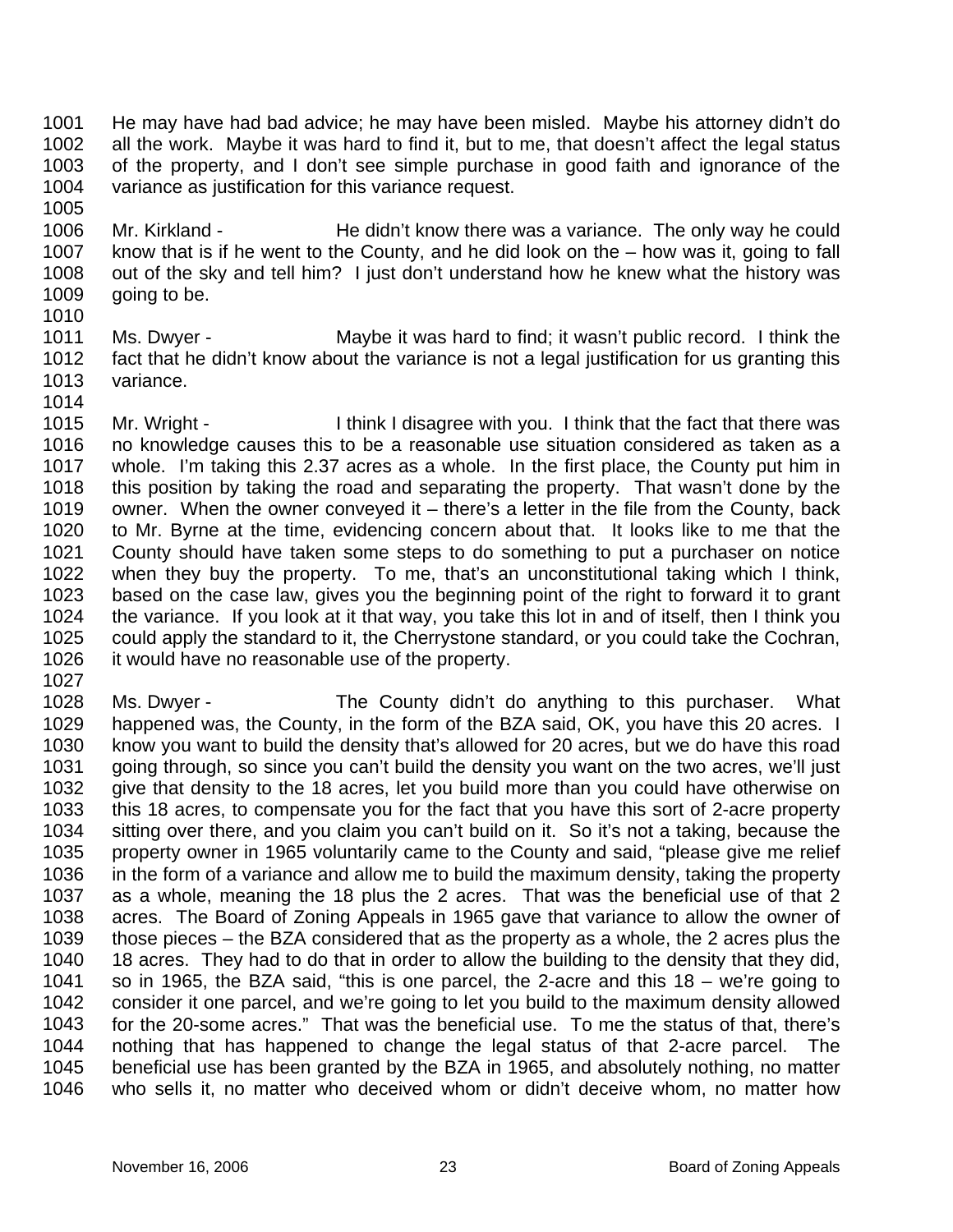1047 1048 1049 1050 1051 1052 1053 1054 1055 1056 1057 1058 competent or incompetent the seller or real estate agent or the lawyer may have been in the meantime – none of that affects the fact that the beneficial use to that 2 acres is there and has been used, so the status of that parcel hasn't changed in two ways. One, it's still something we need to consider as a whole, that is, we need to consider the two acres with the 18 acres – that's the parcel considered as a whole under Cochran and Cherrystone. Secondly, nothing, none of the machinations that have occurred since then among buyers and sellers changes that fact. To me, it's an open and shut case that the property has beneficial use. Its beneficial use is in the nature of a piece of property that might grant an easement to another piece of property, so the beneficial use is there. The property as a whole, you can't take that two acres and now separate it out after the BZA considered it as part of a whole in 1965.,

1059 1060 1061 1062 1063 1064 1065 1066 1067 1068 1069 Mr. Wright - I think the County allowed it to be done, by not evidencing something in the record of notice, I think the County permitted it to be done. If the same owner were to come in here, I would be wholeheartedly in support of what you say. If the same owner were in here, just like in Cherrystone, the same owner, and the court made a real strong note of that, that owner had notice, knew, and I don't think they put words in a decision just to be putting them in there. There's something here that you've got to give some benefit to a person who's done what he needs to do, and I've examined enough titles in my life, I would hate to be put in the position that the purchaser of that property's put in. He did everything he could, went and looked at it. At least if they put it on there, it would have some sort of notice, but there's nothing there.

- 1071 1072 Ms. Dwyer - But that still doesn't change the status of the property, that it was considered as a whole.
- 1074 Mr. Wright - I know, if you want to look at it that way.
- 1076 1077 1078 Ms. Dwyer - I think that's the only way we can look at it. I don't think you can take into account the machinations, as I said, among buyers and sellers in the meantime. I don't think that is a legal basis for granting a variance.
- 1080 1081 Mr. Wright - I would sure like to see this go to the Supreme Court and find out how they would take it.
- 1083 1084 Mr. Blankinship - Did it interest you, Mr. Wright, that he had only paid \$5,000 for the property, or did you not consider that?
- 1085 1086 1087 1088 Mr. Wright - I don't care what he paid for the property; that's kind of convoluted how he arrived at that. A person has a right to go buy that property and go examine the title and check the record and rely upon that and use it. Otherwise, I'm
	- 1089 1090 saying that's unconstitutional taking, which gives us the right to grant the variance.
	- 1091 1092 Ms. Dwyer - I'm in agreement that it's not a taking, because a beneficial use was granted in 1965, and that continues to be the beneficial use that's constituted

1070

1073

1075

1079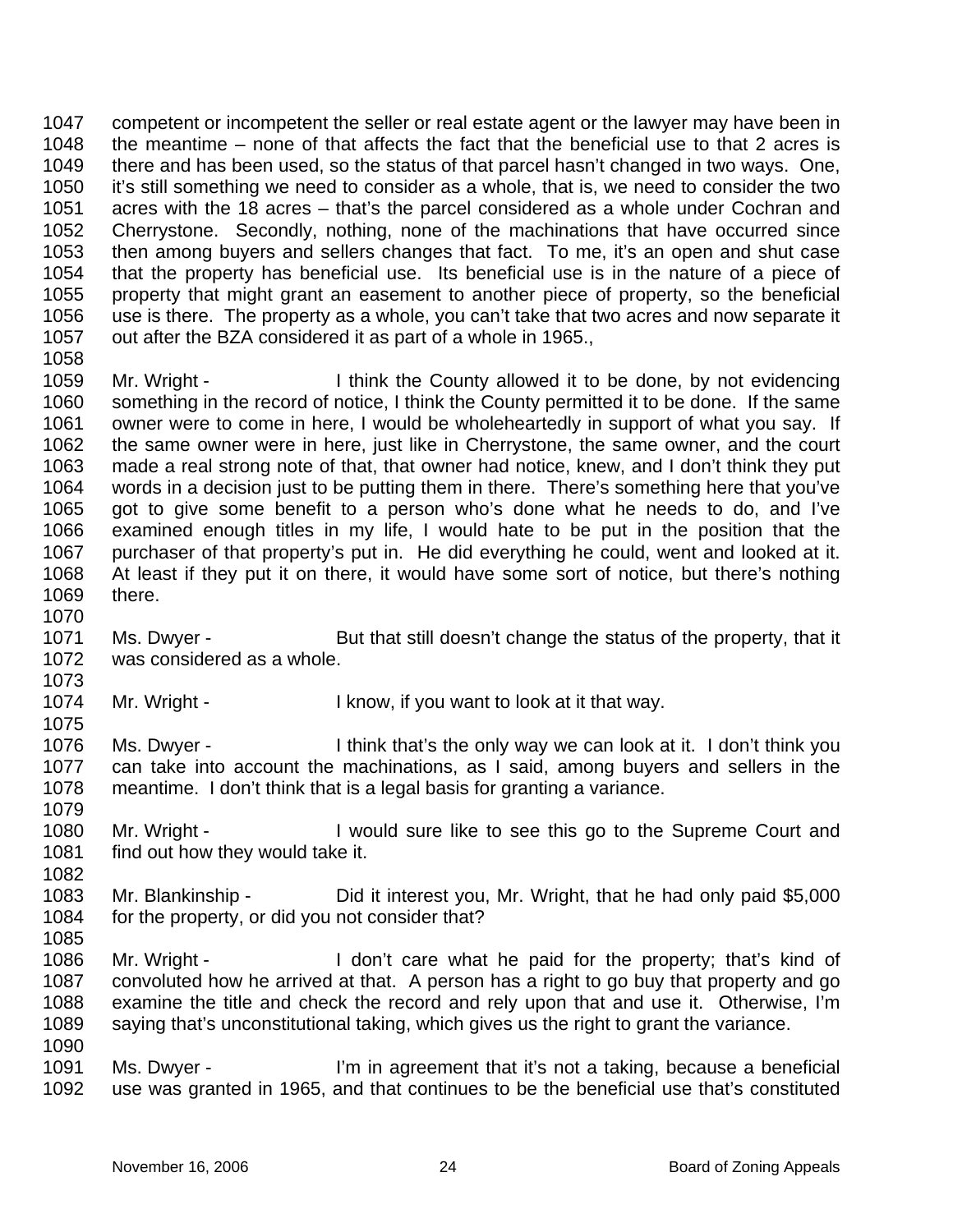1093 1094 1095 1096 1097 1098 1099 in that two acres, and you just can't separate the 18 from the 2, because in 1965, the Board made a decision to consider them as a whole. I think Mr. Tokarz is correct, because there's an increased density on that 18 acres. If we allow this to now be separated from that, when conditions have not changed at all from the time the variance was granted, we are in effect rezoning this property and allowing a greater density than should be allowed under law. I think that exceeds our jurisdictional authority.

1100 1101 1102 1103 1104 1105 1106 1107 1108 1109 Ms. Harris - I hear both of your arguments, and I think they are well taken, but when the owner purchased these two acres for just a few thousand dollars, I think he thought that he had an unbuildable lot, and I think people do purchase unbuildable lots for whatever reason, and then they go to whatever Board is necessary to make what they want happen. I think that we're not the Board; I think it is the Board of Supervisors for him to make it happen. I think that we ruled correctly all along the line in this case, and whatever happens, to let the buyer beware. I don't think that has changed, so I do think that we have done what we are supposed to have done, and we should stand by it, and if he wants to build upon it, he needs to go to the Board of Supervisors and let them change the zoning requirements.

- 1111 1112 Mr. Wright - He'd have as much chance of doing that as I've got of flying to the moon.
- 1113

1115

1120

1123

1127

1129

1110

## 1114 **(Unintelligible, too many people talking at once)**

- 1116 1117 1118 1119 Ms. Dwyer - He could petition maybe to rezone that piece of property, to look at the property as a whole. Whether or not he has a good chance again, does not affect the legal status of that property as it was dealt with in 1965, and that was controlling.
- 1121 1122 Mr. Blankinship - That really emphasizes the point of whether you are usurping or providing an end run to the Board.
- 1124 1125 1126 Mr. Nunnally - We have a motion here by Mr. Kirkland, second by Mr. Wright, that it be approved. All those in favor, say aye. Opposed? It's been approved, three to two.
- 1128 Mr. Blankinship - Mr. Chairman, you voted in favor?
- 1130 Mr. Nunnally - Yes, I did.
- 1131
- 

1132 1133 1134 1135 1136 After an advertised public hearing and on a motion by Mr. Kirkland, seconded by Mr. Wright, the Board **granted** application **A-45-2006** for a variance to build eight townhouses at 4201 Glenside Drive (Parcel 770-748-7625). The Board granted the variance subject to the following conditions:

1137 1138 1. Only the improvements shown on the plan filed with the application may be constructed pursuant to this approval. Any additional improvements shall comply with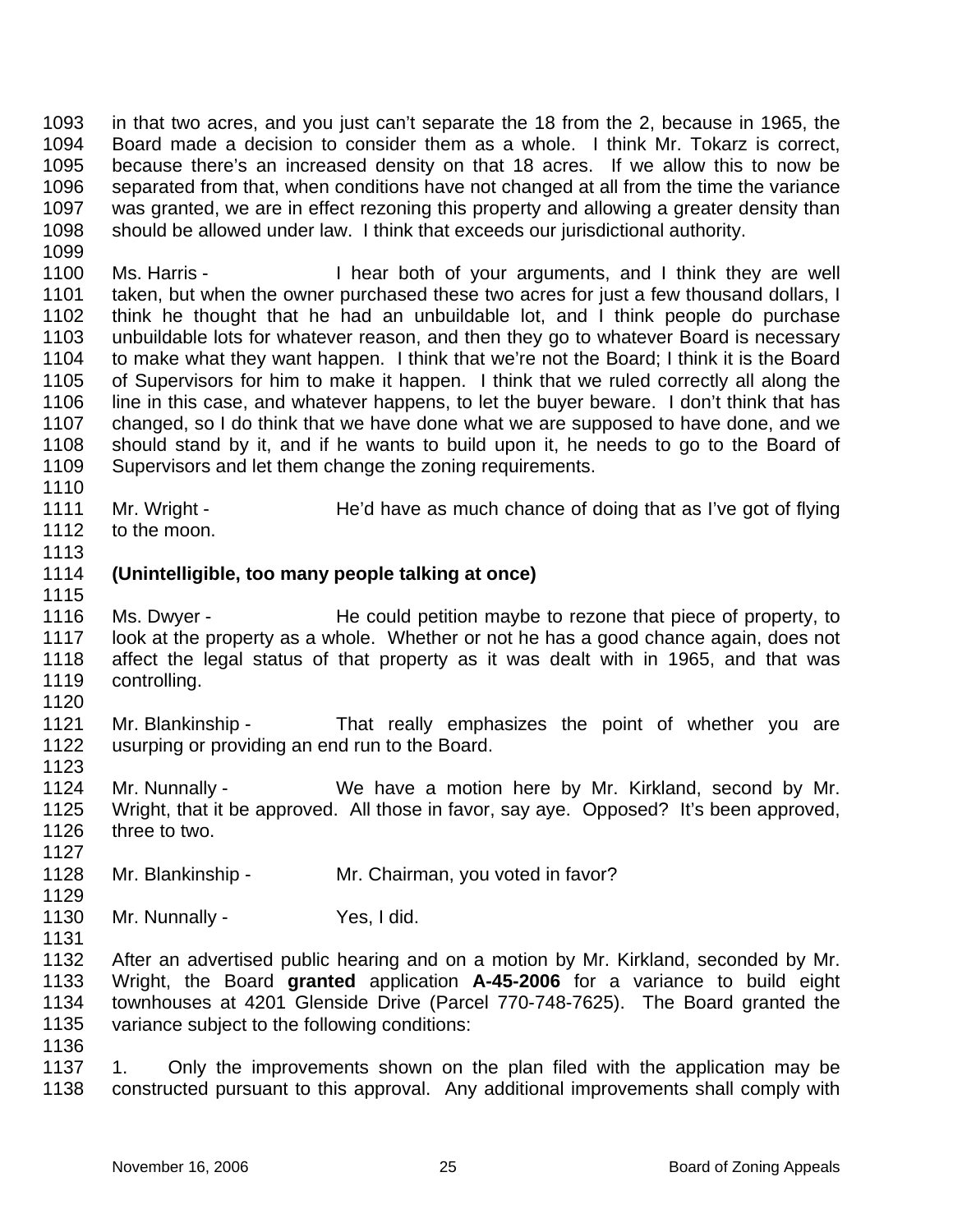1139 1140 the applicable regulations of the County Code. Any substantial changes or additions may require a new variance.

1141

1142 1143 1144 2. The new construction shall match the existing dwellings on the parcel immediately to the west (G.P.I.N. 770-748-3221) as nearly as practical in materials and color.

1145

1150

1146 1147 1148 1149 3. At the time of building permit application, the applicant shall submit the necessary information to the Department of Public Works to ensure compliance with the requirements of the Chesapeake Bay Preservation Act and the code requirements for water quality standards.

1151 1152 1153 1154 4. The applicant shall present a complete grading, drainage, and erosion control plan prepared by a Professional Engineer certified in the state of Virginia to the Department of Public Works for approval. This plan must include the necessary floodplain information if applicable.

1156 1157 1. This approval is subject to all conditions that may be placed on the proposed Plan of Development by the Planning Commission.

1158 1159

1155

| 1160 | Affirmative: | Kirkland, Nunnally, Wright |  |
|------|--------------|----------------------------|--|
| 1161 | Negative:    | Dwyer, Harris,             |  |
| 1162 | Absent:      |                            |  |

1163 1164

1170

1173

1165 1166 1167 1168 1169 **UP-42-2006 RYAN HOMES** requests a temporary conditional use permit pursuant to Section  $24-116(c)(1)$  to operate a temporary sales trailer at 4101 Mechanicsville Turnpike (Grove Pointe) (Parcel 804- 736-0481), zoned B-2C, Business District (Conditional) and R-5C, General Residential District (Conditional) (Fairfield).

1171 1172 Mr. Nunnally - Is anyone else here interested in this case? If so, would you please stand and raise your right hand?

- 1174 1175 Mr. Blankinship - Do you swear that the testimony you are about to give is the truth, and nothing but the truth, so help you God?
- 1176 1177 1178 1179 1180 1181 1182 1183 1184 Mr. Lanphear - Good morning, ladies and gentlemen. My name is Rob Lanphear. I'm here on behalf of Ryan Homes, requesting a temporary sales trailer conditional use permit on the east side of Mechanicsville Turnpike. This will be for the Grove Pointe neighborhood, which will be Section One, 90 residential units. This trailer will be in place from January 2007, until December 2007, and removed promptly upon the completion of our model home. I believe that you have a layout and landscaping, lighting, architectural plans in your package. We would be happy to abide by all the suggestions of the Planning staff and humbly request your approval of this project. I'll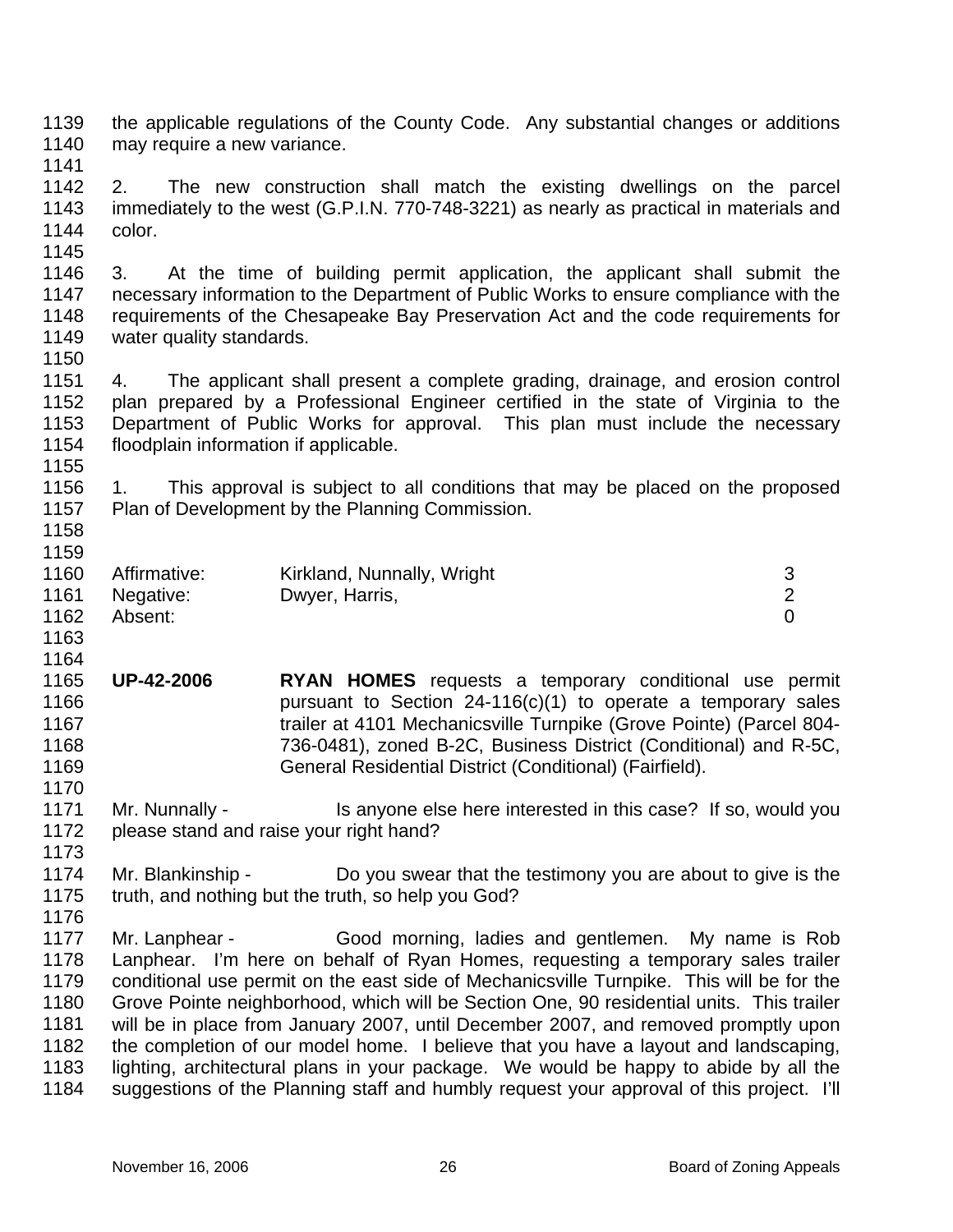be happy to answer any questions that you have at this time. Mr. Kirkland - The Mr. Lanphear, are you going to use a portable toilet. We have in condition 5, I notice that it's septic and well in the beginning, but are you going to use a portable toilet? Mr. Lanphear - It's actually a half bath that is enclosed in the sales trailer itself. Mr. Kirkland - Are you going to connect them to the water and sewer? Mr. Lanphear It will be a temporary source, but it will have potable water. Ms. Harris - Christian Music Harris - On the parking layout for the sales trailer, what is the 20-foot area reserved for? Mr. Lanphear - I believe that there is a lit, temporary sign, to go in that area, to attract folks to the neighborhood. Ms. Harris - There's a sign? Mr. Lanphear - The 20-foot area in front of the parking area? Ms. Harris - Yes. Mr. Lanphear - If you turn back to the diagram, it shows the location of the low voltage lighting and the sign. Mr. Kirkland - Is that a temporary sign, or is that going to be the sign for the subdivision? Mr. Lanphear - That's a temporary sign for the subdivision while we are selling. Ms. Harris - How close is this to the shops at Grove Pointe? Mr. Lanphear - As for the exact distance, I would have to get back to you. I'm not familiar with the shops at Grove Pointe, the exact distance. Ms. Harris - The How many homes are you constructing again? Mr. Lanphear - In Section One there are, I believe, 90 residential units. The entire Grove Pointe neighborhood, including all sections, will be approximately 260. I would just reiterate that this will be temporary. As soon as our model home is done, we'll move into that.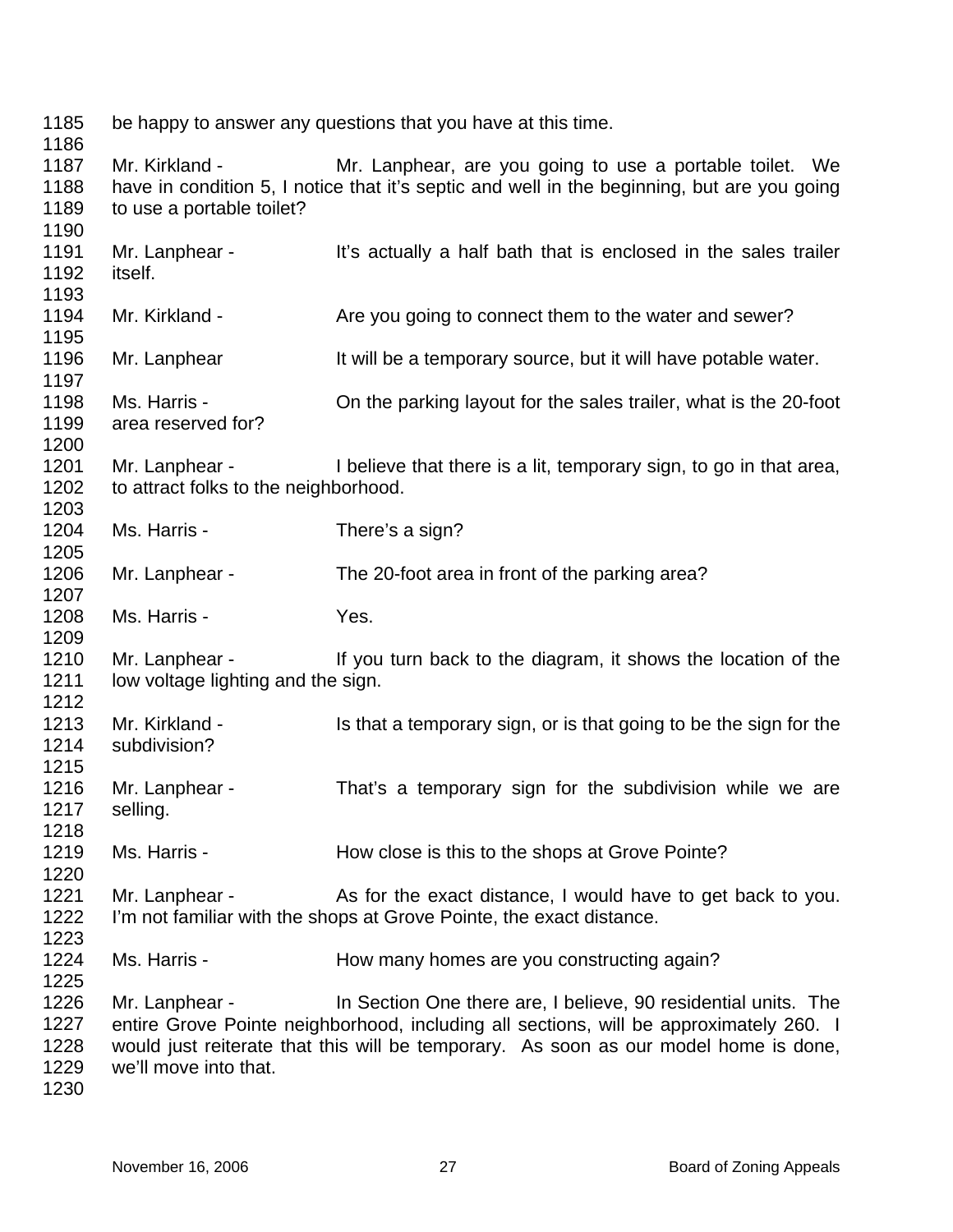- 1231 1232 Mr. Nunnally - Any other questions from the Board or staff? Is anyone here in opposition? Thank you for appearing. That concludes the case. UP-42-2006.
- 1233 1234 **DECISION**

1235

1237

1239

1248

- 1236 Ms. Harris - The Music Henry I move that we approve.
- 1238 Mr. Kirkland - Second.
- 1240 1241 1242 Mr. Nunnally - Motion by Ms. Harris, second by Mr. Kirkland, that it be approved. All in favor say aye. All opposed? It's been approved.
- 1243 1244 1245 1246 1247 After an advertised public hearing and on a motion by Ms. Harris, seconded by Ms. Dwyer, the Board **granted** application **UP-42-2006** for a temporary conditional use permit to build a operate a temporary sales trailer at 4101 Mechanicsville Turnpike (Grove Pointe) (Parcel 804-736-0481." The Board granted the use permit subject to the following conditions:
- 1249 1250 1251 1252 1253 1. Only the improvements shown on the plan filed with the application may be constructed pursuant to this approval. No substantial changes or additions to the layout may be made without the approval of the Board of Zoning Appeals. Any additional improvements shall comply with the applicable regulations of the County Code.
- 1254 1255 2. The trailer shall be skirted on all sides with a durable material as required by the building code for a permanent installation.
- 1257 1258 1259 1260 1261 1262 3. A detailed landscaping and lighting plan shall be submitted to the Planning Department with the building permit for review and approval. Approved landscaping shall be installed as soon as the weather permits. All landscaping shall be maintained in a healthy condition at all times. Dead plant materials shall be removed within a reasonable time and replaced during the normal planting season.
- 1263 1264 1265 4. The trailer shall be removed from the property on or before December 1, 2007, at which time this permit shall expire.
- 1266 1267 1268 5. Any portable toilet or holding tank placed on the site shall be located underneath or behind the sales trailer and shall be screened from view.
- 1269 1270 1271 1272 6. The applicant shall satisfy the Department of Public Works that adequate sight distance has been provided entering onto Mechanicsville Turnpike and adequate parking has been provided on the site.
- 1273 1274 1275 1276 7. If construction plans show more than 2,500 square feet of land disturbance , the applicant shall submit an Erosion and Sediment Control plan to the Department of Public Works for review and approval. Plans may be submitted with construction plans or separately.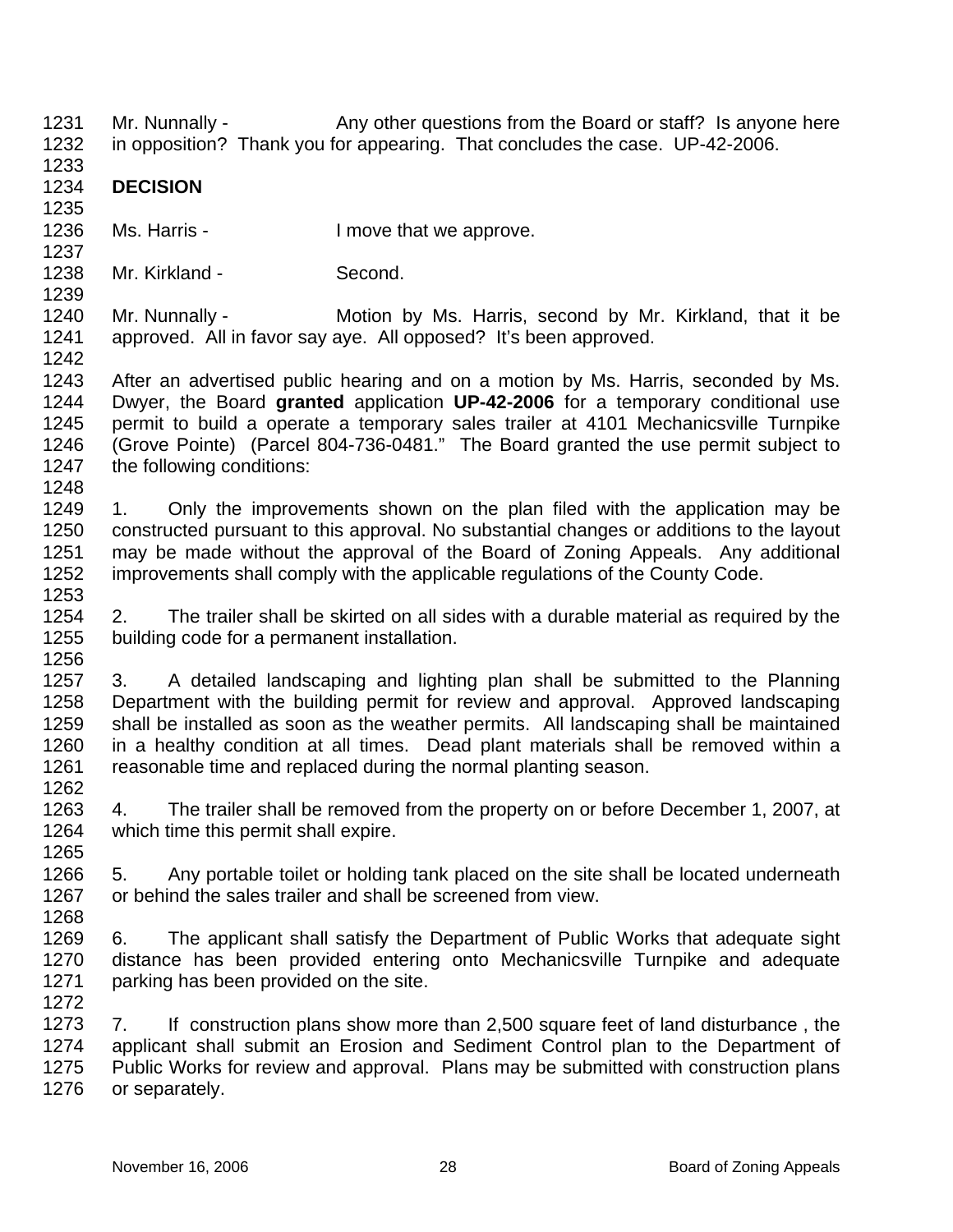1277 1278 1279 1280 1281 1282 1283 1284 1285 1286 1287 1288 1289 1290 1291 1292 1293 1294 1295 1296 1297 1298 1299 1300 1301 1302 1303 1304 1305 1306 1307 1308 1309 1310 1311 1312 1313 1314 1315 1316 1317 1318 1319 1320 1321 1322 8. The construction plans for Grove Pointe, Section one shall be approved prior to the issuance of a building permit for the temporary sales trailer. Affirmative: Dwyer, Harris, Kirkland, Nunnally, Wright 5 Negative: 0 Absent: 0 The Board granted the request because it found the proposed use will be in substantial accordance with the general purpose and objectives of Chapter 24 of the County Code. **A-40-2006 MATTHEW ROBINSON** requests a variance from Section 24-94 to build a one-family dwelling at 4157 Oakleys Lane (Parcel 815-722- 5368), zoned A-1, Agricultural District (Varina). The lot width requirement and total lot area requirement are not met. The applicant has 112 feet lot width and 0.9 acre total lot area, where the Code requires 150 feet lot width and 1 acre total lot area. The applicant requests a variance of 38 feet lot width and 0.1 acre total lot area. Mr. Nunnally - Is anyone else here interested in this case? If so, would you please stand and raise your right hand? Mr. Blankinship - Do you swear that the testimony you are about to give is the truth, and nothing but the truth, so help you God? Mr. Kestner - The Yes sir. I'm Andy Kestner, representing the applicant in this case. We concur with the staff report, and we accept all staff conditions. If you have any additional questions of me, I'll be more than happy to answer them. Ms. Dwyer - Mr. Kestner, the staff report indicates that in 1961, when this lot was created, it did not meet the minimum Code requirements even at that time. It still doesn't meet the minimum Code requirements. Mr. Kestner - Yes ma'am. This is identical to the variance that was granted right next door to it. Ms. Harris - **Mr. Kestner, have you considered changing zoning or has** the neighborhood considered changing zoning for that area? Mr. Kestner - Yes ma'am, I have, but there's no sewer available to the site, so you cannot do anything else to the property.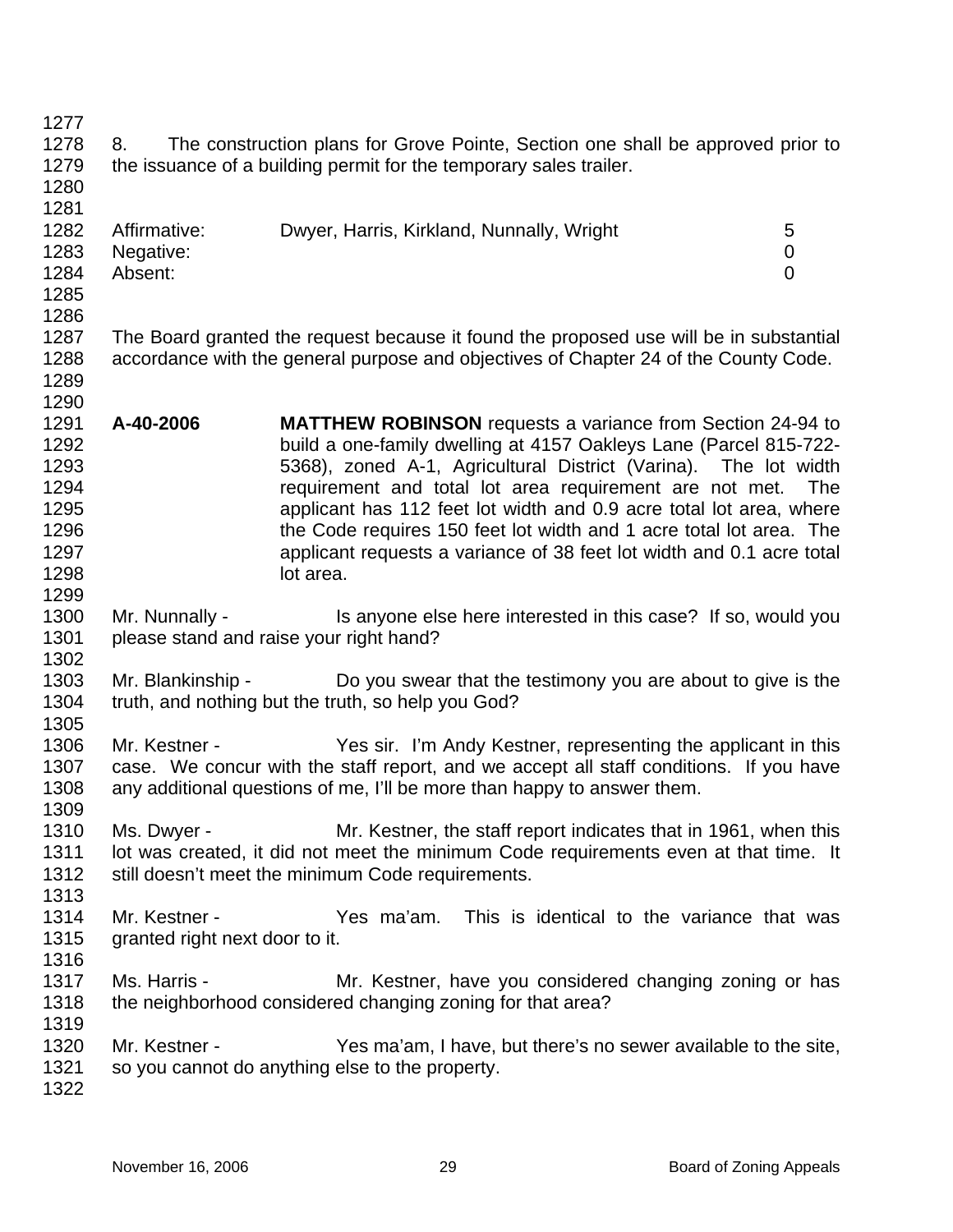| 1323<br>1324<br>1325         | Mr. Blankinship -<br>and you'd be able to meet them. | But if it were rezoned R-2A, you'd have lower requirements,                                                                                                                                                                     |
|------------------------------|------------------------------------------------------|---------------------------------------------------------------------------------------------------------------------------------------------------------------------------------------------------------------------------------|
| 1326<br>1327                 | Mr. Kestner -                                        | Yes sir, but we have no public utilities.                                                                                                                                                                                       |
| 1328<br>1329<br>1330<br>1331 | Ms. Dwyer -                                          | What you're saying is, it has to be zoned A-1, and you have<br>to have a minimum 1-acre parcel in order to have a septic system, so you're asking for<br>a smaller lot than the Code requires in order to have a septic system. |
| 1332<br>1333                 | Mr. Kestner -                                        | Yes ma'am.                                                                                                                                                                                                                      |
| 1334<br>1335                 | Mr. Nunnally -                                       | Is this house being built for Mr. Robinson?                                                                                                                                                                                     |
| 1336<br>1337                 | Mr. Kestner -                                        | No sir.                                                                                                                                                                                                                         |
| 1338<br>1339                 | Mr. Nunnally -                                       | He's the property owner though?                                                                                                                                                                                                 |
| 1340<br>1341                 | Mr. Kestner -                                        | Yes sir, he is.                                                                                                                                                                                                                 |
| 1342<br>1343<br>1344         | Mr. Wright -<br>by Mr. Robinson?                     | Mr. Kestner, do you know when this property was acquired                                                                                                                                                                        |
| 1345<br>1346                 | Mr. Kestner -                                        | No sir, I think it was passed down as an inheritance.                                                                                                                                                                           |
| 1347<br>1348                 | Mr. Wright -                                         | So it's been in the family?                                                                                                                                                                                                     |
| 1349<br>1350                 | Mr. Kestner -                                        | Yes sir.                                                                                                                                                                                                                        |
| 1351<br>1352<br>1353         | Ms. Dwyer -<br>adjacent parcel?                      | Who currently owns it, Mr. Robinson? Does he also own the                                                                                                                                                                       |
| 1354<br>1355                 | Mr. Kestner -                                        | Yes ma'am. No ma'am, he does not.                                                                                                                                                                                               |
| 1356<br>1357<br>1358         | Mr. Nunnally -<br>Mile Road?                         | He's not the Mr. Robinson who lives up on the corner of Nine                                                                                                                                                                    |
| 1359<br>1360                 | Mr. Kestner -                                        | I really don't know, sir.                                                                                                                                                                                                       |
| 1361<br>1362                 | Ms. Harris -                                         | Is there still a frame dwelling on the property?                                                                                                                                                                                |
| 1363<br>1364                 | Mr. Kestner -                                        | No ma'am; that's fallen down.                                                                                                                                                                                                   |
| 1365<br>1366                 | Mr. Wright -                                         | In 1961, who owned the property at that time, do you know?                                                                                                                                                                      |
| 1367<br>1368                 | Mr. Blankinship -                                    | I believe we included that deed in the package. No the plat<br>from the deed was included, but the deed itself was not.                                                                                                         |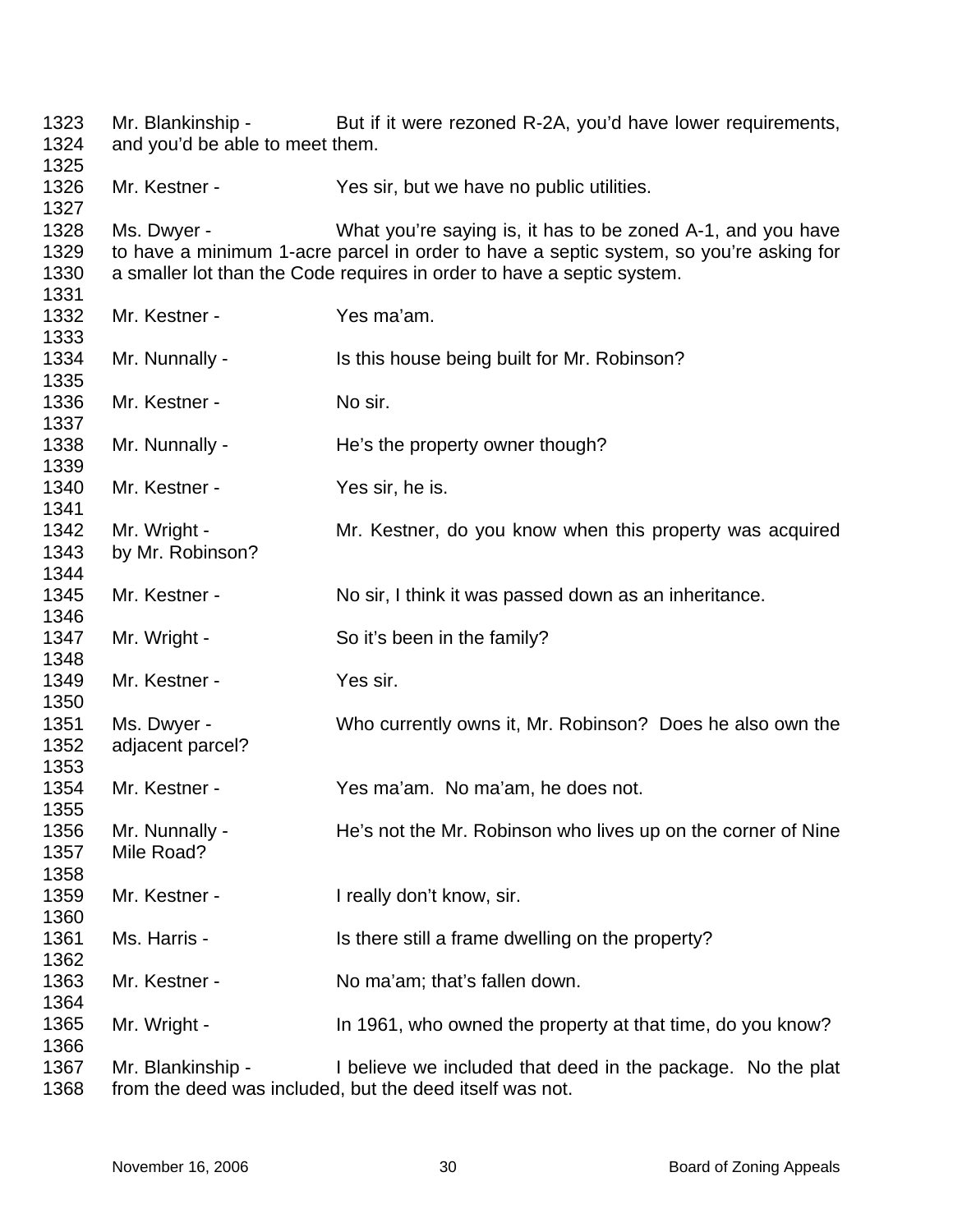| Mr. Wright -                                  | I was curious to know who divided it.                                                                                                                                                                                          |
|-----------------------------------------------|--------------------------------------------------------------------------------------------------------------------------------------------------------------------------------------------------------------------------------|
|                                               |                                                                                                                                                                                                                                |
| Mr. Kestner -                                 | I believe at that time that the property was divided among                                                                                                                                                                     |
|                                               |                                                                                                                                                                                                                                |
| Mr. Gidley -                                  | Yes sir, I believe it was an inheritance among three children.                                                                                                                                                                 |
|                                               |                                                                                                                                                                                                                                |
|                                               | So it was a family division at the time.                                                                                                                                                                                       |
| Mr. Gidley -                                  | (Could not hear)                                                                                                                                                                                                               |
|                                               | We have spoken to them, but it's not feasible to combine the                                                                                                                                                                   |
|                                               | two pieces of property because of the purchase price that's being asked for the parcels.                                                                                                                                       |
|                                               |                                                                                                                                                                                                                                |
| in opposition?                                | Any other questions from the Board or staff? Is anyone here                                                                                                                                                                    |
|                                               |                                                                                                                                                                                                                                |
|                                               | My name is Elisher Anderson, and I think I'm the one who                                                                                                                                                                       |
|                                               | owned the property adjacent to where he's talking about. I don't feel that – if you lower<br>the standards for what it should be for a septic tank, I probably would be able to get two                                        |
|                                               | houses in there, but I'm not really interested in that. I think we need to leave it the way                                                                                                                                    |
|                                               |                                                                                                                                                                                                                                |
|                                               |                                                                                                                                                                                                                                |
|                                               | You're concerned about creating a lot that doesn't have                                                                                                                                                                        |
|                                               |                                                                                                                                                                                                                                |
|                                               |                                                                                                                                                                                                                                |
|                                               | Very true. Because it's kind of a marsh area anyway, and it                                                                                                                                                                    |
|                                               | would probably contaminate what I have, especially if we have a gravity flow.                                                                                                                                                  |
|                                               |                                                                                                                                                                                                                                |
| Ms. Harris -                                  | Mr. Anderson, which parcel is yours?                                                                                                                                                                                           |
|                                               |                                                                                                                                                                                                                                |
| Mr. Anderson -                                | I think it's the one to the left of his. I'm really not sure,                                                                                                                                                                  |
|                                               | because I travel a lot, and I really haven't had the time to do the homework on it.                                                                                                                                            |
|                                               |                                                                                                                                                                                                                                |
| Ms. Harris -                                  | Can we see the three parcels to see if he can identify the                                                                                                                                                                     |
| parcel A or B. Do you recognize any of these? |                                                                                                                                                                                                                                |
|                                               |                                                                                                                                                                                                                                |
| Ms. Dwyer -                                   | Parcel B is the one we're looking at now.                                                                                                                                                                                      |
|                                               |                                                                                                                                                                                                                                |
| Mr. Blankinship -                             | This is parcel A.                                                                                                                                                                                                              |
|                                               |                                                                                                                                                                                                                                |
| Ms. Dwyer -                                   | So you live on parcel A, that's your home? I'm reading it that                                                                                                                                                                 |
|                                               |                                                                                                                                                                                                                                |
| parcel A has a house on it.                   |                                                                                                                                                                                                                                |
| Mr. Anderson -                                | There's not a house there.                                                                                                                                                                                                     |
|                                               | three children. Mr. Gidley, does that sound correct?<br>Mr. Wright -<br>Mr. Kestner -<br>Mr. Nunnally -<br>Mr. Anderson -<br>it is.<br>Ms. Dwyer -<br>enough land under the Code to support a septic system?<br>Mr. Anderson - |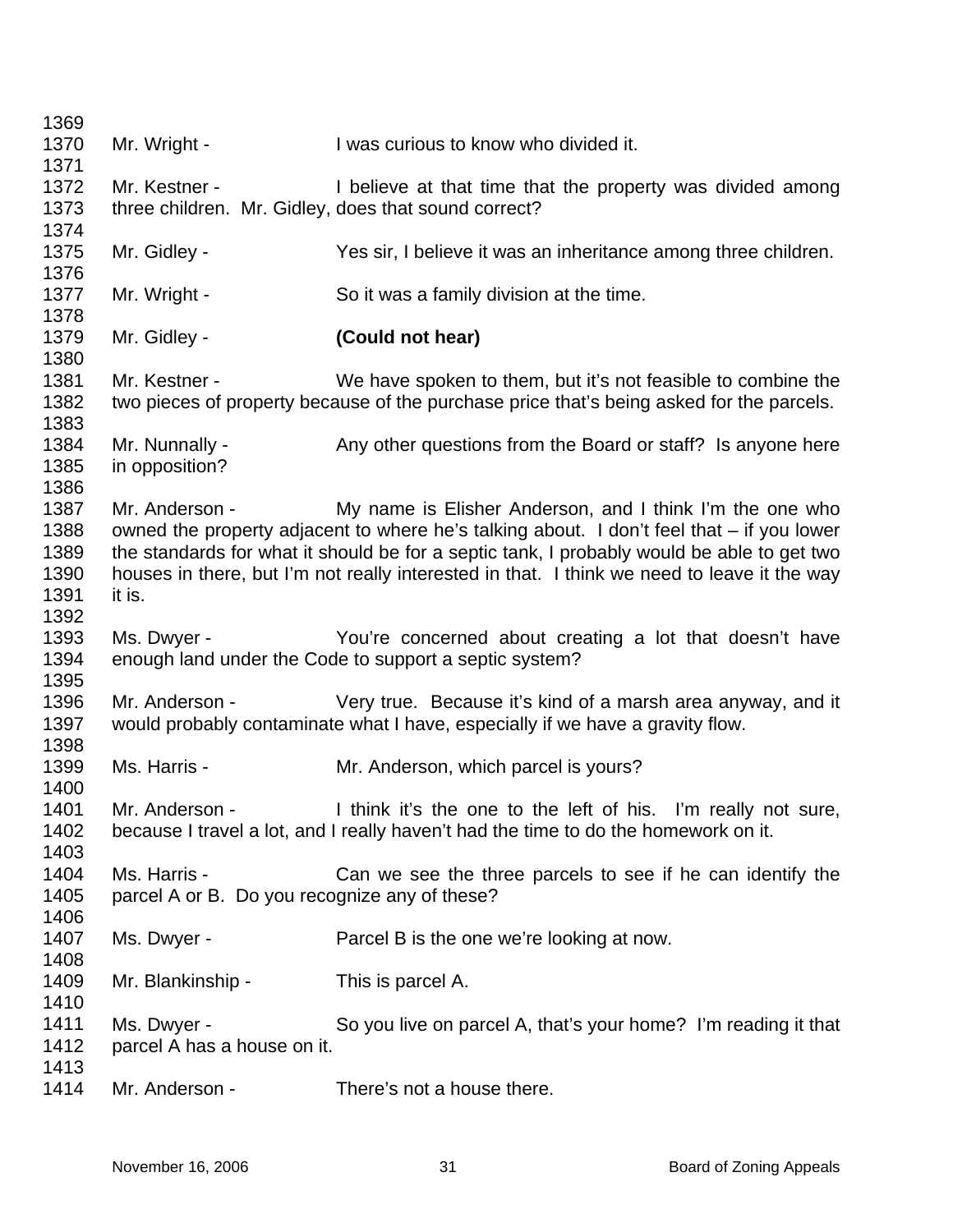| 1415         |                                                                                       |                                                                                                                                                                               |  |
|--------------|---------------------------------------------------------------------------------------|-------------------------------------------------------------------------------------------------------------------------------------------------------------------------------|--|
| 1416         | Mr. Blankinship -                                                                     | This must be a different parcel A then. The plat says parcel                                                                                                                  |  |
| 1417         | А.                                                                                    |                                                                                                                                                                               |  |
| 1418         |                                                                                       |                                                                                                                                                                               |  |
| 1419         | Ms. Harris -                                                                          | Does it have the dimensions there?                                                                                                                                            |  |
| 1420         |                                                                                       |                                                                                                                                                                               |  |
| 1421         | Mr. Anderson -                                                                        | There's really two parcels A, one larger one and one smaller                                                                                                                  |  |
| 1422         | one.                                                                                  |                                                                                                                                                                               |  |
| 1423         |                                                                                       |                                                                                                                                                                               |  |
| 1424         | Ms. Dwyer -                                                                           | Are there any buildings on your parcel at all?                                                                                                                                |  |
| 1425         |                                                                                       |                                                                                                                                                                               |  |
| 1426         | Mr. Blankinship -                                                                     | I see now, this is parcel C. I don't know why it's labeled A on                                                                                                               |  |
| 1427         | this plat. It's the parcel immediately east, to the right of the subject, on the map. |                                                                                                                                                                               |  |
| 1428         |                                                                                       |                                                                                                                                                                               |  |
| 1429         | Mr. Wright -                                                                          | You own parcel C?                                                                                                                                                             |  |
| 1430<br>1431 |                                                                                       |                                                                                                                                                                               |  |
| 1432         |                                                                                       | Mr. Blankinship - $\qquad$ Yes, he owns parcel C and the small parcel adjoining it $-$<br>they're both shown on this plat with one boundary around them. Total, they would be |  |
| 1433         |                                                                                       | about almost 1.3 acres, and wide enough that it seems he could adjust this boundary if                                                                                        |  |
| 1434         |                                                                                       | something could be worked out with the neighbor, that you'd still have a buildable lot,                                                                                       |  |
| 1435         |                                                                                       | because you have the additional land there. You'd still have a buildable lot, and he                                                                                          |  |
| 1436         |                                                                                       | could make his lot buildable if you could work out an agreement to adjust the boundary                                                                                        |  |
| 1437         |                                                                                       | line between you, if you would sell him a strip of land, in other words.                                                                                                      |  |
| 1438         |                                                                                       |                                                                                                                                                                               |  |
| 1439         | Mr. Anderson -                                                                        | Or I might have enough to get two, if you lowered the                                                                                                                         |  |
| 1440         |                                                                                       |                                                                                                                                                                               |  |
| 1441         | Mr. Kirkland -                                                                        | But there's no water or sewer down there. You're going to                                                                                                                     |  |
| 1442         |                                                                                       | have to have a minimum of one acre to do the water and sewer thing.                                                                                                           |  |
| 1443         |                                                                                       |                                                                                                                                                                               |  |
| 1444         | Mr. Anderson -                                                                        | Exactly, and he has the same thing.                                                                                                                                           |  |
| 1445         |                                                                                       |                                                                                                                                                                               |  |
| 1446         | Mr. Kirkland -                                                                        | That's why he's here. Mr. Blankinship, am I reading right,                                                                                                                    |  |
| 1447         |                                                                                       | that where the word "Irby" is part of his too, on this map?                                                                                                                   |  |
| 1448         |                                                                                       |                                                                                                                                                                               |  |
| 1449         | Mr. Blankinship -                                                                     | Right, a part of that; it doesn't go all the way back, but                                                                                                                    |  |
| 1450         |                                                                                       | enough that he could sell off some of his land, enough to bring this other lot up to the                                                                                      |  |
| 1451         |                                                                                       | one acre and up to the width, but the width is still quite a bit short. He might still need a                                                                                 |  |
| 1452         | variance into the width.                                                              |                                                                                                                                                                               |  |
| 1453         |                                                                                       |                                                                                                                                                                               |  |
| 1454         | Ms. Dwyer -                                                                           | But he doesn't own two acres.                                                                                                                                                 |  |
| 1455         |                                                                                       |                                                                                                                                                                               |  |
| 1456         | Mr. Blankinship -                                                                     | No, it's about 1.3.                                                                                                                                                           |  |
| 1457         |                                                                                       |                                                                                                                                                                               |  |
| 1458         | Ms. Dwyer -                                                                           | So you couldn't have two lots there, because each lot has to                                                                                                                  |  |
| 1459         |                                                                                       | be an acre. You have to have two whole acres to get two lots out of your property,                                                                                            |  |
| 1460         | according to the plat we're looking at.                                               |                                                                                                                                                                               |  |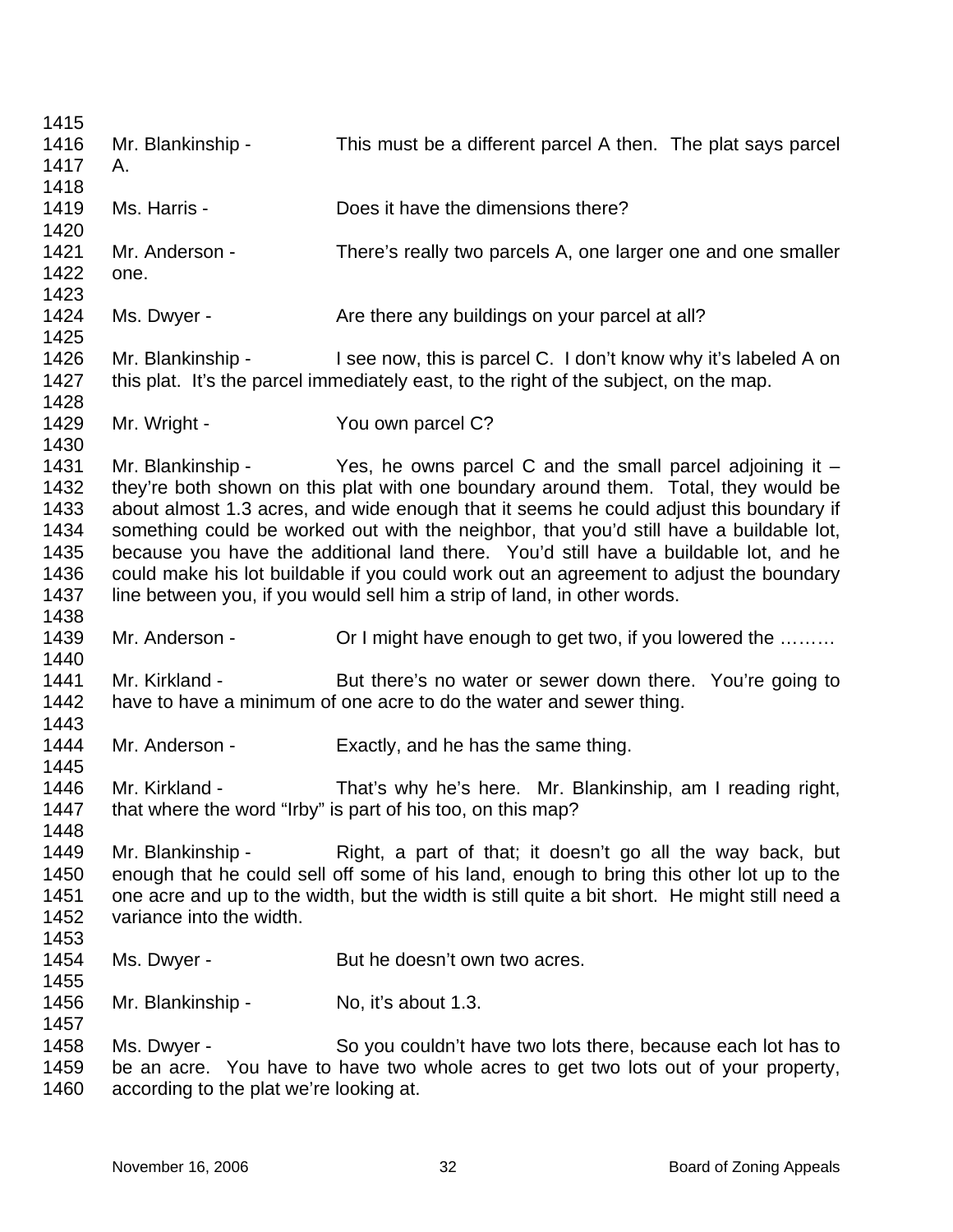| 1461                                 |                                                    |                                                                                                                                                                                                                                                  |
|--------------------------------------|----------------------------------------------------|--------------------------------------------------------------------------------------------------------------------------------------------------------------------------------------------------------------------------------------------------|
| 1462<br>1463                         | Ms. Harris -                                       | Mr. Anderson, do you want to sell your property?                                                                                                                                                                                                 |
| 1464<br>1465                         | Mr. Anderson -                                     | Not really, but                                                                                                                                                                                                                                  |
| 1466<br>1467                         | Ms. Harris -                                       | if the price is right, yes.                                                                                                                                                                                                                      |
| 1468<br>1469                         | Mr. Anderson -                                     | If the price is right.                                                                                                                                                                                                                           |
| 1470<br>1471                         | Mr. Nunnally -                                     | Is there anyone else here to speak on this case?                                                                                                                                                                                                 |
| 1472<br>1473<br>1474<br>1475<br>1476 | Mr. Kestner -<br>the adjacent property.            | Andy Kestner again. For your information, we have an<br>approved drain field site on our .9 acre, so that's been a parcel since 1961, so I would<br>like to ask for approval of it as it stands, without having to try to do something else with |
| 1477<br>1478                         | Mr. Kirkland -                                     | What size home are you planning to put on the lot sir?                                                                                                                                                                                           |
| 1479<br>1480                         | Mr. Kestner -                                      | 1,700 square feet.                                                                                                                                                                                                                               |
| 1481<br>1482                         | Mr. Nunnally -                                     | Two story?                                                                                                                                                                                                                                       |
| 1483<br>1484                         | Mr. Kestner -                                      | Yes sir.                                                                                                                                                                                                                                         |
| 1485<br>1486<br>1487                 | Mr. Wright -<br>would it?                          | Mr. Blankinship, rezoning would not be the answer to this,                                                                                                                                                                                       |
| 1488<br>1489<br>1490                 |                                                    | Mr. Blankinship - No sir, I went a little bit into that, but I shouldn't have. He<br>would still have 150 feet and 1 acre minimum because of the water and sewer.                                                                                |
| 1491<br>1492                         | Mr. Wright -                                       | Where is the water and sewer? How far?                                                                                                                                                                                                           |
| 1493<br>1494<br>1495                 | Mr. Blankinship -<br>east.                         | That's what I'm looking at right now; it's about 400 feet to the                                                                                                                                                                                 |
| 1496<br>1497                         | Mr. Kestner -                                      | It's right around the corner, about 400 feet is correct.                                                                                                                                                                                         |
| 1498<br>1499<br>1500                 | Mr. Blankinship -<br>water and sewer to the north. | It's about the same distance to the west, and there's also                                                                                                                                                                                       |
| 1501<br>1502                         | Mr. Wright -                                       | This subdivision to the north, what is that, R-5?                                                                                                                                                                                                |
| 1503<br>1504                         | Mr. Blankinship -                                  | Yes, it's R-5, duplexes or something there.                                                                                                                                                                                                      |
| 1505<br>1506                         | Mr. Wright -                                       | Obviously they have water and sewer.                                                                                                                                                                                                             |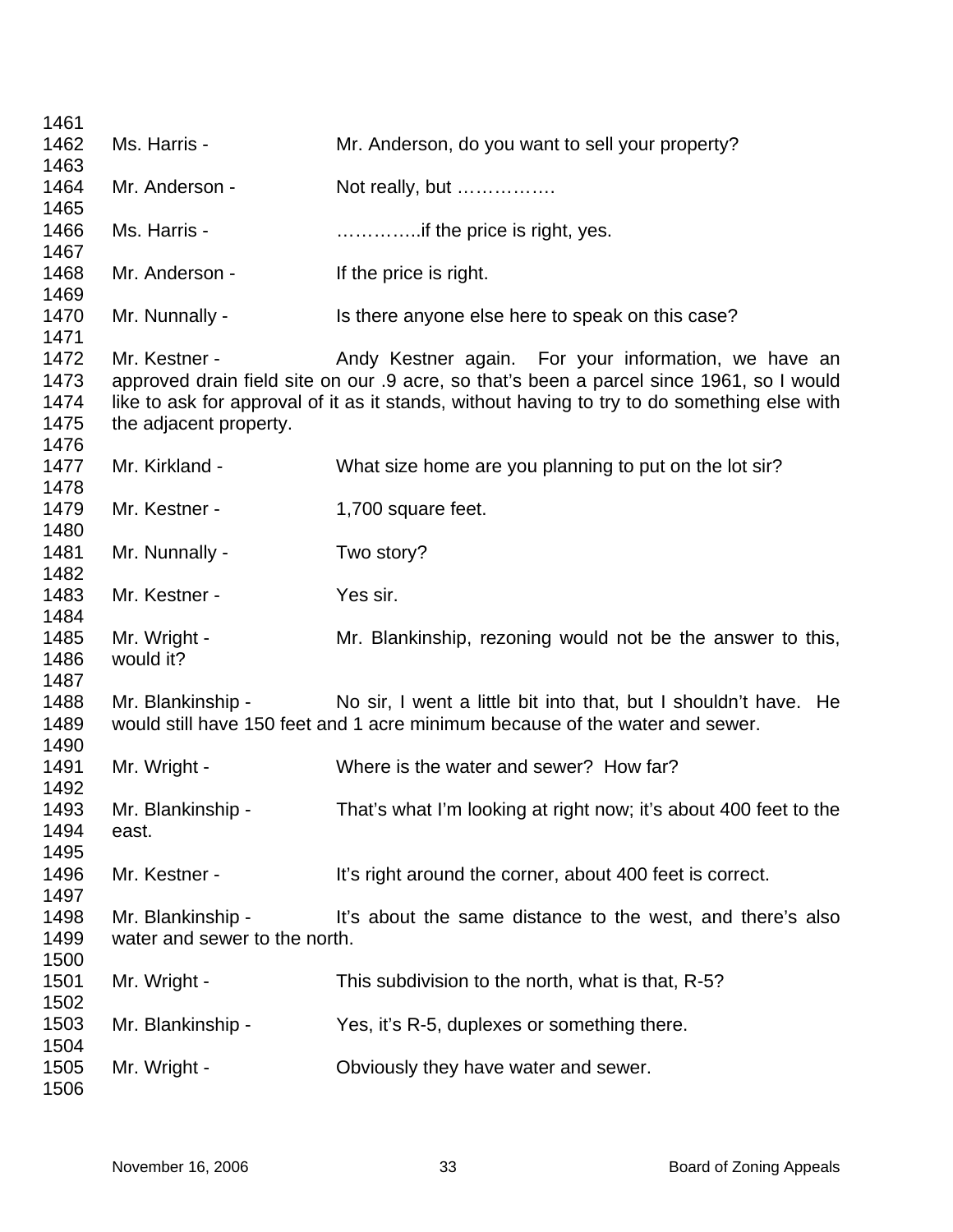1507 Mr. Blankinship - Yes they do.

1509 1510 1511 Mr. Nunnally - Any other questions? Does anyone else have something to add to this? Thank you for appearing. That concludes the case. A-40-2006, Matthew Robinson.

## 1513 **DECISION**

1514

1517

1523

1525

1534

1538 1539

1543

1512

1508

1515 1516 Mr. Blankinship - The Cherrystone test case. Sorry to bring you so many tough ones in one month.

1518 1519 1520 1521 1522 Ms. Dwyer - I move that it be denied, and my main concern here is that the County Ordinance requires a one-acre lot when you're going to have a septic system, and I think that to change that or to reduce that requirement would not recognize that the Board of Supervisors has determined that you need an acre for a septic system.

1524 Mr. Kirkland - **I'll second your motion.** 

1526 1527 1528 Mr. Nunnally - Motion by Ms. Dwyer, second by Mr. Kirkland, that it be denied. All in favor say aye. Opposed.

1529 1530 1531 1532 1533 Mr. Wright - No. The basis for my "no" is, that I don't think it has a reasonable use under the Cherrystone, because I think Cherrystone is limited when they threw in this idea that it had "valuable waterfront amenity," and I don't think that property there has any valuable waterfront amenity or any use other than for a singlefamily home in that are on almost two acres of property.

1535 1536 1537 After an advertised public hearing and on a motion by Ms. Dwyer, seconded by Mr. Kirkland, the Board **denied** application **A-40-2006** for a variance to build a one-family dwelling at 4157 Oakleys Lane (Parcel 815-722-5368)."

| 1540 | Affirmative:   | Dwyer, Harris, Kirkland, Nunnally |  |
|------|----------------|-----------------------------------|--|
|      | 1541 Negative: | Wright                            |  |
| 1542 | Absent:        |                                   |  |

1544 1545 1546 1547 1548 1549 1550 1551 1552 **A-41-2006 PENNY WILLIAMS** requests a variance from Sections 24-94 and 24-9 to build a one-family dwelling at 3640 Britton Road (Parcel 825-699-1173), zoned A-1, Agricultural District (Varina). The lot width requirement and public street frontage requirement are not met. The applicant has 12 feet lot width and 12 feet public street frontage where the Code requires 150 feet lot width and 50 feet public street frontage. The applicant requests a variance of 138 feet lot width and 38 feet public street frontage requirement.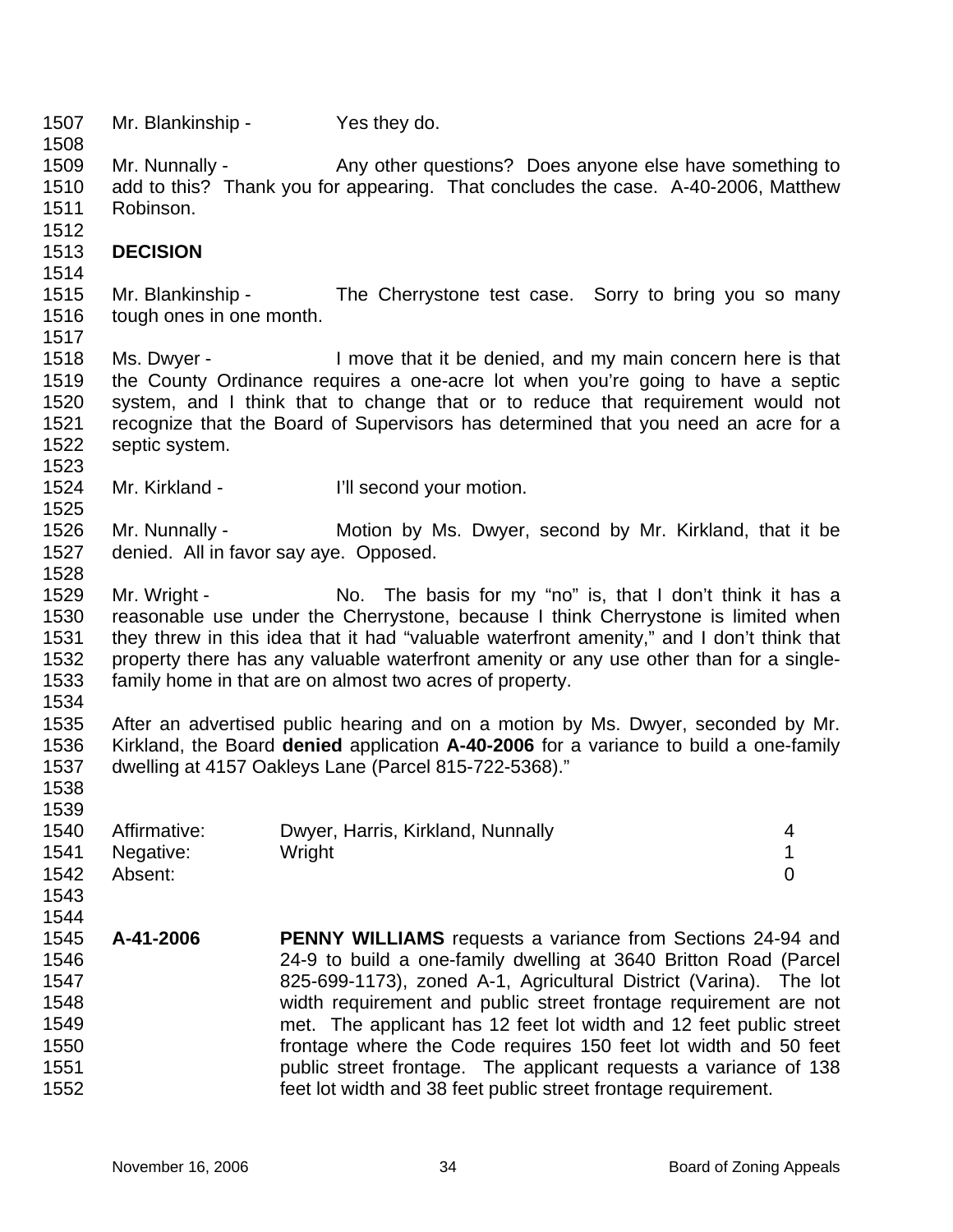Mr. Nunnally - Is anyone else here interested in this case? If so, would you please stand and raise your right hand? Mr. Blankinship - Do you swear that the testimony you are about to give is the truth, and nothing but the truth, so help you God? Ms. Williams - I do. I'm Barbara L. Williams. My daughter is Penny Williams. This property was purchased by my father back in the early '50's, and my mom and dad lived there for years. My children started school in Varina, but my father passed away in '75, and my mother just recently passed away, and I would like to build my single-story, 3-bedroom home there. Mr. Nunnally - How much land do you have there? Mr. Williams - It's eleven acres. Mr. Nunnally - And you plan on putting one home on the lot? Ms. Williams - The Yes sir, one home. Mr. Nunnally - Now and forever? Ms. Williams - Now and forever, peace and quiet. Ms. Dwyer - Could we make a condition to this ordinance that only one home would be placed on these eleven acres? Ms. Williams - That's fine with me. The majority of it will remain wooded. Mr. Kirkland - The Ma'am, you've pretty much bulldozed everything on the lot already? Ms. Williams - Not already. I waited for the variance. I have had the soil evaluation – Mr. Stringer has been down there. I have also hired a private contractor to deal with the drain fields and set that up in a well. Mr. Kirkland - So you have your septic permit already? Ms. Williams - I haven't gotten it yet, but we are working on it. I wanted to wait and see what you told me on the variance first. Ms. Dwyer - You only have a twelve-foot easement, or is it you own the 12 feet? Ms. Williams - The U own the 12 feet.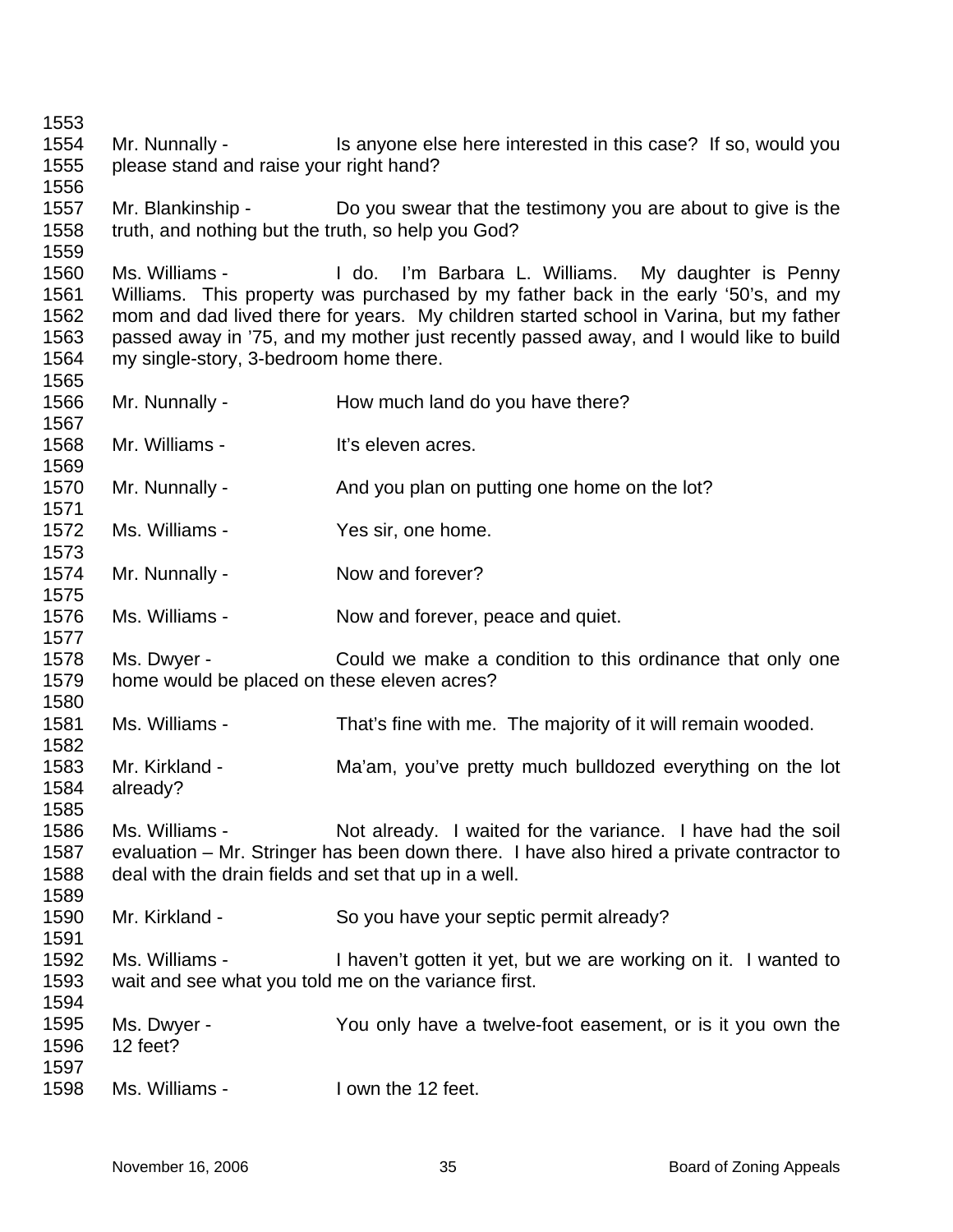Ms. Dwyer - Would there be any way to get more of an access? Ms. Williams - Not at the present time, with Mr. Glassco on one side. His father and my father shared the same driveway for years, and we're still sharing. He, Mr. Glassco, is still there, and on the other side, I've made several attempts to contact those people, but they've never called me back. Ms. Dwyer - I do have a concern about a mere 12 feet wide. Ms. Williams - I would consider, if I ever could get in touch with the other side, not Mr. Glassco, who is on the left of the driveway, but the other side, I think their name is Puryear. I've made several attempts to contact them, and they haven't returned any of my calls. Mr. Kirkland - Cf those 12 feet, is that all gravel? Ms. Williams - Gravel. Mr. Kirkland - The whole 12 feet is gravel; it's not just the 12-foot easement; it's gravel on all the 12 feet? Ms. Williams - Yes. Mr. Kirkland - So it's property line to property line? Ms. Williams - Yes it is. Ms. Harris - The the history of your property, have you ever had emergency vehicles to come down this gravel road? Ms. Williams - Yes, when my father was still alive, the barn caught on fire. Mr. Nunnally - Any other questions from the Board or staff? Is anyone here in opposition? Thank you for appearing. That concludes the case. A-41-2006, Penny Williams. **DECISION**  Ms. Harris - I move that we approve. Mr. Nunnally - **Motion by Ms. Harris that we approve.** Ms. Harris - This this where we added the condition, one home for the site? Mr. Wright - She agreed to that.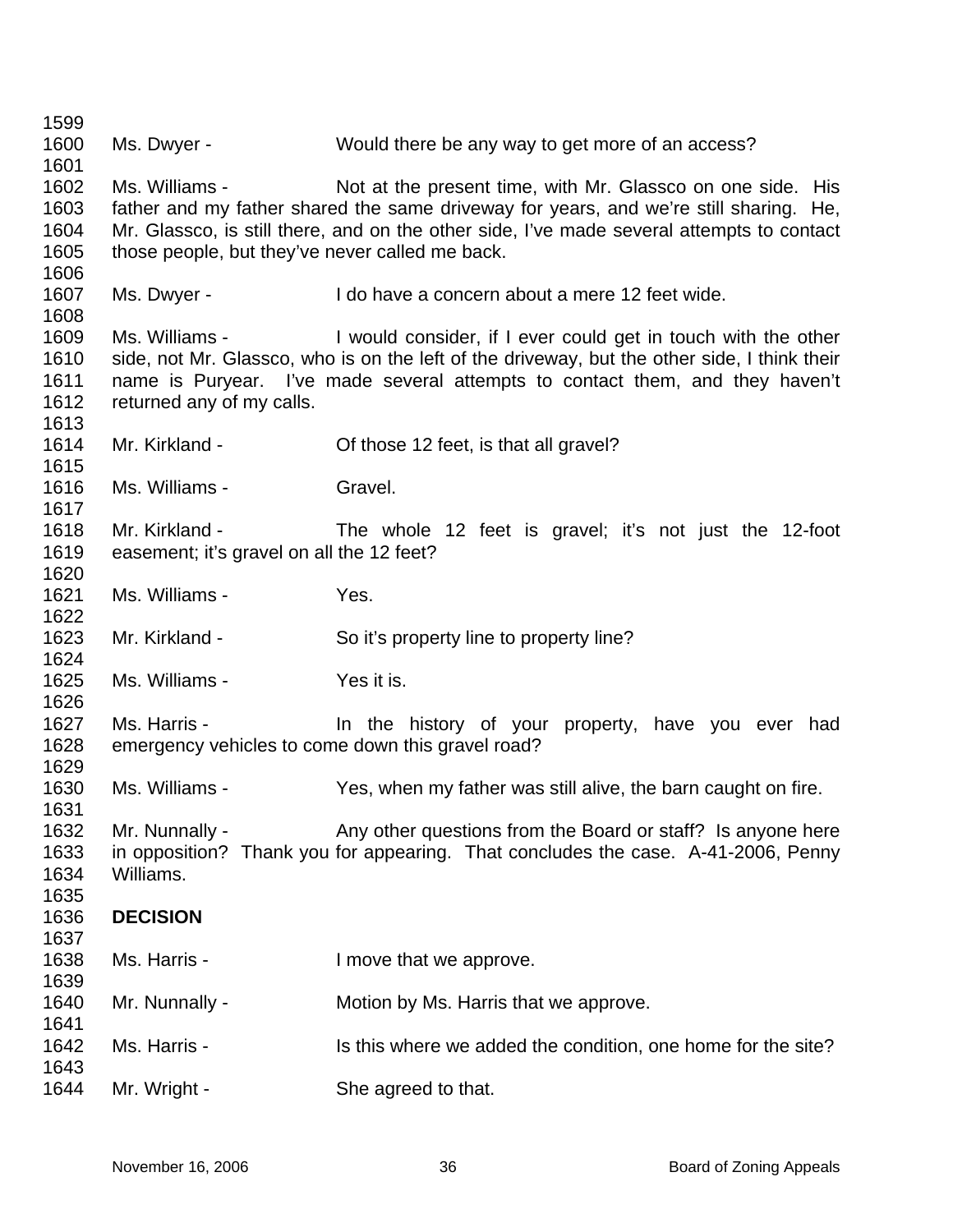| 1645 |                                      |                                                                                              |                  |
|------|--------------------------------------|----------------------------------------------------------------------------------------------|------------------|
| 1646 | Mr. Nunnally -                       | Is there a second?                                                                           |                  |
| 1647 |                                      |                                                                                              |                  |
| 1648 | Mr. Wright -                         | Second.                                                                                      |                  |
| 1649 |                                      |                                                                                              |                  |
| 1650 | Mr. Nunnally -                       | Second by Mr. Wright. All in favor say aye. Opposed? It's                                    |                  |
| 1651 | been approved.                       |                                                                                              |                  |
| 1652 |                                      |                                                                                              |                  |
| 1653 |                                      | After an advertised public hearing and on a motion by Ms. Harris, seconded by Mr.            |                  |
| 1654 |                                      | Wright, the Board granted application A-41-2006 for a variance to build a one-family         |                  |
| 1655 |                                      | dwelling at 3640 Britton Road (Parcel 825-699-1173). The Board granted the variance          |                  |
| 1656 | subject to the following conditions: |                                                                                              |                  |
| 1657 |                                      |                                                                                              |                  |
| 1658 |                                      | 1. [AMENDED] This variance applies only to the lot width and public street frontage          |                  |
| 1659 |                                      | requirements for one dwelling only. All other applicable regulations of the County Code      |                  |
| 1660 | shall remain in force.               |                                                                                              |                  |
| 1661 |                                      |                                                                                              |                  |
| 1662 |                                      | 2. Approval of this request does not imply that a building permit will be issued. Building   |                  |
| 1663 |                                      | permit approval is contingent on Health Department requirements, including, but not          |                  |
| 1664 |                                      | limited to, soil evaluation for a septic drainfield and reserve area, and approval of a well |                  |
| 1665 | location.                            |                                                                                              |                  |
| 1666 |                                      |                                                                                              |                  |
| 1667 |                                      | 3. At the time of building permit application, the applicant shall submit the necessary      |                  |
| 1668 |                                      | information to the Department of Public Works to ensure compliance with the                  |                  |
| 1669 |                                      | requirements of the Chesapeake Bay Preservation Act and the code requirements for            |                  |
| 1670 | water quality standards.             |                                                                                              |                  |
| 1671 |                                      |                                                                                              |                  |
| 1672 |                                      | 4. Prior to building permit application, the owner shall acquire legal access to the         |                  |
| 1673 |                                      | property that allows for a 12-foot-wide all-weather surface and 18-foot-wide clearance.      |                  |
| 1674 |                                      |                                                                                              |                  |
| 1675 |                                      | 5. The owners of the property, and their heirs or assigns, shall accept responsibility for   |                  |
| 1676 |                                      | maintaining access to the property until such a time as the access is improved to            |                  |
| 1677 |                                      | County standards and accepted into the County road system for maintenance                    |                  |
| 1678 |                                      |                                                                                              |                  |
| 1679 |                                      | 6. Prior to building permit application the owner shall apply for demolition permits and     |                  |
| 1680 |                                      | remove any unsafe buildings and structures from the property.                                |                  |
| 1681 |                                      |                                                                                              |                  |
| 1682 |                                      |                                                                                              |                  |
| 1683 | Affirmative:                         | Dwyer, Harris, Kirkland, Nunnally, Wright                                                    | 5                |
| 1684 | Negative:                            |                                                                                              | $\boldsymbol{0}$ |
| 1685 | Absent:                              |                                                                                              | $\overline{0}$   |
| 1686 |                                      |                                                                                              |                  |
| 1687 |                                      |                                                                                              |                  |
| 1688 |                                      | The Board granted this request, as it found from the evidence presented that, due to the     |                  |
| 1689 |                                      | unique circumstances of the subject property, strict application of the County Code          |                  |
| 1690 |                                      | would interfere with all reasonable beneficial use of the property, and authorizing this     |                  |
|      |                                      |                                                                                              |                  |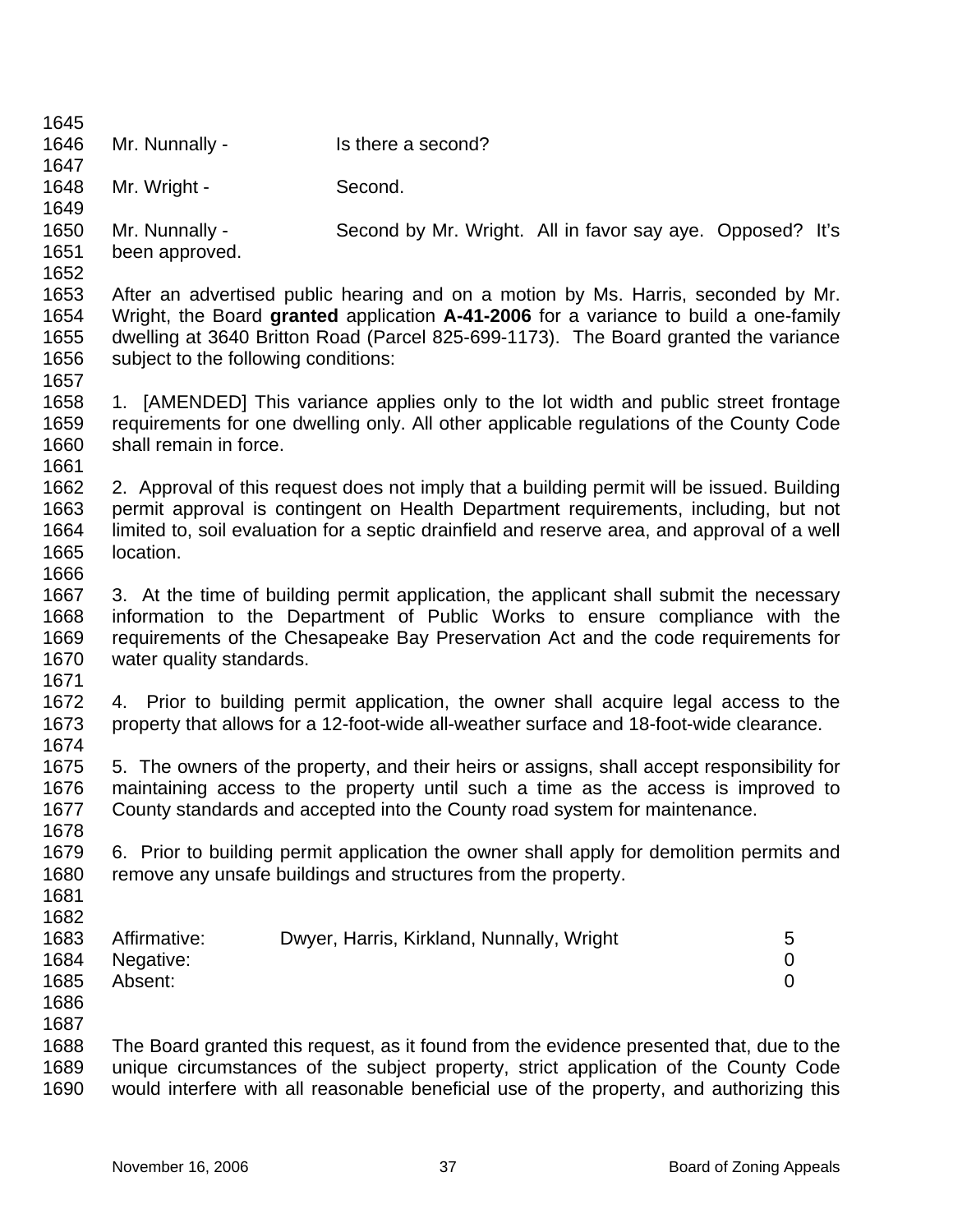- 1691 1692 variance will neither cause a substantial detriment to adjacent property nor materially impair the purpose of the zoning regulations.
- 1693

1700

- 1694 1695 1696 1697 1698 1699 **A-42-2006 ROGER WILLIAMS** requests a variance from Section 24-95(b)(6) to build a one-family dwelling at 1100 Virginia Avenue (Biltmore) (Parcel 784-761-9975), zoned R-4, One-family Residence District (Fairfield). The lot width requirement is not met. The applicant has 47 feet lot width, where the Code requires 50 feet lot width. The applicant requests a variance of 3 feet lot width.
- 1701 1702 1703 Mr. Nunnally - This anyone else here interested in this case? If so, would you please stand and raise your right hand?
- 1704 1705 1706 Mr. Blankinship - Do you swear that the testimony you are about to give is the truth, and nothing but the truth, so help you God?
- 1707 1708 1709 1710 1711 1712 1713 1714 1715 Mr. Williams - My name is Roger Williams, and I also have my real estate broker, Deborah LaVecchia, with me. I contracted to buy this property at 1100 Virginia Avenue from Don and Ken Stanley in August of 2005. They had owned the property since 1979, and I believe from the staff report that it was originally divided in 1926 and then revised in 1949. At the time that it was built, or the time it was divided, it could have been built on, but no one ever did. The Stanley's had told me they had bought it from a neighbor who moved out of town. At the time, they didn't have any proof that the lot was buidable. They had just stated that it had been told to them in the past that they could build on it, but they never did.
- 1716

1717 1718 1719 1720 1721 1722 1723 1724 1725 1726 1727 I asked for proof from the County and purchased the property, contingent upon Henrico County verifying that it was a buildable lot. I wrote a letter requesting a Letter of Conformance from the Planning Commission, and received a reply on September 26, 2005, saying that it was not a buildable lot and to contact them if there were any more questions. I called back to see what the issue was, talked to Mr. Blankinship. He told me over the phone that there was an error made, that there was an exception on the property going back to the original subdivision, and that it was indeed a buildable lot. I explained to him at that time that I wanted to make sure that this was the case, whether it was or not, because the property purchase was contingent upon this being buildable. Otherwise, this was a worthless lot. He stated at that time that it was a buildable lot. This was on September 27.

1728

1729 1730 1731 1732 1733 1734 1735 1736 He had another letter written, determining that it was a buildable lot. That was faxed to me that day, and later on that week, I received a copy in the mail. I went ahead with the purchase of the property, assuming that I would be able to market it as a buildable lot for sale, and as I've gone through and tried to sell the property, each time that a buyer has had several contracts on it, I had builders bidding against it when I first got it. Each time that they contacted the County, they would first say, "no, it's not a buildable lot." Then my representative, Ms. LaVecchia, would send them a copy of the letter of confirmation, and they would reverse their decision, whoever had told them that on the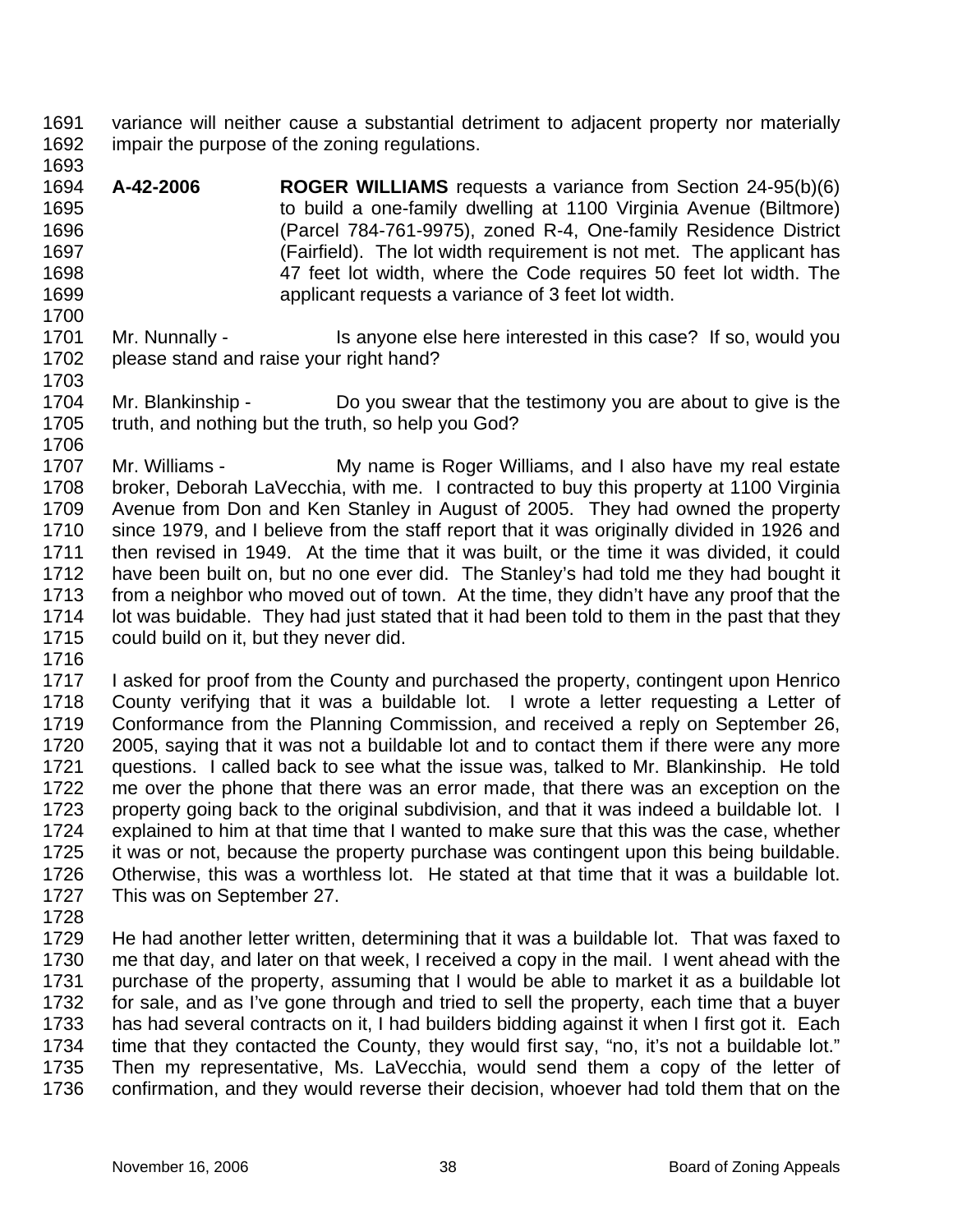- 1737 phone.
- 1738

1739 1740 1741 1742 1743 1744 1745 1746 1747 1748 1749 1750 1751 1752 As late as June of this year, Harold Ellis had been presented both with the letter that first said from the McKinneys that they'd inquired about the lot, that the lot wasn't buildable because it wasn't wide enough. We, Ms. LaVecchia, sent a copy of the Conformance Letter from 9/27/05 and a copy of the survey that was provided to me at closing by the sellers, which was dated a week prior to the 9/27 letter, dated 9/21/05. Both copies of those were sent to Mr. Ellis, and his reply to Ms. LaVecchia, was that the lot was indeed buildable. We asked if he needed to reconfirm the conforming letter from 9/27. He said it was not necessary to reconfirm that letter; it was clear in the letter that it was buildable. I'm not a contractor or anything; I'm just a guy who bought the lot, thinking that it was buildable. At the time I purchased it, I got a letter of conformity, which I thought was proof to me, that I could market the lot as buildable. At closing, I got a letter and copy of the survey, which was dated prior to that. I had no knowledge that was included in the due diligence of the County or not, but it all seemed right to me.

1753 1754 1755 1756 1757 1758 1759 1760 1761 I posted both of these things on the website to sell the property from day 1, and each time we've had a flip-flop, I've lost several contracts to sell the property because they would first go into that it wasn't buildable, then reverse the decision saying that it was buildable. By that time, the buyers had lost confidence in me and didn't know who to believe. So at the very last date, on June of this year, the McKinneys asked to pull out. They had been driving down from Washington to go through and get their building permits and whatnot, and they just got tired of the whole deal. I can't get a straight answer, so I want to be released. So I released them.

- 1762 1763 1764 1765 1766 1767 1768 1769 1770 1771 1772 1773 I got another contract, probably two days later, from Paul Bradbury, again asking for a letter of conformity from the County. At that time, there was a letter written on 10/2/06, saying that the lot was not buildable, that this was because of the 9/21/05 survey, that it was 3 feet short of the width of the property on the setback, and that was the first time since I bought the property that I'd had a determination in writing that said I needed a variance for the property. We spoke to Mr. Blankinship that time; I think my representatives spoke to Mr. O'Kelly. We determined that the cure on this situation, since it had been a year's time back and forth on this, was to apply for a 3-foot variance to bring the property into conformance. I agree with the staff report and accept the conditions, and am looking just to see that my rights are protected, since I've tried to do everything possible, as the law requires, to buy the property in good faith and market it in good faith.
- 1774
- 1775 1776 Mr. Nunnally - Did you say you tried to buy some extra property from the owner next door to you?
- 1777

1778 1779 1780 1781 1782 Mr. Williams - This property is on the corner of Telegraph and Virginia. When I bought the property, Ken and Don Stanley were trying to sell their mother's house next door. She was 93; they wanted to sell her property and they wanted to sell their lot, so they wanted to make a deal, where they would sell the mother's property and they would sell the lot. I made, because I wasn't really interested in the properties if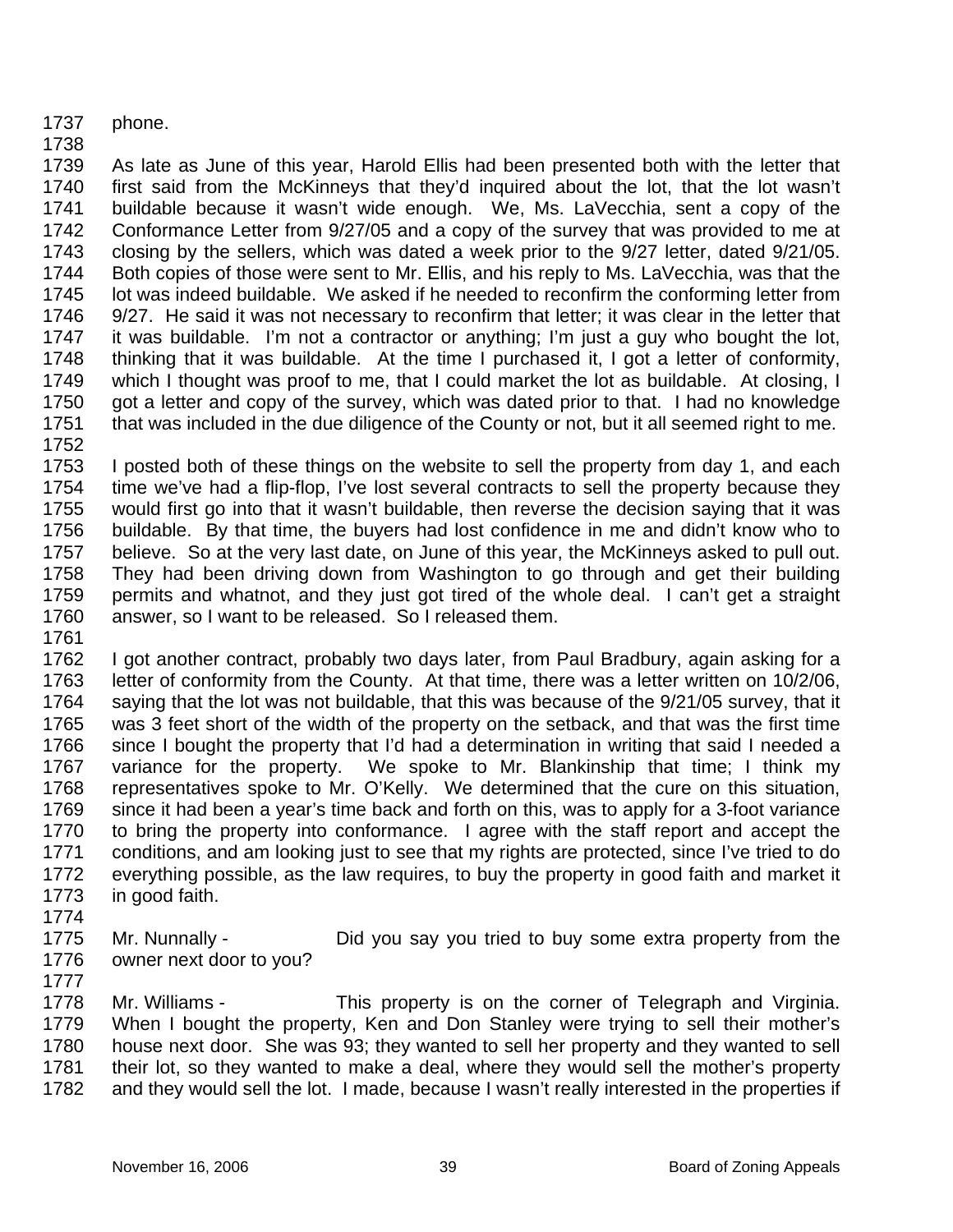1783 1784 1785 1786 1787 1788 1789 1790 1791 1792 1793 1794 1795 1796 1797 1798 1799 1800 1801 1802 1803 1804 1805 1806 1807 1808 1809 1810 1811 1812 1813 1814 1815 1816 1817 1818 1819 1820 1821 1822 1823 1824 1825 1826 1827 1828 the lot wasn't a buildable lot, it was worthless, and they were asking for over \$20,000 for the property. So I made both contracts contingent upon this lot being approved by the County to be buildable, and they wanted a substantial amount of money for the house and the property. At that time I'm guessing, I'm not a surveyor, but at that time if I'd been notified that there was any kind of problem with the lot and I needed to acquire more property, I guess I would have owned the property at the time and could have done something about it, but not over the course of a year, no one had told me there was a problem with that, and I have since sold the house, and I think the house was sold somewhere between April and June. At that time, I was still being told by the County Board of Planning that there was no need for a variance, that the 9/27 letter would do. Ms. Dwyer - The Sume you would orient the front of the house toward Telegraph Road? Mr. Williams - I'm selling the property to another buyer. I don't know how he wants to face the property. Ms. Harris - The shorter (side of the) lot is on Virginia Avenue. Mr. Williams - The lot was originally known as 1100 Virginia Avenue. I had the address changed to 9050 Telegraph Road, after I purchased the property. Ms. Dwyer - It would be safe to say that all or most of the houses in this neighborhood are single story? Mr. Williams - Most, there are some ……………… Ms. Dwyer - There are some across on Telegraph Woods Drive that are probably 2-story, but on Virginia Avenue and Maryland Avenue, those are single-story homes? Mr. Williams - There are some that are 2-story and some single story. The newer houses are 2 stories down closer towards Brook Road, at the other end of this same block, there are, I think 3, 2-story houses. Ms. Dwyer - But the older homes that surround this lot are single-story. My concern is that you have a substandard lot; it's a little bit too small. I think it's even more important that it fit in with the neighborhood. Would you be willing to add a condition that would say it would be a single story home, if the variance were granted? Mr. Williams - At this point, I have the property sold to the Bradburys; that's under contract. I don't know what it is they're planning to build. Ms. Dwyer - The Your private contracts with other people are not really relevant to us here. What's relevant to us is whether we should grant the variance.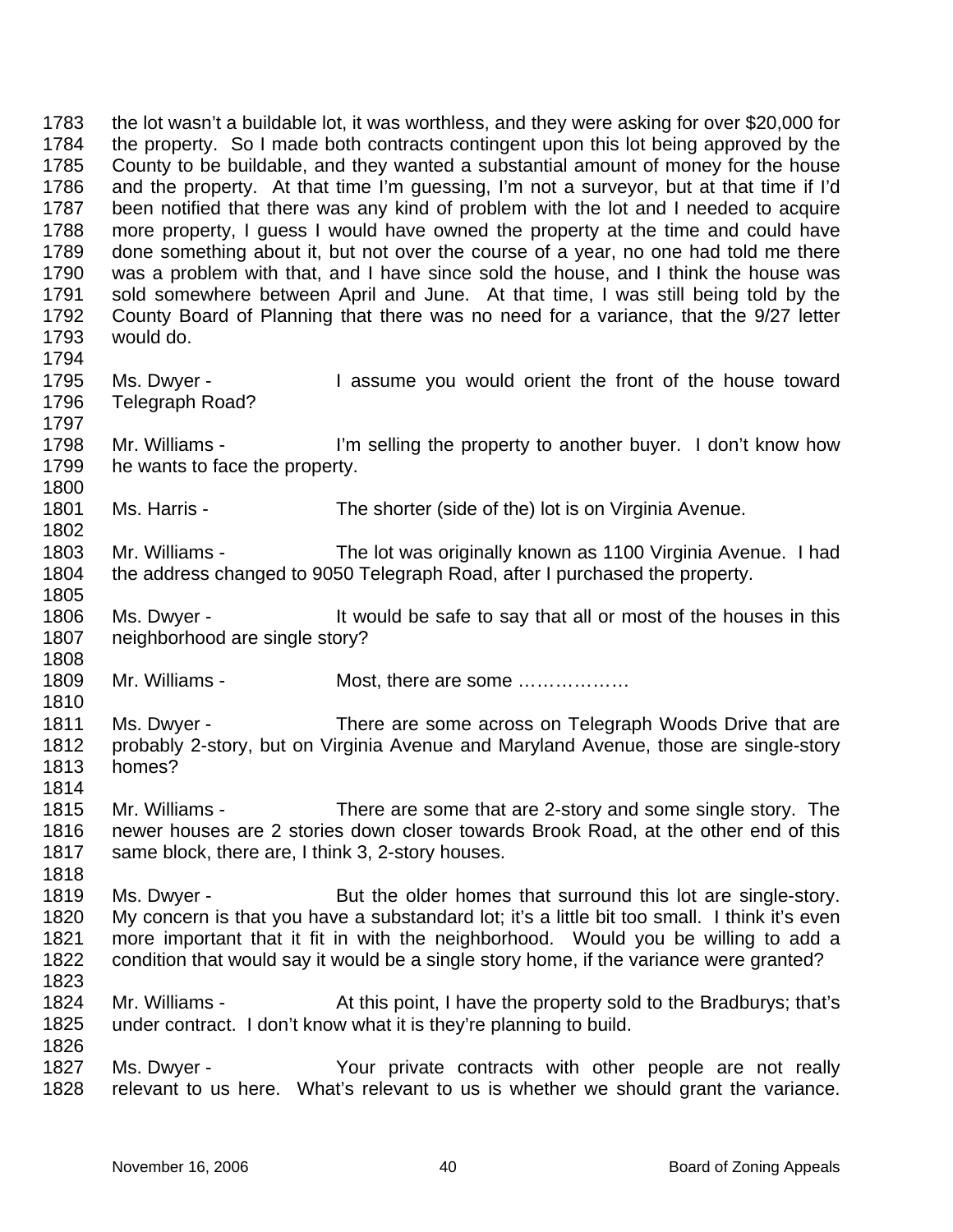1829 1830 1831 1832 1833 1834 1835 1836 1837 1838 1839 1840 1841 1842 1843 1844 1845 1846 1847 1848 1849 1850 1851 1852 1853 1854 1855 1856 1857 1858 1859 1860 1861 1862 1863 1864 1865 1866 1867 1868 1869 1870 1871 1872 1873 1874 One of the conditions might be that we might consider, as a prerequisite to granting the variance would be, even though the lot's too small, maybe it would be okay if a single – story house were put in there, and that would be more in keeping with the neighborhood. Mr. Wright - I didn't think the lot was too small; it's the width problem. Mr. Williams - Why is it the width that's in question? Mr. Blankinship - It does meet the lot area. Mr. Williams - It does meet the lot area, so it's not too small. As far as I know, there hasn't been any…………….. Ms. Dwyer - It's not wide enough; it's too small in width. Mr. Williams - It's trapezoidal. The rear of the property is 170-some feet. Ms. Dwyer - But the variance is for 3 feet; it's too small in lot width. Mr. Wright - The At the building line. Mr. Williams - The building line. Mr. Wright - If you built it on Virginia Avenue. Mr. Williams - But there's several other lots in the area, at least 3 lots in the area that have dwellings on them, that are similar to this property. There's actually 4 – one's in the floodplain. Ms. Dwyer - The My question then is, would you agree to a variance that would say the house would be single story so that it would be in keeping with the neighborhood, the immediate houses? You can say no if you want. Mr. Williams - My hesitation is that I don't know; I'm selling this in good faith, and I'm not trying to put restrictions on the people who have contracted to purchase the property from me. If I say yes right now, that may just nullify their contract and their building permit. I don't want to do that. Ms. Dwyer - The Unit of that's a no. Mr. Williams - I don't see any reason why there shouldn't be a two-story built on the property if it meets the requirements. I don't know if they want to put a twostory on it. But there are other ones on the block. Mr. Nunnally - Is Ms. LaVecchia your real estate agent?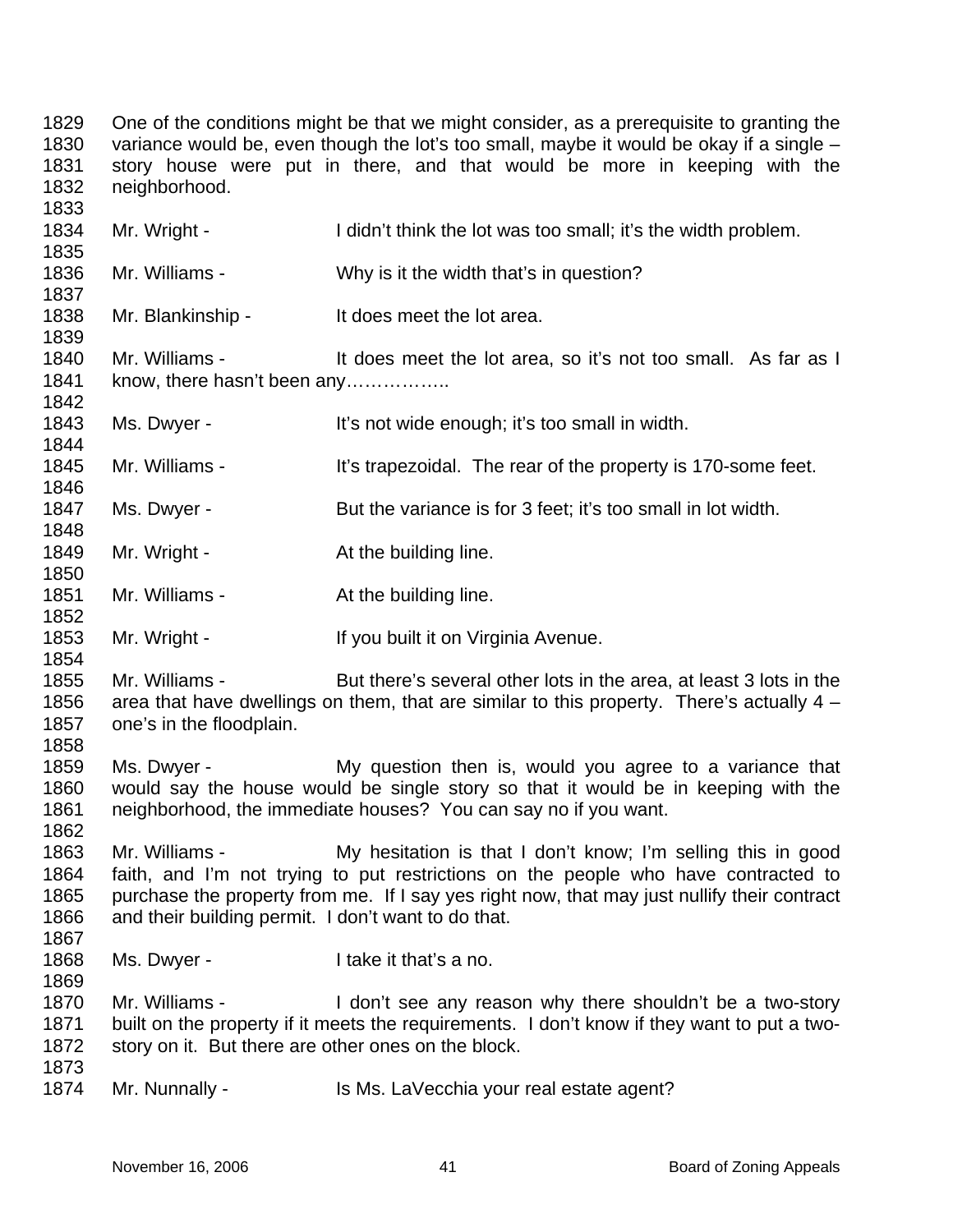| 1875 |                                     |                                                                                              |
|------|-------------------------------------|----------------------------------------------------------------------------------------------|
| 1876 | Mr. Williams -                      | Yes.                                                                                         |
| 1877 |                                     |                                                                                              |
| 1878 | Mr. Nunnally -                      | May I ask her a question. State your name for the record                                     |
| 1879 | please.                             |                                                                                              |
| 1880 |                                     |                                                                                              |
| 1881 | Ms. LaVecchia -                     | Debbie LaVecchia.                                                                            |
| 1882 |                                     |                                                                                              |
| 1883 | Mr. Nunnally -                      | Do you, by any chance, have any idea what type of house                                      |
| 1884 | they're planning on building on it? |                                                                                              |
| 1885 |                                     |                                                                                              |
| 1886 | Ms. LaVecchia -                     | I believe they're looking at a 2-story plan, and that will be                                |
| 1887 |                                     | facing the two stories that are right across Telegraph Road from them.                       |
| 1888 |                                     |                                                                                              |
| 1889 | Mr. Wright -                        | So the house would face on Telegraph?                                                        |
| 1890 |                                     |                                                                                              |
| 1891 | Ms. LaVecchia -                     | I believe that's their plan.                                                                 |
| 1892 |                                     |                                                                                              |
| 1893 | Mr. Kirkland -                      |                                                                                              |
|      |                                     | Mr. Blankinship, all these drawings we've got here, and                                      |
| 1894 |                                     | aerials – how close is the property line to the Wilborn home at 1102?                        |
| 1895 |                                     |                                                                                              |
| 1896 | Mr. Blankinship -                   | Let me just warn you that is the geographic information                                      |
| 1897 |                                     | system, not intended to be accurate to the foot, and is often not accurate to the foot.      |
| 1898 |                                     | Given that, I don't know the answer to your question.                                        |
| 1899 |                                     |                                                                                              |
| 1900 | Mr. Kirkland -                      | On one of your drawings, you show the existing driveway                                      |
| 1901 | completely on this lot.             |                                                                                              |
| 1902 |                                     |                                                                                              |
| 1903 | Mr. Blankinship -                   | Right. We rely on the GIS for a lot of our information, and it                               |
| 1904 |                                     | is not an engineering program. It's not intended to be accurate to the foot.                 |
| 1905 |                                     |                                                                                              |
| 1906 | Mr. Williams -                      | On the 1102 property, when I owned that, I created another                                   |
| 1907 |                                     | driveway inside the property lines, so when I sold the property, the driveway that is        |
| 1908 |                                     | through there is, I think the owner's kind of used the side lot there in connecting it to an |
| 1909 |                                     | easement property in the back, so they could get through to Telegraph Road, kind of          |
| 1910 |                                     | made a circular driveway for themselves. They kind of snaked across the property line;       |
| 1911 |                                     | actually the driveway is in the middle of the property line at the front.                    |
| 1912 |                                     |                                                                                              |
| 1913 | Ms. Harris -                        | Those pictures that we're seeing, of the house with the                                      |
| 1914 | driveway, is really your property?  |                                                                                              |
| 1915 |                                     |                                                                                              |
| 1916 | Mr. Williams -                      | No, I don't own the house any more. I bought both                                            |
| 1917 |                                     | properties at the same time; the corner lot at Telegraph and Virginia is the lot in          |
| 1918 |                                     | question. The house beside it, I bought at the same time and have since sold.                |
| 1919 |                                     |                                                                                              |
| 1920 | Mr. Blankinship -                   | This is more or less looking down the property line between                                  |
|      |                                     |                                                                                              |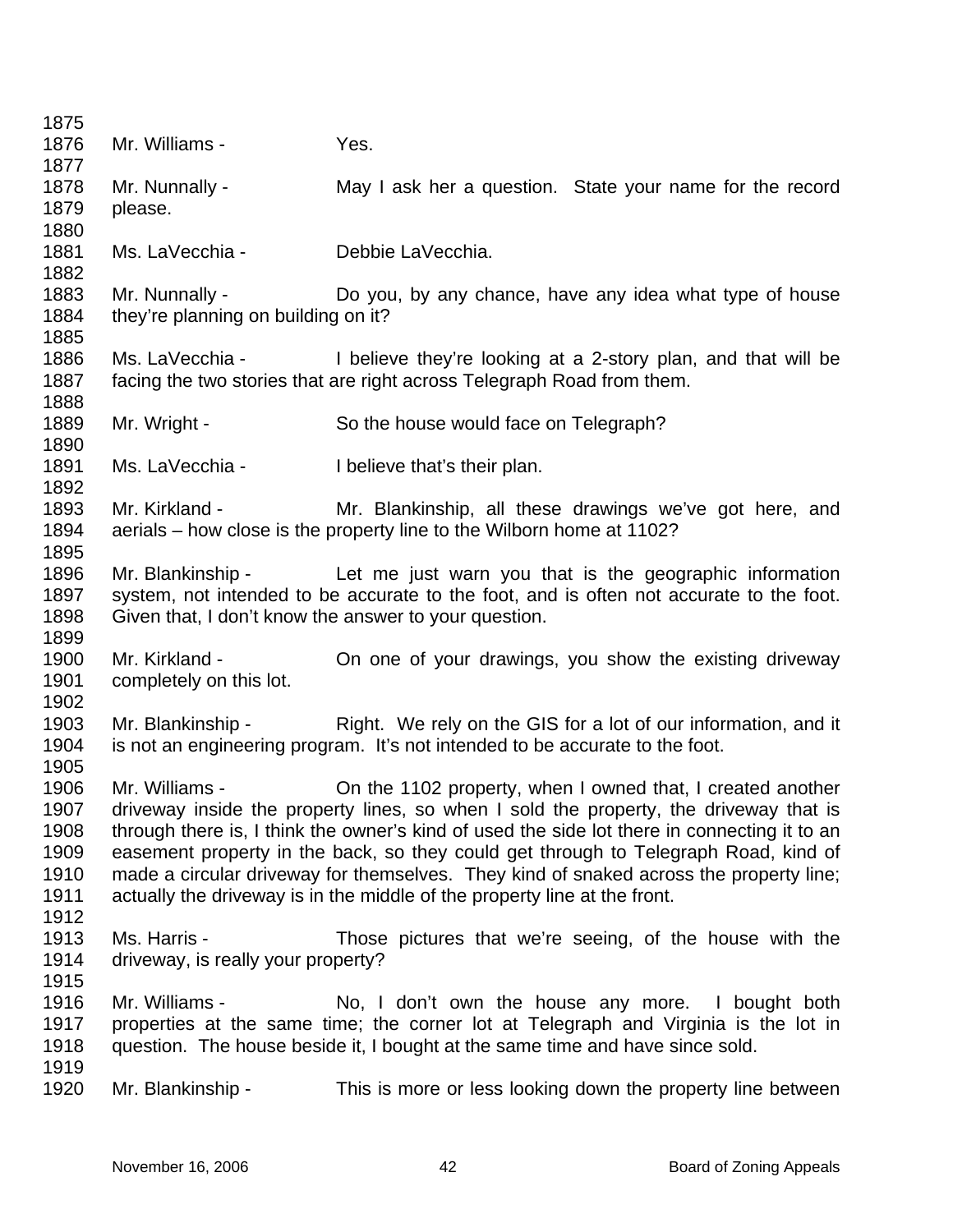1921 1922 1923 1924 1925 1926 1927 1928 1929 1930 1931 1932 1933 1934 1935 1936 1937 1938 1939 1940 1941 1942 1943 1944 1945 1946 1947 1948 1949 1950 1951 1952 1953 1954 1955 1956 1957 1958 1959 1960 1961 1962 1963 1964 1100 and 1102. Mr. Williams - Right. Mr. Kirkland - The And you've added a driveway over in front of the house, is that correct? Mr. Williams - That's the old driveway, and the property line is actually in the middle of that grass that you see, and it goes back at an angle closer to the house, and the storage shed is part of the 1102 property, goes back into those trees in the background there. My added driveway is not in the picture; it's added at the left-hand side so there's enough to put two cars in there. Mr. Nunnally - Any other questions from the Board or staff? Is anyone here in opposition? Mr. Kane - Good morning. My name is Robert E. Kane, Jr., of Kane, Jeffries, Cooper & Janus here in Henrico. I represent Rachel and Andrew Wilborn, who own 1102 Virginia Avenue. As you could see from the picture that was just displayed to us, the property line is very, very close to 1102, and they would certainly have to park their car in front of the house. Any house that is built on this lot, considering the configuration that we see there on the board, is going to be very close to my clients' house, whether it faces Telegraph or it faces Virginia Avenue. I believe that the citizens of this County have the right to rely upon the ordinances, in good faith, to prohibit having a house on such a small lot as this. I realize that the size of it is not the issue, but the width of it, as you saw from the pictures, is a very small lot when you stand there and look at it. A lot of it is ditch, going down into Telegraph Road, and if this was reduced by road widening, which I don't think it was – I didn't realize it until Mr. Williams said it was always that size – at least I gather that from his argument, but if that's the case, when the subdivision was made, I think it was obvious that it was not going to be a buildable lot. I realize there's been some confusion and letters back and forth, that seem to have gone on for a long time, it's a buildable lot, it's not a buildable lot. I don't blame that on Mr. Williams; many of us have been down that same road. It's just a very small lot, particularly if you're going to put a 2-story house on that, it's going to look very strange in this neighborhood. I believe that it would devalue, at least my clients' property, because those bushes there, almost at the property line, if it goes indeed down the center of this new driveway. We object to having a house built on this property. We have a petition signed by my clients, the Wilborns, as well as other neighbors who are here today. I'd like to give this to you. Ms. Dwyer - Sir, would your clients object if this were a single story facing Virginia Avenue? Mr. Kane - I honestly don't think that would help at all. I believe that if

1965 1966 you want to look at the fact that he was told, not told, told, not told, that it was a buildable lot, I think the compensation for his property should have been obtained when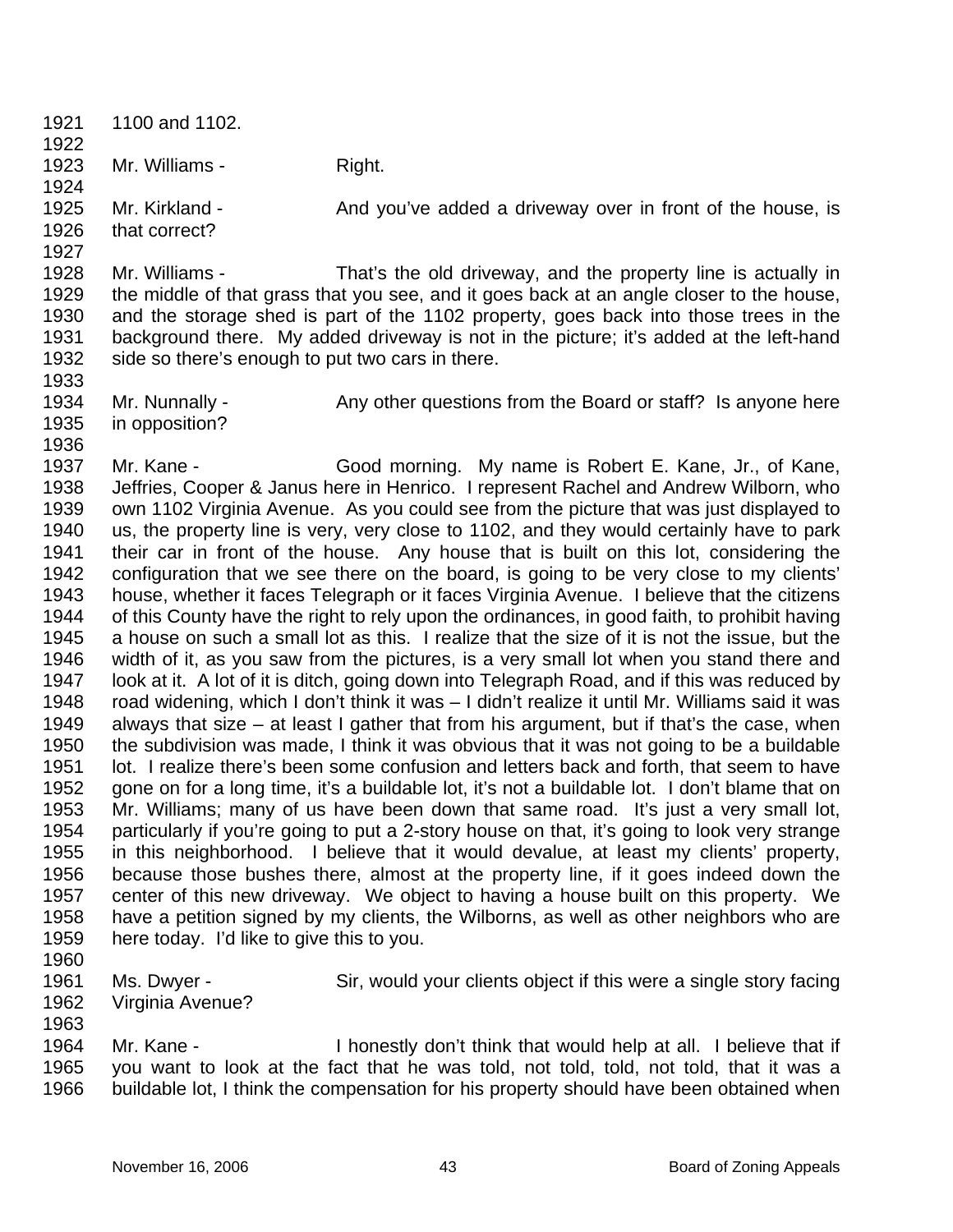1967 1968 1969 1970 1971 1972 1973 1974 1975 1976 1977 1978 1979 1980 1981 1982 1983 1984 1985 1986 1987 1988 1989 1990 1991 1992 1993 1994 1995 1996 1997 1998 1999 2000 2001 2002 2003 2004 2005 2006 2007 2008 2009 2010 2011 2012 he sold 1102 to my clients, not to turn around and try to get a buildable lot out of this. I realize he's had some confusion on it, and that's sympathetic, but the ordinance is the ordinance, and I've had, as the Board well knows, many of us have had experiences where a county, whether it was Henrico or some other jurisdiction, gave permission for a construction of something, in my case two big road signs on I-64 East, that VDOT approved, and then they had to be taken down because they were not grandfathered as everybody thought they were grandfathered. The fact that the ordinance, or the letter, was incorrect, doesn't really change anything. We do object to granting this variance because it would be a diminution of value for my clients' property, and would certainly affect, adversely, the entire neighborhood. Mr. Blankinship - Can you suggest any other reasonable use for this property if it's deprived of the ability to build a dwelling? Mr. Kane - The Can't, but I think when the subdivision was approved, that should have been taken into consideration, and it was "no man's land" then. There's always properties that are not buildable, slivers of property here and there. Mr. Blankinship - This one was created in 1949 and was a buildable lot under that Code. Ms. Dwyer - Mr. Williams, before you sold 1102, you owned this property and 1102 at the same time. Mr. Williams - Yes, I owned them at the same time. I had the Dream Realty sign that's in the picture on the right. I had real estate signs on both properties when I was selling this. When I sold the property at 1102, the buyers were aware that this was being sold as a buildable lot and there was going to be a future building on that property. Ms. Dwyer - The previous owner, the owner from whom you purchased the property, did they own both lots, 1102 and this lot? Mr. Williams - These two lots, from 1926, when they were first plotted out, and revised in 1949, they've never been part of any other lot. Ms. Dwyer - They've always been together? Mr. Williams - No, they've always been separate. Ms. Dwyer - But they were owned by the same person? Mr. Williams - No, they were owned by two different people. The Daniels owned the property; they were neighbors of Mrs. Stanley originally. Mrs. Stanley was 93; she and her husband bought the house in 1949 at 1102. In the '80's, the Daniels were moving out of town, or had moved out of town. She was contacted ..................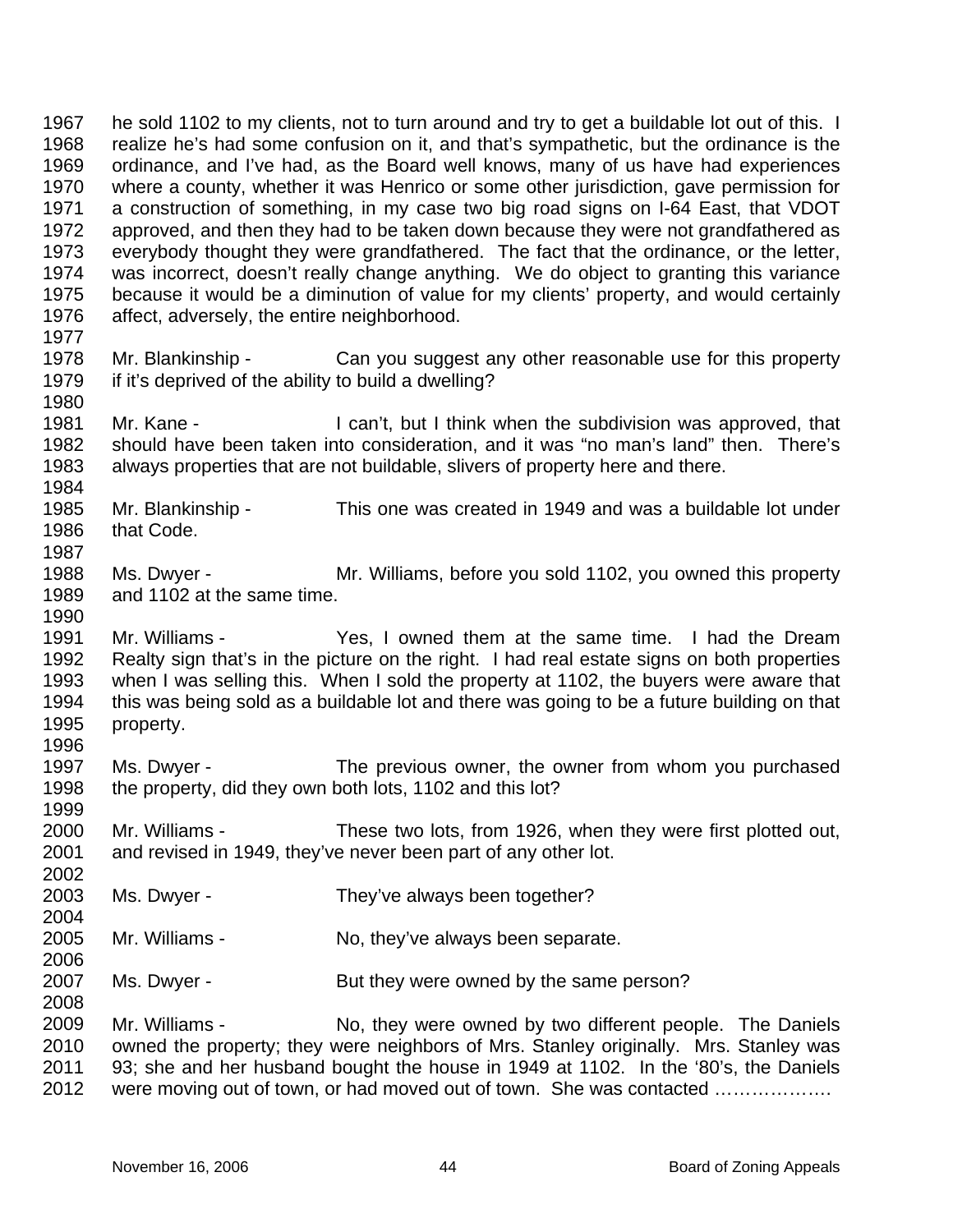2013 2014 2015 2016 2017 2018 2019 2020 2021 2022 2023 2024 2025 2026 2027 2028 2029 2030 2031 2032 2033 2034 2035 2036 2037 2038 2039 2040 2041 2042 2043 2044 2045 2046 2047 2048 2049 2050 2051 2052 2053 2054 2055 2056 2057 2058 Ms. Dwyer - I'm just going to stop you there, because I don't need to know that. Had these lots been treated separately in the past? Mr. Williams - They've always been separate, and they were owned by two different people and were actually two separate contracts and two separate deeds were produced. Ms. Dwyer - That's all I need to know. Thank you. Mr. Nunnally - That is that all, Ms. Dwyer. Thank you for appearing. That concludes the case. The Board is going to take a 10-minute break. Mr. Nunnally - A-42-2006, Roger Williams. **DECISION**  Ms. Harris - I move that we approve. This was a buildable site in 1949; this is the one in which the County went back and forth as to whether or not it was buildable. The property can be turned so that it will face Telegraph Road. Ms. Dwyer - The hasn't committed to that though. Ms. Harris - He changed the address to the Telegraph Road address; I would think that would be an indication that it would face Telegraph Road, rather than the Virginia Avenue address. Mr. Kirkland - The Mr. Blankinship, could we add a condition that says it faces Telegraph Road? Ms. Dwyer - No, because he isn't here to agree to it. He has to agree to it for us to add that condition. I understand the address, but there are lots of houses that have addresses that are on corner lots where the house is oriented. Ms. Harris - The University of the testimony that it would be turned to Telegraph Road. Mr. Wright - Do you have a second? I second the motion. Mr. Nunnally - The Motion by Ms. Harris, second by Mr. Wright that it be approved. All in favor say aye. Opposed? Ms. Dwyer - No, and if I may say no, I think if he'd agreed to a single story, I would have been okay with this, but I think that there's no assurance that it's going to be single story. In fact, I'm sure that it won't be according to plan, as you said. I think that's not in keeping with the neighborhood. I think it will have a detrimental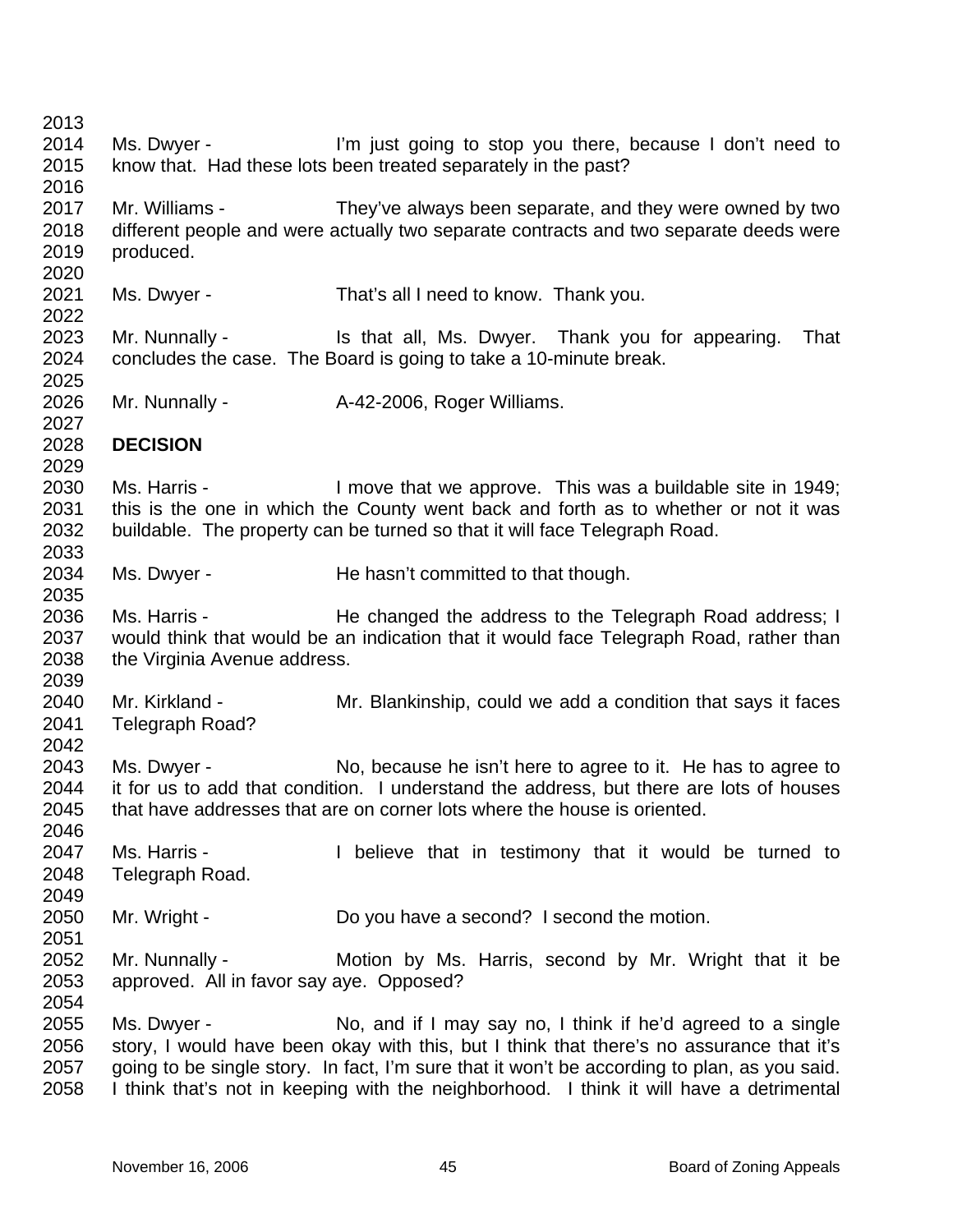2059 2060 2061 2062 2063 2064 2065 2066 2067 2068 2069 2070 2071 2072 2073 2074 2075 2076 2077 2078 2079 2080 2081 2082 2083 2084 2085 2086 2087 2088 2089 2090 2091 2092 2093 2094 2095 2096 2097 2098 2099 2100 2101 2102 2103 2104 affect on the adjacent property. It will be very close to the house next door, and that a two-story house will loom particularly large over that single story lot, and I think that in light of the opposition and the fact that we've not specified where the house will be oriented, and we've not specified that it would be single story, that it would have a detrimental affect on adjacent property, which is one of the bases for denying a variance under 24-116. Mr. Nunnally - Ruled four to one. After an advertised public hearing and on a motion by Ms. Harris, seconded by Mr. Wright, the Board **granted** application **A-42-2006** for a variance to build a one-family dwelling at 1100 Virginia Avenue (Biltmore) (Parcel 784-761-9975). The Board granted the variance subject to the following condition: 1. This variance applies only to the lot width requirement. All other applicable regulations of the County Code shall remain in force. Affirmative: Harris, Kirkland, Nunnally, Wright 4 Negative: Dwyer 2008 Dwyer 2009 1 Absent: 0 Mr. Nunnally - The Board will reconvene the meeting. Call the next case, Mr. Blankinship. **A-43-2006 TINA MOXLEY** requests a variance from Section 24-9 to build a one-family dwelling at 430 Taylor Road (Parcel 834-721-4177), zoned A-1, Agricultural District (Varina). The public street frontage requirement is not met. The applicant has 0 feet public street frontage, where the Code requires 50 feet public street frontage. The applicant requests a variance of 50 feet public street frontage. Mr. Nunnally - Is anyone else here interested in this case? If so, would you please stand and raise your right hand? Mr. Blankinship - Do you swear that the testimony you are about to give is the truth, and nothing but the truth, so help you God? Ms. Moxley - Tina M. Moxley. We are requesting a variance from Graves Road to the property at 430 Taylor Road. Mr. Wright - How much property do you own there? Ms. Moxley - 6.06 acres.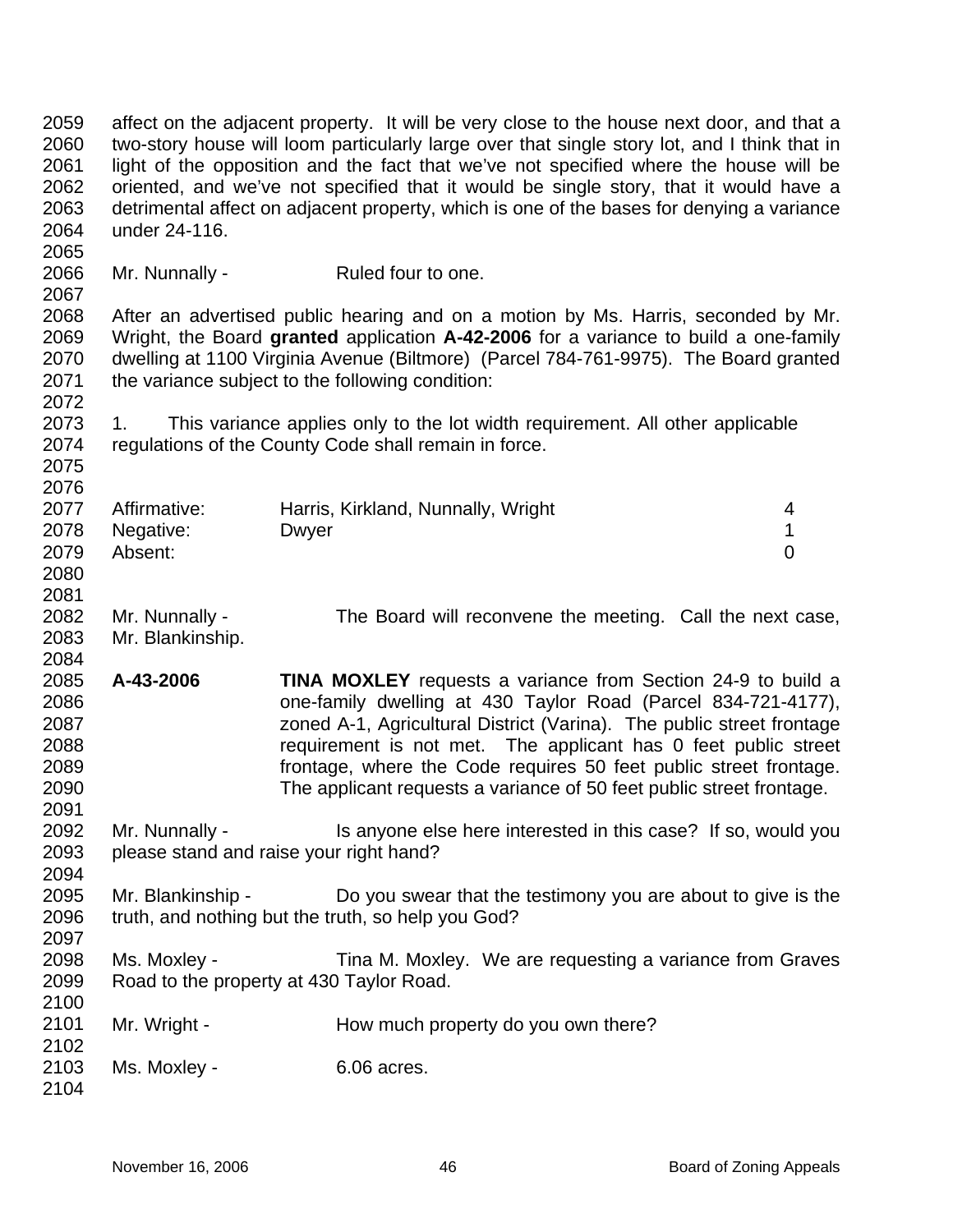| 2105<br>2106                         | Mr. Wright -                                                       | Is there a dwelling already on there? I see a building there -<br>is that on the property? Is that dwelling used as a dwelling?                                                                                                                                                                                                                |
|--------------------------------------|--------------------------------------------------------------------|------------------------------------------------------------------------------------------------------------------------------------------------------------------------------------------------------------------------------------------------------------------------------------------------------------------------------------------------|
| 2107<br>2108                         | Ms. Moxley -                                                       | Yes sir, it is, and it is being used.                                                                                                                                                                                                                                                                                                          |
| 2109                                 |                                                                    |                                                                                                                                                                                                                                                                                                                                                |
| 2110<br>2111                         | Mr. Wright -                                                       | And you want to build another dwelling on this property?                                                                                                                                                                                                                                                                                       |
| 2112<br>2113<br>2114                 | Ms. Moxley -                                                       | Yes sir, the house that's on there now is an older house. It<br>was built in 1939, and we would like to build a new home on there.                                                                                                                                                                                                             |
| 2115<br>2116                         | Mr. Wright -                                                       | So you will tear that one down? You'll remove that house?                                                                                                                                                                                                                                                                                      |
| 2117<br>2118                         | Ms. Moxley -                                                       | Yes sir.                                                                                                                                                                                                                                                                                                                                       |
| 2119<br>2120                         | Mr. Wright -                                                       | What kind of access do you have to this property?                                                                                                                                                                                                                                                                                              |
| 2121<br>2122                         | Ms. Moxley -                                                       | We have an easement from Taylor Road.                                                                                                                                                                                                                                                                                                          |
| 2123<br>2124                         | Mr. Wright -                                                       | How wide is this easement?                                                                                                                                                                                                                                                                                                                     |
| 2125<br>2126                         | Ms. Moxley -                                                       | I am not sure of the width.                                                                                                                                                                                                                                                                                                                    |
| 2127<br>2128<br>2129                 | Ms. Dwyer -<br>Road?                                               | Would you plan to gain access to the property from Graves                                                                                                                                                                                                                                                                                      |
| 2130<br>2131<br>2132<br>2133<br>2134 | Ms. Moxley -<br>the property. I would like to leave it closed off. | I don't want to. If it is necessary, I would like to have that<br>opened up. As of right now, there is another home off of the paved Taylor Road, further<br>up the driveway, on the right-hand side. I see no problem with any emergency vehicles<br>in or out of the property. I would like to leave the Graves Road. There are trees around |
| 2135<br>2136                         | Mr. Wright -                                                       | What is the condition of this road that comes in?                                                                                                                                                                                                                                                                                              |
| 2137<br>2138<br>2139                 | Ms. Moxley -                                                       | It's just a dirt road. There's gravel in certain areas.                                                                                                                                                                                                                                                                                        |
| 2140<br>2141<br>2142                 | Mr. Wright -<br>pass on it?                                        | You can't give us any idea of how wide it is? Can two cars                                                                                                                                                                                                                                                                                     |
| 2143<br>2144                         | Ms. Moxley -                                                       | No.                                                                                                                                                                                                                                                                                                                                            |
| 2145<br>2146                         | Mr. Wright -                                                       | So it's for one car?                                                                                                                                                                                                                                                                                                                           |
| 2147<br>2148                         | Ms. Moxley -                                                       | Yes sir                                                                                                                                                                                                                                                                                                                                        |
| 2149<br>2150                         | Ms. Dwyer -                                                        | Have you read the conditions that would be required of you<br>for the case if this variance were passed? Do you agree to all of that?                                                                                                                                                                                                          |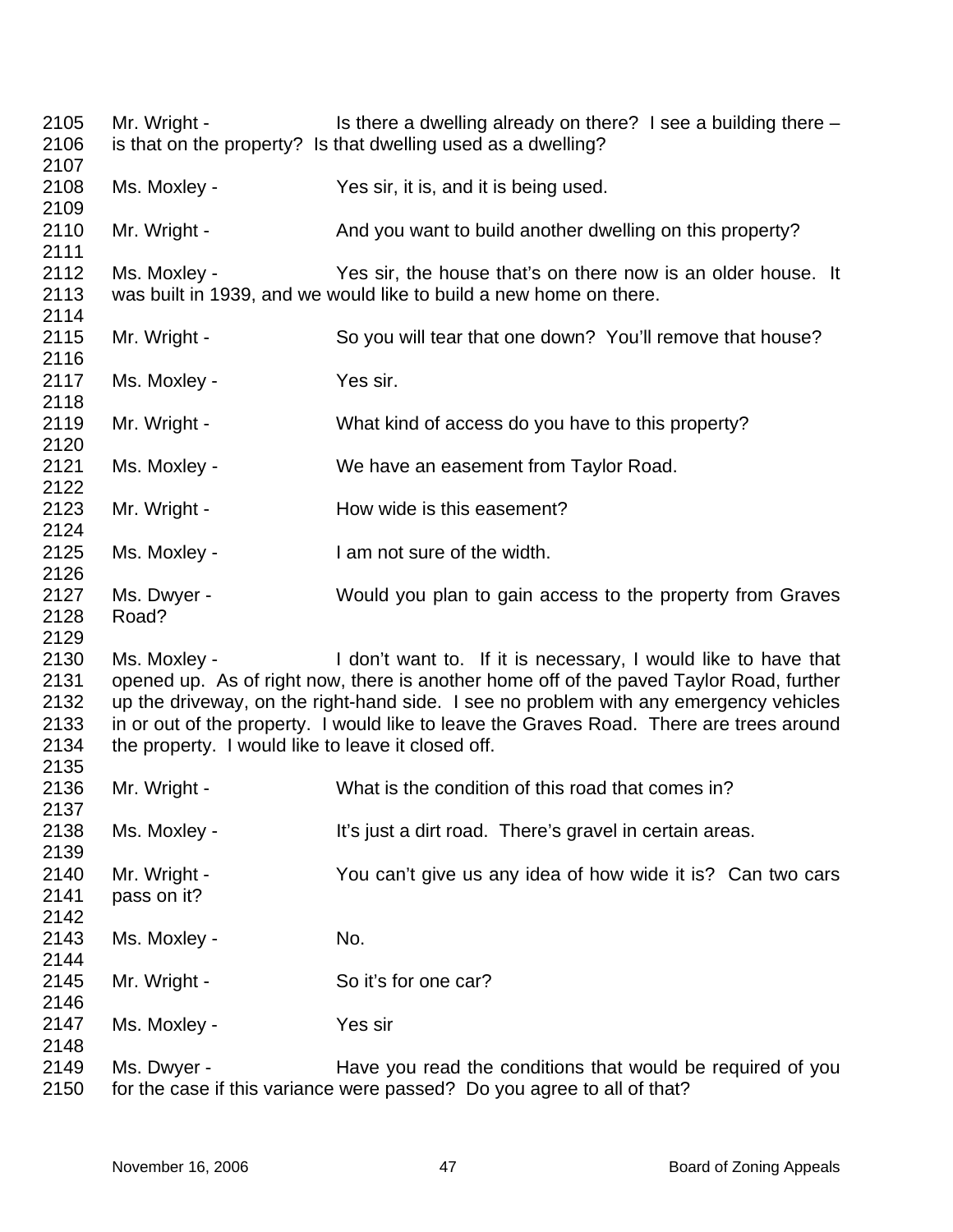| 2151 |                                |                                                                                           |
|------|--------------------------------|-------------------------------------------------------------------------------------------|
| 2152 | Ms. Moxley -                   | Yes I do. I have one question though, about the public water                              |
| 2153 |                                | and sewage. The new home would have to be served by public water?                         |
| 2154 |                                |                                                                                           |
| 2155 | Ms. Dwyer -                    | That's what it says. Would that be your plan?                                             |
| 2156 |                                |                                                                                           |
| 2157 | Ms. Moxley -                   | It already has well and septic on the property.<br>I wasn't                               |
| 2158 | planning on it.                |                                                                                           |
| 2159 |                                |                                                                                           |
| 2160 | Mr. Kirkland -                 | The conditions kind of contradict that.                                                   |
| 2161 |                                |                                                                                           |
| 2162 | Ms. Dwyer -                    | Why is # 4 a requirement, Mr. Blankinship, since they                                     |
| 2163 | exceed the 1-acre requirement? |                                                                                           |
| 2164 |                                |                                                                                           |
| 2165 | Mr. Blankinship -              | My thinking is they're probably within 300 feet of an existing                            |
| 2166 |                                | water and sewer line, and normally, when a new dwelling is built within 300 feet of an    |
| 2167 |                                | existing line, we require it to be connected. Perhaps we should change that, though, to   |
| 2168 |                                | say "shall be served by public water and sewer if required by the Department of Public    |
| 2169 |                                | Utilities." Our intent here would just be to reinforce their requirement, not to create a |
| 2170 | new requirement.               |                                                                                           |
| 2171 |                                |                                                                                           |
| 2172 | Mr. Wright -                   | Then you've got to put something in there that if it's not, then                          |
| 2173 |                                | it has to apply to get the septic tank approved that we normally put in there.            |
| 2174 |                                |                                                                                           |
| 2175 |                                | Mr. Blankinship - Right, as Mr. Kirkland pointed out, that's in condition # 2             |
| 2176 |                                | already. I apologize for not catching that in the review for this report.                 |
| 2177 |                                |                                                                                           |
| 2178 | Ms. Dwyer -                    | Did you say that someone is living in the house that exists                               |
| 2179 | on the property now?           |                                                                                           |
| 2180 |                                |                                                                                           |
| 2181 | Ms. Moxley -                   | Yes.                                                                                      |
| 2182 |                                |                                                                                           |
| 2183 | Ms. Dwver -                    | Our staff report says that the house has been abandoned                                   |
| 2184 |                                | and because of that, it has lost its nonconforming status. I'm a little confused by those |
| 2185 | two conflicting facts.         |                                                                                           |
| 2186 |                                |                                                                                           |
| 2187 | Ms. Moxley -                   | When I found the house, it was abandoned.                                                 |
| 2188 |                                |                                                                                           |
| 2189 | Ms. Dwyer -                    | When was that?                                                                            |
| 2190 |                                |                                                                                           |
| 2191 | Ms. Moxley -                   | I'd say six months ago. And as far as I know, I talked to the                             |
| 2192 |                                | electric company, and the last time service was out there, was three years prior.         |
| 2193 |                                |                                                                                           |
| 2194 | Ms. Dwyer -                    | When did you acquire the property? Six months ago?                                        |
| 2195 |                                |                                                                                           |
| 2196 | Ms. Moxley -                   | We moved in about a month ago. My son's in; we're trying                                  |
|      |                                |                                                                                           |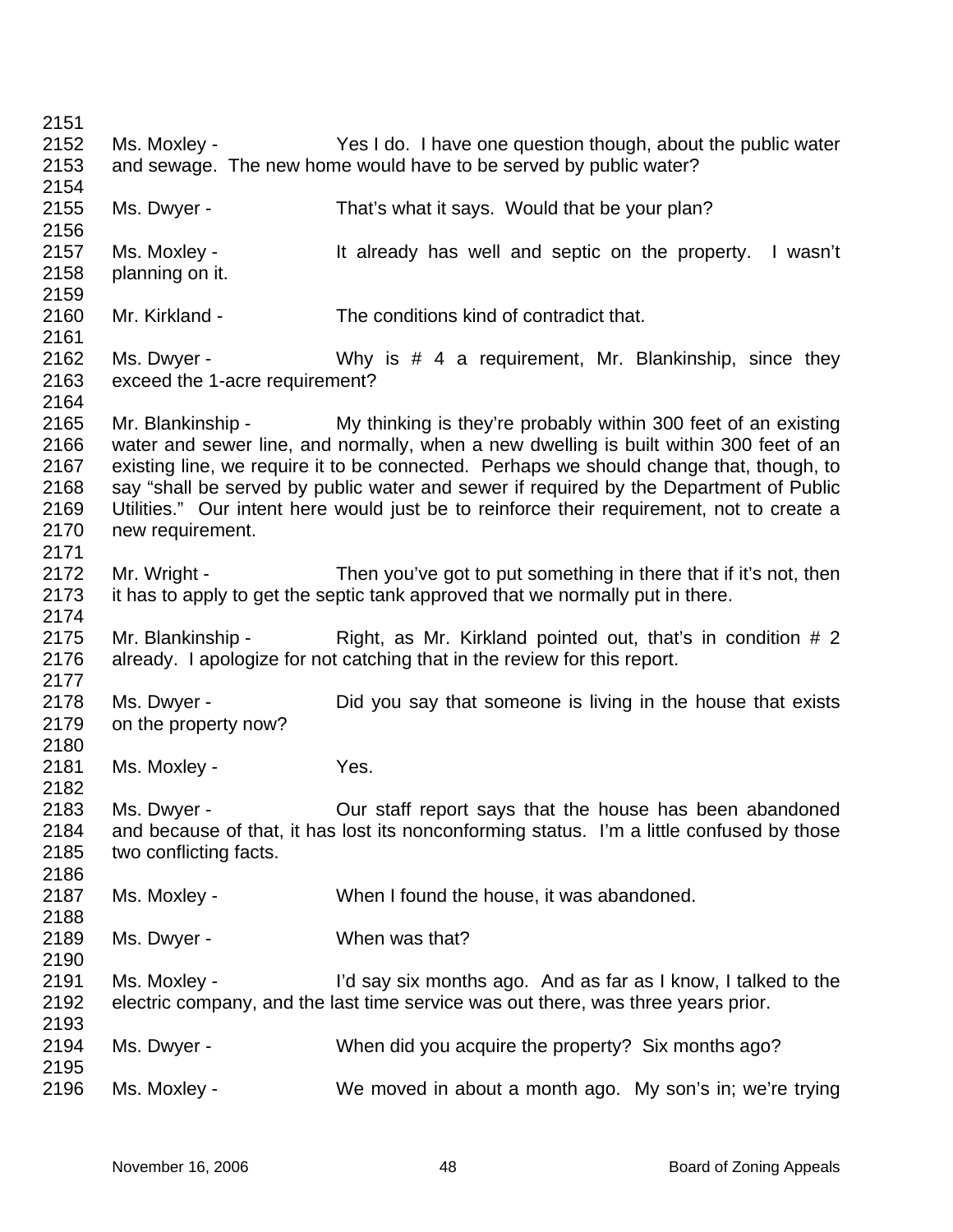| 2197<br>2198                         | to do a little work on the place.                  |                                                                                                                                                                                                                                                                                                           |
|--------------------------------------|----------------------------------------------------|-----------------------------------------------------------------------------------------------------------------------------------------------------------------------------------------------------------------------------------------------------------------------------------------------------------|
| 2199<br>2200                         | Mr. Wright -                                       | So you're actually living in the property right now?                                                                                                                                                                                                                                                      |
| 2201<br>2202<br>2203                 | Mr. Blankinship -                                  | The nonconforming status would allow them to make repairs,<br>but does not allow them to replace – that's the importance of that.                                                                                                                                                                         |
| 2204<br>2205                         | Ms. Harris -                                       | So you've been the part owner of the property since 1953?                                                                                                                                                                                                                                                 |
| 2206<br>2207                         | Ms. Moxley -                                       | I'm sorry?                                                                                                                                                                                                                                                                                                |
| 2208<br>2209<br>2210                 | Ms. Harris -                                       | I was looking at the statement that the property is owned by<br>five siblings, who inherited in 1953. Are you one of the siblings?                                                                                                                                                                        |
| 2211<br>2212                         | Ms. Moxley -                                       | No ma'am. I'm the new purchaser.                                                                                                                                                                                                                                                                          |
| 2213<br>2214<br>2215                 | Ms. Dwyer -<br>house would be built on the parcel? | Would you be willing to agree to a condition that only one                                                                                                                                                                                                                                                |
| 2216<br>2217                         | Ms. Moxley -                                       | Yes.                                                                                                                                                                                                                                                                                                      |
| 2218<br>2219<br>2220<br>2221         | Ms. Dwyer -                                        | I think that the staff report assumes that access would be<br>from Graves Road, and the applicant wants to continue to use the Taylor Road access<br>and that also requires an easement to get to the property, so maybe we should add to<br>our conditions, the standard language relating to easements. |
| 2222<br>2223<br>2224<br>2225<br>2226 | the recommended conditions now.                    | Mr. Blankinship - Which says that at the time of building permit application,<br>you have to show evidence that you have a legal access to the property. That is not in                                                                                                                                   |
| 2227<br>2228                         | Ms. Dwyer -                                        | Is that all right with you?                                                                                                                                                                                                                                                                               |
| 2229<br>2230<br>2231                 | Mr. Nunnally -                                     | Any other questions from the Board or staff? Is anyone here<br>in opposition? Thank you for appearing. That concludes the case.                                                                                                                                                                           |
| 2232<br>2233<br>2234                 | Mr. Blankinship -                                  | If you'd raise your right hand please, do you swear that the<br>testimony you are about to give is the truth, and nothing but the truth, so help you God?                                                                                                                                                 |
| 2235<br>2236<br>2237<br>2238         | Mr. Martin -                                       | Yes sir. James W. Martin. I own the adjoining property to<br>this young lady. I don't have any opposition. I have two questions. I want to know who<br>owns your right-of-way, and can she remodel this house that she's got?                                                                             |
| 2239<br>2240<br>2241<br>2242         | Mr. Blankinship -                                  | The answer to your second question is "yes," she could<br>remodel it, but could not replace or substitute. We don't have in front of us enough<br>information to say who owns the easement, that hasn't been submitted, but she'll have<br>to submit that at the time of building permit application.     |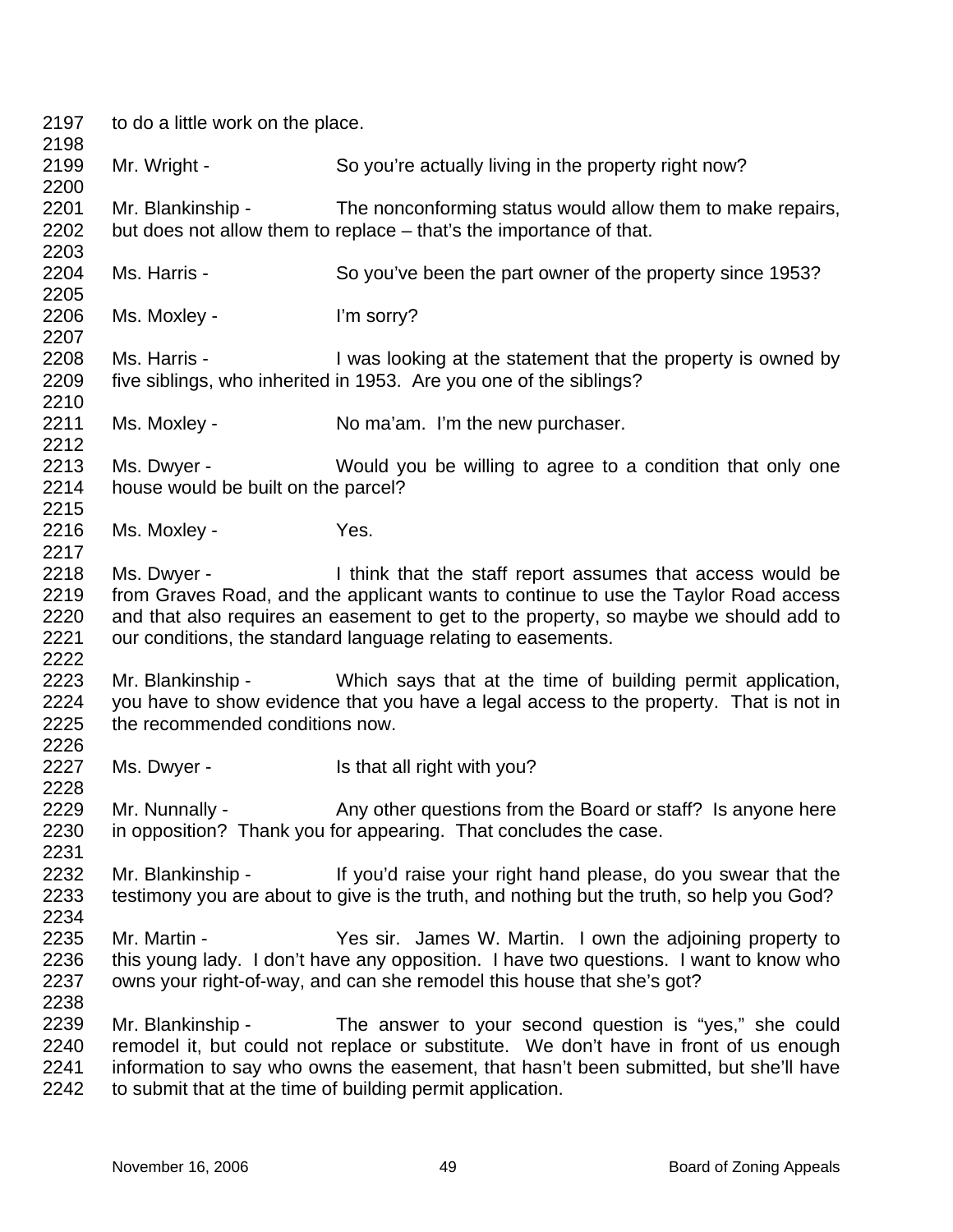| 2243         |                   |                                                                                             |
|--------------|-------------------|---------------------------------------------------------------------------------------------|
| 2244         | Mr. Nunnally -    | Okay? Thank you.                                                                            |
| 2245         |                   |                                                                                             |
| 2246         | Ms. Dwyer -       | Sir, do you own the property over which the easement                                        |
| 2247         | crosses?          |                                                                                             |
| 2248         |                   |                                                                                             |
| 2249         | Mr. Martin -      | It runs down beside it.                                                                     |
| 2250         |                   |                                                                                             |
| 2251         | Ms. Dwyer -       | Beside your property?                                                                       |
| 2252         |                   |                                                                                             |
| 2253         | Mr. Martin -      | Right, and I've never had it surveyed. I own 22 acres there,                                |
| 2254         |                   | and the property extends completely where the right-of-way is. It kind of circles around    |
| 2255         |                   | my property, but I've never had it surveyed, so I don't know.                               |
| 2256         |                   |                                                                                             |
| 2257         | Ms. Dwyer -       | You don't know if maybe the easement she's using now                                        |
| 2258         |                   | might encroach on your property, is that your concern?                                      |
| 2259         |                   |                                                                                             |
| 2260         | Mr. Martin -      |                                                                                             |
| 2261         |                   | That's what I'm saying.                                                                     |
|              |                   |                                                                                             |
| 2262         | Mr. Blankinship - | She'll have to determine that when she applies for a building                               |
| 2263         | permit.           |                                                                                             |
| 2264         |                   |                                                                                             |
| 2265         | Ms. Harris -      | Mr. Martin, do you also use Taylor Road as a point of                                       |
| 2266         | access?           |                                                                                             |
|              |                   |                                                                                             |
| 2267         |                   |                                                                                             |
| 2268         | Mr. Martin -      | Yes ma'am.                                                                                  |
| 2269         |                   |                                                                                             |
| 2270         | Mr. Nunnally -    | How wide is Taylor Road, Mr. Martin?                                                        |
| 2271         |                   |                                                                                             |
| 2272         | Mr. Martin -      | Fifty feet, I imagine.                                                                      |
| 2273         |                   |                                                                                             |
| 2274         | Mr. Nunnally -    | Is that a County road?                                                                      |
| 2275         |                   |                                                                                             |
| 2276         | Mr. Martin -      | It's a County paved road.                                                                   |
| 2277         |                   |                                                                                             |
|              |                   |                                                                                             |
| 2278         | Ms. Dwyer -       | Say for the sake of argument, the variance is granted, but                                  |
| 2279         |                   | then we discover that part of the application for the building permit, that the easement is |
| 2280         |                   | on someone's property, or that there is in fact an illegal easement that's been granted to  |
| 2281         |                   | this property, what would the status of the case be at that point?                          |
| 2282         |                   |                                                                                             |
| 2283         | Mr. Blankinship - | It would be pending until she was able to acquire legal                                     |
| 2284         | access.           |                                                                                             |
| 2285         |                   |                                                                                             |
| 2286         | Ms. Dwyer         | She could not require legal access?                                                         |
| 2287<br>2288 | Mr. Blankinship - | She could come back to amend the condition.                                                 |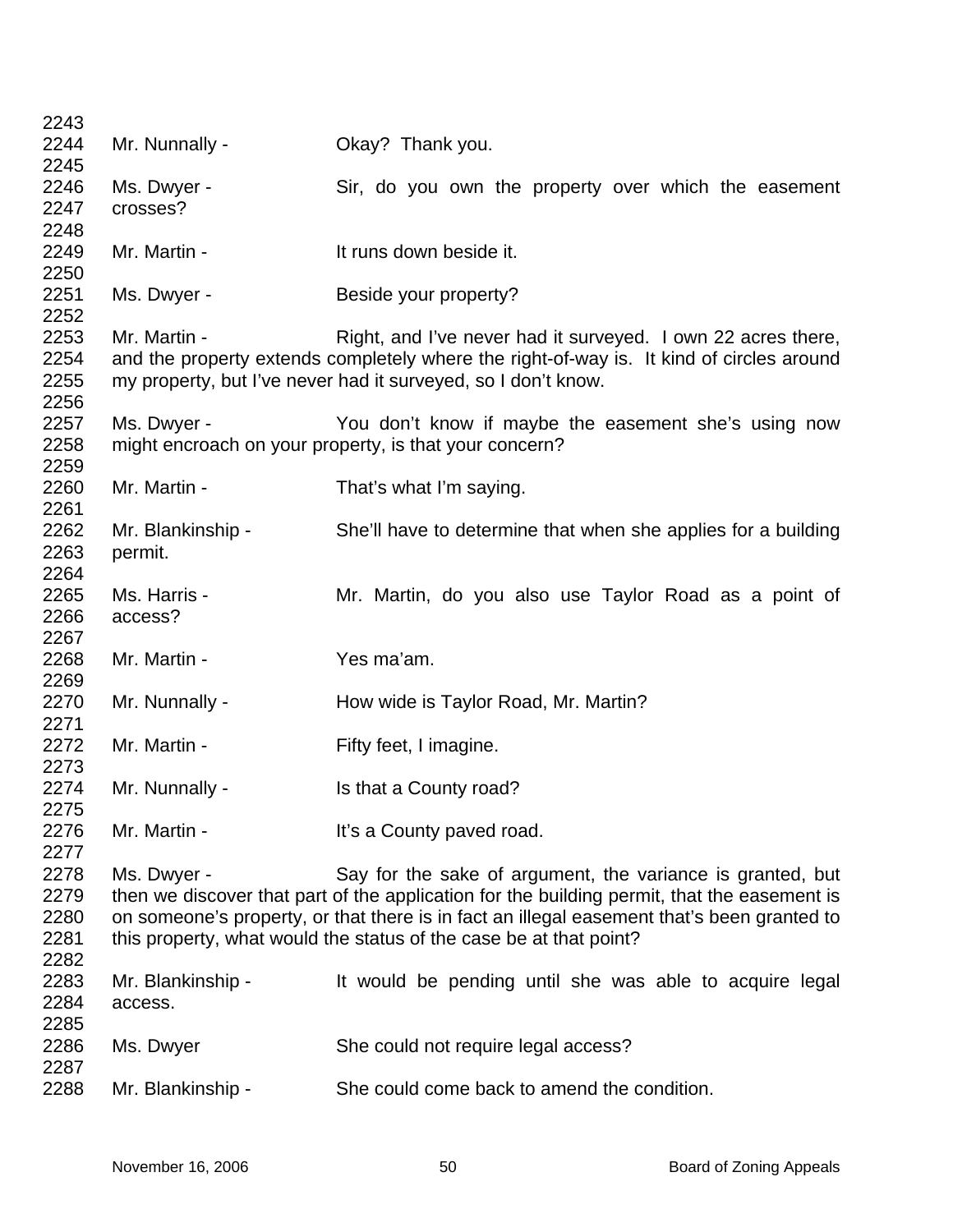| 2289         |                                             |                                                                                          |
|--------------|---------------------------------------------|------------------------------------------------------------------------------------------|
| 2290         | Mr. Kirkland -                              | What happens to what she's got now? Does she have legal                                  |
| 2291         | access now?                                 |                                                                                          |
| 2292         |                                             |                                                                                          |
| 2293         |                                             | Mr. Blankinship - That we don't know. She does always have the opportunity               |
| 2294         | of coming in off of Graves.                 |                                                                                          |
| 2295         |                                             |                                                                                          |
| 2296         | Mr. Martin -                                | That was my next question. Could she open up a drive from                                |
| 2297         | Road of not.                                | Graves Road into her property? I'm not sure whether her property goes to Graves          |
| 2298<br>2299 |                                             |                                                                                          |
| 2300         |                                             | Mr. Blankinship - It does. She would need a permit from the Department of                |
| 2301         |                                             | Public Works to do that, but her property does abut Graves Road, according to this plat. |
| 2302         |                                             |                                                                                          |
| 2303         | Ms. Harris -                                | Mr. Martin, on this map, where is your property? Can you                                 |
| 2304         | point it out? Can you see it from this map? |                                                                                          |
| 2305         |                                             |                                                                                          |
| 2306         | Mr. Kirkland -                              | What's your address?                                                                     |
| 2307         |                                             |                                                                                          |
| 2308         | Mr. Martin -                                | The last one is 377 Taylor Road, home 377-335, and then                                  |
| 2309         |                                             | there's a lot in between. When I bought it, it was originally listed under Hanover Road, |
| 2310         | when I purchased it.                        |                                                                                          |
| 2311         |                                             |                                                                                          |
| 2312         | Mr. Blankinship -                           | I don't know where that is. The dwelling off to the right, Paul.                         |
| 2313         |                                             |                                                                                          |
| 2314         | Mr. Martin -                                | At the end of that driveway, it comes off of Taylor Road.                                |
| 2315         |                                             |                                                                                          |
| 2316         | Mr. Nunnally -                              | Any other questions from the Board or staff? Thank you for                               |
| 2317         |                                             | appearing. Hearing none, that concludes the case. A-43-2006, Tina Moxley.                |
| 2318         |                                             |                                                                                          |
| 2319         | <b>DECISION</b>                             |                                                                                          |
| 2320         |                                             |                                                                                          |
| 2321         | Ms. Harris -                                | I move that we approve. This is a case where she can                                     |
| 2322         |                                             | actually use the public road, Graves Road, or she has the option of continuing to use    |
| 2323         |                                             | Taylor Road, depending on working with the neighbors.                                    |
| 2324         |                                             |                                                                                          |
| 2325         | Mr. Kirkland -                              | I'd like to second that, and I'd like to have two conditions                             |
| 2326         |                                             | added – one house on the parcel, and if she does use Taylor Road, she must show she      |
| 2327         | has access to the property.                 |                                                                                          |
| 2328         |                                             |                                                                                          |
| 2329         | Mr. Blankinship -                           | I believe we were also going to amend the condition                                      |
| 2330         |                                             | requiring water and sewer to state that was conditional if DPU requires it.              |
| 2331         |                                             |                                                                                          |
| 2332         | Mr. Kirkland -                              | I'll agree with that.                                                                    |
| 2333         |                                             |                                                                                          |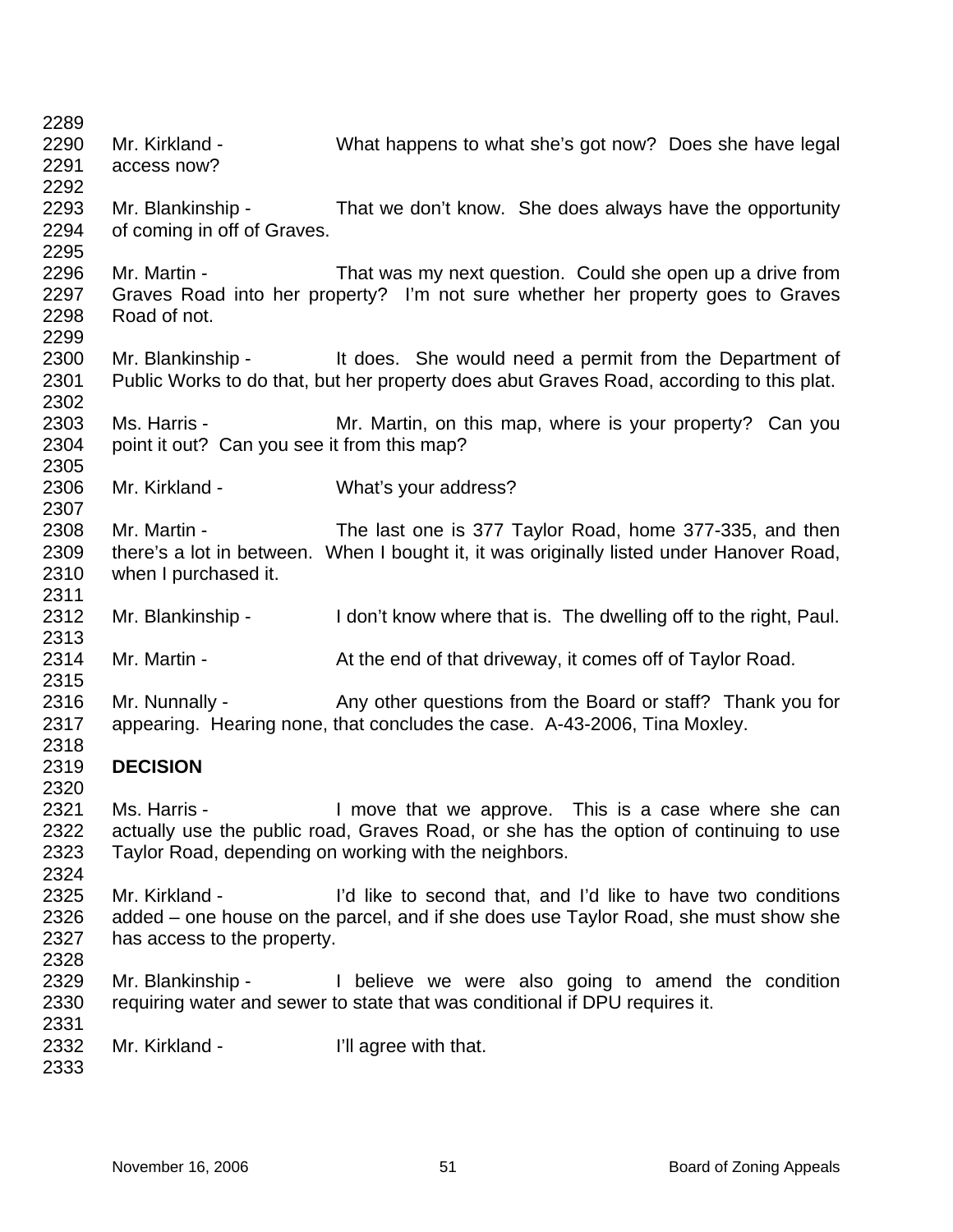2334 2335 2336 Mr. Nunnally - Motion by Ms. Harris, second by Mr. Kirkland to approve. All in favor say aye. Opposed? It's been approved.

2337 2338 2339 2340 After an advertised public hearing and on a motion by Ms. Harris, seconded by Mr. Kirkland, the Board **granted** application **A-43-2006)** for a variance to build a one-family dwelling at 430 Taylor Road (Parcel 834-721-4177)." The Board granted the variance subject to the following conditions:

2342 2343 2344 2345 1. [AMENDED] This variance applies only to the public street frontage requirement for one dwelling only. All other applicable regulations of the County Code shall remain in force.

2346 2347 2348 2349 2350 2. Approval of this request does not imply that a building permit will be issued. Building permit approval is contingent on Health Department requirements, including, but not limited to, soil evaluation for a septic drainfield and reserve area, and approval of a well location.

2351 2352 2353 2354 2355 3. At the time of building permit application, the applicant shall submit the necessary information to the Department of Public Works to ensure compliance with the requirements of the Chesapeake Bay Preservation Act and the code requirements for water quality standards.

2356 2357 2358 4. [AMENDED] Any dwelling on the property shall be served by public water and sewer if required by the Department of Public Utilities.

2359 2360 2361 5. Any dwelling built on the property shall be located so that it is at least 50 feet from the anticipated location of the concept road.

2362 2363 2364 6. [ADDED] The applicant shall present proof with the building permit application that a legal access to the property has been obtained.

2366 2367 2368 Affirmative: Dwyer, Harris, Kirkland, Nunnally, Wright 5 Negative: 0 Absent: 0

2369 2370

2376

2379

2365

2341

2371 2372 2373 2374 2375 The Board granted this request, as it found from the evidence presented that, due to the unique circumstances of the subject property, strict application of the County Code would interfere with all reasonable beneficial use of the property, and authorizing this variance will neither cause a substantial detriment to adjacent property nor materially impair the purpose of the zoning regulations.

2377 2378

**A-44-2006 BRENDA Y. CORBETT** requests a variance from Section 24-94 to build a one-family dwelling at 2380 Yarnell Road (Parcel 814-697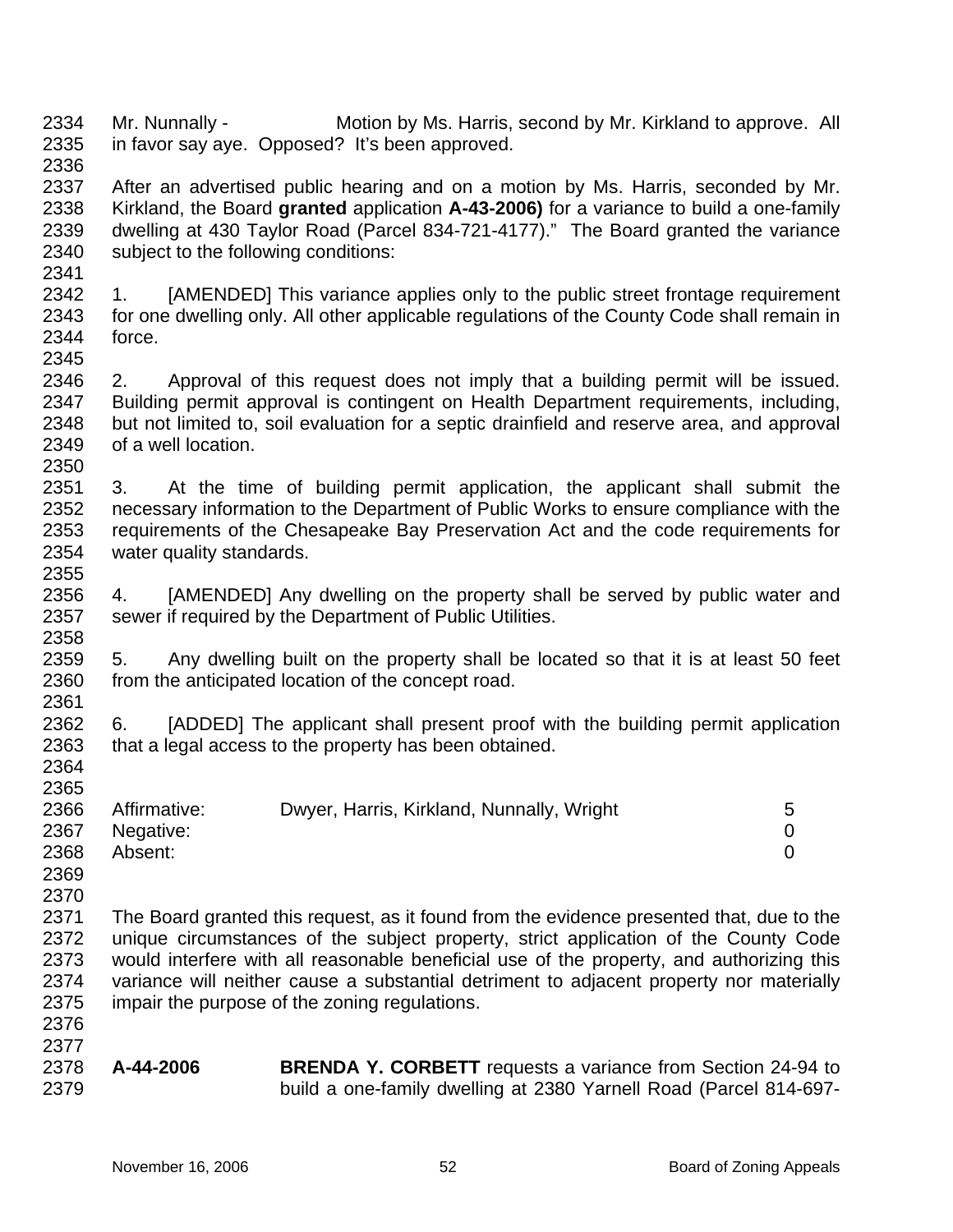2380 2381 2382 2383 2384 2385 2386 2387 2388 2389 2390 2391 2392 2393 2394 2395 2396 2397 2398 2399 2400 2401 2402 2403 2404 2405 2406 2407 2408 2409 2410 2411 2412 2413 2414 2415 2416 2417 2418 2419 2420 2421 2422 2423 2424 2425 7483), zoned A-1, Agricultural District (Varina). The lot width requirement is not met. The applicant has 140 feet lot width, where the Code requires 150 feet lot width. The applicant requests a variance of 10 feet lot width. Mr. Nunnally - Is anyone else here interested in this case? If so, would you please stand and raise your right hand? Mr. Blankinship - Are any of you the applicant? Mr. Nunnally - Ckay, we'll pass it by for a while. Ms. Dwyer - Was the applicant here and left? You don't know? Mr. Blankinship - We're going to hold the case until the end of the agenda and see if the applicant shows up. She may arrive in the next ten minutes, so we'll call the case again in a few minutes. *(Board returned to this case following conclusion of UP-44-2006)*  Ms. Dwyer - The Mr. Chairman, there are 3 people who have been sitting in the back, waiting for this case, A-44-2006. Apparently the applicant hasn't come, and I'm just concerned about the fact that they've been here for almost three hours and may not get their day in court, so is there any way we can accommodate them? Maybe hear their arguments, so perhaps they wouldn't have to come back – I'm just concerned that a person filed a case, doesn't show up. Other people come to speak to the case, and they have to sit here all day and don't get to be heard. Can we hear the case in the absence of the applicant, if the applicant decides not to show up? Mr. Blankinship - I think you have the legal authority to do so. It's not the Board's normal practice, of course, but it's not normal that you have three people waiting for three hours either. Mr. Wright - It's unreasonable to have people come, and they take their time to come here to hear a case, and the applicant just doesn't show up, doesn't call. Mr. Blankinship - You also have the option of hearing their testimony and continuing the case, so that as least they wouldn't have to come back if they chose not to. You could act on the case; you could defer on it without hearing it, or you could hear it and still defer. Mr. Nunnally - All in favor of doing that, hearing the case, letting them speak on the case, and then we'll defer it till we hear the applicant, and then we'll make a decision then. Mr. Wright - I think we ought to hear from them; they're here.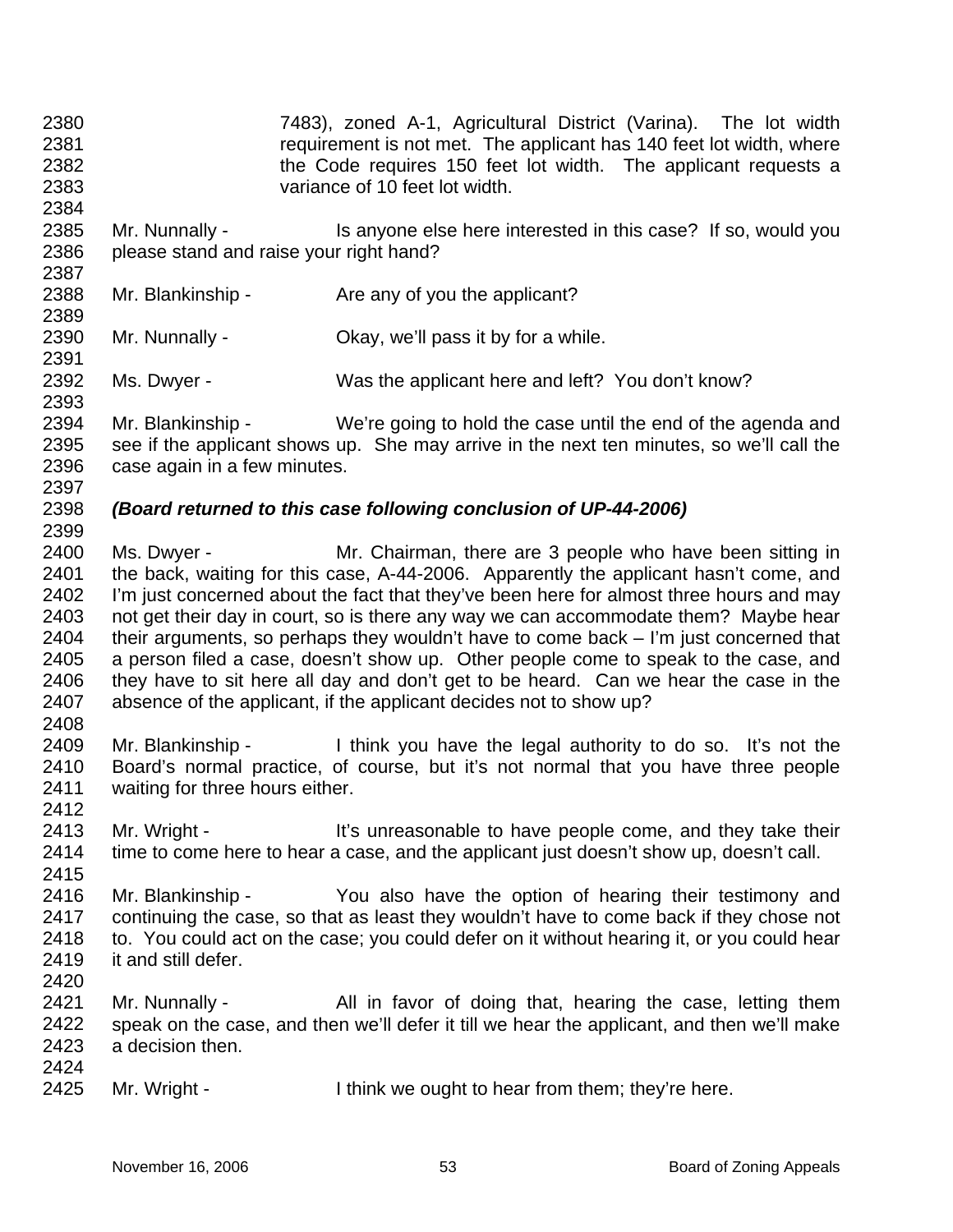| 2426 |                                                    |                                                                                                                                                                                      |
|------|----------------------------------------------------|--------------------------------------------------------------------------------------------------------------------------------------------------------------------------------------|
| 2427 | Ms. Dwyer -                                        | If we hear you today, and then maybe one of you can come                                                                                                                             |
| 2428 | back next month if we decide to defer it.          |                                                                                                                                                                                      |
| 2429 |                                                    |                                                                                                                                                                                      |
| 2430 | Mr. Wright -                                       | If they want to, they don't have to.                                                                                                                                                 |
| 2431 |                                                    |                                                                                                                                                                                      |
| 2432 | Mr. Nunnally -                                     | Are you all in opposition to this request? Come on down,                                                                                                                             |
| 2433 | please.                                            |                                                                                                                                                                                      |
| 2434 |                                                    |                                                                                                                                                                                      |
| 2435 | Mr. Blankinship -                                  | Do you swear that the testimony you are about to give is the                                                                                                                         |
| 2436 | truth, and nothing but the truth, so help you God? |                                                                                                                                                                                      |
| 2437 |                                                    |                                                                                                                                                                                      |
| 2438 | Mr. Riley -                                        | My name is Michael Riley, and my wife and I are owners of                                                                                                                            |
| 2439 |                                                    | the property listed at 6887 Millers Crossing Trail, in Granger Estates. I am actually in                                                                                             |
| 2440 |                                                    | opposition to permitting a variance, only because I've had first-hand conversations with                                                                                             |
| 2441 |                                                    | the proposed buyer, Tim Pittman. Our area and development there are built primarily                                                                                                  |
| 2442 |                                                    | with single-family brick ranchers, and he has stated that he plans on putting a trailer on                                                                                           |
| 2443 |                                                    | his property, so a property value decline is an interest of mine, concern of mine.                                                                                                   |
| 2444 |                                                    |                                                                                                                                                                                      |
| 2445 | Mr. Wright -                                       | In the first place, we would have to approve that.                                                                                                                                   |
| 2446 |                                                    |                                                                                                                                                                                      |
| 2447 | Mr. Blankinship -                                  | Not if it's A-1 zoning.                                                                                                                                                              |
| 2448 |                                                    |                                                                                                                                                                                      |
| 2449 | Mr. Wright -                                       | A trailer would not be permitted on the property.                                                                                                                                    |
| 2450 |                                                    |                                                                                                                                                                                      |
| 2451 | Mr. Blankinship -                                  |                                                                                                                                                                                      |
| 2452 |                                                    |                                                                                                                                                                                      |
| 2453 | Mr. Riley -                                        | Also, the word "modular" has also been used, which is just a                                                                                                                         |
| 2454 |                                                    | fancy way of calling it a trailer. I don't know if he meant to tell me he'd be putting a                                                                                             |
| 2455 |                                                    | trailer out there, but he did. In a recent conversation with him, he kind of alluded to the                                                                                          |
| 2456 |                                                    | fact of possibly selling some of the front property to a friend for a trailer, so now I don't                                                                                        |
| 2457 |                                                    | have a subdivision; I have a trailer park. Not that there's anything wrong with a trailer                                                                                            |
| 2458 |                                                    |                                                                                                                                                                                      |
| 2459 | park; everyone's got to have somewhere to live.    |                                                                                                                                                                                      |
| 2460 |                                                    |                                                                                                                                                                                      |
| 2461 |                                                    | Also what concerns me, is he's trying to acquire some of the VDOT property, which is<br>listed to the right of the Miller's Crossing Trail there, which is property that is around a |
| 2462 |                                                    |                                                                                                                                                                                      |
|      |                                                    | retention pond for drainage issues from the 895 highway, and he actually plans on                                                                                                    |
| 2463 |                                                    | "moving his dwelling literally to the point that it's in my back yard, or at the property line                                                                                       |
| 2464 | in my back yard," and that was also a concern.     |                                                                                                                                                                                      |
| 2465 |                                                    |                                                                                                                                                                                      |
| 2466 |                                                    | Also, there are some earthworks and some other historical Civil War things out there                                                                                                 |
| 2467 |                                                    | that he has alluded to the fact of burying, demolishing, or pushing over out there. That                                                                                             |
| 2468 |                                                    | concerns me. There is already an issue with drainage to the other home owners, that                                                                                                  |
| 2469 |                                                    | has arisen since the highway was built, and for him to come out there and put another                                                                                                |
| 2470 |                                                    | septic system out there just adds to the other strain on the land as it is. I know that                                                                                              |
| 2471 |                                                    | there are some floodplains on that property, underneath there, where he digs his well                                                                                                |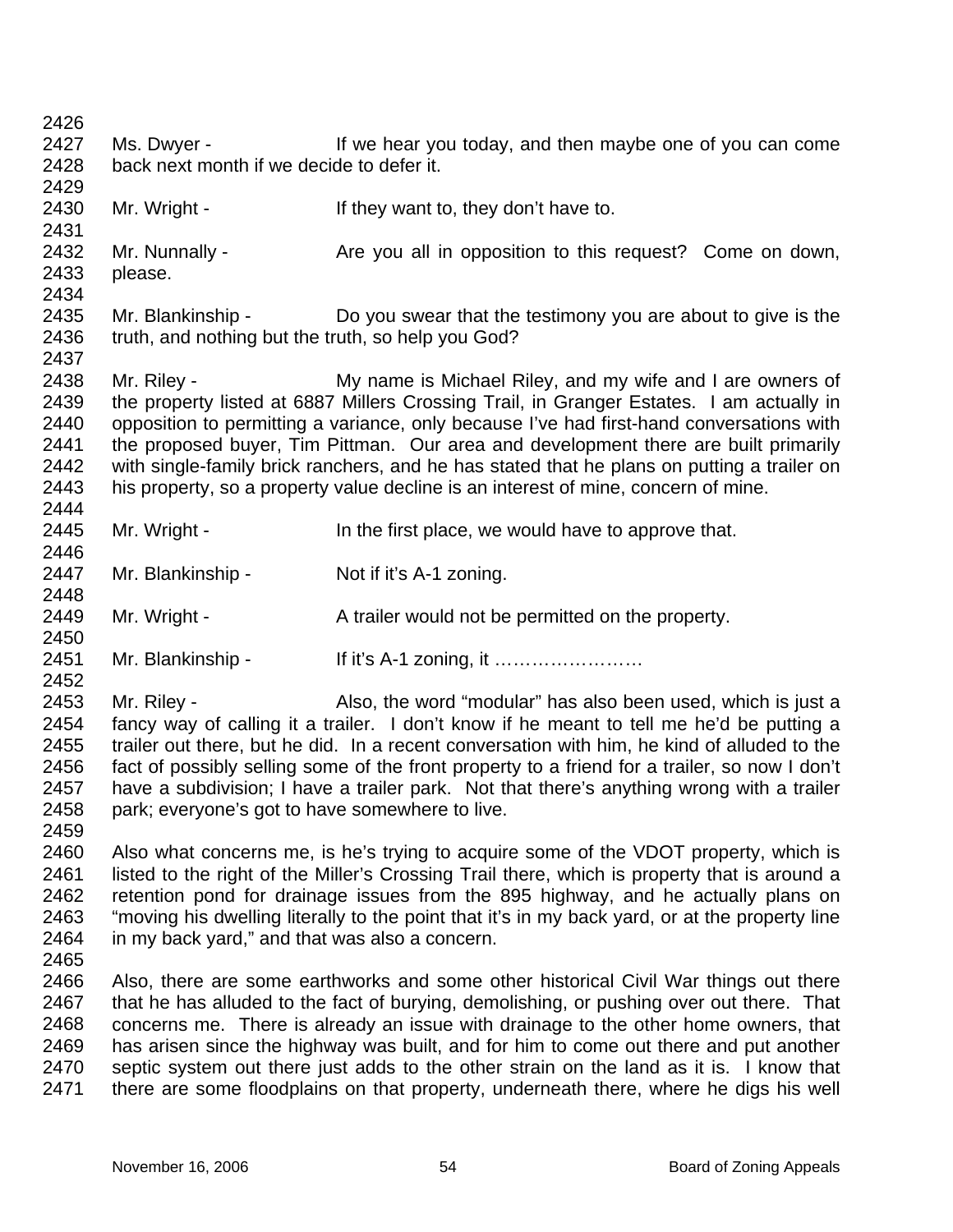2472 2473 2474 2475 2476 2477 and things like that, he may also cause us some issues or concerns with our wells, and things like that. There are just a number of issues that have concerned me. He also plans on getting a right-of-way, which would probably put his driveway right at my driveway entrance, from someone at VDOT, and he felt pretty confident about getting that as a favor exchange issue, so that concerns me also. That's the majority of the concerns that I have there, why I would be against the variance.

- 2478 2479 2480 2481 2482 2483 2484 Mr. Nunnally - Any questions of Mr. Riley? Mr. Kirkland - Mr. Riley, how much land do you own? Mr. Riley - My wife and I currently own 2.089 acres there.
- 2485 2486 Mr. Kirkland - And your driveway is at the end of that little cul-de-sac?

2487 2488 2489 2490 2491 2492 2493 Mr. Riley - The Music Constants are a Yes. A majority of property was taken, I guess, for the highway, and my neighbor who couldn't be here, and if I'd known I would be here this late, I would have brought her. I told her I didn't think I would be able to get back, since I had this appointment. My neighbor is the Jessies, who live at 6893 Miller's Crossing, right next to me, and they had some apprehensions to granting the variance also. She's elderly and doesn't drive herself, so I didn't think I could bring her.

- 2494 Ms. Dwyer - You're at 6887 Miller's Crossing Trail?
- 2496 Mr. Riley - Yes ma'am, and she's at 6893.

2498 2499 2500 2501 2502 2503 Mr. Blankinship - Mr. Riley, some of the concerns that you raised could conceivably be addressed by putting a condition on the variance, for example that they have to build a site-built home, or a two-story home, or a home with a brick foundation, or something along those lines. Do you think we could craft conditions that would satisfy all of your concerns, or would you still oppose the variance, even if there were conditions crafted to address these?

- 2505 2506 2507 2508 Mr. Riley - I am a very workable person; if there were some conditions that would possibly allow me to keep the privacy and the reason why I bought the home out there and wouldn't necessarily cause any strain on our water well and septic issues, then I would possibly be okay with some of those conditions.
- 2510 2511 2512 2513 Ms. Dwyer - One of the considerations that we give to each of these cases is would it be of substantial detriment to the adjacent property, so that's your concern?
- 2514 2515 2516 2517 Mr. Riley - From conversations with the proposed buyer and where he plans on putting his home, to me they cause considerable detriment to my property because my drainfield is in the back, and I already have an issue when it rains. I probably could go swimming now when I go back home, and he's planning on putting

2495

2497

2504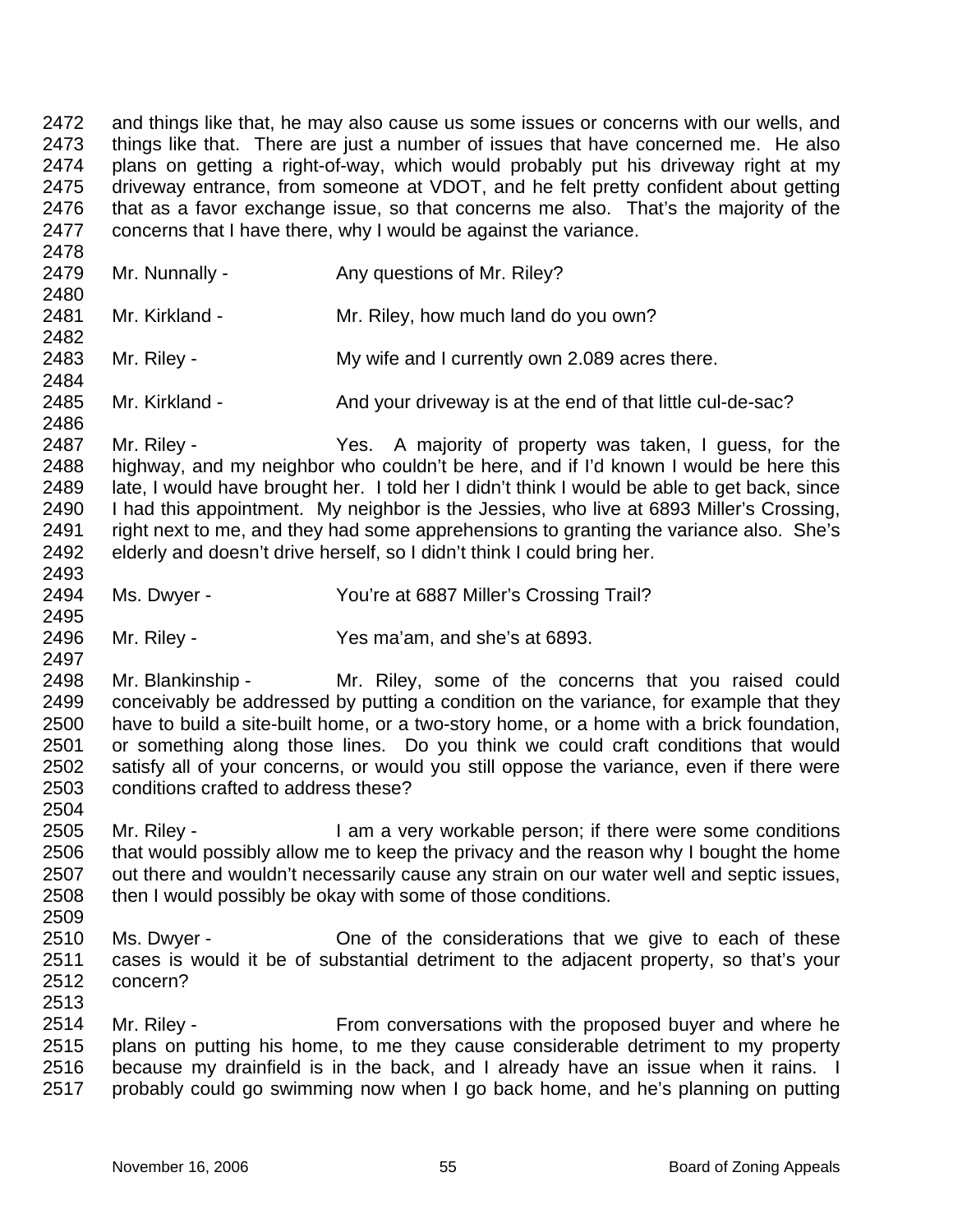2518 2519 2520 his house and well and septic so close to my drainfield now; that's going to add more load and burden to it. My kids can't even play in the back yard for the most part, when it rains, as it is, and I don't want to make it any worse.

2522 2523 Mr. Blankinship - But you don't object to use of the property as such; you just have specific concerns.

2525 2526 Mr. Riley - I do have some specific concerns that would probably cause some issues with my property value and living ability.

2528 2529 Mr. Dowdy - I've got the same concerns that he's got.

2530 Mr. Wright - Where do you live, Mr. Dowdy?

2532 2533 2534 Mr. Dowdy - Right here where the red and blue run together, up at Barnesway, next one over. I'm up at the end of Barnesway, 2531.

2535 Ms. Dwyer - Did you have anything to add?

2537 2538 2539 2540 2541 2542 Mr. Dowdy - I just want to speak with the person to find out what his rightof-way would be, where he would enter his property from, based on the location of his home there now. I can add a little information to that. I was told by the proposed buyer, his plans were to get a right-of-way from VDOT to put a driveway at the end of the culde-sac, and that's how he would enter the property. He kind of told me once he bought the property, he plans on doing what he wants to do.

2544 2545 2546 Ms. Dwyer - I think the problem is, we don't know what he wants to do, and so anything he may have told you is hearsay to us, but it doesn't alleviate anyone's concern that he might cause detriment to adjoining property.

2548 Mr. Nunnally - Yes ma'am.

2521

2524

2527

2531

2536

2543

2547

2549

2554

2556

2560

2550 2551 2552 2553 Ms. Jamroga - My name is Mary Lou Jamroga. I live at 2540 Barnesway Lane. It's directly across the street from Mr. Dowdy, and their property is sort of adjacent to ours too, and it's all swampland over there, very narrow. I get a lot of water coming from their property onto my property.

- 2555 Ms. Dwyer - So you have concerns about drainage?
- 2557 2558 2559 Ms. Jamroga - Yes, and my well is ten feet out from the front of my house. My septic is behind my house, but I don't want any more drainage either. I have a river flowing through the front yard right now. It just kind of stands in my yard.

2561 2562 2563 Mr. Wright - Mr. Blankinship, did the applicant indicate where the house would be? I see you have something on the property, but is that just your guess or what?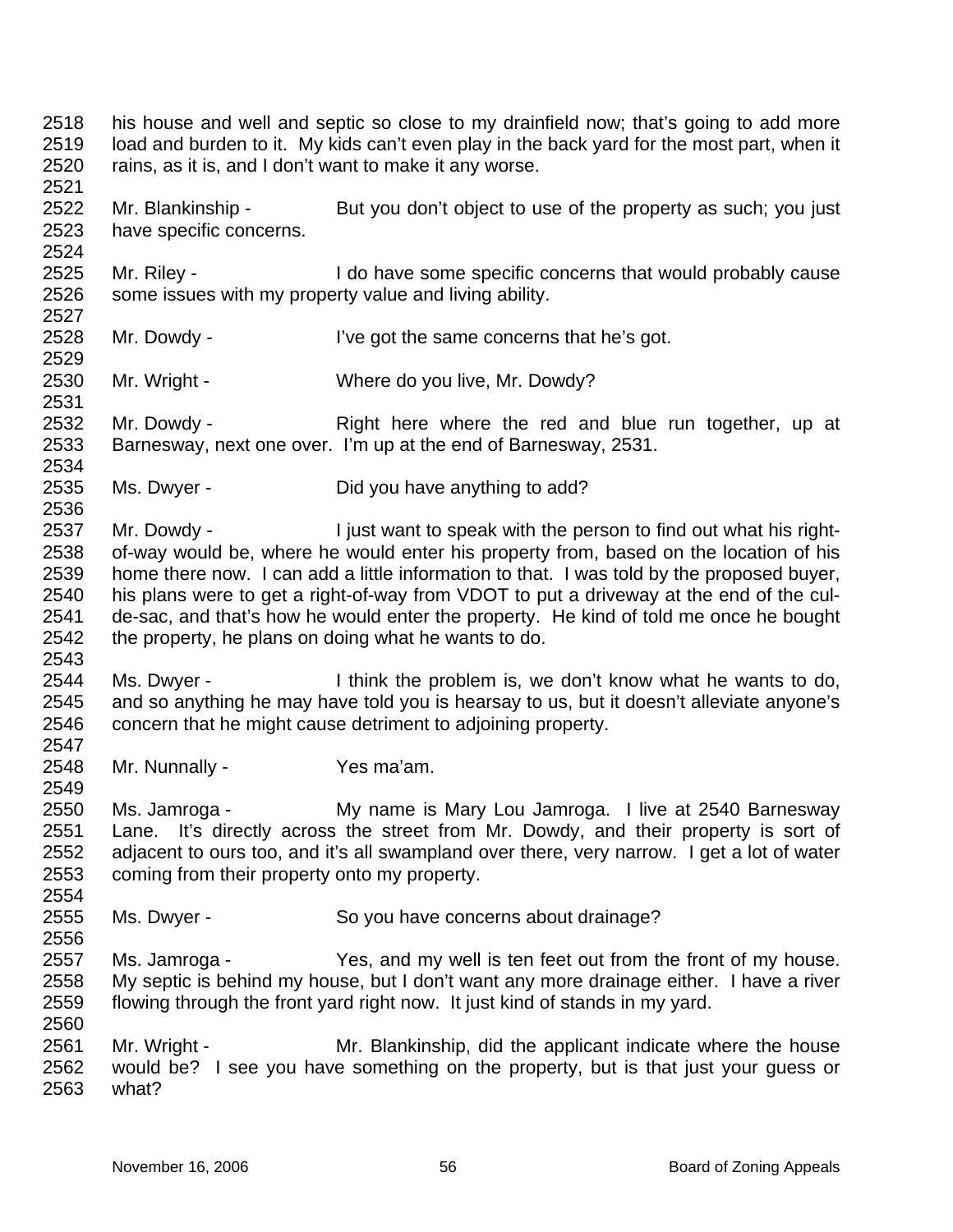2564 2565 2566 2567 2568 2569 2570 2571 2572 2573 2574 2575 2576 2577 2578 2579 2580 2581 2582 2583 2584 2585 2586 2587 2588 2589 2590 2591 2592 2593 2594 2595 2596 2597 2598 2599 2600 2601 2602 2603 2604 2605 2606 2607 2608 2609 Mr. Blankinship - No, that was submitted by the applicant. Mr. Wright - But he's showing his residence considerably away from these folks. Mr. Blankinship - It's very close to Mr. Dowdy, some distance from Mr. Riley, and I guess not too close to Ms. Jamroga. Ms. Jamroga - But if he decides to divide that land, …………… Mr. Blankinship - Then he'd be back here in front of the Board again. We can put a condition on the variance, if they think it's necessary, pinning him down to this or any location they find most suitable. Ms. Jamroga - That's like the only open property with a deer run too. I don't know how he can possibly put any kind of a building on that property. Ms. Dwyer - Because of what? Ms. Jamroga - There's so many swalls – the water, and trees down; it's swampland. I've had trouble with water, and I've had everybody out there, and I've got all kinds of .... from a year ago, and a lot of that swampland is over there. Mr. Kirkland - The Mr. Blankinship, this shows an access road coming off of Lorraine Place, is that correct? Mr. Blankinship - Yes. Mr. Kirkland - Is any of this in floodplain? I don't see any delineations on our drawings. Mr. Blankinship - There is, I'm looking at the geographic information system now, that's actually hydric soils, so there's some indication that there's wetlands at the front of the property, but none of it is shown in either the County floodplain or the FEMA floodplain. Mr. Kirkland - So it's just wetlands on the property? *(Male voice from audience, couldn't understand what he was saying)* Could you come to the mike sir, please? Are you saying there's one of those big ponds there? Mr. Dowdy (?) - No sir, it's not a pond; it's a creek, is what it is, and it falls under the Chesapeake Bay Act. Mr. Kirkland - The It's a protected stream?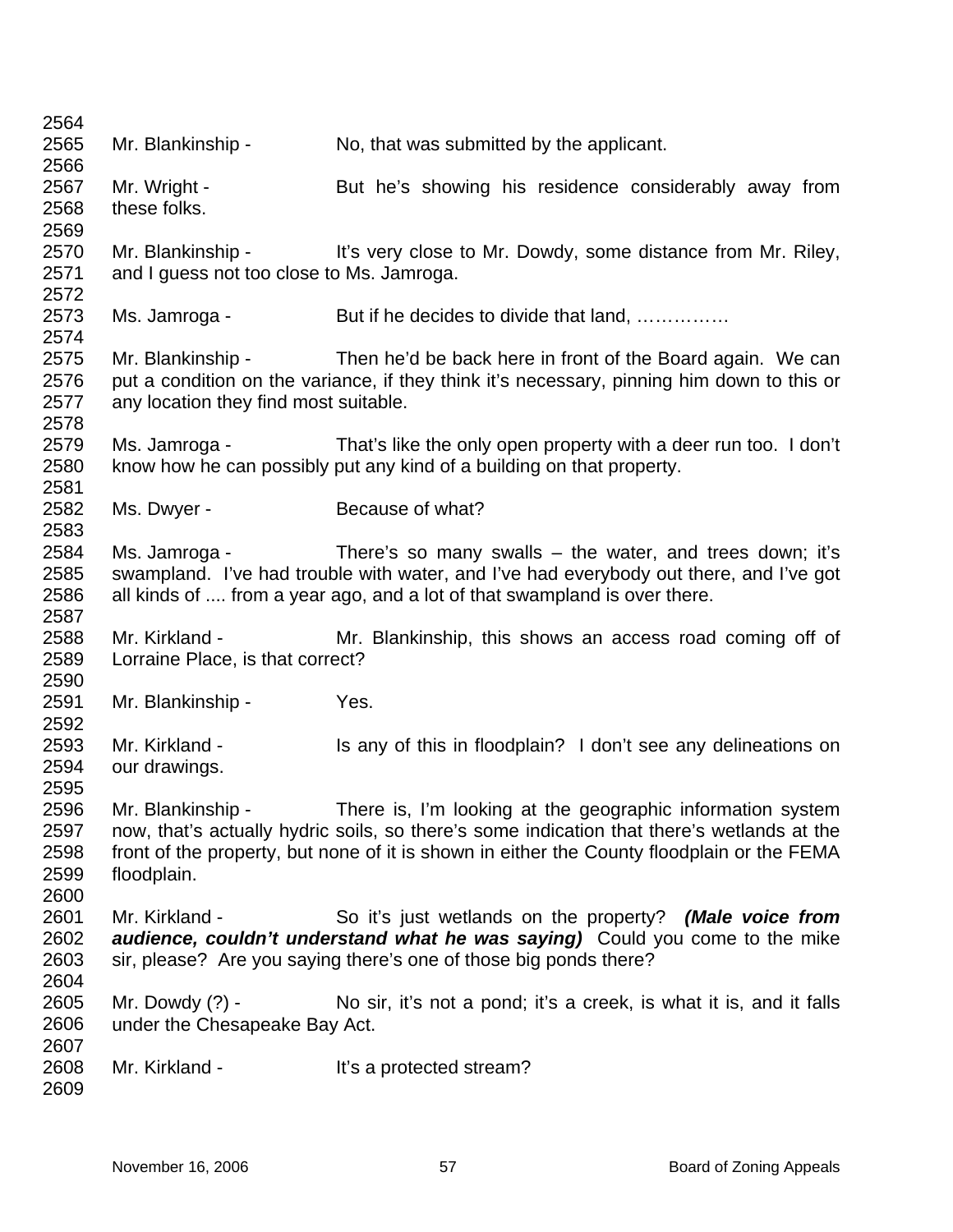- 2610 2611 2612 Mr. Dowdy (?) Yes sir, because the gentleman farther down, tried to put some timbers in it at one time, and they stopped him because of the Chesapeake Bay Act.
- 2614 Ms. Dwyer - It sounds like we have a lot of questions and no answers.

2616 2617 2618 2619 2620 2621 2622 Mr. Dowdy - Just to add other information, he actually had a difficult time in trying to procure the property, for many reasons, just the soil barely perking, floodplains. He does actually have, or I have seen, some studies, I guess he's paid some engineers to do some studies where they have shown quite a bit of natural water flow or floodplain, and things like that, and he's had some difficulty, and his mother and wife have tried to say maybe it's not the property, but he just seems to be kind of bent on it.

2624 2625 2626 2627 2628 2629 2630 One of the other concerns I have, is he works for one of the local auto body parts, and he plans on putting a big garage and working on cars and things like that. I just don't think that's fitting for the neighborhood. That's just my word being told to you, but these are just some things he's conveyed to me personally in talking to me while he's been looking at the property, and it just concerns me that once he gets in there, all these things he'll start doing, I won't have any control over once he gets in. I guess that's one of the reasons I'm mainly here for opposition.

2632 2633 2634 2635 2636 2637 2638 2639 There's quite a few, and I'm sure if anybody did a study, it's a pretty nice, what I would call, a wildlife refuge and Civil War area. There's quite a few animals, insects, and birds that I've seen that nest and habitate in there that would be displaced if he does build. I'm sure there are a lot of Civil War issues there, the earthworks and things like that. I don't know, can you take them out, do you have to get permission, is it listed as historical, a number of questions and concerns that I have, what he would do once he bought the property.

2640 2641 2642 2642 Mr. Blankinship - We did receive comments from the Department of Recreation and Parks, that they would like to document the Civil War artifacts that remain on the property.

| 204J |                   |                                                          |
|------|-------------------|----------------------------------------------------------|
| 2644 | Ms. Dwyer -       | Was that in our staff report?                            |
| 2645 |                   |                                                          |
| 2646 | Mr. Blankinship - | Yes ma'am.                                               |
| 2647 |                   |                                                          |
| 2648 | Mr. Kirkland -    | Are there any documented earthworks or anything on their |
| 2649 | plans?            |                                                          |
| 2650 |                   |                                                          |
| 2651 | Mr. Blankinship - | They're asking for permission to document them.          |
| 2652 |                   |                                                          |
| 2653 | Mr. Kirkland -    | So they believe they're there?                           |
| 2654 |                   |                                                          |
| 2655 | Mr. Blankinship - | Right.                                                   |
|      |                   |                                                          |

2613

2615

2623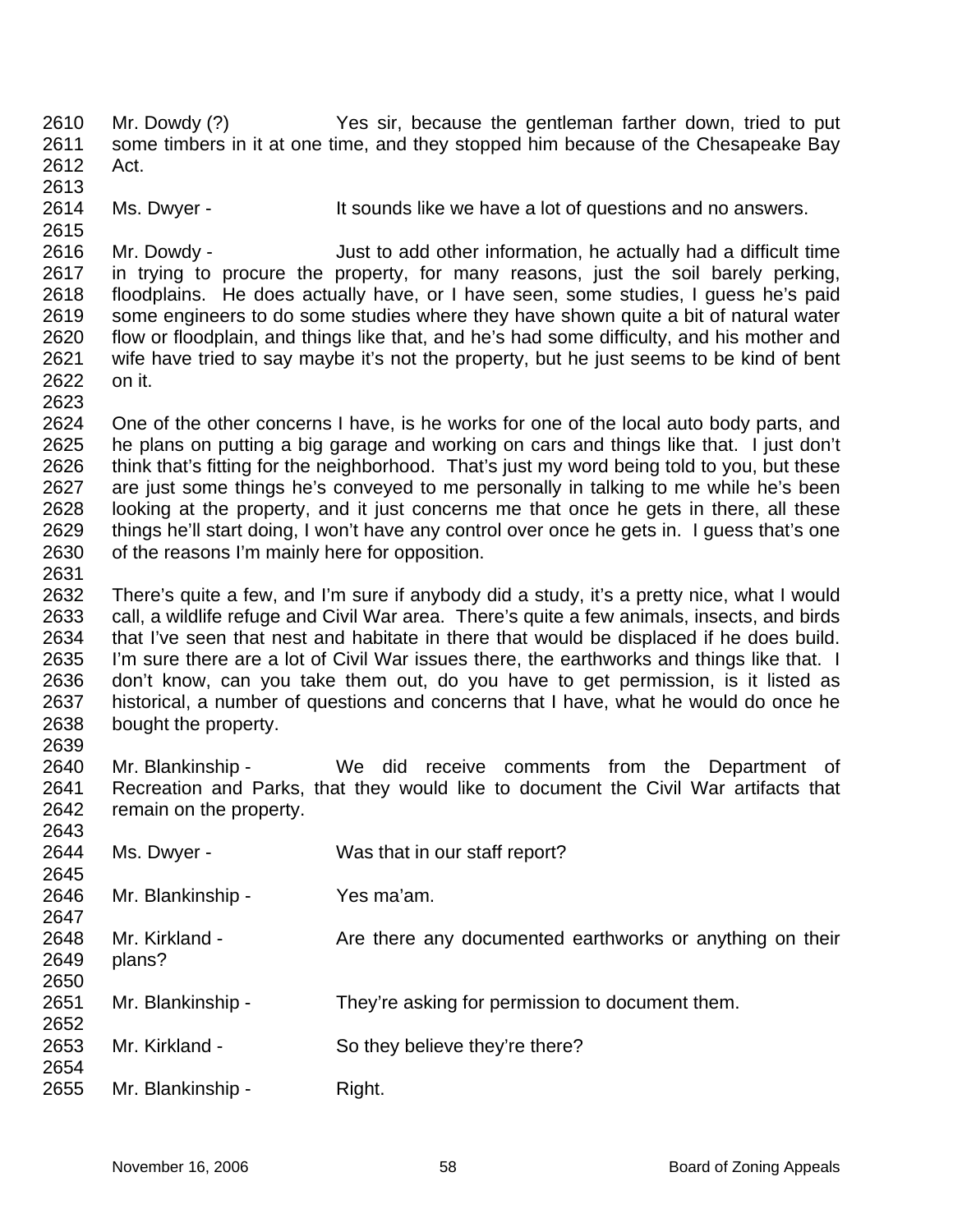2656 2657 2658 2659 2660 2661 2662 2663 2664 2665 2666 2667 2668 2669 2670 2671 2672 2673 2674 2675 2676 2677 2678 2679 2680 2681 2682 2683 2684 2685 2686 2687 2688 2689 2690 2691 2692 2693 2694 2695 2696 2697 2698 2699 2700 Mr. Dowdy - That little diagram in there that runs by the house is actually a pretty good indication of where the earthworks lie. Ms. Dwyer - The blue line, you mean? Mr. Dowdy - Yes ma'am; that is actually how they follow. I'm guessing that the previous owners had permission to remove when they added onto the house, or maybe because there is a cut between them and the front of my house and behind the house where they added on. My realtor told me that was done, and I don't know if that was something that was done through the County, but they had to add on, because they had children that became paraplegics, and they needed to add on a bigger room to take care of their needs. Ms. Dwyer - Where is that? Mr. Dowdy - It's at my property, where the line runs right beside Granger Estates, and it's actually cut out there, and there was an addition to the house before I moved in. It's really oversize doors and things so you can get wheelchairs and beds in there because one of the children became a paraplegic. The drain field in the back, the brick truck couldn't go around back in the drain field, so they had to go around the front, and they had to cut it out. I don't know if that was achieved, but that's what I was told happened by the realtor. Ms. Dwyer - But you didn't do it? Mr. Dowdy - No ma'am. It was that way when I bought it. Ms. Jamroga - We were also told that when we bought our property. Mr. Nunnally - Mr. Riley, who's going to put that modular trailer in there, Charles Smith or is it Corbett or who? Mr. Riley - The gentleman who was told he could buy the land, his name is Tim Pittman, and I believe his name is on the top of some of the information in the booklets out front. Mr. Blankinship - The's the owner; Mr. Smith is the engineer. Ms. Corbett is the owner; Mr. Smith is the engineer. Mr. Riley - Tim Pittman is the proposed buyer who's planning on building a dwelling. Mr. Nunnally - Any other questions?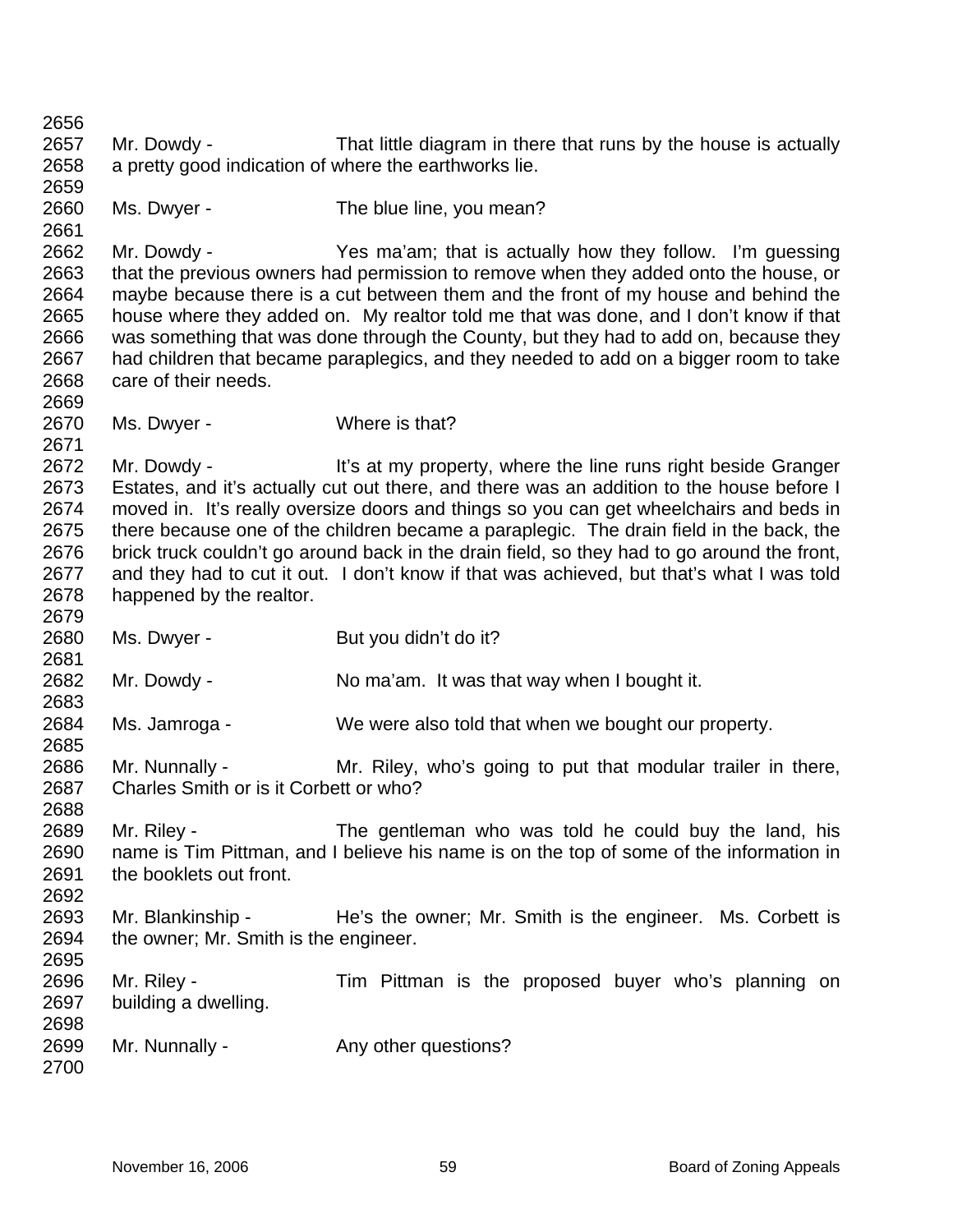- 2701 2702 2703 Mr. Dowdy - When you said you could put a trailer on A-1, is there a restriction on the number of trailers you can put on it?
- 2704 Mr. Blankinship - This restriction would only allow one.

2706 2707 Ms. Jamroga - We were also told when we bought our property; we have 4.88 acres, that no one could build around it because it was a natural habitat.

- 2709 Mr. Blankinship - I don't know who told you that or what the support is for it.
- 2711 Ms. Jamroga - Real estate.

2713 2714 2715 2716 2717 2718 2719 2720 Mr. Wright - The Mr. Chairman, before these folks leave, the Board could defer this till the next meeting to permit the owner to come in and present there case, in which event you would be given another notice, but your testimony we have, certainly would be before us, would be written up, and we'll have it to consider when we hear what the owner has to say. That's one of the options. The Board could also decide to deny the case right here. I don't know what the Board's going to do, but I just want to acquaint you with, if it is continued to the next month, you would receive notice.

- 2721 2722 2723 2724 Mr. Blankinship - If it is continued also, Mr. Wright, I'm going to strongly recommend to the applicant that he get in touch with these people and work these issues out in advance, because it would be foolish for them to walk in without solutions to these problems.
- 2726 2727 Mr. Wright - The next meeting of the Board would be December 21, if it were continued.
- 2729 Mr. Nunnally - Yes, I guess you could continue it.
- 2731 2732 Mr. Dowdy - I know usually, you always try to make your court dates. If you weren't here, I guess you weren't real interested in the first place.
- 2734 2735 Mr. Blankinship - The Board does have the authority to deny it in their absence.
- 2737 2738 2739 2740 Mr. Wright - We never know whether there might have been an accident trying to get here. You never know what happens to folks, so we try to give them the benefit of the doubt. We don't like to do something that would cause you some difficulty.
- 2742 2743 2744 2745 Ms. Dwyer - Given the questions in this case, while you have testified today, you might consider very carefully whether you want to come back next month, because he may have a lot of solutions to the questions that you have raised. Then you might still want to respond to those.
- 2746

2705

2708

2710

2712

2725

2728

2730

2733

2736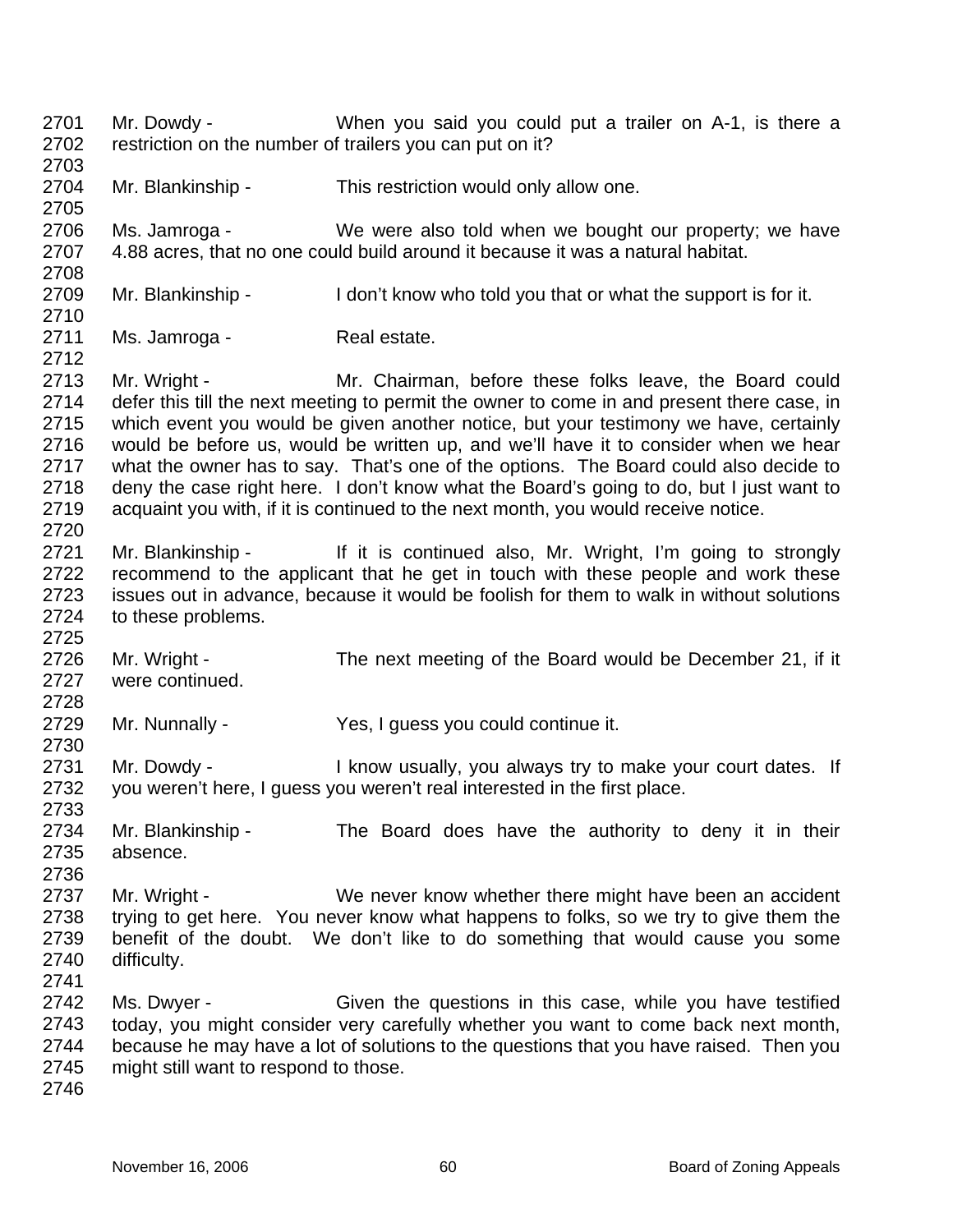2747 2748 2749 2750 2751 2752 2753 2754 2755 2756 2757 2758 2759 2760 2761 2762 2763 2764 2765 2766 2767 2768 2769 2770 2771 2772 2773 2774 2775 2776 2777 2778 2779 2780 2781 2782 2783 2784 2785 2786 2787 2788 2789 2790 2791 2792 Ms. Jamroga - I'm sure he'll find some answers. Everybody does when they want something bad enough. Mr. Wright - And also, it would be the first case on the docket, so you wouldn't have to sit through three hours of other stuff. If it is deferred, it would be at 9:00 o'clock; it would be the first case on the docket, so you would be in and out. Ms. Jamroga - What happens if they don't show up at all? Mr. Blankinship - If it is continued to next month, and they don't show up, it will have to be denied. The Board can't continue it beyond 60 days without the applicant's request. Ms. Jamroga - And then they can't sell that property? Mr. Blankinship - And then it would be a year before they could reapply. They can't build on the property; they could sell it, but they couldn't even apply for substantially the same variance for a year. Mr. Nunnally - You can check back with Mr. Blankinship later on this afternoon to find out whether it's been deferred or denied or whatever. Ms. Jamroga - If we go into the website, we don't have to pay to go into the website, do we? Mr. Blankinship - Oh no. You've already paid. Mr. Nunnally - We thank you, and we're sorry we kept you so long. A-44-2006. What are we going to do on that? **DECISION**  Mr. Blankinship - There hasn't been a motion on it. Mr. Nunnally - Could I have a motion on that whether we're going to defer it, deny? Ms. Harris - I move this case be deferred to the next meeting. Mr. Kirkland - Second. Mr. Nunnally - Motion by Ms. Harris, second by Mr. Kirkland, that it be deferred until the next meeting. All in favor, say aye. Mr. Kirkland - The Mr. Blankinship. You will be getting in touch with the applicant to tell him to address some of the questions?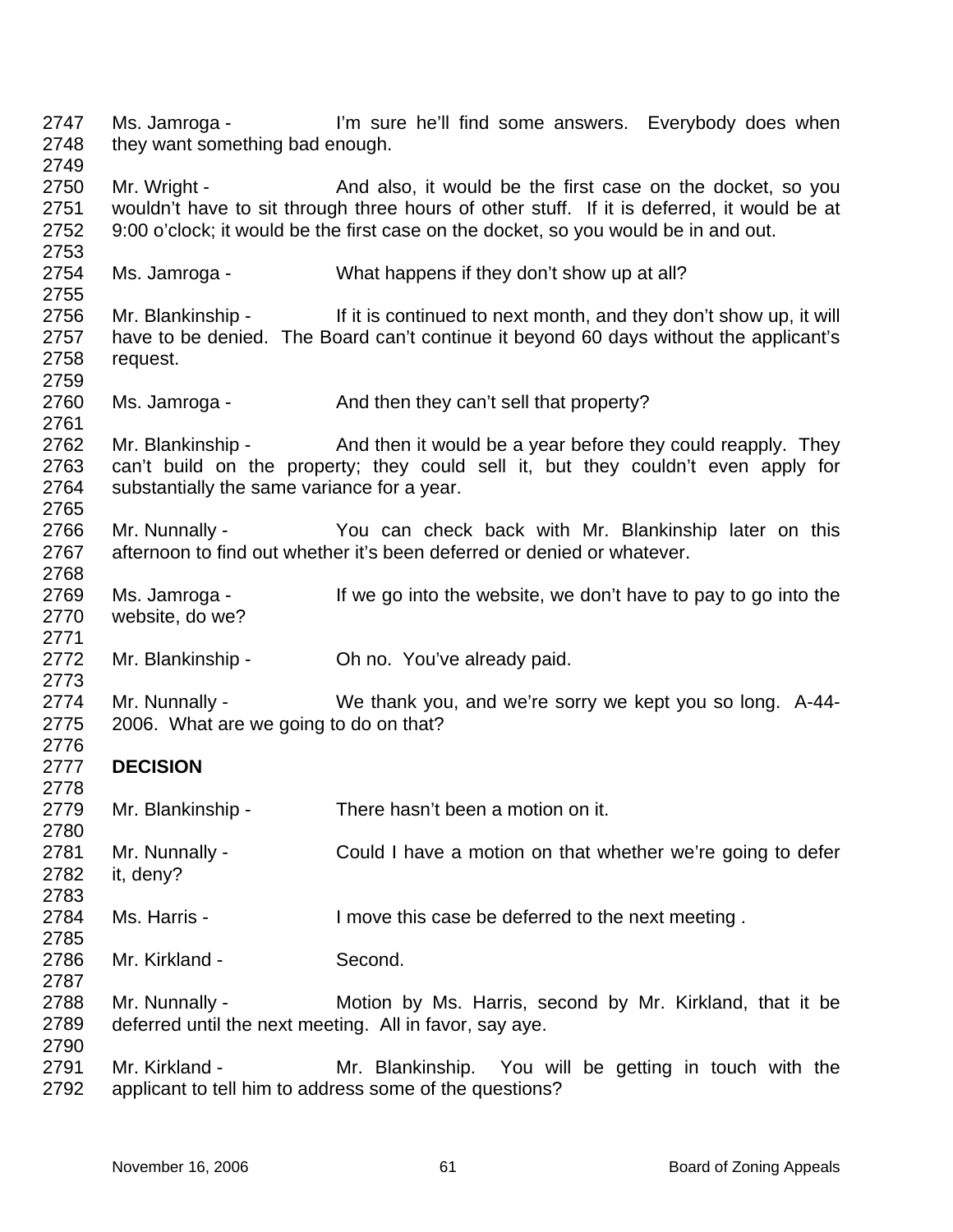2793 2794 2795 2796 2797 2798 2799 2800 2801 2802 2803 2804 2805 2806 2807 2808 2809 2810 2811 2812 2813 2814 2815 2816 2817 2818 2819 2820 2821 2822 2823 2824 2825 2826 2827 2828 2829 2830 2831 2832 2833 2834 2835 2836 2837 2838 Mr. Blankinship - Yes, I will. Upon a motion by Ms. Harris, seconded by Mr. Kirkland, the Board **deferred** application **A-44-2006** for a variance to build a one-family dwelling at 2380 Yarnell Road (Parcel 814-697-7483). The Board deferred your request from the November 16, 2006, until the December 21, 2006, meeting, because no one attended the hearing to present your case. Affirmative: Dwyer, Harris, Kirkland, Nunnally, Wright 5 Negative: 0 Absent: 0 **UP-43-2006 ST MARYS HOSPITAL** requests a temporary conditional use permit pursuant to Section 24-116(c)(1) to operate a temporary CT system trailer at 5811 Bremo Road (Parcel 769-737-3039), zoned O-3, Office District (Three Chopt). Mr. Nunnally - Is anyone else here interested in this case? If so, would you please stand and raise your right hand? Mr. Blankinship - Do you swear that the testimony you are about to give is the truth, and nothing but the truth, so help you God? Ms. Rosen - Mr. Chairman, Members of the Board, my name is Jen Rosen, from the law firm of Hirschler, Fleischer, and I'm here today on behalf of your applicant, Bon Secours St. Mary's Hospital, along with Tom Koenig from the hospital. This is a request for a temporary conditional use permit for a mobile CT Scan Unit to be located adjacent to the hospital's emergency room. St. Mary's Hospital maintains one of the busiest CT operations in the metropolitan area. Currently the hospital uses two CT scanners, which are located adjacent to, and largely serve, the emergency room. The hospital has a need for a third scanner and has obtained a license for one. The hospital is undergoing renovations to accommodate the third scanner, but will need to replace one of the existing scanners at a time while the renovations are underway. In order for the hospital to maintain a continuous level of high quality healthcare for its patients, and also to limit the impact the renovations may have on the hospital's ability to effectively serve its patients, we are requesting this temporary use permit to insure smooth operations within the hospital during the time of transition. A few key points to note about the mobile unit. It will only be needed for six months and will be in use during normal daytime hours of operation. It will be tucked away behind the hospital and will fit into the character of the surrounding area, which currently has other mobile units in the vicinity due to the ongoing construction. And it will be buffered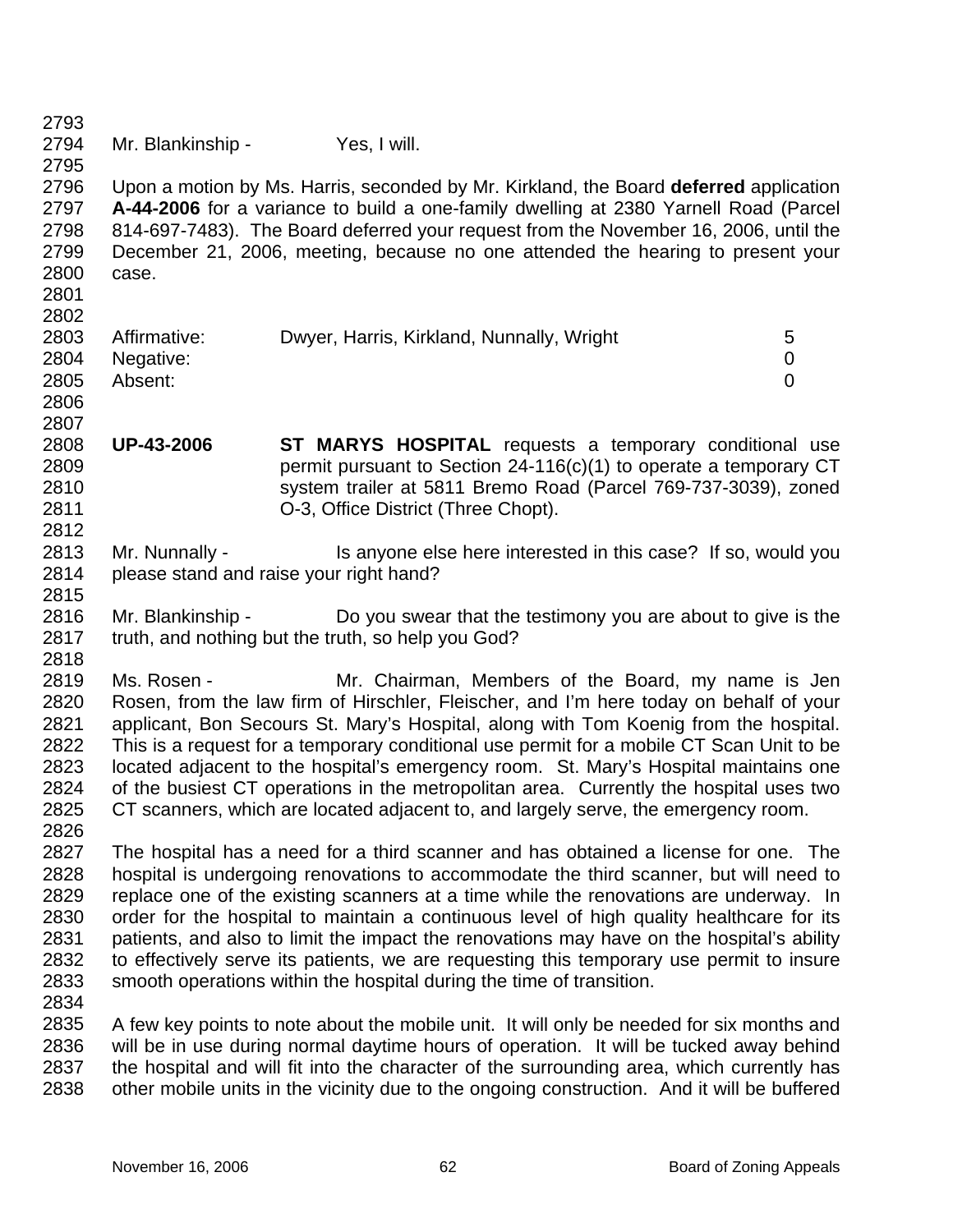2839 2840 from the public view by the other mobile units, also by a six-foot high, green vision barrier, and existing landscaping on the property.

2841

2861

2864

2866

2871

2874

2884

2842 2843 2844 2845 2846 2847 2848 2849 2850 2851 2852 2853 2854 2855 2856 2857 2858 I would also like to point out, pursuant to the Code, that the temporary use will not adversely affect the health, safety or welfare of people on the premises or in the adjacent neighborhood. In fact, it will promote the health, safety and welfare of such people by allowing the hospital to continue providing this particular healthcare service without interruption. A temporary use will not unreasonably impair an adequate supply of light and air to adjacent property or increase traffic in the streets. In fact, the mobile unit will have a minimal impact on the site by its location in an area that will not upset traffic flow, parking, handicap access, or landscaping. The temporary use will not increase public danger from fire or otherwise unreasonably affect public safety. The temporary use will not impair the character of the district or adjacent district, nor impair the value of the building or property in the surrounding area. On the contrary, the mobile unit will fit into an area of ongoing construction. Finally, the temporary use will not be incompatible with the general plans and objectives of the official land use plan of the County. At this time, I respectfully request that you approve this case for a temporary conditional use permit. The applicant has read the staff report and agrees with the suggested conditions. I'll be happy to answer any questions.

2859 2860 Ms. Harris - The How close would this trailer be to the trailer that we see in the photo?

2862 2863 Ms. Rosen - It's nearby, but it's not the exact location. I think if you look at the A1 Overall Site Plan, I think that trailer is to the right.

- 2865 Mr. Wright - What is the trailer that we see in this photo?
- 2867 2868 2869 Ms. Rosen - It is a PET Scan trailer. It's a different type of unit from what we're putting in, but it will be similar. It's not identical.
- 2870 Mr. Wright - We approved the location of that trailer?
- 2872 2873 Ms. Rosen - That's actually a roving trailer, if you will. It moves around weekly. It's not there permanently, or for any length of time at all.
- 2875 2876 2877 Mr. Kirkland - Will you have to put any type of canopy or awning to access this trailer, so the patients won't get wet, or do they just walk up to it?
- 2878 2879 2880 Ms. Rosen - Not to my knowledge. I don't think there's any kind of canopy. It is flush against the building.
- 2881 Mr. Wright - The Have you read the conditions?
- 2882 2883 Ms. Rosen - Yes.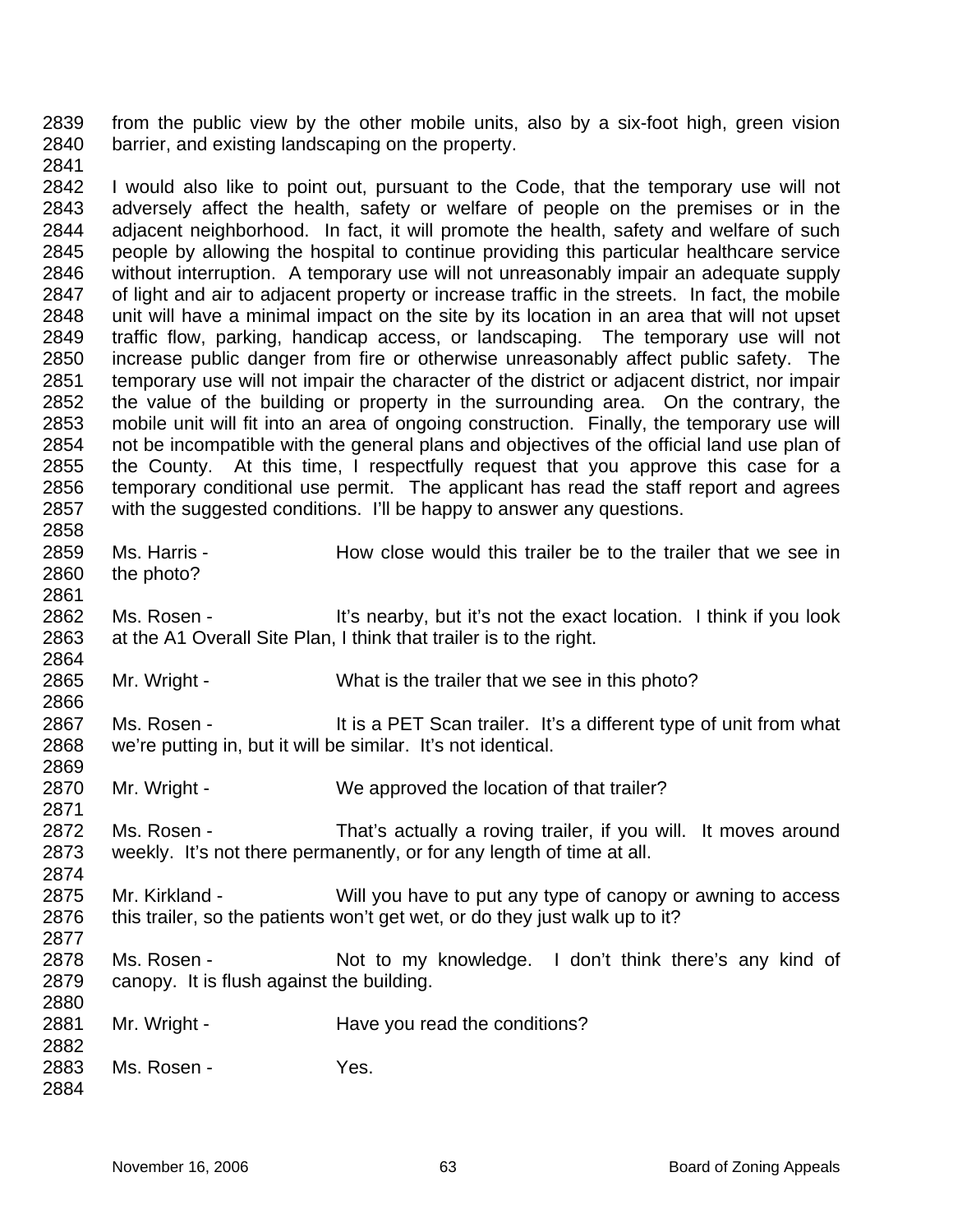| 2885<br>2886                         | Mr. Wright -                                                                                                                                                                                                                                                                                    | You're in accord with those?                                                                                                                                                                                                                                                                                                                   |  |
|--------------------------------------|-------------------------------------------------------------------------------------------------------------------------------------------------------------------------------------------------------------------------------------------------------------------------------------------------|------------------------------------------------------------------------------------------------------------------------------------------------------------------------------------------------------------------------------------------------------------------------------------------------------------------------------------------------|--|
| 2887<br>2888                         | Ms. Rosen -                                                                                                                                                                                                                                                                                     | Yes sir.                                                                                                                                                                                                                                                                                                                                       |  |
| 2889<br>2890<br>2891                 | Ms. Harris -<br>Monument Avenue. No, that's not it.                                                                                                                                                                                                                                             | I think she asked us to look at the site map, which shows                                                                                                                                                                                                                                                                                      |  |
| 2892<br>2893                         | Mr. Blankinship -                                                                                                                                                                                                                                                                               | It's in your package, but it's not in the presentation.                                                                                                                                                                                                                                                                                        |  |
| 2894<br>2895                         | Mr. Kirkland -                                                                                                                                                                                                                                                                                  | Right next to the lunch trailer.                                                                                                                                                                                                                                                                                                               |  |
| 2896<br>2897<br>2898                 | Ms. Harris -<br>or Libbie Avenue?                                                                                                                                                                                                                                                               | So it would be close to Monument Avenue, or Bremo Road,                                                                                                                                                                                                                                                                                        |  |
| 2899<br>2900<br>2901                 | Ms. Rosen -<br>Libbie.                                                                                                                                                                                                                                                                          | It's really behind the hospital, so it's between Bremo and                                                                                                                                                                                                                                                                                     |  |
| 2902<br>2903<br>2904<br>2905         | Mr. Nunnally -<br>for coming. UP-43-2006.                                                                                                                                                                                                                                                       | Any other questions of Ms. Rosen? Anyone else want to<br>speak for it? Anybody against it? Hearing none, that concludes the case. Thank you                                                                                                                                                                                                    |  |
| 2906<br>2907                         | <b>DECISION</b>                                                                                                                                                                                                                                                                                 |                                                                                                                                                                                                                                                                                                                                                |  |
| 2908<br>2909                         | Mr. Wright -                                                                                                                                                                                                                                                                                    | Move we approve it.                                                                                                                                                                                                                                                                                                                            |  |
| 2910<br>2911                         | Ms. Harris -                                                                                                                                                                                                                                                                                    | Second the motion.                                                                                                                                                                                                                                                                                                                             |  |
| 2912<br>2913<br>2914                 | Mr. Wright -<br>cause any detriment to surrounding properties.                                                                                                                                                                                                                                  | Because it's a conditional use permit, I don't think it will                                                                                                                                                                                                                                                                                   |  |
| 2915<br>2916<br>2917                 | Mr. Nunnally -                                                                                                                                                                                                                                                                                  | Motion by Mr. Wright, second by Ms. Harris, that it be<br>approved. All those in favor, say aye. Opposed? It's been approved.                                                                                                                                                                                                                  |  |
| 2918<br>2919<br>2920<br>2921<br>2922 |                                                                                                                                                                                                                                                                                                 | After an advertised public hearing and on a motion by Mr. Wright, seconded by Ms.<br>Harris, the Board granted application UP-43-2006) for a temporary conditional use<br>permit to operate a temporary CT system trailer at 5811 Bremo Road (Parcel 769-737-<br>3039)." The Board granted the use permit subject to the following conditions: |  |
| 2923<br>2924<br>2925<br>2926<br>2927 | Only the improvements shown on the plan filed with the application may be<br>1.<br>constructed pursuant to this approval. Any additional improvements shall comply with<br>the applicable regulations of the County Code. Any substantial changes or additions<br>may require a new use permit. |                                                                                                                                                                                                                                                                                                                                                |  |
| 2928<br>2929<br>2930                 | 2.<br>at which time this permit shall expire.                                                                                                                                                                                                                                                   | The trailer shall be removed from the property on or before November 16, 2007,                                                                                                                                                                                                                                                                 |  |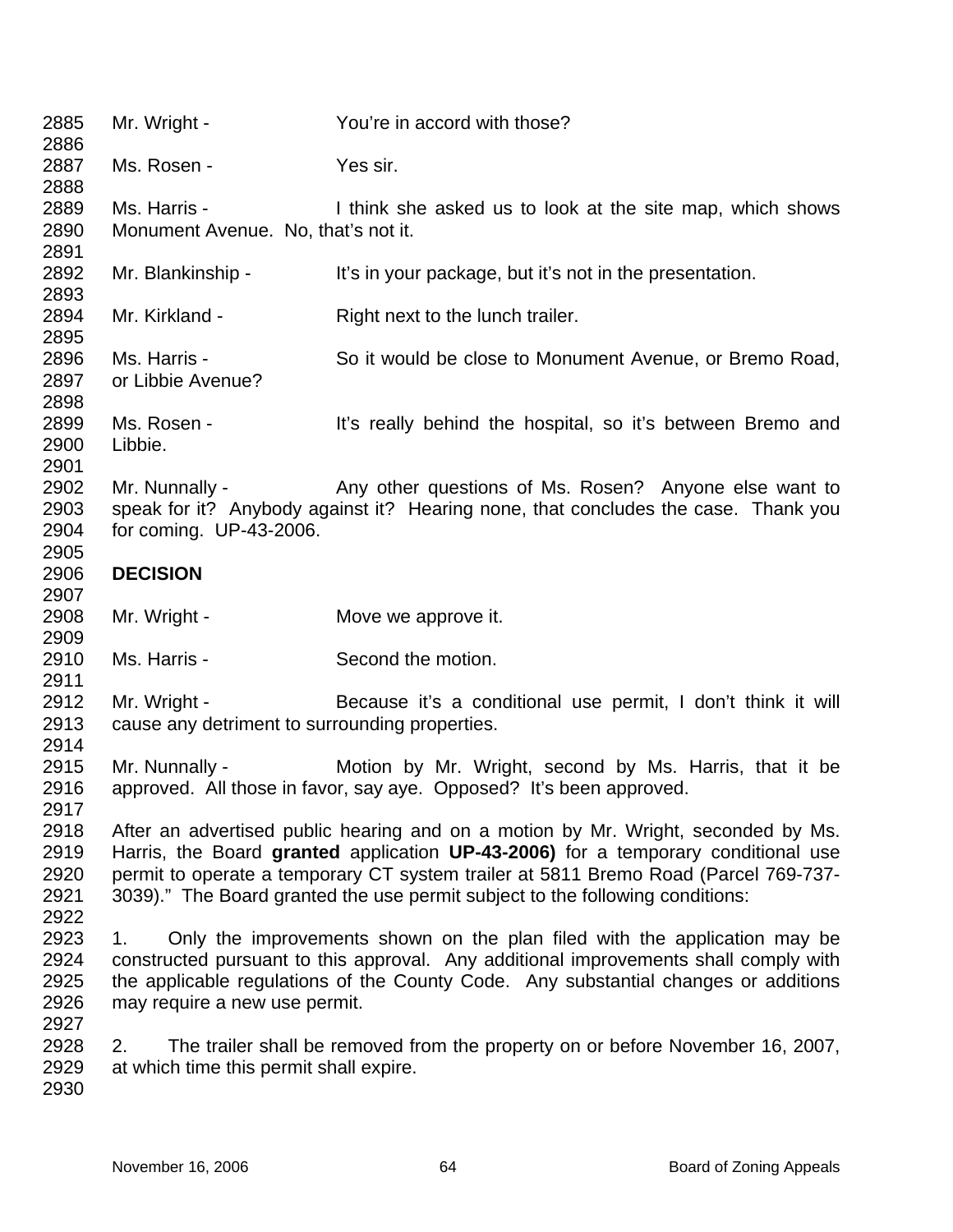2932 2933 2934 2935 2936 2937 2938 2939 2940 2941 2942 2943 2944 2945 2946 2947 2948 2949 2950 2951 2952 2953 2954 2955 2956 2957 2958 2959 2960 2961 2962 2963 2964 2965 2966 2967 2968 2969 2970 2971 2972 2973 2974 2975 2976 3. This approval is subject to all conditions on the approved plan of development and lighting and landscaping plan. 4. The trailer shall be located and operated such that it does not interfere with sight distance or required parking. Affirmative: Dwyer, Harris, Kirkland, Nunnally, Wright 5 Negative: 0 Absent: 0 The Board granted the request because it found the proposed use will be in substantial accordance with the general purpose and objectives of Chapter 24 of the County Code. **UP-44-2006 POUNCEY TRACT PROPERTIES, INC** requests a conditional use permit pursuant to Section 24-12(c) to operate a sewage pumping station at 5600 Pouncey Tract Road (Henley) (Parcel 733-775- 7627), zoned A-1, Agricultural District (Three Chopt). Mr. Nunnally - Is anyone else here interested in this case? If so, would you please stand and raise your right hand? Mr. Blankinship - Do you swear that the testimony you are about to give is the truth, and nothing but the truth, so help you God? Ms. Nadal - My name is Caroline Nadal, and I am with the law firm of Herschler Fleischer, and I am here today on behalf of the applicant, Pouncey Tract Properties, Inc. I also have with me from Pouncey Tract Properties, Mr. Rick Melchor. Pouncey Tract Properties has applied for a temporary conditional use permit for the installation and operation of a pump station. Pouncey Tract owns property along Pouncey Tract Road that it intends to develop as a residential subdivision entitled Henley. Sections of Henley are not presently served by the County's sewage system. Therefore, a private pump station would provide temporary service to the property. Pouncey Tract is planning to have the pump station serve approximately 89 residential lots. Sixty-nine of those lots are located in the subdivision of Henley. The other 20 lots are intended to serve as the southern residential subdivision entitled Stonehurst. Stonehurst is owned by Windsor Properties, and we're currently negotiating a contract for a shared service of the pump station. Ms. Dwyer - It will serve 89 lots, did you say? Ms. Nadal - Yes ma'am, 89 lots. Ms. Dwyer - Including this subdivision and another subdivision?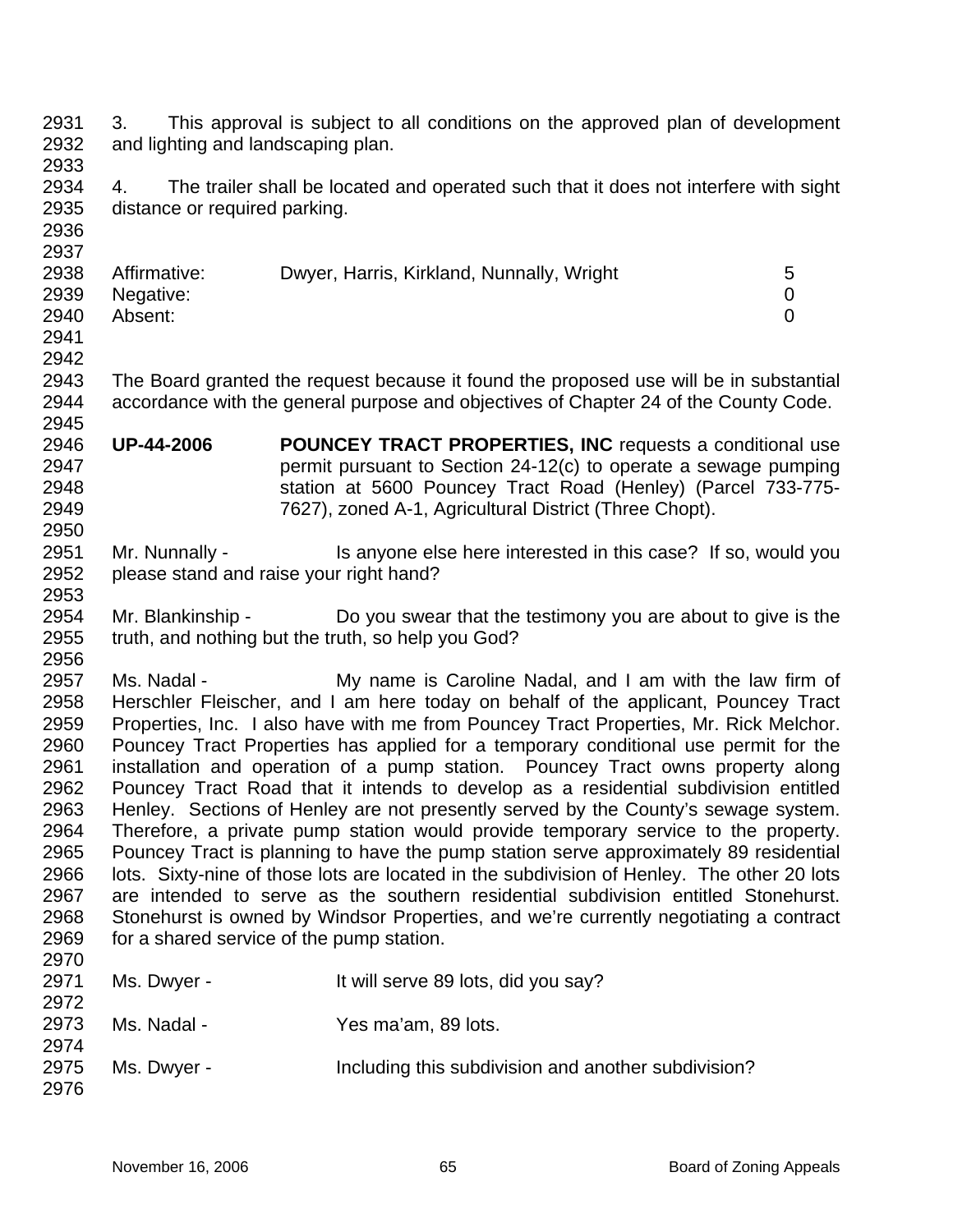2977 2978 2979 2980 2981 2982 2983 2984 2985 2986 2987 2988 Ms. Nadal - Sixty-nine in this subdivision, and twenty in the Stonehurst Subdivision. Ms. Dwyer - So Section B of Henley has 69 lots? Ms. Nadal - No ma'am, it actually has about 35 lots. There is a Henley Section C that the private pump station will also service. I believe it will be about a difference of 34 lots. The remainder of those lots in Section C of Henley, and also there is a Section A, are actually serviced by the County system. Ms. Dwyer - The name of the other subdivision is what?

2989 2990 2991 2992 2993 2994 2995 2996 2997 2998 2999 3000 3001 3002 3003 3004 3005 3006 3007 3008 3009 3010 3011 3012 3013 3014 3015 3016 3017 3018 3019 3020 3021 3022 Ms. Nadal - Stonehurst. Once the County has extended the public sewer system to within the perimeter of the property, where there can be gravity flow, then Pouncey Tract shall connect to the County system. Pouncey Tract is also wanting to remove the pump station within one year of the public sewer's availability, as suggested in the staff report. Pouncey Tract has over the past month, worked diligently with the County Manager and the Department of Public Utilities, to ensure that the County requirements are satisfied with respect to the pump station. In fact, we are currently finalizing a private pump station agreement with the County, which details Pouncey Tract's obligations to fund, construct, operate and maintain the pump stations. Among other things, Pouncey Tract plans to post a bond with the Department of Public Utilities to cover all costs that may be incurred by the County, should the County determine that the pump station isn't being properly maintained and there is collective action needed. In addition, Pouncey Tract is obtaining necessary state permitting, one of which they have already obtained from the Virginia Department of Environmental Quality for the construction of the pump station. Obtaining this temporary use permit is the next important step in our completing the process of getting the pump station up and operational. With respect to the station itself, Pouncey Tract intends to construct the station on the rear of one of the residential lots, within the Henley development. It is up against the Stonehurst development to the south. The design and the appearance of the pump station will be unobtrusive and of complimentary nature to the home that is ultimately built on that lot. In addition, it will be secured by an approximately 7-foot chain link fence around the station, and as in the suggested condition, we are willing to plant evergreens along the southern side of the pump station to screen it from view of the adjacent property. Approval of this permit will not adversely affect the health, safety or welfare of persons residing in the neighborhood, as the station will be secured by a fence. It will be installed per County approved plans and will be subject to the oversight and corrective action, if necessary, of the County. The temporary use permit will not unreasonably impair an adequate supply of light and air to any adjacent property owner, as it is a low-lying, unobtrusive small building about the size of a storage shed. It's not located near or on any street, so therefore, it will have no impact on street congestion. It will not measurably increase public danger from fire or otherwise unreasonably affect public safety, for reasons I've already mentioned. It will not impair the character of the district, as again, it will be constructed in an unobtrusive manner and screened from view. It is not incompatible with general plans and objectives of the land use plan, and it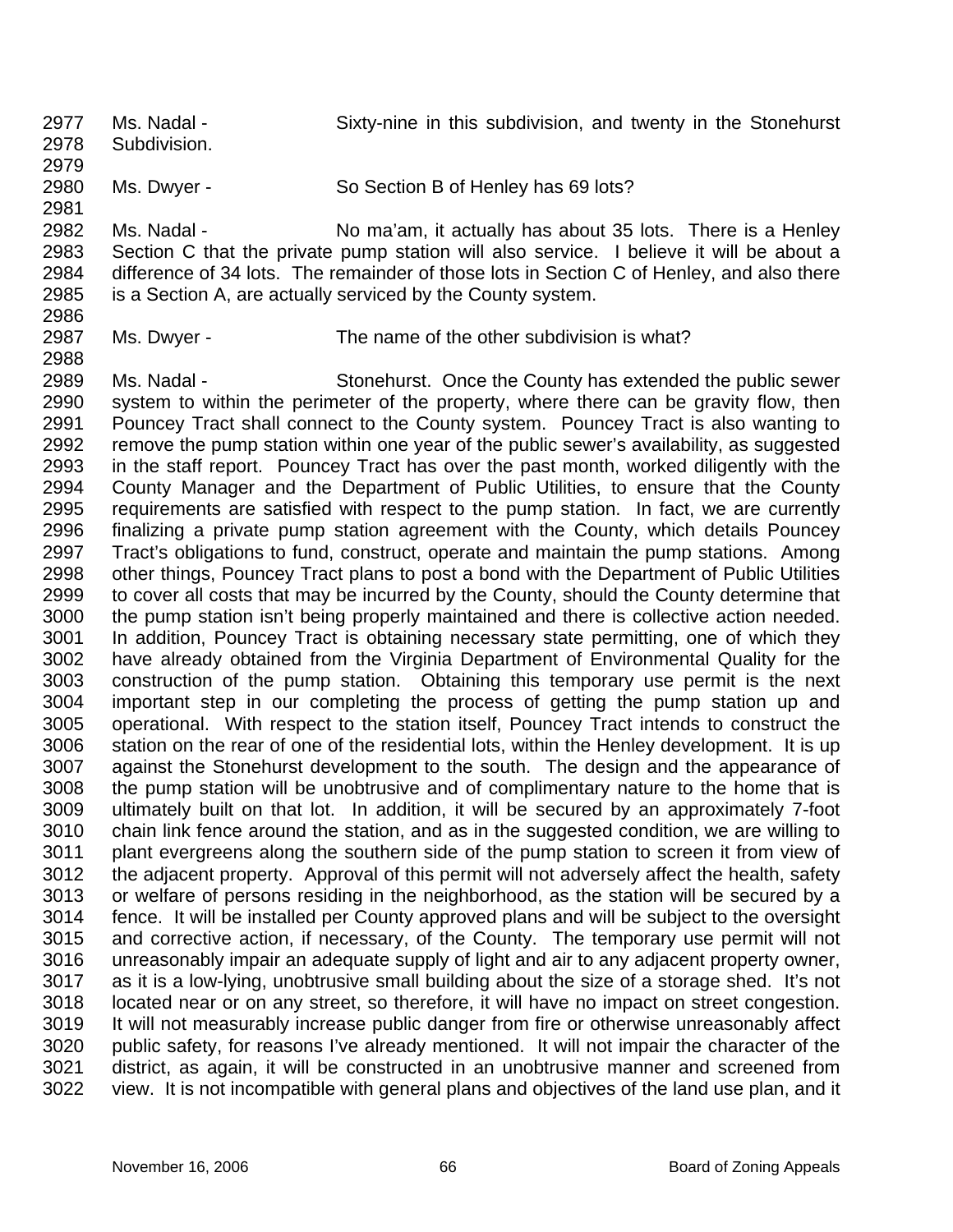3023 3024 3025 3026 will not likely reduce or impair the value of building or properties in the surrounding area. In fact, the pump station will be servicing all the areas that surround it, and certainly a pump station is a preferred alternative to septic.

3027 3028 3029 3030 Finally, I just want you to know that Pouncey Tract is willing to comply with all suggested conditions in the staff report. For these reasons, I respectfully request the Board approve Pouncey Tract's request for a temporary use permit to install and operate a private pump station. I am happy to answer your questions.

- Ms. Harris The dimensions of the building?
- 3034 Ms. Nadal - Yes, there is a picture; I'm not sure if it's loaded.
- 3036 3037 Mr. Blankinship - Mr. Melchor might know.

3031 3032 3033

3035

3039

3044

3046

3051

3059

3066

- 3038 Ms. Nadal - Yes, I'm going to have Mr. Melchor speak to the dimensions.
- 3040 3041 3042 3043 Mr. Melchor - The My name is Rick Melchor, Pouncey Tract Properties. The actual generator building is 12 by 10. The entire pad is approximately 50 by 50, and all of the pumps and operations are actually underground. The only thing above ground is the generator and the fuel tank for the generator.
- 3045 Ms. Harris - Theight of the building?
- 3047 3048 3049 Mr. Melchor - The height is standard; it looks basically like a storage shed. It's a standard, about 8 feet.
- 3050 Mr. Kirkland - Will there be any excess noise created by the generator?

3052 3053 3054 3055 3056 3057 Mr. Melchor - If the generator's on, there will be noise associated with the generator. If the generator's on, everybody in the neighborhood is not going to have power, so they would be able to hear it. The generator only cuts on in an emergency situation. The pump station's run by regular electricity, and the generator kicks in if the power goes out in the community, so the pump station's always operational.

- 3058 Mr. Kirkland - How about access to the site?
- 3060 3061 3062 Mr. Melchor -  $\blacksquare$  Access to the site – there is a gravel road that will come off of Ellaberry Lane cul-de-sac, and it's 180 feet back to the pump station.
- 3063 3064 3065 Mr. Kirkland - **After the construction begins, and the lots are divided up,** and the houses get started on Lot 11, will that interfere with your project of getting back there to the pump station?
- 3067 3068 Mr. Melchor - No, the driveway will be all contained on Lot 12. All these lots are over an acre, so they're large lots, and it will not interfere with the lot.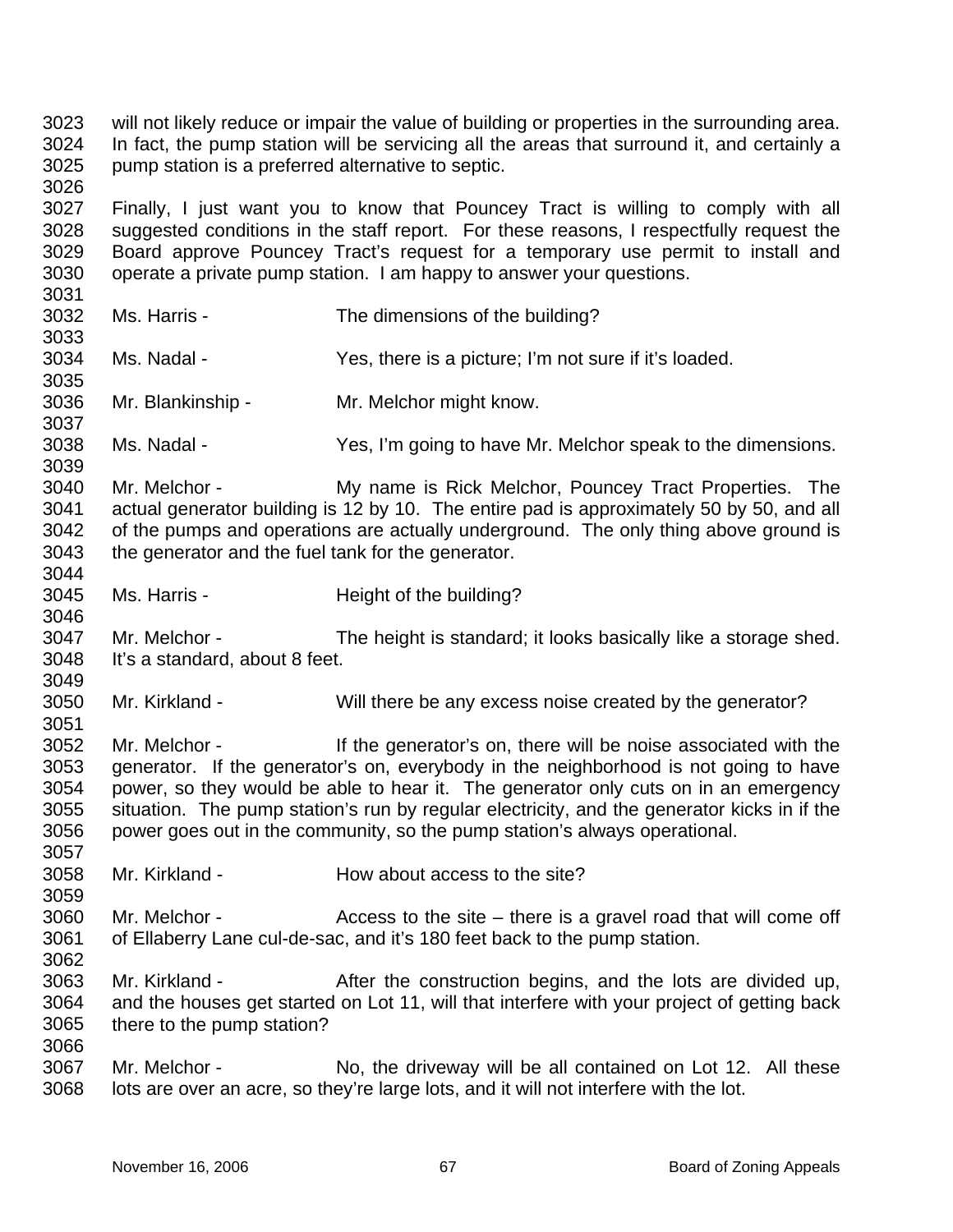- 3070 Mr. Kirkland - Is this a regularly serviced situation?
- 3072 3073 3074 3075 3076 Mr. Melchor - Yes, this is under a new policy provided by the Department of Public Utilities and the County Manager's Office, and we have a maintenance contract with a company that will maintain the pump station on a regular basis, just like any County facility would be maintained, and under the similar standards.
- 3077 3078 3079 Ms. Dwyer - The Did you say you're still negotiating with the County on a contract that would fill out the terms of the building maintenance and the construction of the pump station.
- 3081 3082 3083 3084 3085 3086 3087 3088 3089 3090 Mr. Melchor - There are approximately three different agreements with the County. One's an escrow agreement that is for the removal of the station in connection to the gravity sewer in the future. The other agreement is actually a maintenance contract with the County where everything is stipulated that we are the private individuals who own the station, which would ultimately be the homeowners' association. We are required to do that. The only thing we have now is we're making sure that the property is served, which included Mr. Windsor's property to the south of us, is referenced in the agreement. That's where the negotiation is now. All the other components of the agreement have been approved by Mr. Tokarz and Mr. Petrini.
- 3091 3092 3093 Ms. Dwyer - The County is satisfied as far as all those details? Those were all my questions as to when you'd be connecting and your obligations to connect, and setting money aside in escrow.
- 3095 3096 3097 Mr. Melchor - We're required by the County policy to connect when the gravity lies within 1,000 feet of the property.
- 3098 Ms. Dwyer - Do we know when that will be?
- 3100 3101 3102 3103 Mr. Melchor - There have been guesses, anywhere from five to ten years. There is a gravity line plan to come all the way from West Broad Street, up to this area. In the future, some of it is connected to the school site; some of it's connected to other phase development.
- 3105 Ms. Harris - The How do you spell your last name?
- 3106 3107 Mr. Melchor - Melchor.
- 3108 3109 3110 3111 Mr. Nunnally - Any other questions from the Board or staff? Is anyone here in opposition? Thank you for appearing. That concludes the case. UP-44-2006, Pouncey Tract Properties.
- 3112
- 3113 **DECISION**
- 3114

3069

3071

3080

3094

3099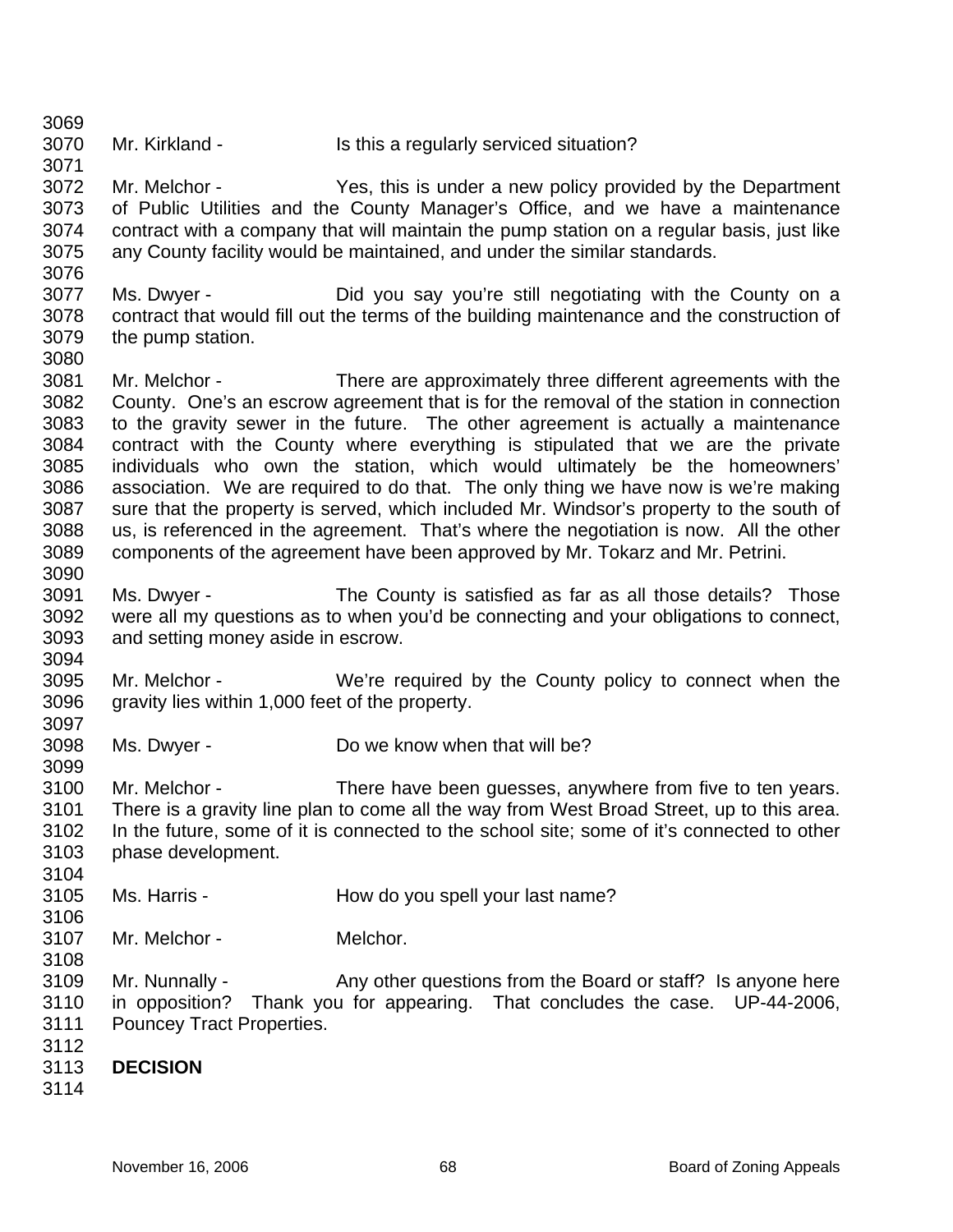| 3115<br>3116                                         | Mr. Wright -                             | Move we approve it.                                                                                                                                                                                                                                                                                                                                     |  |
|------------------------------------------------------|------------------------------------------|---------------------------------------------------------------------------------------------------------------------------------------------------------------------------------------------------------------------------------------------------------------------------------------------------------------------------------------------------------|--|
| 3117<br>3118<br>3119                                 | Mr. Nunnally -<br>second?                | Motion by Mr. Wright that we approve it. Do I hear a                                                                                                                                                                                                                                                                                                    |  |
| 3120<br>3121                                         | Mr. Kirkland -                           | Second.                                                                                                                                                                                                                                                                                                                                                 |  |
| 3122<br>3123<br>3124                                 | Mr. Nunnally -<br>It's approved.         | Second by Mr. Kirkland. All in favor, say aye. Opposed?                                                                                                                                                                                                                                                                                                 |  |
| 3125<br>3126<br>3127<br>3128<br>3129                 |                                          | After an advertised public hearing and on a motion by Mr. Wright, seconded by Mr.<br>Kirkland, the Board granted application UP-44-2006 for a conditional use permit to<br>operate a sewage pumping station at 5600 Pouncey Tract Road (Henley) (Parcel 733-<br>775-7627). The Board granted the use permit subject to the following conditions:        |  |
| 3130<br>3131<br>3132<br>3133<br>3134                 | 1.                                       | Only the improvements shown on the plan filed with the application may be<br>constructed pursuant to this approval. Any additional improvements shall comply with<br>the applicable regulations of the County Code. Any substantial changes or additions<br>may require a new conditional use permit.                                                   |  |
| 3135<br>3136<br>3137<br>3138                         | 2.                                       | The developer shall remove the pump station and all above-ground<br>appurtenances from the property within one year of the provision of gravity sewer to the<br>property, at which time this permit shall expire.                                                                                                                                       |  |
| 3139<br>3140<br>3141<br>3142<br>3143<br>3144<br>3145 | 3.<br>station.                           | The pump station shall be shielded from view from the property to the south by a<br>double staggered row of evergreens. The evergreens may be planted on the adjoining<br>property, if the owner of that property agrees. A landscaping plan shall be submitted to<br>the Planning Department for review and approval prior to operation of the pumping |  |
| 3146<br>3147<br>3148<br>3149<br>3150                 | Affirmative:<br>Negative:<br>Absent:     | Dwyer, Harris, Kirkland, Nunnally, Wright<br>5<br>$\mathbf 0$<br>$\overline{0}$                                                                                                                                                                                                                                                                         |  |
| 3151<br>3152<br>3153                                 |                                          | The Board granted the request because it found the proposed use will be in substantial<br>accordance with the general purpose and objectives of Chapter 24 of the County Code.                                                                                                                                                                          |  |
| 3154<br>3155<br>3156                                 | Mr. Blankinship -<br>call them together. | Mr. Chairman, the next two cases are companions, and I'll                                                                                                                                                                                                                                                                                               |  |
| 3157<br>3158<br>3159<br>3160                         | A-46-2006                                | <b>HANOVER LOTS CORPORATION</b> requests a variance from<br>Sections $24-95(c)(4)$ and $24-95(b)(5)$ to allow a one-family dwelling<br>to remain at 708 La Von Drive (Lakeside Terrace) (Parcel 786-752-<br>2233 (part)), zoned R-3, One-family Residence District (Fairfield).                                                                         |  |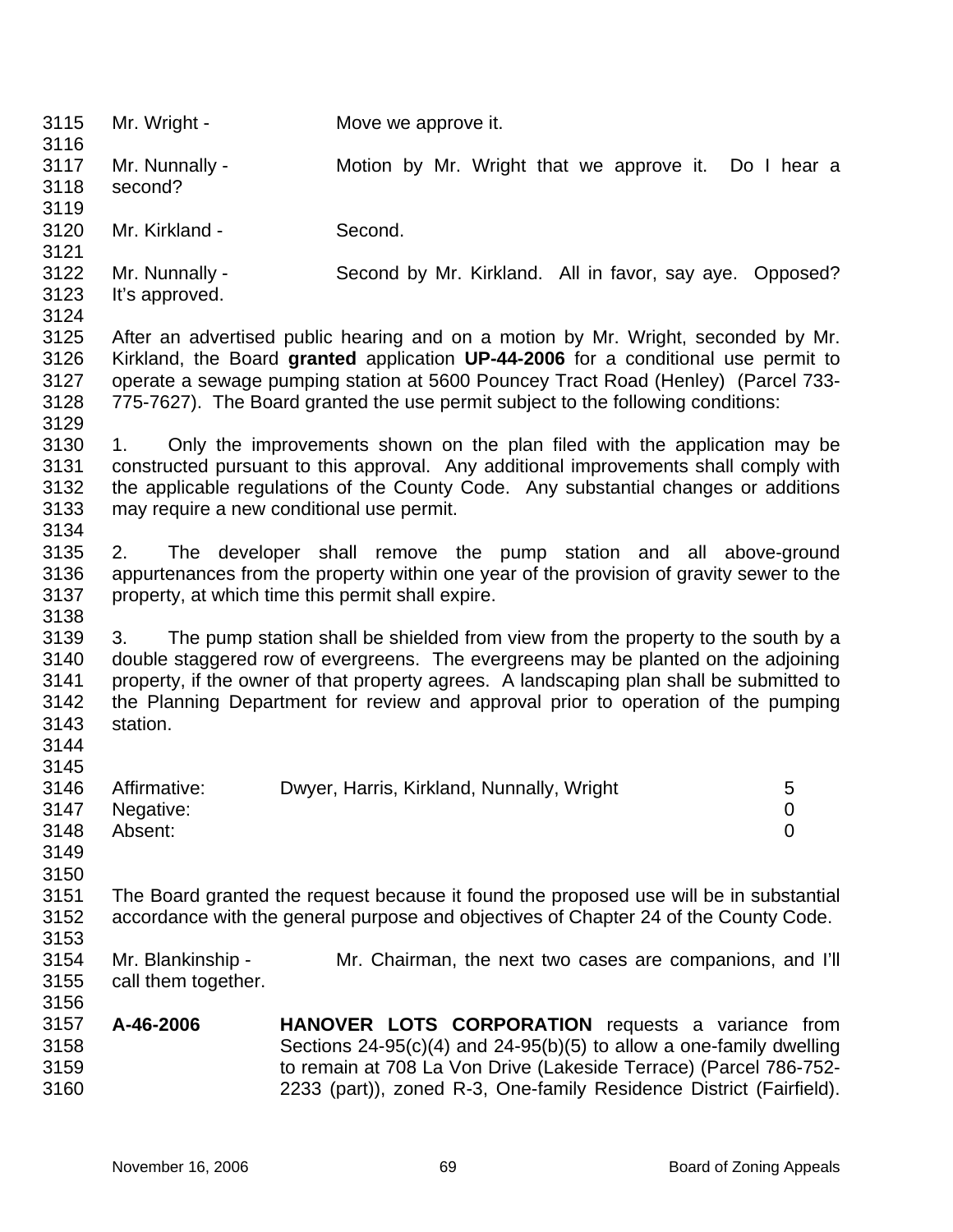3161 3162 3163 3164 3165 3166 3167 The front yard setback and total lot area requirement are not met. The applicant has 7,354 square feet total lot area and 20 feet front yard setback, where the Code requires 8,000 square feet total lot area and 35 feet front yard setback. The applicant requests a variance of 646 square feet total lot area and 15 feet front yard setback.

- 3168 3169 3170 3171 3172 3173 3174 3175 **A-47-2006 HANOVER LOTS CORPORATION** requests a variance from Section 24-95(b)(5) to build a one-family dwelling at 706 La Von Drive (Lakeside Terrace) (Parcels 786-752-2233 (part) and 2933), zoned R-3, One-family Residence District (Fairfield). The total lot area requirement is not met. The applicant has 7,354 square feet total lot area, where the Code requires 8,000 square feet total lot area. The applicant requests a variance of 646 square feet total lot area.
- 3177 3178 3179 Mr. Nunnally - Is anyone else here interested in these cases? If so, would you please stand and raise your right hand?
- 3180 3181 3182 Mr. Blankinship - Do you swear that the testimony you are about to give is the truth, and nothing but the truth, so help you God?
- 3183 3184 3185 3186 3187 3188 3189 3190 3191 3192 3193 3194 3195 3196 3197 Mr. Hopper - Cameron Hopper, and basically, what we're requesting is we have taken 7 lots that were in the Lake Terrace Subdivision, and we plan on starting right down the middle of the 7 lots, so it would be three and a half lots on each side, so in doing that request, what ends up happening is the existing home becomes nonconforming as far as the front setback and the square footage. What we're intending to do is to improve, through renovation, we're not going to change the size of the original structure, and then we are going to remove the two ancillary structures that you see on the other 3 ½ lots and put up a single-family dwelling. For that particular one, we intend on maintaining all the property setbacks as required by the Code. What's interesting about these properties is that most of the properties next to it are all about the same size, so we would not be any different than a lot of the others, as far as the square footage goes. There are several properties that don't have that square footage of 8,000 square feet, so we feel that these particular lots will fit in very nicely with the existing neighborhood.
- 3198 3199 3200 3201 3202 Ms. Harris - Do you know when the house was built that's 708 – was it in the '50's? I notice that we were talking about the setback requirements in the front yard not being met. Are you familiar with the fact that there might be other homes in the same area on the same street with the same problem of setback not being met. How was this discovered?
- 3204 3205 3206 Mr. Hopper - Think the current house under the previous subdivision requirements, I believe met the setbacks. It's only since then, that under the new ordinance, that it doesn't meet it. So when we go to split the property, it reverts back to

3176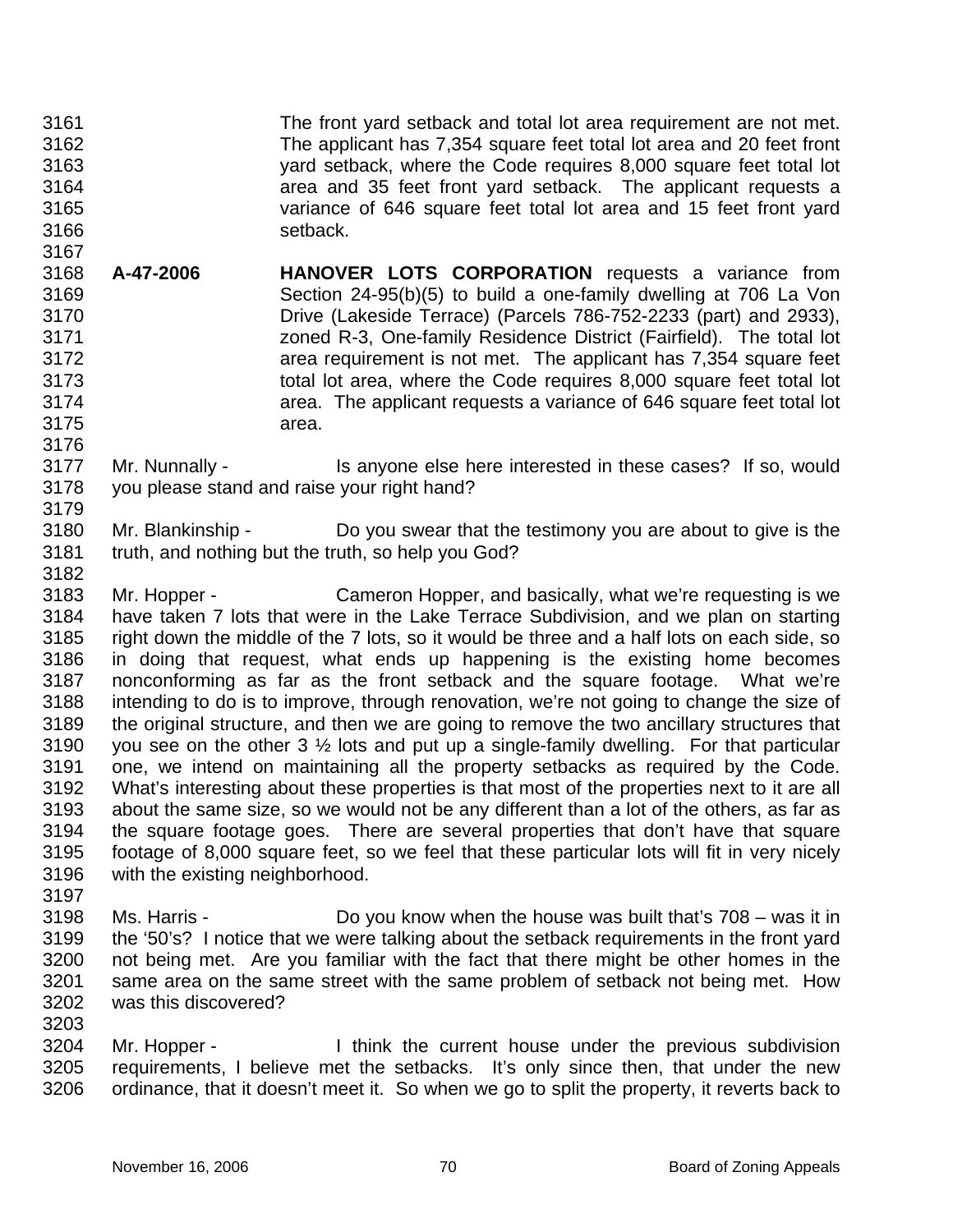3207 3208 3209 us having to go to the newer requirements, which again would make it not meet the requirements. I believe that's the case.

3210 3211 3212 3213 3214 3215 3216 Ms. Dwyer - But these lots, 10 through 16, have been maintained in common ownership since 1967, according to our staff report. If this variance were denied, the existing house would be fine. It wouldn't have to get a variance because it would simply be a nonconforming structure. The only reason you're coming for a variance is because you want to get two lots out of this property. That makes the existing house and the new lot require a variance, because neither of them meet the standards.

- 3218 3219 Mr. Hopper - Yes, but the new lot doesn't meet the standard because it's under the 8,000 square feet.
- 3221 3222 Ms. Dwyer - They don't meet it for different reasons, but they still don't meet the ordinance requirements.
- 3224 Mr. Hopper - Yes, that's correct.

3226 3227 3228 Ms. Dwyer - Again, if we didn't do anything, the house would be fine. Some cases we get would require the structure to be torn down. This is not one of those cases. The house would be fine if we did nothing.

3230 Mr. Hopper - That's right.

3232 3233 3234 Mr. Nunnally - Any other questions from the Board or staff? Anyone else to speak for it? Is anyone here in opposition? Thank you for appearing. That concludes the case. A-46-2006 Hanover Lots Corporation.

3236 **DECISION** 

3217

3220

3223

3225

3229

3231

3235

3237

3243

- 3238 3239 Ms. Dwyer - The Marken we going to take these together?
- 3240 3241 Mr. Nunnally - I think we have to take them separate.
- 3242 Mr. Blankinship - I'd like to have the vote separate, if it's okay with the Board.
- 3244 3245 3246 Ms. Harris - I move that we approve this case. We look at the origin of these sites in this neighborhood. If we're going to upgrade this neighborhood, I feel that this is the way. This is a problem that we're going to run into.
- 3248 3249 Mr. Nunnally - Moved by Ms. Harris that it be approved. Is there a second?
- 3250 3251 Mr. Kirkland - Second.
- 3252 Mr. Nunnally - Second by Mr. Kirkland. All in favor say aye. Opposed?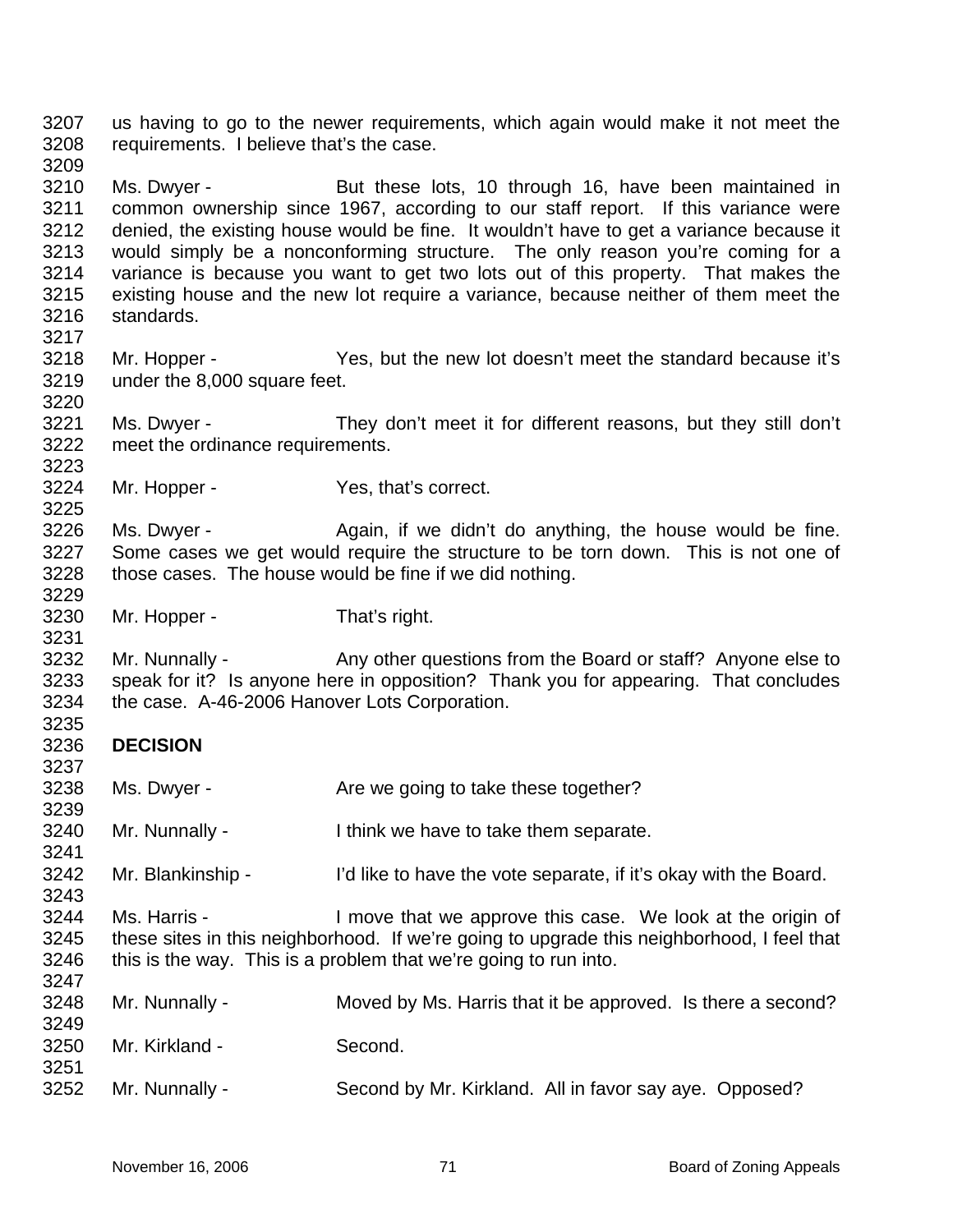| 3253 |                                                       |                                                                                            |                |
|------|-------------------------------------------------------|--------------------------------------------------------------------------------------------|----------------|
| 3254 | Ms. Dwyer -                                           | No, and my reason for the "no" is that the property's been                                 |                |
| 3255 |                                                       | held in common since 1967. Taken as a whole, it has reasonable, beneficial use under       |                |
| 3256 |                                                       | Cochran and Cherrystone. The owner of the total parcel wants to come in and                |                |
| 3257 |                                                       | subdivide it, and they create, out of one parcel that meets the ordinance, create two that |                |
|      |                                                       |                                                                                            |                |
| 3258 | do not.                                               |                                                                                            |                |
| 3259 |                                                       |                                                                                            |                |
| 3260 | Mr. Wright -                                          | I vote no, in favor of that same explanation. I hate to do it.                             |                |
| 3261 |                                                       |                                                                                            |                |
| 3262 | Mr. Nunnally -                                        | A-46-2006 has been approved, 3 to 2.                                                       |                |
| 3263 |                                                       |                                                                                            |                |
| 3264 |                                                       | After an advertised public hearing and on a motion by Ms. Harris, seconded by Mr.          |                |
| 3265 |                                                       | Kirkland, the Board granted application A-46-2006 for a variance to allow a one-family     |                |
| 3266 |                                                       | dwelling to remain at 708 La Von Drive (Lakeside Terrace) (Parcel 786-752-2233             |                |
| 3267 |                                                       | (part))." The Board granted the variance subject to the following conditions:              |                |
| 3268 |                                                       |                                                                                            |                |
| 3269 | 1.                                                    | This variance applies only to the front yard setback and total yard area                   |                |
| 3270 |                                                       | requirements. All other applicable regulations of the County Code shall remain in force.   |                |
|      |                                                       |                                                                                            |                |
| 3271 |                                                       |                                                                                            |                |
| 3272 |                                                       |                                                                                            |                |
| 3273 | Affirmative:                                          | Harris, Kirkland, Nunnally                                                                 | 3              |
| 3274 | Negative:                                             | Dwyer, Wright                                                                              | $\overline{2}$ |
| 3275 | Absent:                                               |                                                                                            | $\overline{0}$ |
| 3276 |                                                       |                                                                                            |                |
| 3277 |                                                       |                                                                                            |                |
| 3278 | Mr. Nunnally -                                        | A-47-2006.                                                                                 |                |
| 3279 |                                                       |                                                                                            |                |
| 3280 | <b>DECISION</b>                                       |                                                                                            |                |
| 3281 |                                                       |                                                                                            |                |
| 3282 | Ms. Harris -                                          | I move that we approve this. There is no house at all on this                              |                |
| 3283 |                                                       | lot; it's vacant. The only way it can be used is if we allow them to build as it is stated |                |
| 3284 |                                                       |                                                                                            |                |
|      |                                                       | here. I know that back in the '50's, this was one site, or they were joined lots, but      |                |
| 3285 |                                                       | frankly, this is vacant except for some sheds that will be torn down. I feel that we can   |                |
| 3286 | construct this property. Otherwise, it's unbuildable. |                                                                                            |                |
| 3287 |                                                       |                                                                                            |                |
| 3288 | Mr. Nunnally -                                        | Motion by Ms. Harris that it be approved. Do I have a                                      |                |
| 3289 | second?                                               |                                                                                            |                |
| 3290 |                                                       |                                                                                            |                |
| 3291 | Mr. Kirkland -                                        | I'll second.                                                                               |                |
| 3292 |                                                       |                                                                                            |                |
| 3293 | Mr. Nunnally -                                        | Second by Mr. Kirkland. All in favor say aye. Opposed?                                     |                |
| 3294 |                                                       |                                                                                            |                |
| 3295 | Mr. Wright -                                          | No.                                                                                        |                |
| 3296 |                                                       |                                                                                            |                |
|      |                                                       |                                                                                            |                |
| 3297 | Ms. Dwyer -                                           | No, for the same reasons stated for the previous case, that                                |                |
| 3298 |                                                       | we're creating two lots that don't meet the required standards, out of one that does.      |                |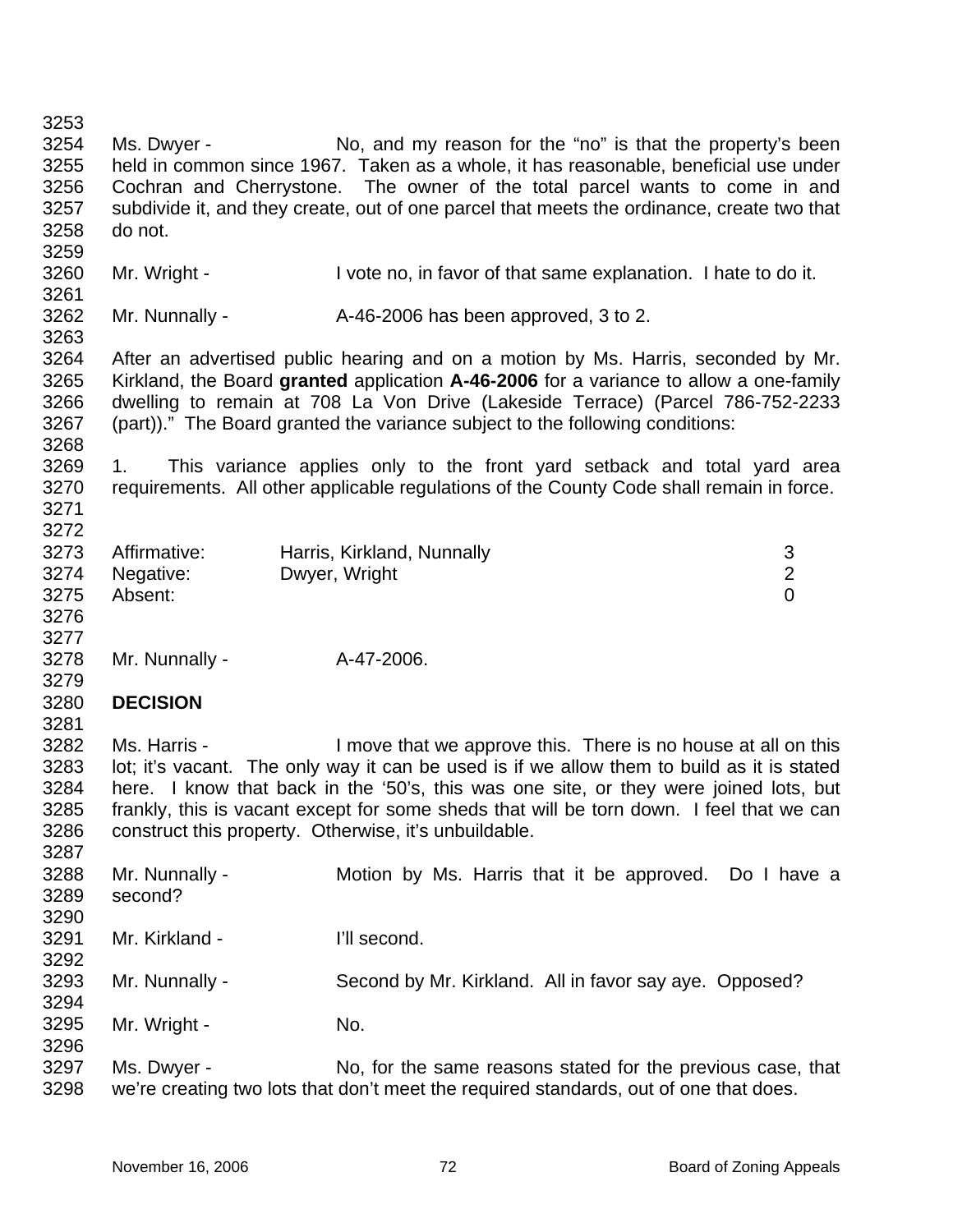| 3300 | Mr. Nunnally - | A-47-2006 has been approved, 3 to 2. |
|------|----------------|--------------------------------------|

3302 3303 3304 3305 3306 After an advertised public hearing and on a motion by Ms. Harris, seconded by Mr. Kirkland, the Board **granted** application **A-47-2006** for a variance to build a one-family dwelling at 706 La Von Drive (Lakeside Terrace) (Parcels 786-752-2233 (part) and 2933). The Board granted the variance subject to the following conditions:

3307 3308 1. This variance applies only to the minimum lot area requirement. All other applicable regulations of the County Code shall remain in force.

3310 3311 3312 3313 2. Only the improvements shown on the plan filed with the application may be constructed pursuant to this approval. Any additional improvements shall comply with the applicable regulations of the County Code. Any substantial changes or additions may require a new variance.

3315 3316 3317 3. The dwelling shall be constructed on a brick foundation with crawl space or basement. Any chimneys, bay windows or similar features shall also have a brick base and shall not be cantilevered.

3318 3319

3323 3324

3329

3332

3335

3299

3301

3309

3314

| 3320 | Affirmative:   | Harris, Kirkland, Nunnally |  |
|------|----------------|----------------------------|--|
|      | 3321 Negative: | Dwyer, Wright              |  |
| 3322 | Absent:        |                            |  |

3325 3326 3327 3328 **UP-45-2006 RYAN HOMES** requests a temporary conditional use permit pursuant to Section 24-116(c)(1) to operate a temporary sales trailer at 7595 Doran Road (Castleton) (Parcel 825-692-8035), zoned R-2AC, One-family Residence District (Conditional) (Varina).

3330 3331 Mr. Nunnally - Is anyone else here interested in this case? If so, would you please stand and raise your right hand?

3333 3334 Mr. Blankinship - Do you swear that the testimony you are about to give is the truth, and nothing but the truth, so help you God?

3336 3337 3338 3339 3340 3341 3342 3343 Mr. Lanphear - I do. My name is Rob Lanphear, representing Ryan Homes. I'm here to request the permission to operate a temporary sales trailer in the Castleton neighborhood, on the east side of Doran Road, just south of Darbytown Road. As with the prior case, this will be a temporary facility, to be removed prior to December 1, 2007. I believe that you have all of the specs for the trailer and for the landscaping and the parking in your package. We agree to all of the suggested conditions from the Planning staff, and would be happy to answer any questions you might have at this time.

3344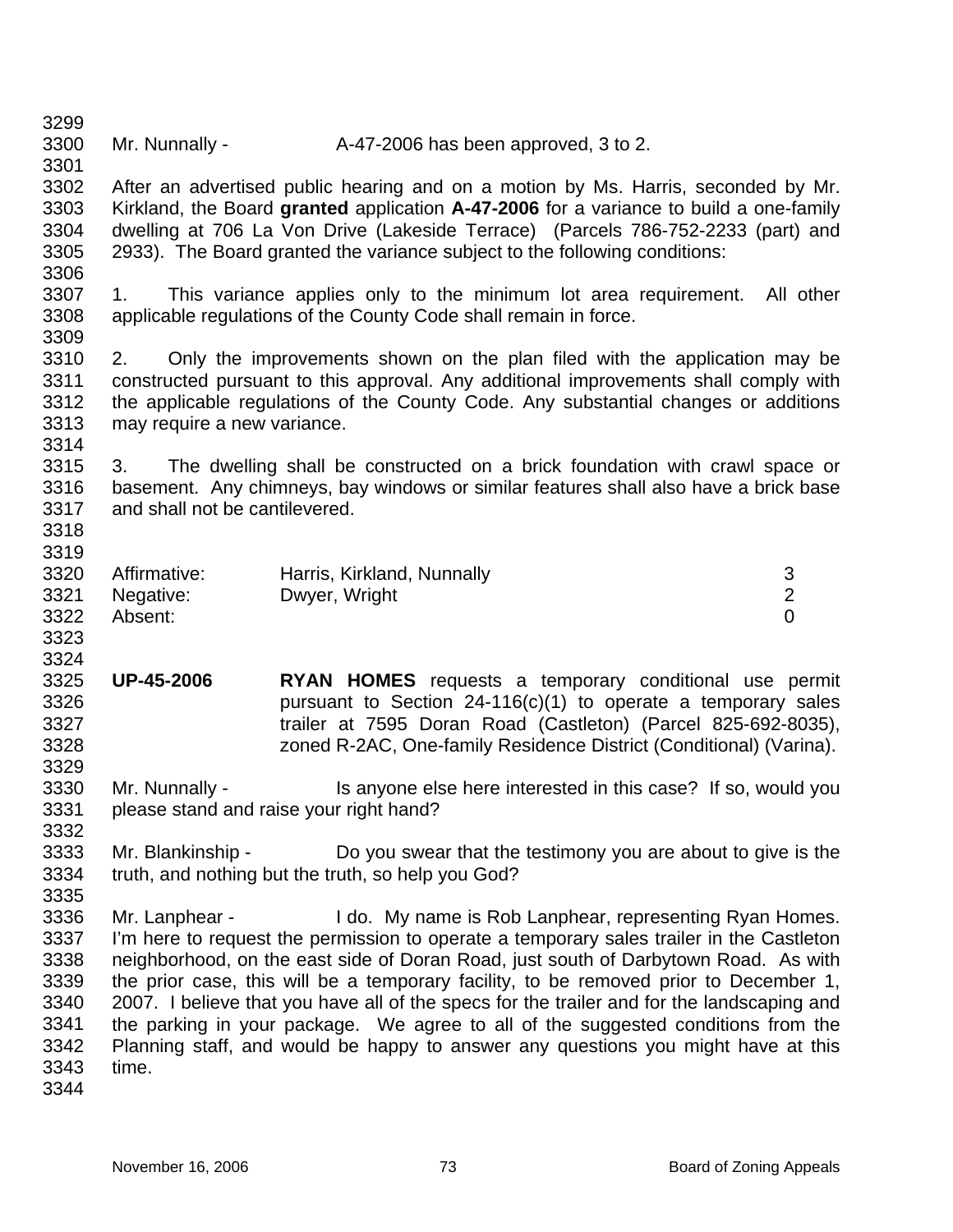3345 3346 3347 3348 3349 3350 3351 3352 3353 3354 3355 3356 3357 3358 3359 3360 3361 3362 3363 3364 3365 3366 3367 3368 3369 3370 3371 3372 3373 3374 3375 3376 3377 3378 3379 3380 3381 3382 3383 3384 3385 3386 3387 3388 3389 3390 Mr. Blankinship - Is this again going to have the same sort of septic system that you described before? Mr. Lanphear - Correct. Ms. Harris - The How large a development will Castleton be? Mr. Lanphear - Castleton, I believe is approximately 500 homes in total. Ryan Homes, at this point, intends to build approximately 160 homes. Mr. Blankinship - If I can refresh your memory, this is one of our mining reclamation success stories. This is an old mining site that's being reclaimed as a subdivision. Ms. Dwyer - The Have you read the conditions suggested by staff? Mr. Wright - He said he did. Mr. Nunnally - Any other questions from the Board or staff? Is anyone here in opposition? Thank you for appearing. Hearing none, that completes the case. UP-45-2006. **DECISION**  Ms. Harris - I move that we approve. Ms. Dwyer - Second. Mr. Nunnally **Motion by Ms. Harris, second by Ms. Dwyer, that it be** approved. All in favor, say aye. Opposed? It's approved. After an advertised public hearing and on a motion by Ms. Harris, seconded by Ms. Dwyer, the Board **granted** application **UP-45-2006** for a temporary conditional use permit to operate a temporary sales trailer at 7595 Doran Road (Castleton) (Parcel 825- 692-8035). The Board granted the use permit subject to the following conditions: 1. Only the improvements shown on the plan filed with the application may be constructed pursuant to this approval. No substantial changes or additions to the layout may be made without the approval of the Board of Zoning Appeals. Any additional improvements shall comply with the applicable regulations of the County Code. 2. The trailer shall be skirted on all sides with a durable material as required by the building code for a permanent installation. 3. A detailed landscaping and lighting plan shall be submitted to the Planning Department with the building permit for review and approval. Approved landscaping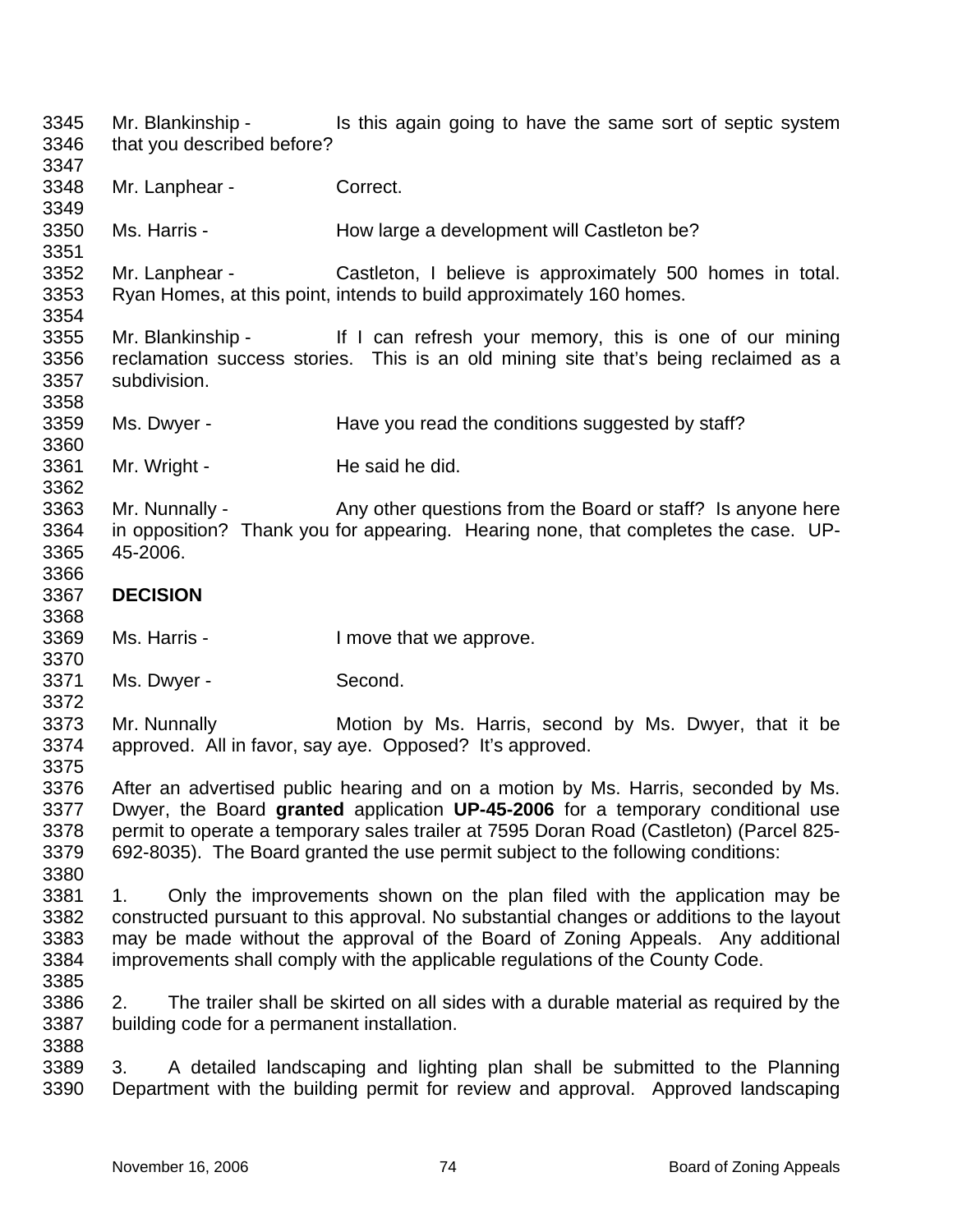| 3391<br>3392<br>3393<br>3394                                                 | shall be installed as soon as the weather permits. All landscaping shall be maintained<br>in a healthy condition at all times. Dead plant materials shall be removed within a<br>reasonable time and replaced during the normal planting season.                                    |                                                                                                                                                                                                                                                                                                                                                                                                                                                                                                                                                                                 |                          |
|------------------------------------------------------------------------------|-------------------------------------------------------------------------------------------------------------------------------------------------------------------------------------------------------------------------------------------------------------------------------------|---------------------------------------------------------------------------------------------------------------------------------------------------------------------------------------------------------------------------------------------------------------------------------------------------------------------------------------------------------------------------------------------------------------------------------------------------------------------------------------------------------------------------------------------------------------------------------|--------------------------|
| 3395<br>3396<br>3397                                                         | The trailer shall be removed from the property on or before December 1, 2007, at<br>4.<br>which time this permit shall expire.                                                                                                                                                      |                                                                                                                                                                                                                                                                                                                                                                                                                                                                                                                                                                                 |                          |
| 3398<br>3399<br>3400                                                         | Any portable toilet or holding tank placed on the site shall be located underneath<br>5.<br>or behind the sales trailer and shall be screened from view.                                                                                                                            |                                                                                                                                                                                                                                                                                                                                                                                                                                                                                                                                                                                 |                          |
| 3401<br>3402<br>3403<br>3404                                                 | The applicant shall satisfy the Department of Public Works that adequate sight<br>6.<br>distance has been provided entering onto Doran Road and adequate parking has been<br>provided on the site.                                                                                  |                                                                                                                                                                                                                                                                                                                                                                                                                                                                                                                                                                                 |                          |
| 3405<br>3406<br>3407<br>3408<br>3409                                         | If construction plans show more than 2,500 square feet of land disturbance, the<br>7.<br>applicant shall submit an Erosion and Sediment Control plan to the Department of<br>Public Works for review and approval. Plans may be submitted with construction plans<br>or separately. |                                                                                                                                                                                                                                                                                                                                                                                                                                                                                                                                                                                 |                          |
| 3410<br>3411<br>3412<br>3413                                                 | The construction plans for Castleton subdivision shall be approved prior to the<br>8.<br>issuance of a building permit for the temporary sales trailer.                                                                                                                             |                                                                                                                                                                                                                                                                                                                                                                                                                                                                                                                                                                                 |                          |
| 3414<br>3415<br>3416<br>3417<br>3418                                         | Affirmative:<br>Negative:<br>Absent:                                                                                                                                                                                                                                                | Dwyer, Harris, Kirkland, Nunnally, Wright                                                                                                                                                                                                                                                                                                                                                                                                                                                                                                                                       | 5<br>0<br>$\overline{0}$ |
| 3419<br>3420<br>3421<br>3422                                                 | The Board granted the request because it found the proposed use will be in substantial<br>accordance with the general purpose and objectives of Chapter 24 of the County Code.                                                                                                      |                                                                                                                                                                                                                                                                                                                                                                                                                                                                                                                                                                                 |                          |
| 3423<br>3424<br>3425<br>3426<br>3427<br>3428<br>3429<br>3430<br>3431<br>3432 | A-48-2006                                                                                                                                                                                                                                                                           | <b>SANDRA KING</b> requests a variance from Section 24-95(b)(5) to<br>build a one-family dwelling at 211 N Virginia Avenue (Bungalow<br>City) (Parcel 817-728-0790), zoned R-3, One-family Residence<br>District (Varina). The lot width requirement and total lot area<br>requirement are not met. The applicant has 6,500 square feet total<br>lot area and 50 feet of lot width, where the Code requires 8,000<br>square feet total lot area and 65 feet of lot width. The applicant<br>requests a variance of 1,500 square feet total lot area and 15 feet<br>of lot width. |                          |
| 3433<br>3434<br>3435                                                         | Mr. Nunnally -                                                                                                                                                                                                                                                                      | Is anyone else here interested in this case? If so, would you<br>please stand and raise your right hand?                                                                                                                                                                                                                                                                                                                                                                                                                                                                        |                          |
| 3436                                                                         | Mr. Blankinship -                                                                                                                                                                                                                                                                   | Do you swear that the testimony you are about to give is the                                                                                                                                                                                                                                                                                                                                                                                                                                                                                                                    |                          |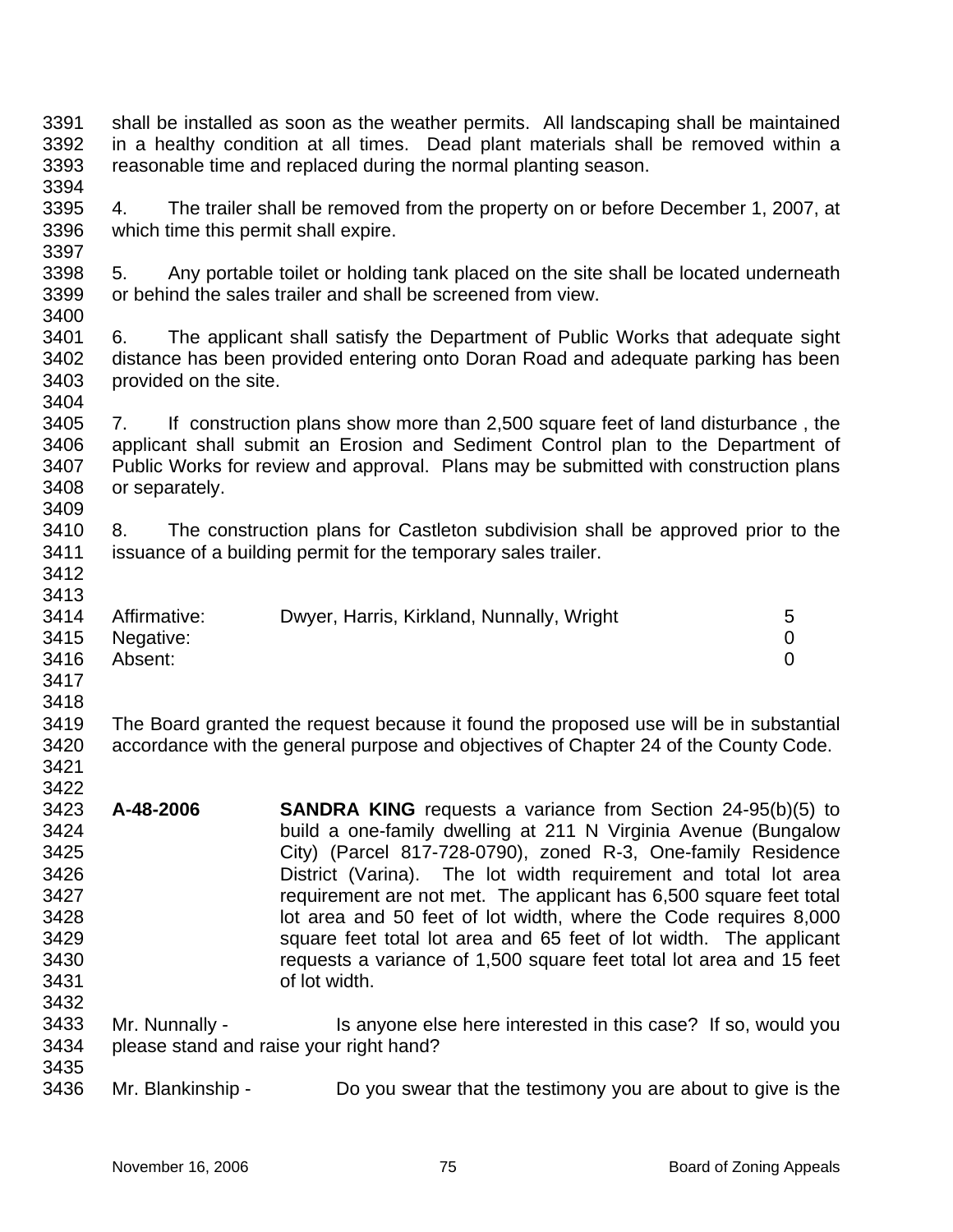| 3437<br>3438                                 | truth, and nothing but the truth, so help you God?                                                                                                                                                                                                                                        |                                                                                                                                                                                                                                                                                                                                       |
|----------------------------------------------|-------------------------------------------------------------------------------------------------------------------------------------------------------------------------------------------------------------------------------------------------------------------------------------------|---------------------------------------------------------------------------------------------------------------------------------------------------------------------------------------------------------------------------------------------------------------------------------------------------------------------------------------|
| 3439<br>3440<br>3441<br>3442<br>3443<br>3444 | Mr. Townes -<br>so we're asking for a variance on those two issues.                                                                                                                                                                                                                       | I do. My name is Wayne Townes, and I'm here representing<br>Sandra King. We're asking that the lot at 211 North Virginia Avenue, which is only 50<br>feet wide, it was adequate at the time that the lot was divided, but now the Code<br>requires 65-feet road frontage. Also, it doesn't meet the 8,000 square feet total lot area, |
| 3445<br>3446                                 | Mr. Kirkland -                                                                                                                                                                                                                                                                            | Is lot 213 vacant at this time?                                                                                                                                                                                                                                                                                                       |
| 3447<br>3448                                 | Mr. Townes -                                                                                                                                                                                                                                                                              | The adjacent?                                                                                                                                                                                                                                                                                                                         |
| 3449<br>3450                                 | Mr. Blankinship -                                                                                                                                                                                                                                                                         | To the north.                                                                                                                                                                                                                                                                                                                         |
| 3451<br>3452                                 | Mr. Kirkland -                                                                                                                                                                                                                                                                            | Have you made any attempts to purchase that?                                                                                                                                                                                                                                                                                          |
| 3453<br>3454<br>3455<br>3456<br>3457         | Mr. Townes -<br>Yes, I've regularly been making contact with the owner of<br>that property, but the letters either get returned, or we never get any phone calls back,<br>and I've been calling them now since 2001. They're elderly people, and I haven't had<br>any response from them. |                                                                                                                                                                                                                                                                                                                                       |
| 3458<br>3459                                 | Ms. Dwyer -                                                                                                                                                                                                                                                                               | Where do they live?                                                                                                                                                                                                                                                                                                                   |
| 3460<br>3461<br>3462                         | Mr. Townes -<br>ever there.                                                                                                                                                                                                                                                               | They list that physical house as their address, but no one is                                                                                                                                                                                                                                                                         |
| 3463<br>3464                                 | Mr. Blankinship -                                                                                                                                                                                                                                                                         | There is no house there.                                                                                                                                                                                                                                                                                                              |
| 3465<br>3466                                 | Ms. Dwyer -                                                                                                                                                                                                                                                                               | We're talking about the empty lot.                                                                                                                                                                                                                                                                                                    |
| 3467<br>3468<br>3469                         | Mr. Townes -<br>lot behind them.                                                                                                                                                                                                                                                          | The people on Evergreen are the ones who actually own the                                                                                                                                                                                                                                                                             |
| 3470<br>3471                                 | Mr. Kirkland -                                                                                                                                                                                                                                                                            | The people on Evergreen own it?                                                                                                                                                                                                                                                                                                       |
| 3472<br>3473                                 | Ms. Dwyer -                                                                                                                                                                                                                                                                               | They own 213, the empty lot?                                                                                                                                                                                                                                                                                                          |
| 3474<br>3475                                 | Mr. Townes -                                                                                                                                                                                                                                                                              | Right, they own the lot directly behind them.                                                                                                                                                                                                                                                                                         |
| 3476<br>3477                                 | Ms. Dwyer -                                                                                                                                                                                                                                                                               | Have you asked them about purchasing that lot?                                                                                                                                                                                                                                                                                        |
| 3478<br>3479<br>3480                         | Mr. Townes -                                                                                                                                                                                                                                                                              | We've attempted to talk to them several times. I've written<br>them letters and actually called and physically been by there, but there's never an<br>answer. I've been doing that, off and on, since 2001.                                                                                                                           |
| 3481<br>3482                                 | Mr. Nunnally -                                                                                                                                                                                                                                                                            | You say you've physically been there and nobody's ever at                                                                                                                                                                                                                                                                             |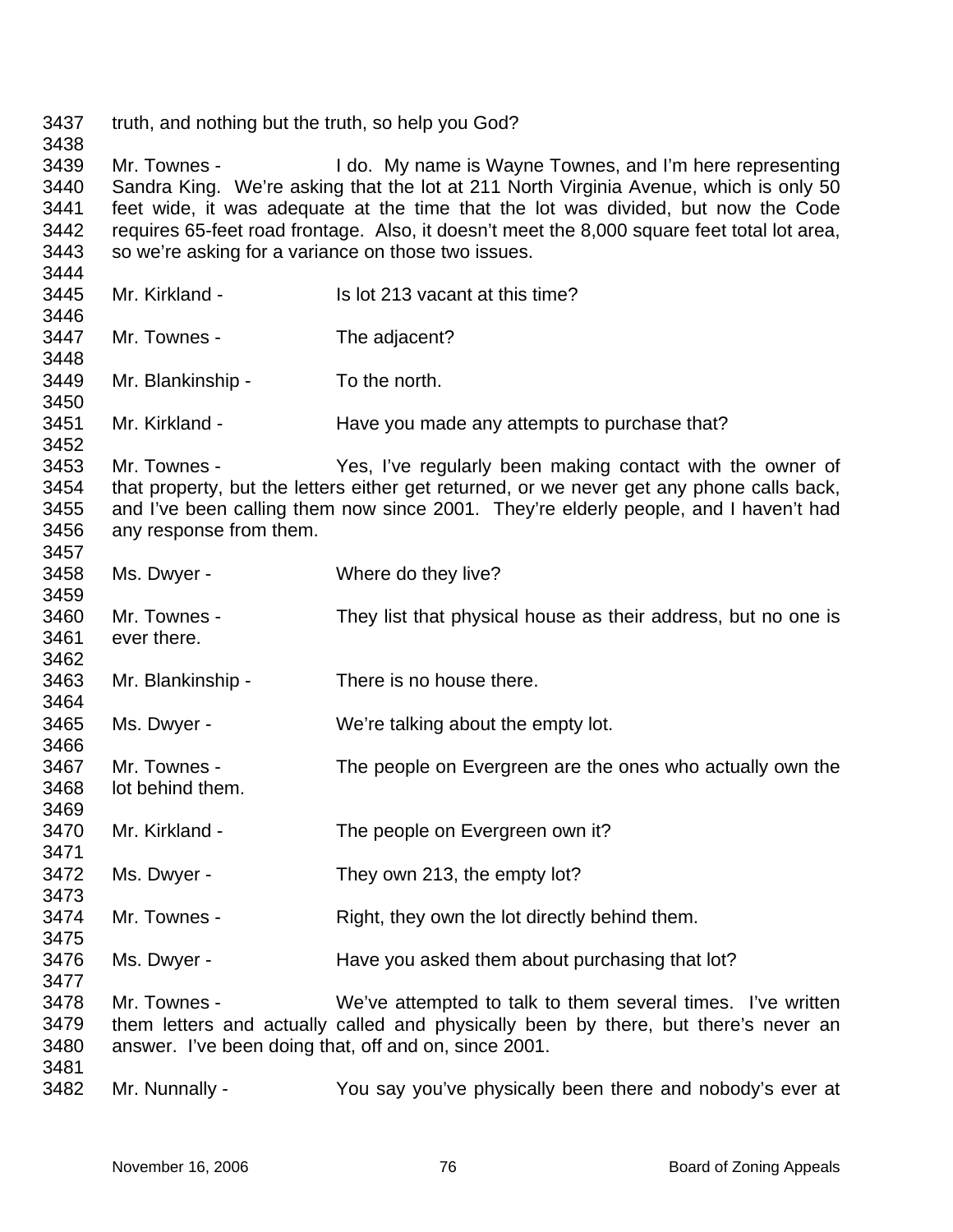home? Do you suppose somebody's living in that house? Mr. Townes - I see a car there from time to time, but it could be that they're elderly and just decided not to come to the door. Mr. Kirkland - Have you sent any of the letters certified to them? Mr. Townes - No, we haven't. Ms. Harris - The State you the contractor, Mr. Townes, or builder? Mr. Townes - Yes ma'am, I possibly would be the builder. Mr. Wright - Are there any other lots in the area the same size as this lot, upon which resident's houses have been built? Mr. Townes - The Yes, there are right many. In this particular neighborhood, there are a lot of mixed lot sizes such as these. It's not uncommon to have houses on a 50-foot lot. Mr. Wright - 208 looks like about the same size. Ms. Dwyer - The staff report says there are thirty 50-foot lots in Bungalow City, but that's out of how many? Mr. Kirkland - What's (lot) 125? Mr. Blankinship - Well over 100 (lots). 125 appears to be 50 feet. Ms. Dwyer - Well over 100 lots? Mr. Kirkland - And it has a residence on it, is that what it is, or is that a split where 25 and 23 are together? Mr. Blankinship - Hard to tell. Most of them are either 65 or 75, 65 being the exception standard, but there are some 50's and some 100's, all sorts of things. Mr. Wright - How many are there that have not been built upon? 50-foot lots. Mr. Blankinship - Is it stated in the report? I did a lot of counting when I wrote the report. Mr. Wright - I thought it said something like that. Ms. Dwyer - It just says there are thirty 50-foot lots.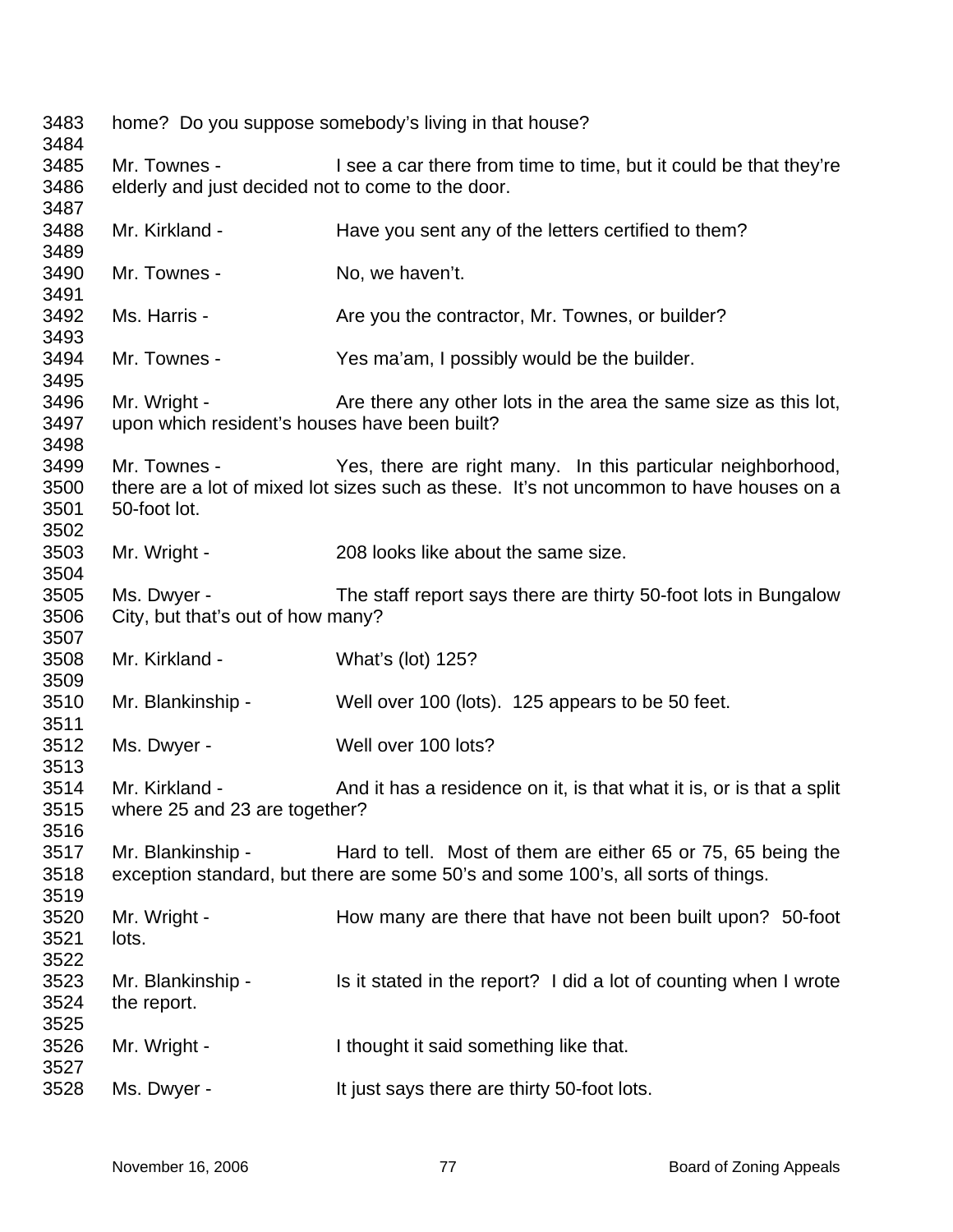| 3529         |                                                  |                                                                                                                                                      |
|--------------|--------------------------------------------------|------------------------------------------------------------------------------------------------------------------------------------------------------|
| 3530         | Mr. Wright -                                     | Still, thirty 50-foot lots which have not been built upon.                                                                                           |
| 3531         |                                                  |                                                                                                                                                      |
| 3532         | Mr. Nunnally -                                   | "There are approximately thirty 50-foot lots in Bungalow City,                                                                                       |
| 3533<br>3534 |                                                  | and several larger lots that could be divided into 50-foot lots.                                                                                     |
| 3535<br>3536 | Mr. Blankinship -                                | That would indicate vacant lots, thirty vacant 50-foot lots.                                                                                         |
| 3537<br>3538 | Ms. Dwyer -                                      | Thirty variance cases in our future.                                                                                                                 |
| 3539<br>3540 | Mr. Nunnally -                                   | What size home are you planning on?                                                                                                                  |
| 3541<br>3542 | Mr. Townes -                                     | We're planning a two-story home that's going to be 32 feet<br>wide. We'll meet all the other setbacks. Even if it were a bigger lot, with the houses |
| 3543<br>3544 | that are built, we'll still meet those setbacks. |                                                                                                                                                      |
| 3545         | Ms. Dwyer -                                      | How many homes in Bungalow City would you say are two-                                                                                               |
| 3546         | story? More than half?                           |                                                                                                                                                      |
| 3547         |                                                  |                                                                                                                                                      |
| 3548         | Mr. Townes -                                     | I wouldn't say more than half. I would say maybe a third                                                                                             |
| 3549         |                                                  | now, and on one of the other streets, they have townhouses that are two-story.                                                                       |
| 3550         |                                                  |                                                                                                                                                      |
| 3551         | Ms. Dwyer -                                      | That's different from single family.                                                                                                                 |
| 3552         |                                                  |                                                                                                                                                      |
| 3553         | Mr. Townes -                                     | It's a good number.                                                                                                                                  |
| 3554         |                                                  |                                                                                                                                                      |
| 3555         | Ms. Harris -                                     | But the older homes that are around, are all one-story?                                                                                              |
| 3556         |                                                  |                                                                                                                                                      |
| 3557<br>3558 | Mr. Townes -                                     | Right, the majority of the older homes are one-story.                                                                                                |
| 3559         | Ms. Dwyer -                                      | The impact of a two-story home is going to be much greater,                                                                                          |
| 3560         |                                                  | especially to homes on a small lot, than a single story would be.                                                                                    |
| 3561         |                                                  |                                                                                                                                                      |
| 3562         | Mr. Wright -                                     | The problem is, it's difficult to get any area with a one-story                                                                                      |
| 3563         | house on a small lot.                            |                                                                                                                                                      |
| 3564         |                                                  |                                                                                                                                                      |
| 3565         | Ms. Dwyer -                                      | Given that it's a small lot, there are going to be some issues,                                                                                      |
| 3566         | I guess.                                         |                                                                                                                                                      |
| 3567         |                                                  |                                                                                                                                                      |
| 3568         | Mr. Nunnally -                                   | Who was that gentleman, Mr. Williams, he was at Bungalow                                                                                             |
| 3569         | City too, right?                                 |                                                                                                                                                      |
| 3570         |                                                  |                                                                                                                                                      |
| 3571         | Mr. Blankinship -                                | No, they're both on Virginia Avenue, but they're on opposite                                                                                         |
| 3572         | ends of the County.                              |                                                                                                                                                      |
| 3573         |                                                  |                                                                                                                                                      |
| 3574         | Mr. Kirkland -                                   | Really? One's in Fairfield; one's Varina.                                                                                                            |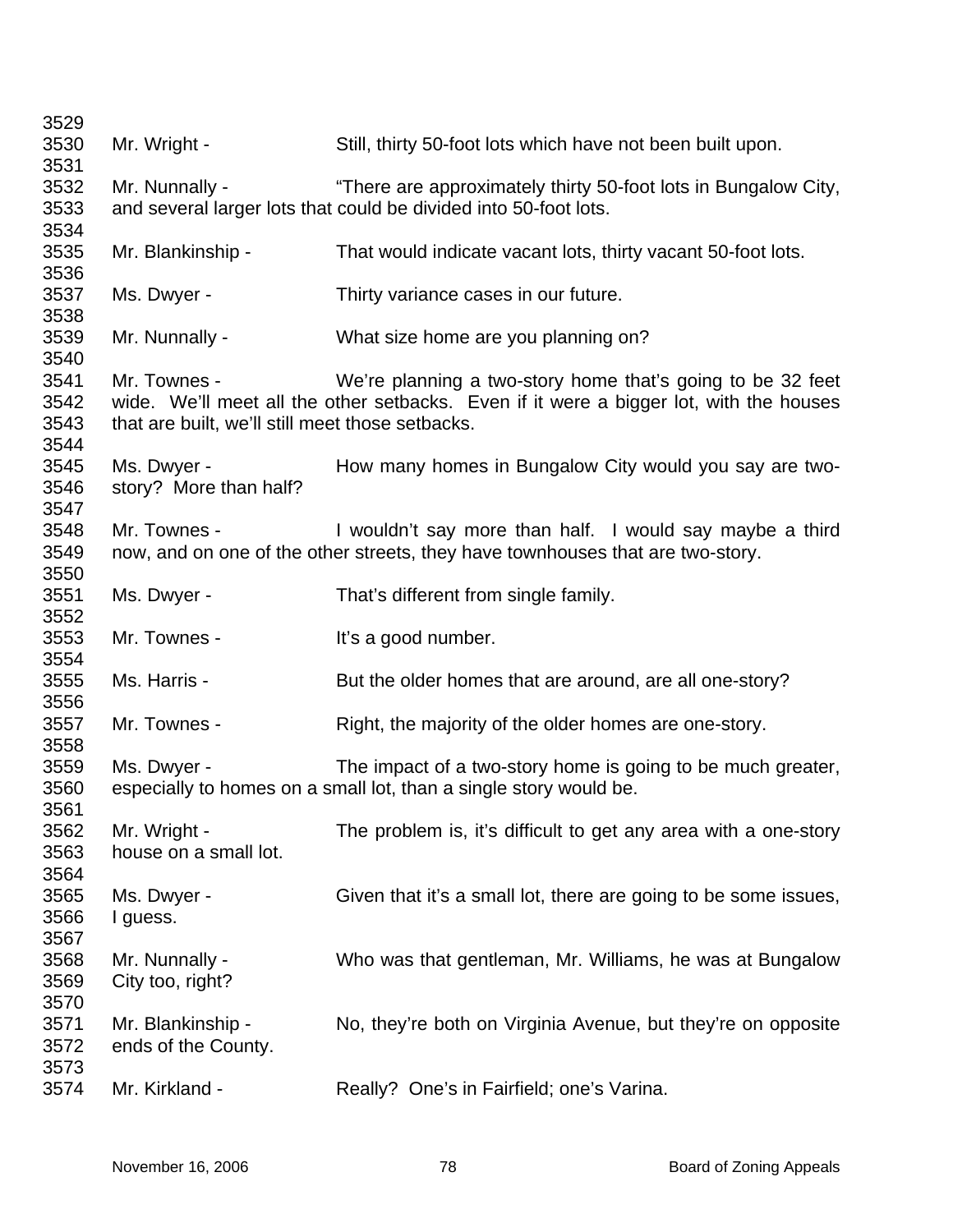3575 3576 3577 3578 3579 3580 3581 3582 3583 3584 3585 3586 3587 3588 3589 3590 3591 3592 3593 3594 3595 3596 3597 3598 3599 3600 3601 3602 3603 3604 3605 3606 3607 3608 3609 3610 3611 3612 3613 3614 3615 3616 3617 3618 3619 3620 Ms. Harris - The case A-40, Matthew Robinson, I think that was closer than the other. Mr. Kirkland - That's an estate subdivision. Mr. Townes - Actually, right now there's an approval at 206, right across the street. They're proposing a two-story house. They're getting ready to build a twostory house there, so it won't be the only one even on the block. Ms. Dwyer - Is that a 50-foot lot though? Mr. Blankinship - I think that's a 75. Mr. Townes - It's a lot bigger, but still, it's a two-story house. Ms. Dwyer - I guess what I'm saying is, when you jam houses really close together on 50-foot lots, the impact of a two-story has a greater impact on the surrounding lots than if you got 75 feet. You've got two stories, but you've got a lot more space around it, so you're not affecting your neighbors quite so much. If the Board decided that it would grant the variance only if a single story were allowed, would you agree to that condition? Mr. Townes - Well, in order to get a single story with a nice square footage, and I'm saying 1200 square feet, you need it to be 40-42 feet wide, and that really would impact the lot, so then you'd be closer to the neighbors, where we're proposing 30 feet, and you'd still have a little more than 15 feet on each side of the neighbors. If you went to a single story house, you'd be even closer to your neighbor. Ms. Dwyer - The Music extends. You could build a bigger two-story house and take up the maximum space. Mr. Townes - No, we're proposing to build what we submitted. We already have the plans for it. Ms. Dwyer - Do we have those plans? Mr. Blankinship - Did you submit plans? Mr. Townes - No, I mean the dimensions for it. I do have a copy of the plans here, but …………… Ms. Dwyer - Thirty by twenty-eight? Mr. Townes - Right, and like you said, your suggestion was, if we build a single story house, in order to get that same square footage, it would need to be at least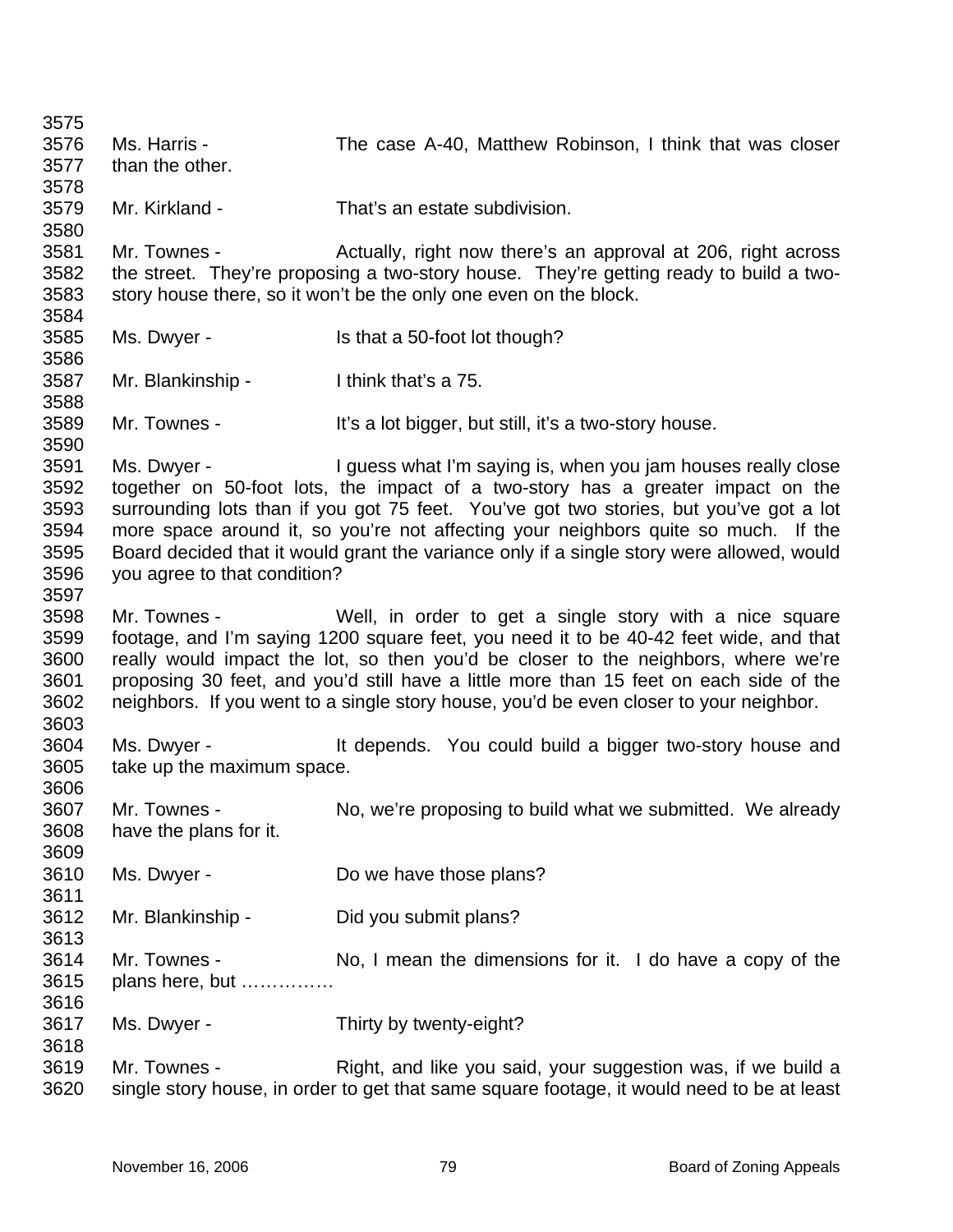| 3621<br>3622                         |                                                           | 40-42 feet, and that would put you even closer to the neighbors.                                                                                                                                                                                                                                                                        |
|--------------------------------------|-----------------------------------------------------------|-----------------------------------------------------------------------------------------------------------------------------------------------------------------------------------------------------------------------------------------------------------------------------------------------------------------------------------------|
| 3623<br>3624                         | Ms. Dwyer -                                               | What's the minimum side yard, Mr. Blankinship?                                                                                                                                                                                                                                                                                          |
| 3625<br>3626                         | Mr. Blankinship -                                         | Seven feet on each and a sum of fifteen.                                                                                                                                                                                                                                                                                                |
| 3627<br>3628                         | Ms. Dwyer -                                               | We could make it deeper, instead of wider, single story.                                                                                                                                                                                                                                                                                |
| 3629<br>3630                         | Mr. Townes -                                              | You mean orient it the other way?                                                                                                                                                                                                                                                                                                       |
| 3631<br>3632<br>3633                 | Ms. Dwyer -                                               | No, just have a house that's deeper than it is wide. Keep it<br>the dimension and width, just make it deeper to get more square footage.                                                                                                                                                                                                |
| 3634<br>3635                         | Ms. Dwyer -                                               | Was that a "no"?                                                                                                                                                                                                                                                                                                                        |
| 3636<br>3637<br>3638<br>3639<br>3640 | Mr. Townes -                                              | I would say a two-story would be preferred, only because of<br>the fact that if we did do a two-story, that would still allow us enough room to go around<br>and use some of the back yard. If I put a single story house there, it would take up so<br>much of the lot that they wouldn't even be able to use the back yard.           |
| 3641<br>3642                         | Ms. Dwyer -                                               | I know. I need a definite "yes" or "no."                                                                                                                                                                                                                                                                                                |
| 3643<br>3644                         | Mr. Townes -                                              | I would say probably "no."                                                                                                                                                                                                                                                                                                              |
| 3645<br>3646<br>3647                 | Mr. Nunnally -                                            | Any other questions from the Board or staff? Thank you for<br>appearing. That concludes the case. Let's start at the front.                                                                                                                                                                                                             |
| 3648<br>3649                         | Mr. Nunnally -                                            | A-48-2006.                                                                                                                                                                                                                                                                                                                              |
| 3650<br>3651                         | <b>DECISION</b>                                           |                                                                                                                                                                                                                                                                                                                                         |
| 3652<br>3653                         | Mr. Wright -                                              | I move it be approved.                                                                                                                                                                                                                                                                                                                  |
| 3654<br>3655                         | Ms. Harris -                                              | Second.                                                                                                                                                                                                                                                                                                                                 |
| 3656<br>3657<br>3658<br>3659<br>3660 | Mr. Wright -                                              | The basis for my motion is there is no reasonable, beneficial<br>use of the property. The man said he's tried since 2001, to acquire the property next<br>door. He can't do it, and there are other lots in that subdivision, 50-foot lots on which<br>houses have been built. I think it would be denying him the use of his property. |
| 3661<br>3662<br>3663                 | Mr. Nunnally -<br>Harris. All in favor, say aye. Opposed? | All right. Move to approve by Mr. Wright, second by Ms.                                                                                                                                                                                                                                                                                 |
| 3664<br>3665<br>3666                 | Ms. Dwyer -                                               | No, and the basis for my no is he had not agreed to the<br>condition; I think the house built on this very small lot needs to be a small house. It<br>needs not to be a two-story house that will be overbuilt for the community and the lot.                                                                                           |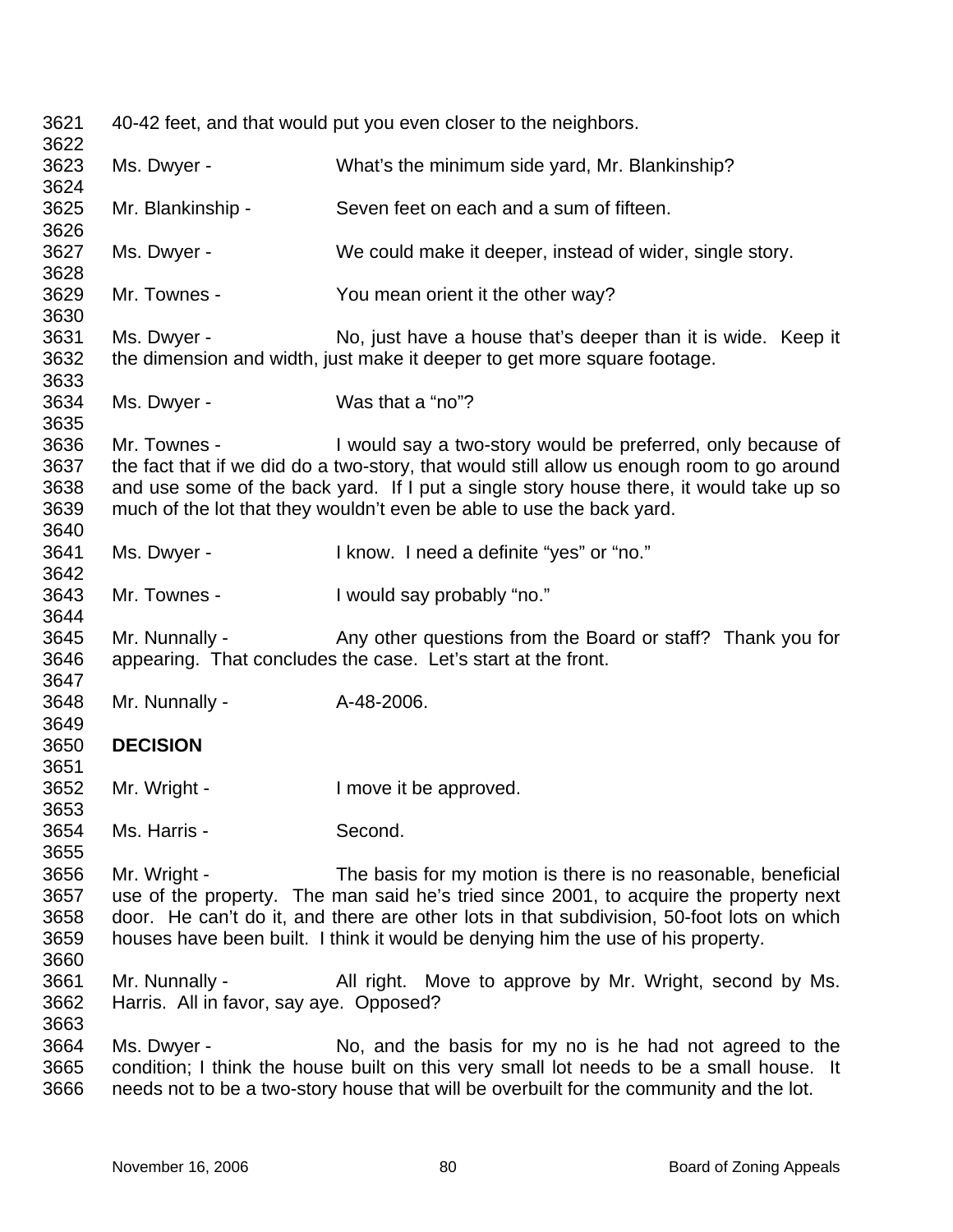3667 3668 3669 3670 3671 3672 3673 3674 3675 3676 3677 3678 3679 3680 3681 3682 3683 3684 3685 3686 3687 3688 3689 3690 3691 3692 3693 3694 3695 3696 3697 3698 3699 3700 3701 3702 3703 3704 3705 3706 3707 3708 3709 3710 3711 3712 Mr. Nunnally - A-48-2006 has been approved, four to one. After an advertised public hearing and on a motion by Mr. Wright, seconded by Ms. Harris, the Board **granted** application **A-48-2006** for a variance to build a one-family dwelling at 211 N Virginia Avenue (Bungalow City) (Parcel 817-728-0790). The Board granted the variance subject to the following conditions: 1. This variance applies only to the minimum lot width and total lot area requirements. All other applicable regulations of the County Code shall remain in force. 2. Any dwelling on the property shall be served by public water and sewer. Affirmative: Harris, Kirkland, Nunnally, Wright 4 Negative: Dwyer 2009 Dwyer 2009 PM 2009 2009 1 Absent: 0 Mr. Nunnally - Minutes. Mr. Wright - These are not minutes; these are hours. Ms. Dwyer - Are we taking April 27, 2006? I have a couple of changes. On page 22, I think the phrase, "view, without whether or not" is misplaced, and so I think it should read "50 feet of your property, I'm not concerned about how you might become" – sounds kind of harsh, doesn't it. Line 956, just remove those words – they seem extraneous. Line 956, page 22. Then on page 87, it seems to me that we had agreed to a condition that wasn't listed in the conditions, and it had to do with reserving the 50-foot right-of way, and that was for  $-$  go back and check and look at the commentary and the agreement. I believe the applicant agreed to reserve a 50-foot right-of-way, and that was not included in the conditions. That would be case A-18- 2006. That's not a word change; I think it's an omission. Mr. Kirkland - You just want to make sure the condition was put in, Ms. Dwyer? Ms. Dwyer - We asked for the condition, that they reserve right-of-way, and they agreed, and then it wasn't included. Then on 105, line 4761, instead of "thing," I think I said "is saying, " so maybe it sounded like "thing." "The staff is saying you can't apply," instead of "staff thing you can't apply." Mr. Nunnally - **Anything else?** Mr. Wright - Yes, I've got a lot of them. Page 17, line 758, I'm sure I didn't say "I vote we approve it," but "I move that we approve it." Secondly, and this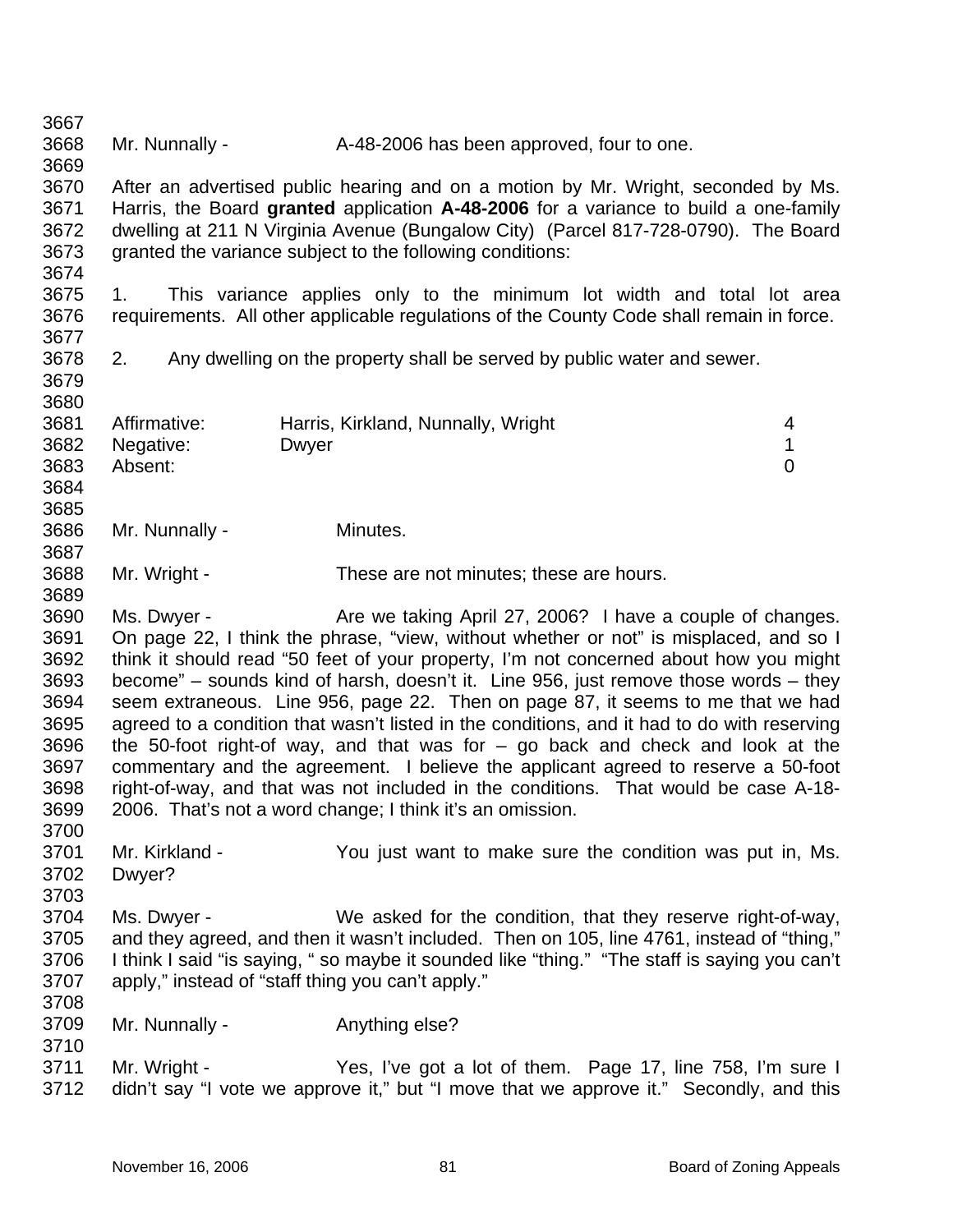happens throughout this, we have no basis stated for the approval. Mr. Blankinship - Okay, these were sent out to the transcriptionist, and they didn't know when certain things ............. Mr. Wright - I think you've got to have something in here, some basis for approval, but if you'll notice on page 17, there's no reason for the approval. The vote is there on the next page, but we don't have a basis at all. Page 29, same thing. I don't find any basis for reason. Ms. Dwyer - The Unit of them is a liquess we need to ask staff to check all of them. Mr. Blankinship - Yes, we'll do that. Mr. Wright - Because I've got a number of them, all throughout. I just picked up on that. I think it's important. I think the rest of mine are for that reason. Ms. Dwyer - I move we approve the April 27, 2006 minutes as amended. Mr. Kirkland - Second. Mr. Nunnally - Moved by Ms. Dwyer, second by Mr. Kirkland, that they be approved by correction. All in favor, say aye. Been approved. On a motion by Ms. Dwyer, seconded by Mr. Kirkland, the Board **approved as amended,** the Minutes of the **April 27, 2006**, Henrico County Board of Zoning Appeals meeting. Mr. Nunnally - Now what have we got? Ms. Harris - The minutes of September 28, no October 5. The meeting was on October 19, right? I move that we approve the minutes. Mr. Wright - Think we need to correct this. I don't think we show a basis for decision on the first case. It just says the decisions and then gives a vote. Page 3. Mr. Gidley - Mr. Kirkland, on page 4, line 124, gave the reasons. Mr. Wright - Ckay, that one's okay. Ms. Harris - The Music Herric I move that we approve the minutes of October 19. Ms. Dwyer - Second. Mr. Nunnally - Moved by Ms. Harris, seconded by Ms. Dwyer, that the minutes be approved. All in favor, say aye. Approved.